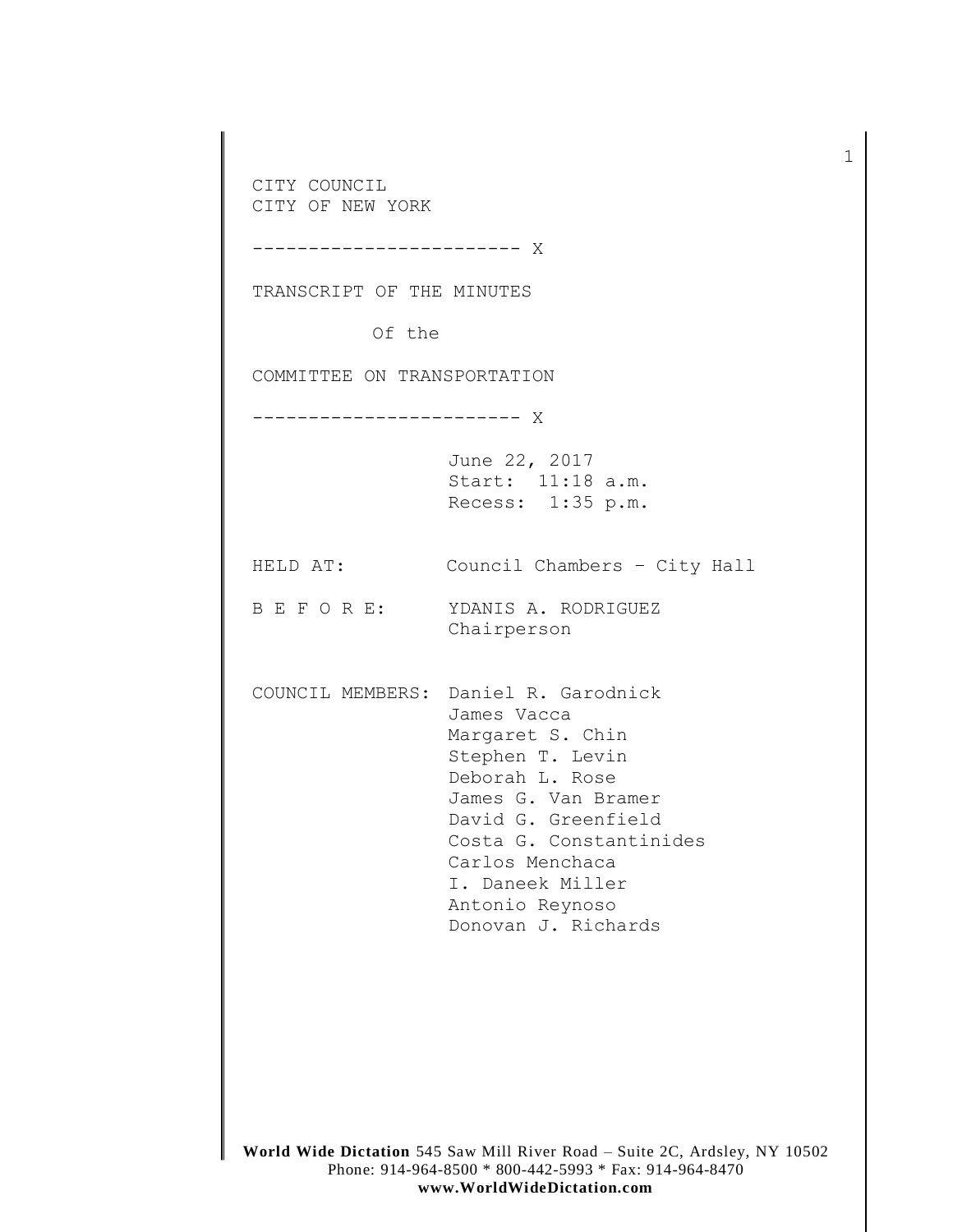A P P E A R A N C E S (CONTINUED)

Meera Joshi, Commissioner and Chair NYC Taxi and Limousine Commission

Leon Heywood, Deputy Commissioner Sidewalks and Inspection Management NYC Department of Transportation

Montgomery Dean, Chief of Staff to the Chief Operation Officer NYC Department of Transportation

Joe Yacca, Director of Hyper Operations NYC Department of Transportation

Michelle Craven, Senior Executive Director Cityscape and Franchises NYC Department of Transportation

Sean Quinn, Senior Director Office of Bicycle and Pedestrian Programs NYC Department of Transportation

Ed Schnell, Director Revocable Consensus Security Division of Legal Affairs NYC Department of Transportation

Christopher DeCicco, Counselor Borough President James Oddo

Ryan Price, Executive Director Independent Drivers Guild

Michelle Dutton, Uber Driver

Steven Sowater, Part-time Driver

Patrick Las Penas, Verizon

Frank Prost, National Grid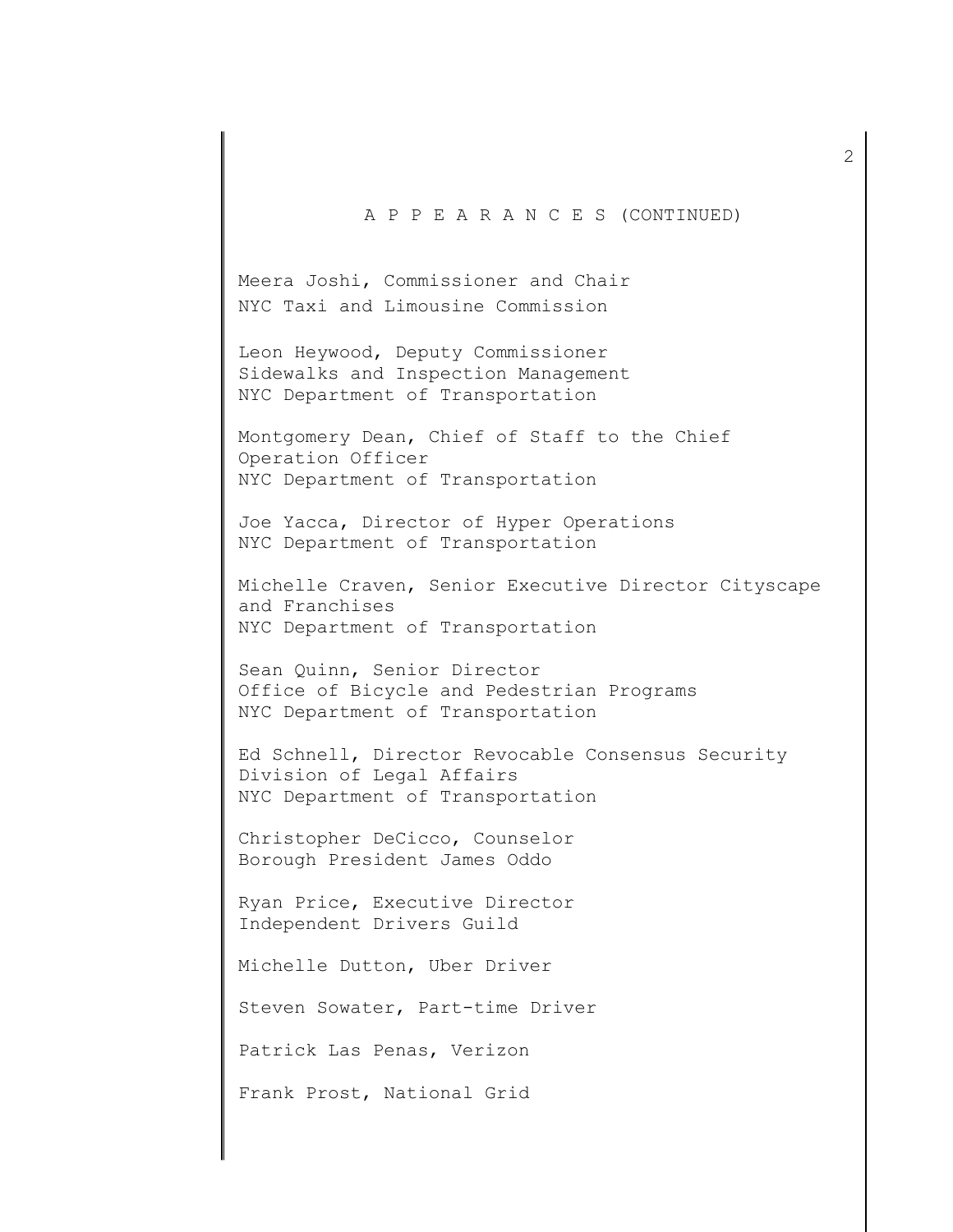Keith Rooney, National Grid

Henry Dong, Con Edison

David Gmach, Con Edison

Alex Slatky, Triple A Northeast

3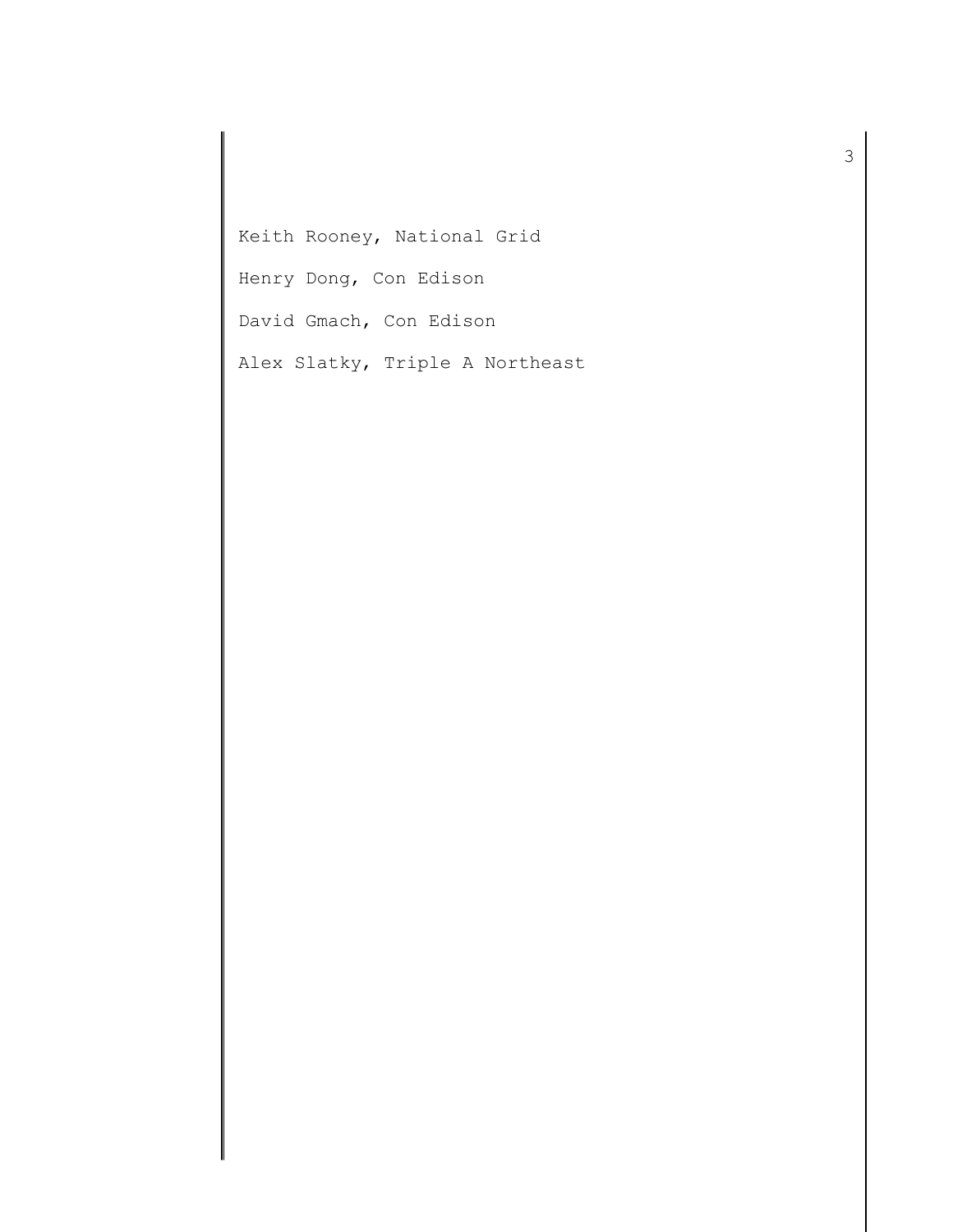2 3 4 5 6 7 8 9 10 11 12 13 14 15 16 17 18 19  $20$ 21 22 23 24 25 and thank you all for attending today's [sound check, pause] [gavel] CHAIRPERSON RODRIGUEZ: Good afternoon, Transportation Committee hearing. My name is Ydanis Rodriguez, and I am the Chair of this committee. We are joined today by my colleague Council Member Matteo. Today, we will discuss several pieces of legislation on a range of topics. Intro 1375 and 1397 introduced by Council Member Matteo will required DOT to alert local community board, council members and borough presidents ten days prior to the issuing of the permit to open a recently repaved street also known as protected streets. It will require the following street opening, the streets to be restored all the way to the curb line and 20 feet along the curb from the start of the opening. We will hear from Council Member Matteo in a few moments. We will also hear two bills that I recently introduced. The first bill, Intro 1646 will require all black cars and luxury limousine based—bases to allow passengers to tip drivers in whatever method of payment the use to pay for the trip. This is important because the bill require all upstate black car services to include a tipping option for drivers,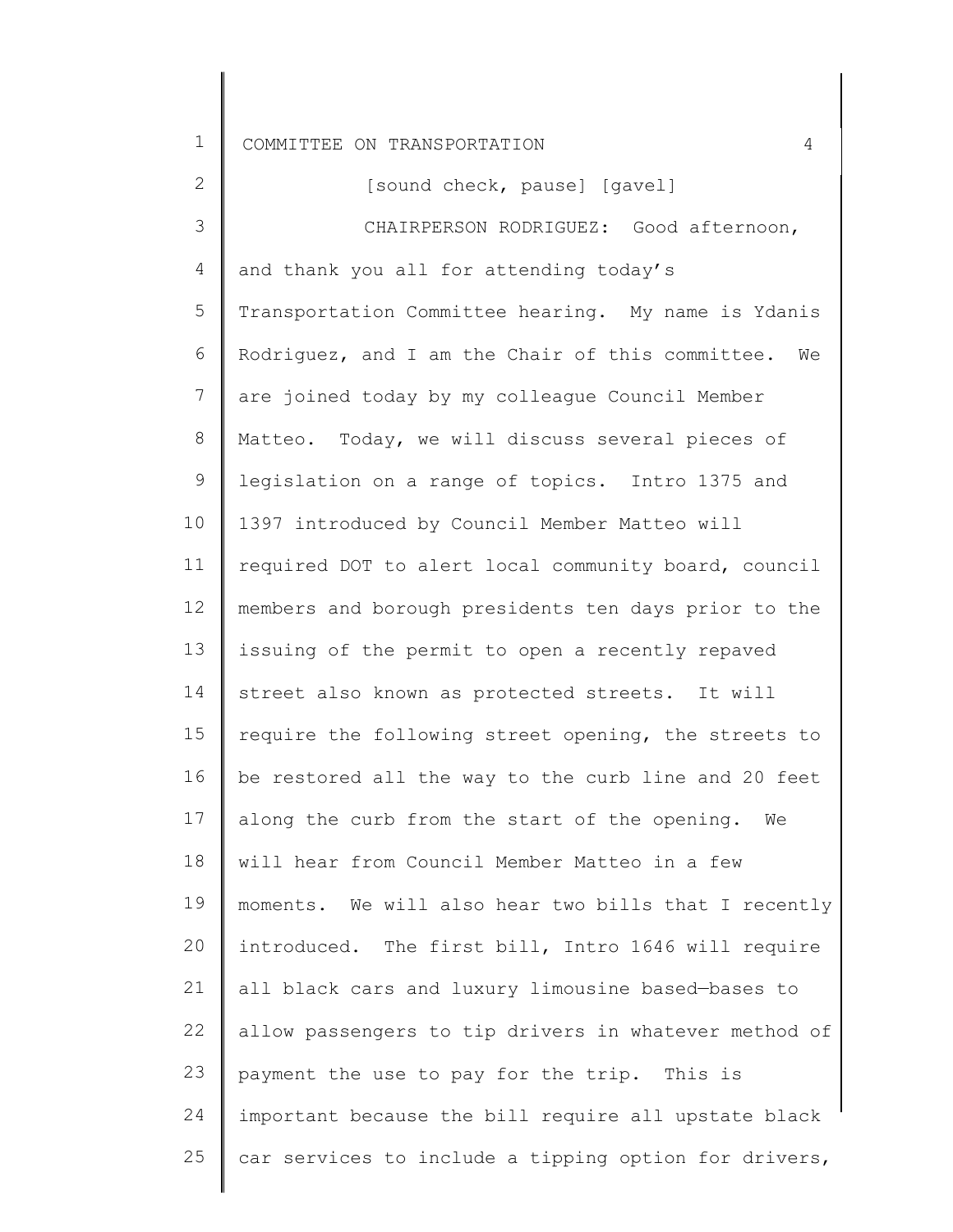2 3 4 5 6 7 8 9 10 11 12 13 14 15 16 17 18 19 20 21 22 23 24 25 something they have—they have been reluctant to do. Driving a cab is a tough job in our city, and for many who close—who choose to work in this industry this is their career who stay here to send their kids to college, or they themselves work at day or evening and also go to college. Personally, I know the number of hours required in this industry to make a living because when I was at city college during the daytime I also drove a car—a livery taxi during the nighttime to support myself—myself and help my family. One of the ways—one of the ways drivers have always booted their earnings is through tips. It encourage quality service in a safe—I'm sorry—and a safe an easy ride, and can make a major difference in the life of a driver. Tipping is an available option through the user interface in yellow and green taxis, and through some off-base companies like Lyft and Lyft. However, this option has not ben uniform throughout the industry. Earlier this year, the Independent Drivers Guild, a trade organization representing predominantly Uber (sic) drivers filed a petition with 11,000 signatures. This petition highlights that Uber drivers were potentially missing out on a total \$300 million based on looking at a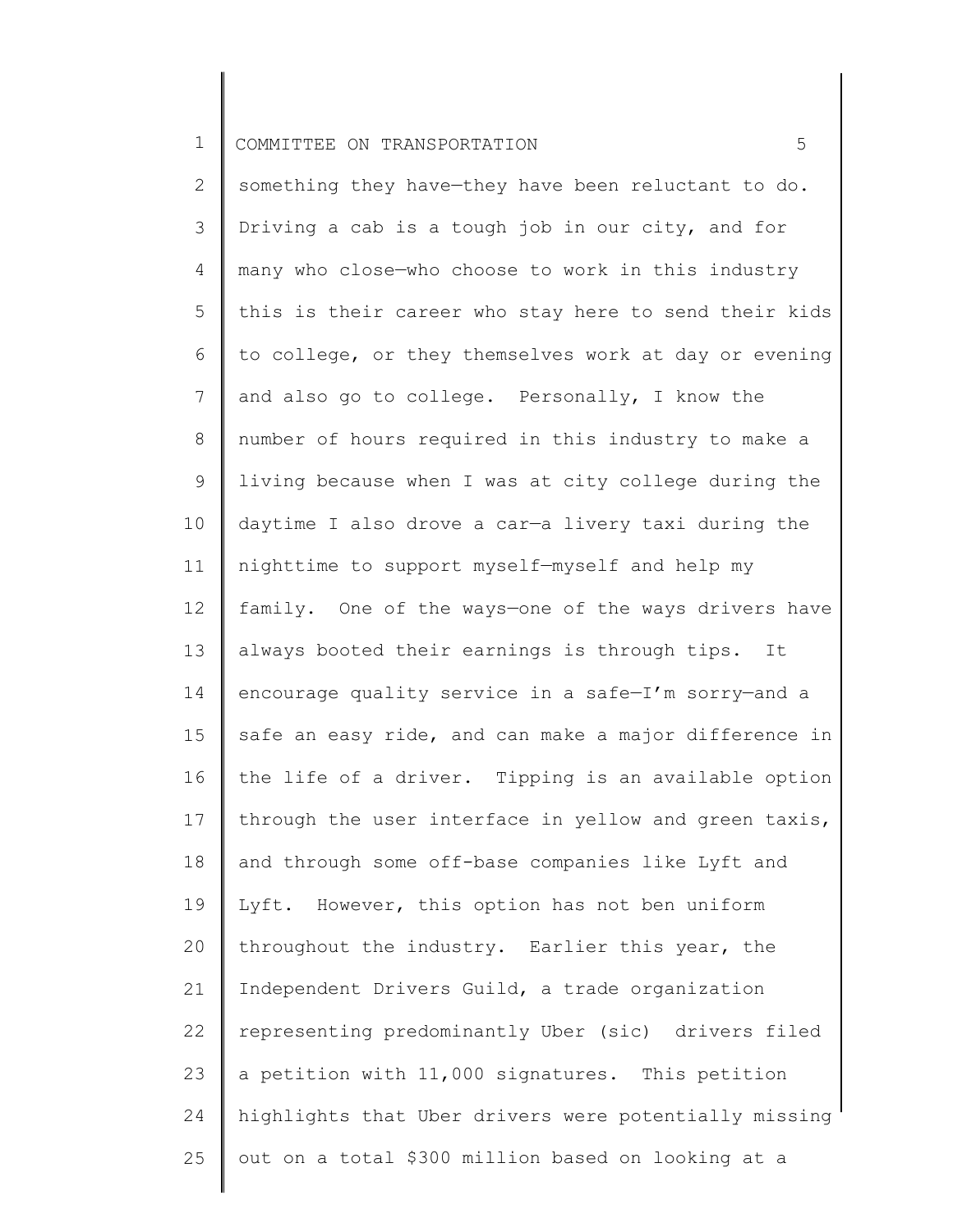2 3 4 5 6 7 8 9 10 11 12 13 14 15 16 17 18 19 20 21 22 23 24 25 passenger's behavior in yellow cabs. Just this week points to more and more cause to add a tipping option as well as pending agency rules in this specific bill we will hear today. Uber has finally relented to their longstanding opposition to providing a tipping option and will begin to roll these features out across the country, and we don't expect that that change will change the 30% earning that drivers make at Uber. This is, of course, welcome news, but I believe that we as a city must ensure that not just Uber but all off-bas companies provides a tipping option through their online platform, and this is why Intros 1646 will accomplish this goal. It reaffirms the dignity of those who driver on our streets and instead of arbitrary and even punitive rating system, tipping rewards good service and puts money in the pockets of drivers. We are glad that we will hear from the IBG and some of their members today, and will discuss the realities and financial hardship that many drivers are faced with. I would like to ensure that this measure is codified in law as opposed for being done only through internal company policy or agency rulemaking because we want to put this in the books for a long time not to undone by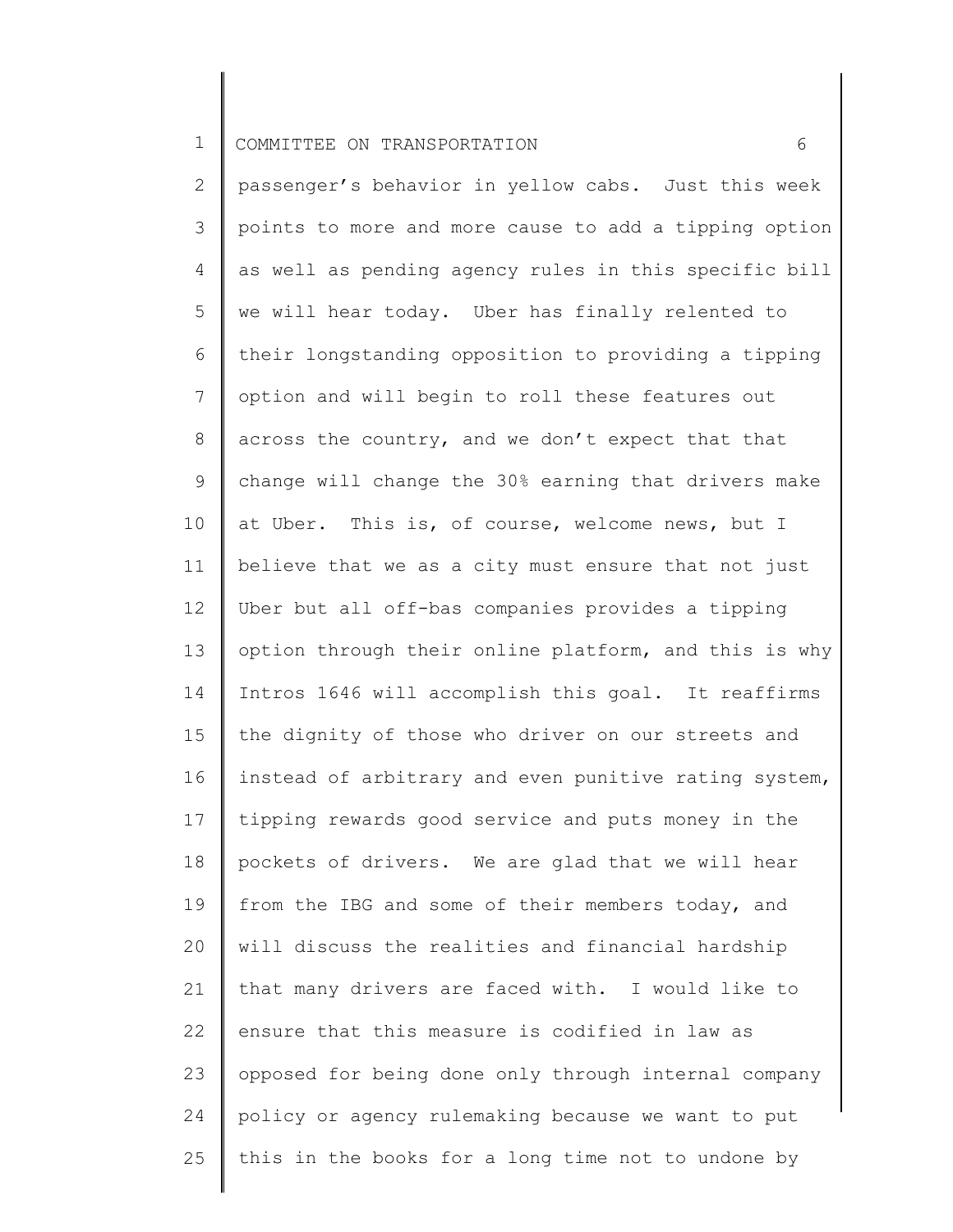2 3 4 5 6 7 8 9 10 11 12 13 14 15 16 17 18 19 20 21 22 23 24 25 changes at certain companies all by future occupants at TLC. I look forward to discussing this with the many here today and hope we can arrive at a solution to best support our hardworking drivers and give it to those who want to support them as well. Lastly, today we will hearing Intros 1658 a bill I introduced and co-lead with another 29 council members aiming aimed at addressing a glaring vulnerability on our streets and sidewalks. This bill will require the DOT to install metal or concreter bollards at locations across the city where will remain vulnerable to attack—or attack becoming more common by the week. These bollards will be required in front city schools, plaza—plazas—pedestrian plaza adjustments—adjustments to car traffic and at the most dangerous corridors in the city measured by DOT crash totals and designated priority corridors. Just over a month ago a young 18-years-old tourist had her life lost away from her as she enjoyed the glow of Times Square on a spring afternoon with her younger sister. A driver deliberately took his car onto the sidewalk with the intention of killing or injuring as many people as possible. Alyssa Elsman is no longer with us today because this motorist driver was able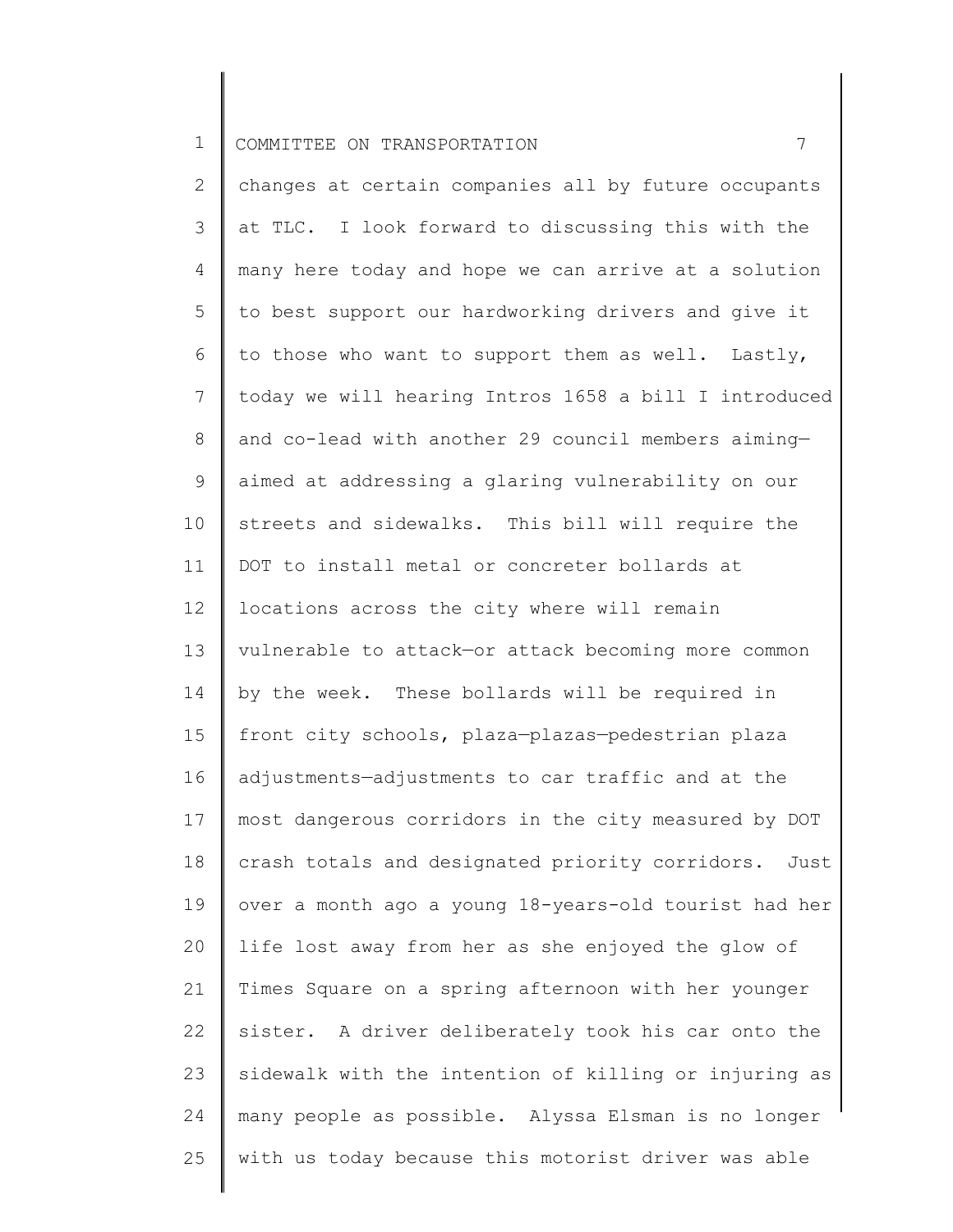2 3 4 5 6 7 8 9 10 11 12 13 14 15 16 17 18 19 20 21 22 23 24 25 to mount the curb and gun his engine toward helpless pedestrians in the crosswalks of the World—world. But the same day that I introduced the bill, two other cars—vehicles also jumped into the sidewalk one around 39<sup>th</sup> Street, and the other one at the corner of Columbia Presbyterian. Since then we've seen those separate and tragic and other tragic terrorist attacks occur in London in just this month involving drivers who use a vehicle as a weapon of mass destruction, and who drove into sidewalks to take the lives of others. We have to learn from what happened in London and in other cities, and we have to celebrate that New York City after 9/11 we haven't had another terrorist attack. And here in New York on the same day I announced again this legislation many New Yorkers have started sending their message through Twitter and emails supporting this comprehensive policy. This example shows that whatever through terrorism a sickness individual or even simply a driver who hits the gas at the wrong moment, pedestrians can have their life taken from them even when—when on sidewalk doing what they are supposed to do. Our sidewalks are not safe havens from cars, and those with the most people on them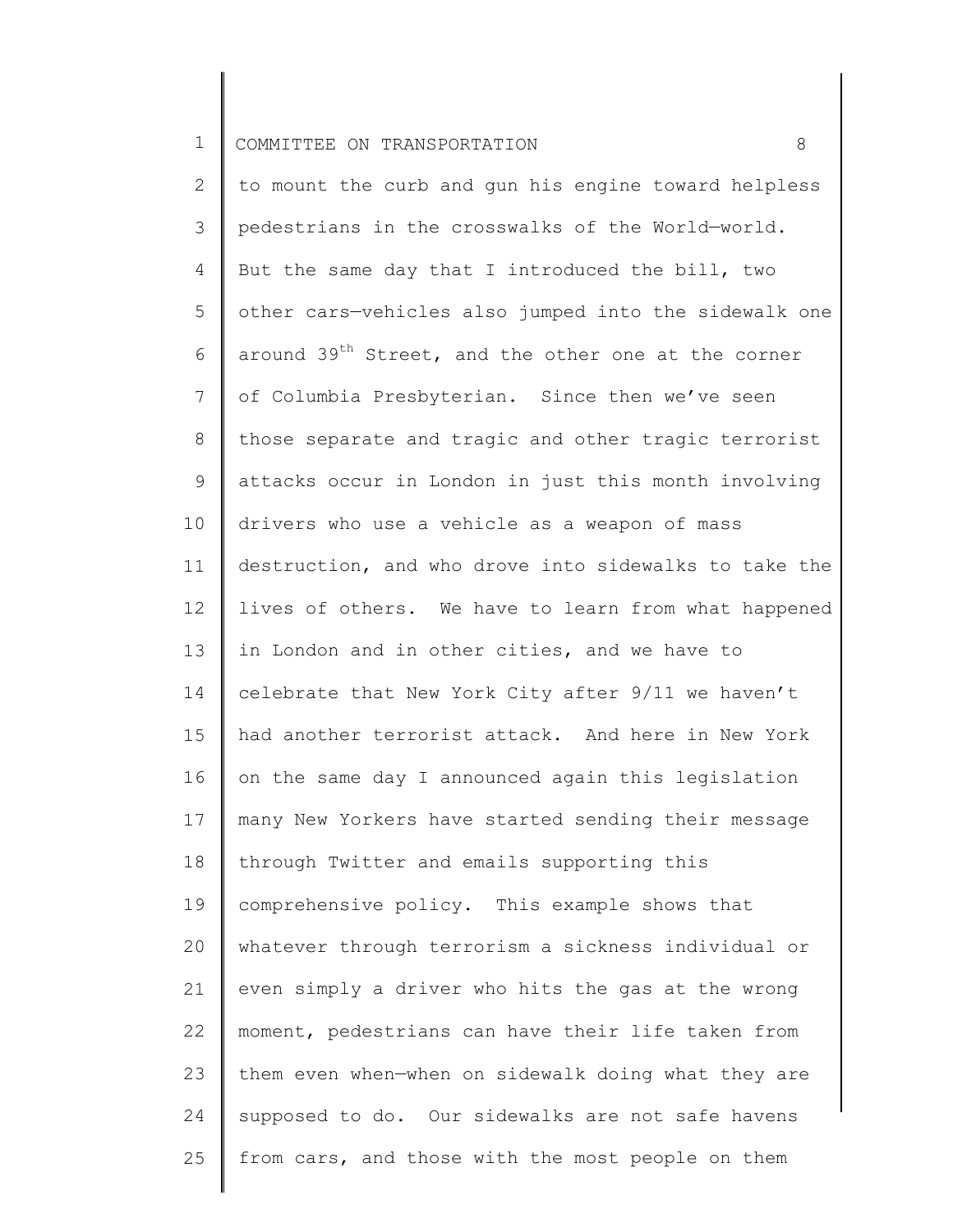2 3 4 5 6 7 8 9 10 11 12 13 14 15 16 17 18 19 20 21 22 23 24 remain vulnerable—vulnerable just like the—like areas in front of the schools and parks and in locations known to see many crashes. The one thing that stopped the Times Square driver, however, was a metal bollard. This is why even before the Times Square attack, I began to work on this bill to think about sensitive locations where the drivers could do severe damage. I thought not about important business in the corporate headquarters location where we often see many bollards, but instead I consider our schools and the area where pedestrians have a con—have naturally congregated. These are places we must protect, and this past month could not make that any clearer. My colleagues agree, and that's why so many have signed to be colleagues on to support this effort even before the bill was introduced. We hope to hear today from agencies and the stakeholders how we can move these important measures forward and support New Yorkers. In a moment we will hear from the Department of Transportation and the Taxi and Limousine Commission, but first I would like to offer my colleague Council Member Matteo an opportunity to speak on his legislation.

25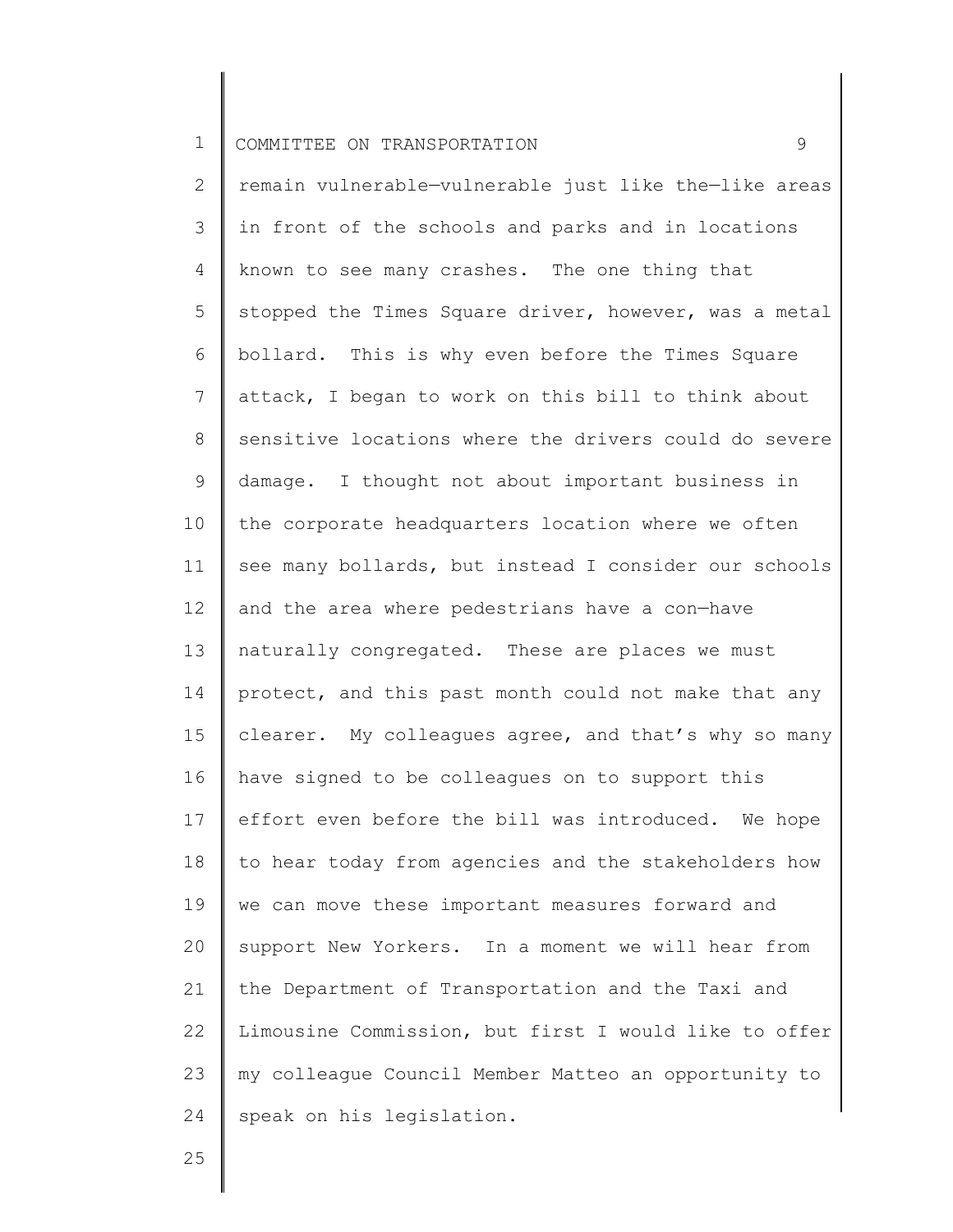2 3 4 5 6 7 8 9 10 11 12 13 14 15 16 17 18 19 20 21 22 23 24 25 COUNCIL MEMBER MATTEO: Thank you, Chair Rodriguez. I have an article from the Advance, Staten Island Advance dated August 11, 2006. It refers to a DOT Initiative called Take Back the Streets that was essentially a crackdown on illegal street cuts and shoddy repair work. This was an issue that formerly councilman and President Oddo has been working on for quite some time. During this time I was his chief of staff, and we are teaming up once again to do all we can to ensure our new resurfaced streets remain in pristine condition. But with every bad street cut, it undermines our collective effort to improve our roads. That is the reason we introduced these two bills, Intros 1375 and 1397. For years the city cannot make adequate investment in resurfacing our streets, but all that changed in the last several budget cycles. The city has made record improvements with over 1,200 lane miles reserved for some—the current fiscal alone. The Mayor, DOT and the coalition of elected officials supported this funding deserve a lot of credit for getting this done. However, the frequent cuts particularly emergency cuts, which utility companies and other entities undertake threatens that progress.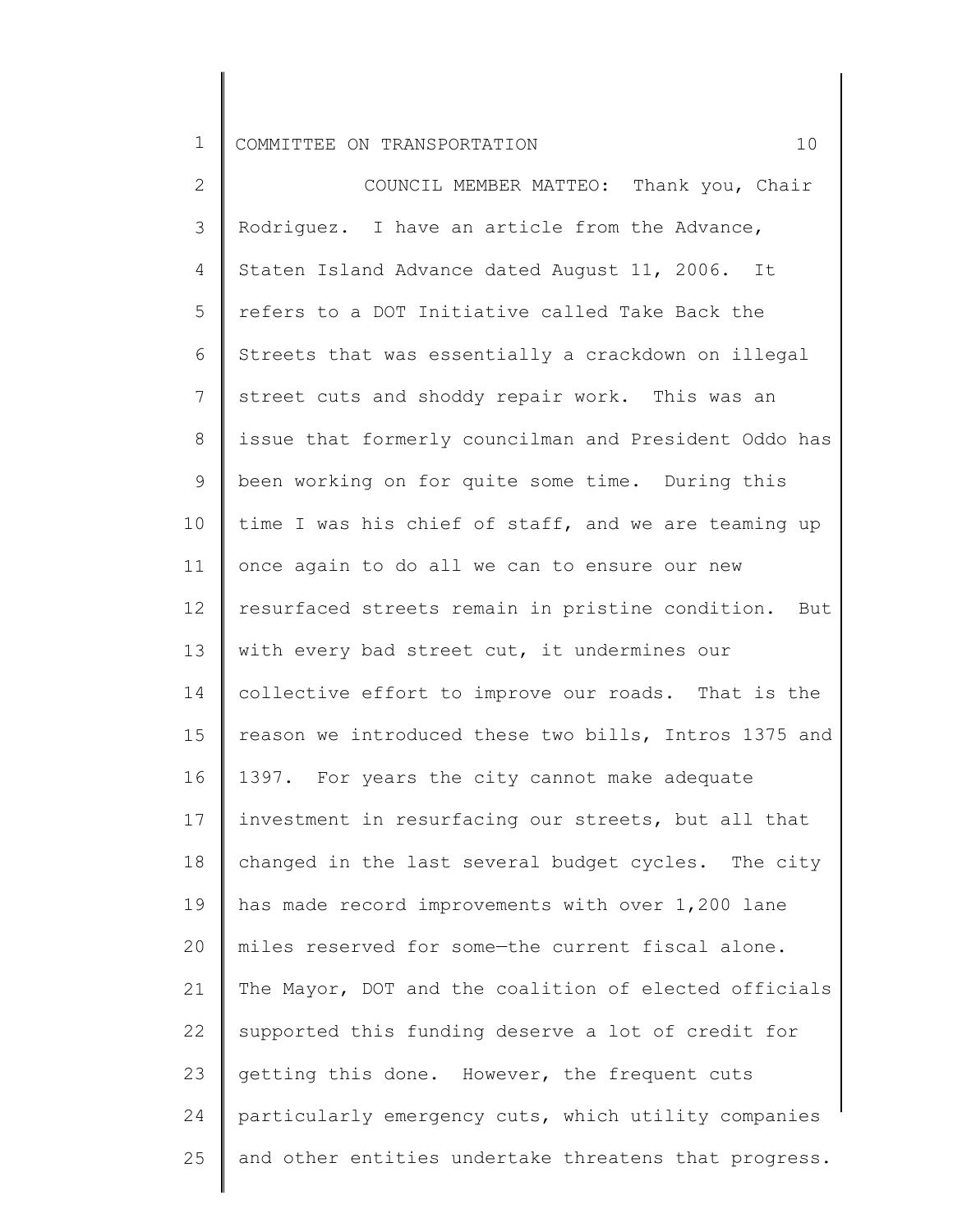2 3 4 5 6 7 8 9 10 11 12 13 14 15 16 17 18 19 20 21 22 23 24 25 When a utility cut—when a utility company comes to do work on a street that was recently resurfaced the result is confusing among residents about what is going to occur and anger at the waste of taxpayer funds that were recently used to make this street new. Frequently, it is unclear even to elected officials offices as to why the work is occurring and how long it will take. On top of that, the patch job is often inadequate. I have driven on roads that were resurfaced in the last several years that are already uneven and cracked because of poor patch work and through utility cut project included. These bills are meant to clear up any ambiguity so that the public officials closest to these issues are able to answer constituents' questions and communicate directly with those doing the work if need be. These bills will make sure that the taxpayers are whole and the patch job is done satisfactorily and that proper notice is given when cuts are made to the protected streets. With that, I'm looking forward to having a discussion with you on the two bills, and seeing how we can come up with an adequate solution to this problem. Thank you, Chair. I also, too, I wanted—I wanted to recognize that also we were joined here by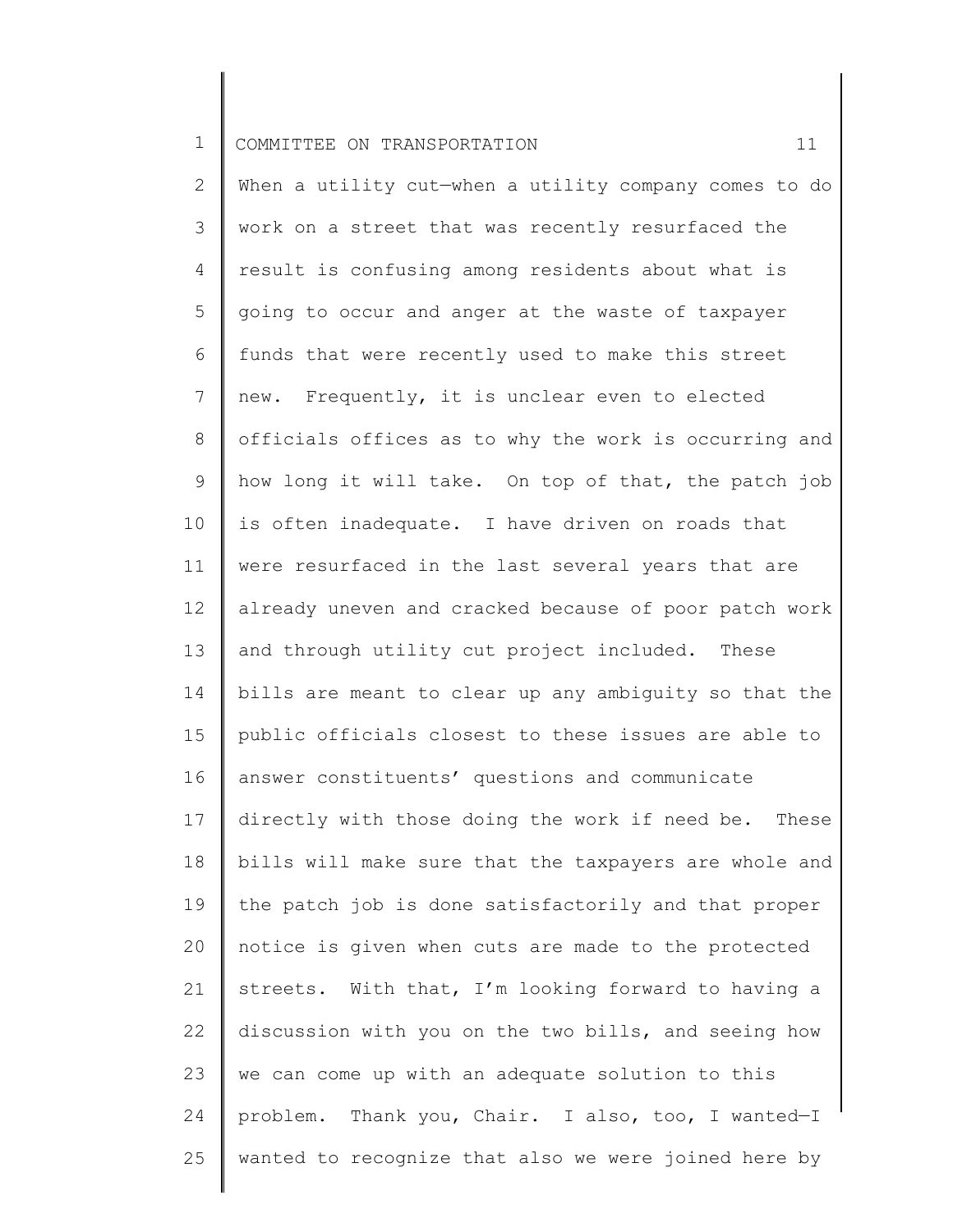24

25

2 3 4 5 6 7 8 9 10 11 12 13 14 15 16 17 18 19 20 21 22 23 Council Member and Minority Leader Jimmy Van Bramer, and before we begin I would like to thank our committee staff Counsel Fiza Zamlik (sp?), Policy Analyst Jonathan Masserano, Emily Rooney, and Finance Analyst Branson West and Chima Obichere. I also want to thank my staff Jose Lewis, Rosa Murphy, and Stephanie Milliano for their effort in putting this hearing together. Now, I ask our counsel to please administer the affirmation and we'll hear testimony from the representatives of the Administration. LEGAL COUNSEL: Please raise your right hand. Do you affirm to tell the truth, the whole truth, and nothing but the truth in your testimony before this committee today, and to respond honestly to Council Member questions? COMMISSIONER JOSHI: [off mic] Yes. LEGAL COUNSEL: Thank you. [pause] COMMISSIONER JOSHI: Good morning. Good morning Chair Rodriguez and members of the Council joining us today. I'm Meera Joshi, Commissioner and Chair of the New York City Taxi and Limousine Commission, and thank you for the opportunity for us

to share TLC's views on Intro 1646. This legislation

would require black car and luxury limousine bases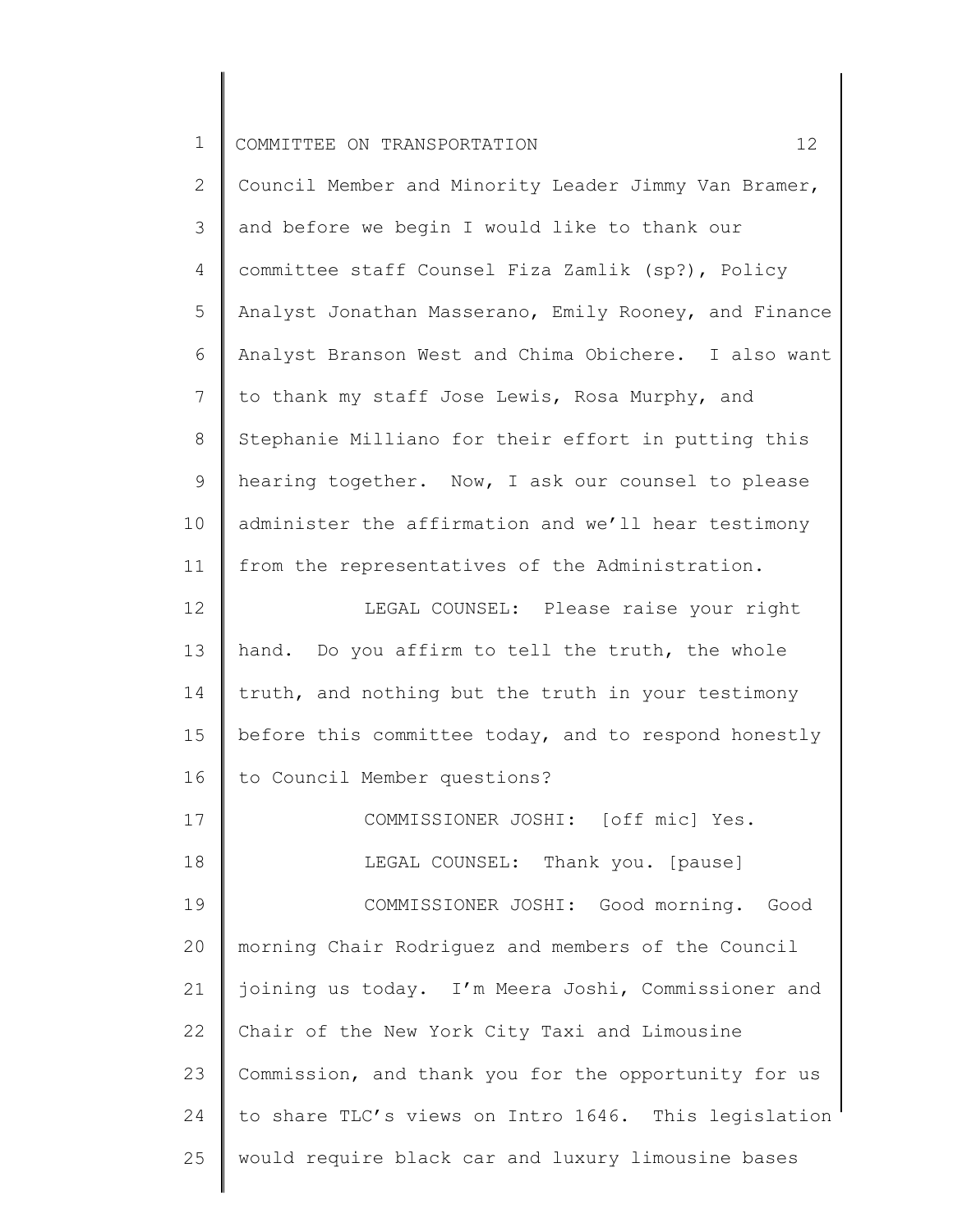2 3 4 5 6 7 8 9 10 11 12 13 14 15 16 17 18 19 20 21 22 23 24 25 that dispatch vehicles through an app to provide a tipping option for passengers through one of the methods payment that passenger—meth—methods of payment that passengers use to pay for the underlying fare. Such services would be required to inform passengers of the gratuity option and make drivers aware that they've received the tip as soon as practicable. Finally, Intro 1646 would subject people who violate the law to a fine of \$200 to \$500 and require TLC to promulgate rules as may be necessary. Chair Rodriguez and the TLC have worked hard to protect our licensed drivers and their income, and TLC supports the state goal of this legislation, which is to expand drivers' ability to access their corridor and tips. As you know, just this week Uber announced that it will implement an in-app tipping option nationwide, and we should all be gratified to see, yes, the industry embrace the city's policy initiative. I am concerned, however, that the proposed legislation excludes certain types of drivers and does not require that the tip be directly or fully transmitted to the deserving driver. Like the Council we believe that drivers should be able to easily access the money they earn,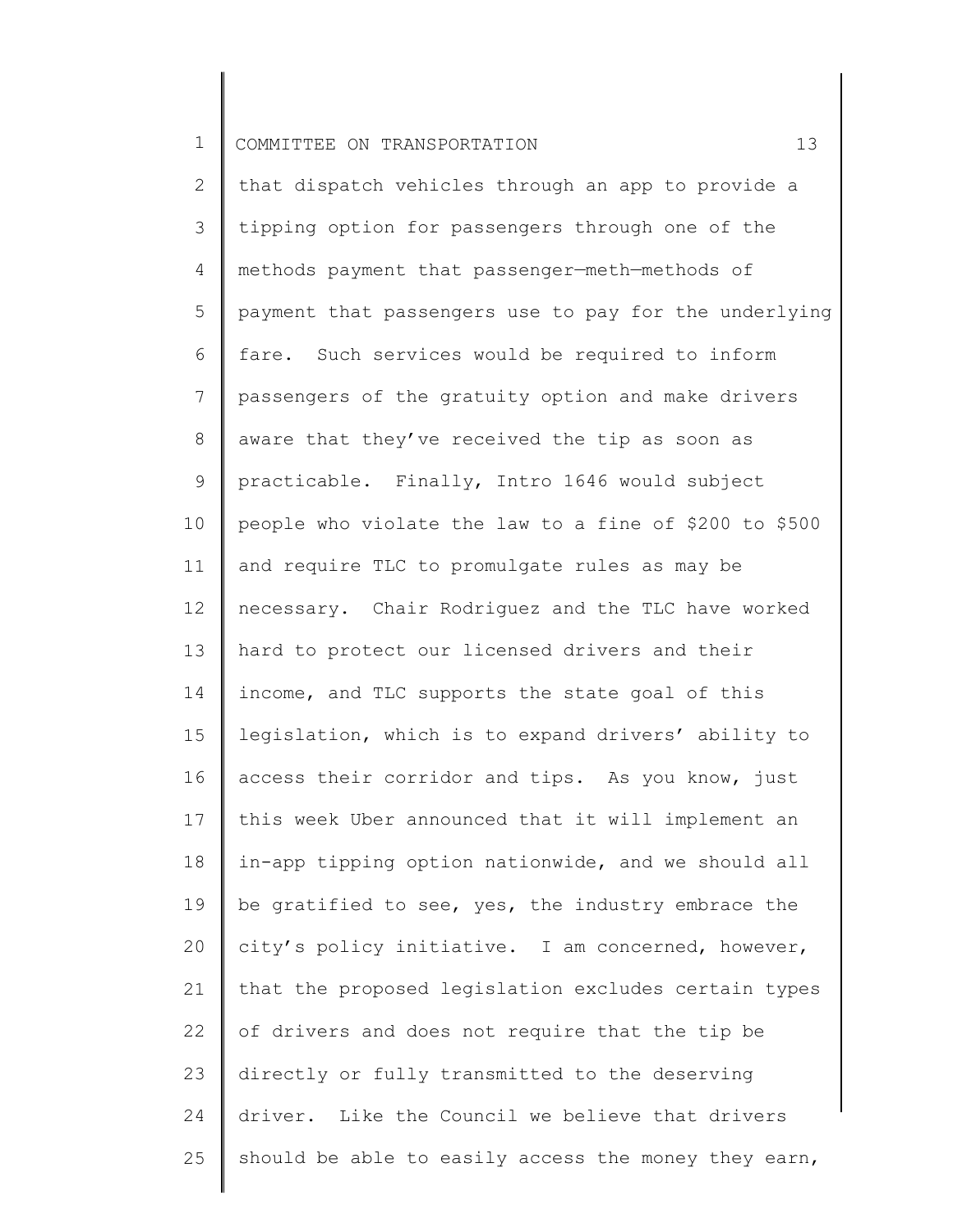2 3 4 5 6 7 8 9 10 11 12 13 14 15 16 17 18 19 20 21 22 23 24 25 and the TLC announced on April 7, 2017 that we would propose a rule requiring for-hire vehicle bases to offer passengers the option of tipping drivers through the exact same means that they paid for the underlying fare. This means that if a passenger can pay the fare through an app, the base, every base is required to allow the passenger to tip through the app. TLC's proposed rule would apply industry wide and includes a clear requirement that all tips including those received via app must be tripped transmitted directly to drivers. Our proposed rule has been noticed for a public hearing on July  $13<sup>th</sup>$ 2017, and while the proposed TLC Rule is similar in spirt to Intro 1646, we believe that our proposed rule is an effective way to more expansively and more effectively benefit hardworking drivers. Our primary concern with Intro 1646 as drafted is that it would regulate bases in a non-uniform manner. It contains exclusions that would prevent certain groups of drivers from receiving the income—the tip income they've earned, and we believe that all drivers are equally deserving of income protection. Currently, Intro 1646 includes black car and luxury limousine bases, but it does not notably include livery bases.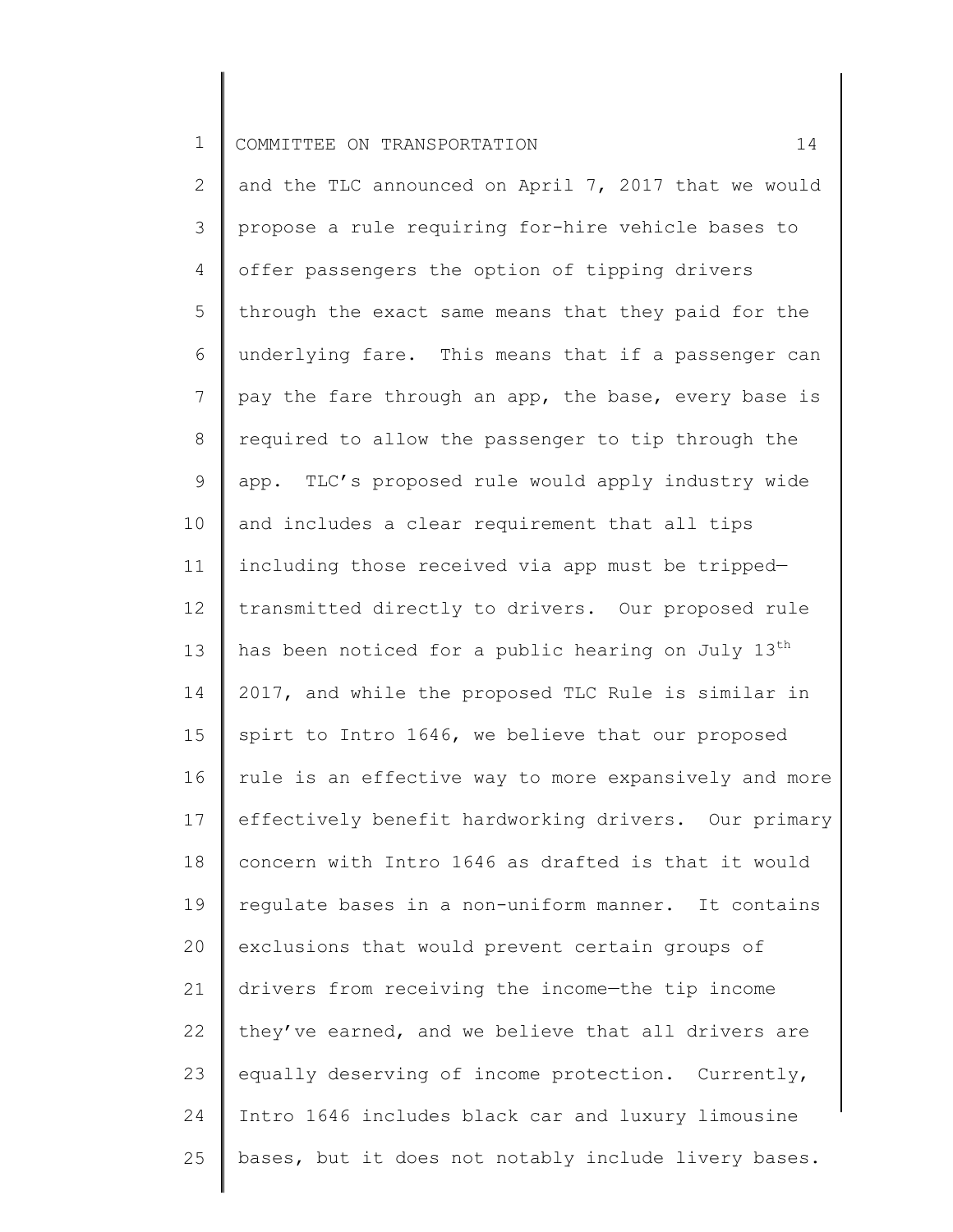2 3 4 5 6 7 8 9 10 11 12 13 14 15 16 17 18 19 20 21 22 23 24 25 The reason for this exclusion is unclear to us because several livery bases including one livery base operated by Uber used apps for passenger booking and for payment. Under Intro 1646 all of those drivers who use—who use that base for jobs would not be able to receive tips via the app. Similarly, the bill excludes drivers who perform in-line work by prearrangement the definition of which would be—could be read to include airport pickups another group of drivers that would be excluded from tips. And finally, TLC believes that section 1947-B of the proposed legislation would allow a black car base that occasionally accepts cash payments to continue requiring tipping in cash even if some or most of its trips are dispatched and paid via an app. This language could potentially exclude another additional category of drivers. Today, because more and more people are booking rides and paying fares through apps and fewer people carry cash, a cash-only option for tips deprives app based dispatch drivers of potential income. As such, TLC's second major concern is that Intro 1646 requires that drivers shall be made aware of any gratuity received by any passenger-facing booking tool as soon as possible.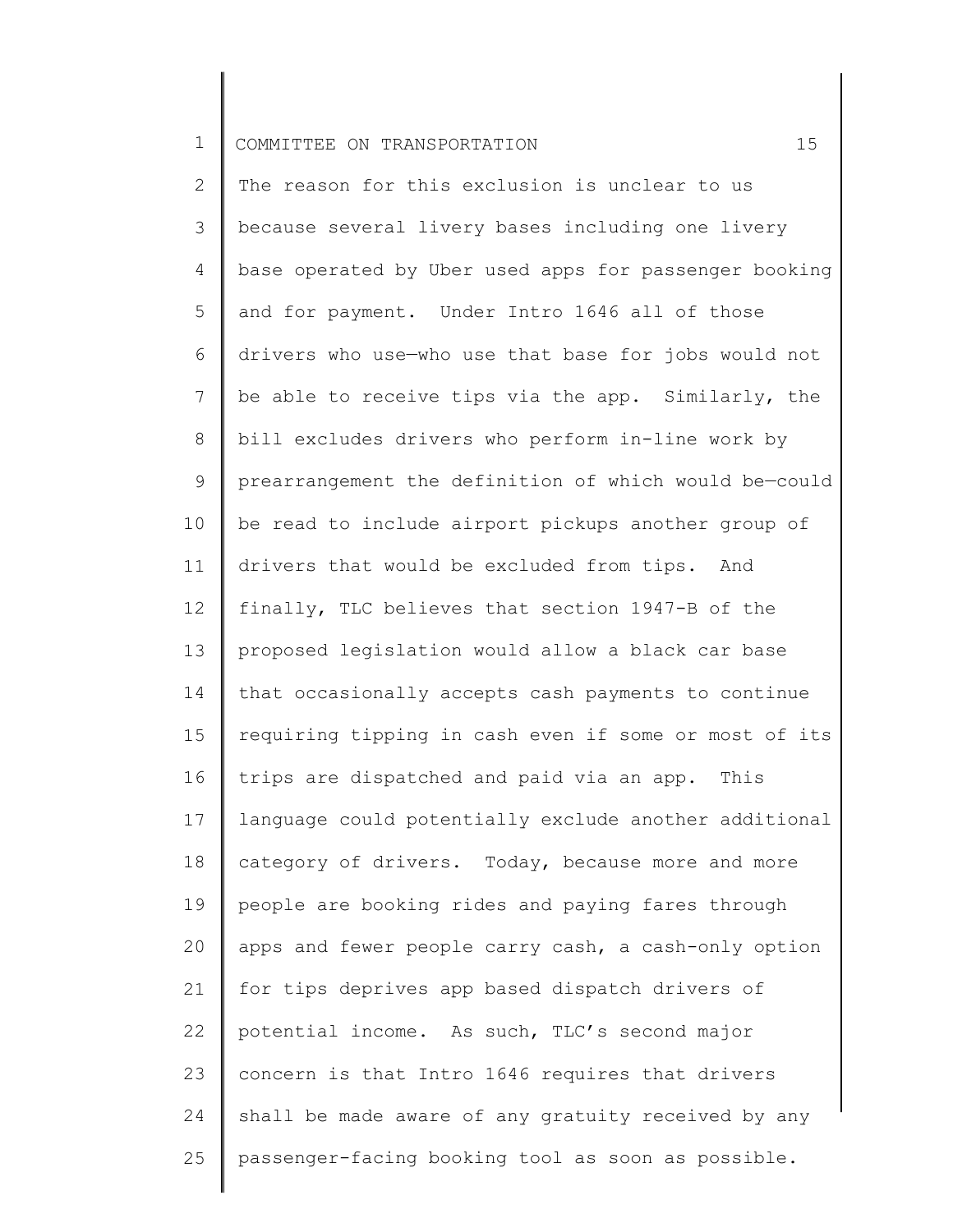2 3 4 5 6 7 8 9 10 11 12 13 14 15 16 17 18 19 20 21 22 23 24 25 But, importantly it does not require that drivers who are tipped through the app actually receive those tips directly or receive them in a timely manner. Furthermore, as written, the legislation does not prevent the base from taking any deductions from the tip before giving it to the driver, nor does it require the full tip be transmitted directly to the driver. We strongly believe that all app dispatched drivers should be able to receive a tip via app and they should receive the tip, the entire tip that they've earned quickly, fully and directly. As such, our proposed rule would require that the base give the entirety of the tip to the drivers directly free of any deductions made by the base. TLC supports requiring all bases to use apps to let their passengers tip via app. However, for the reasons I've just provided we're confident that TLC's already noticed rule will accomplish this goal more effectively than Intro 1646. Our rule will protect all drivers in a uniform and effective manner creating more income opportunities for more drivers. We thank you for the opportunity to testify on Intro 1646, and I'm free to answer any questions you may have. [pause]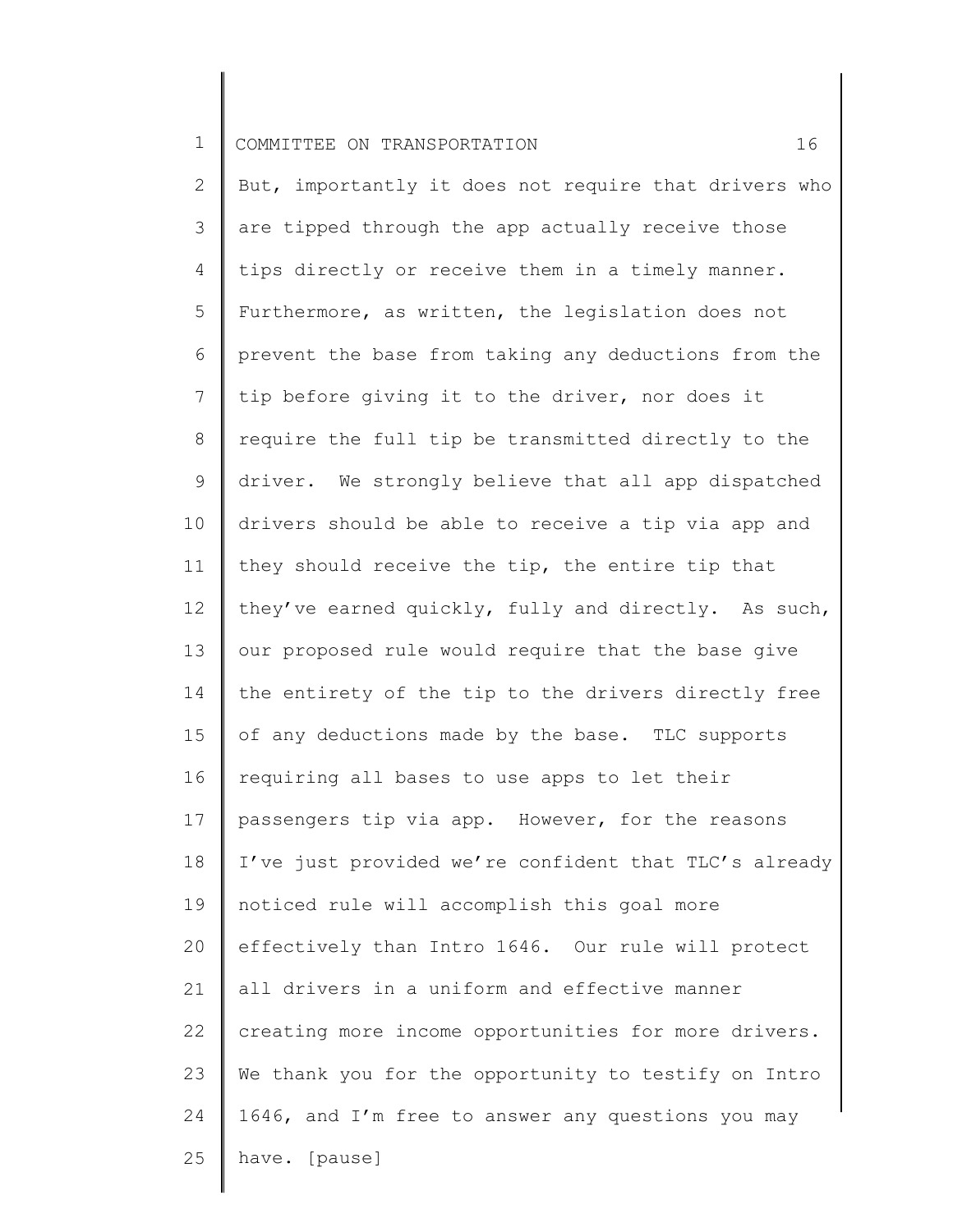2 3 4 5 6 7 8 9 10 11 12 13 14 15 16 17 18 19 20 21 22 23 24 25 DEPUTY COMMISSIONER HEYWOOD: Good morning, Chair Rodriguez and members of the committee. My name is Leon Heywood, Deputy Commissioner for Sidewalks and Inspection Management at the New York City Department of Transportation, and I am joined Montgomery Dean, Chief of Staff to the Chief Operation Officer. Also, present is Joe Yacca, Director of our Hyper Operations. I'm here today to testify on behalf of Commissioner Trottenberg and Mayor de Blasio on DOT's important work to maintain and protect New York City's nearly 20,000 lane miles of street. I am also joined today by Michelle Craven who will be speaking about Introduction 1658 requiring the installation of bollards at certain locations. When Commissioner Trottenberg first started her job—when Commissioner Trottenberg first started her job, she heard more complaints about the poor condition of the streets than almost anything else. Since then, we increased our investment to execute back-to-back years of record resurfacing. Under Mayor de Blasio's leadership in FY16 through FY19, we will pave over 5,000 lane miles of our streets most in need, more than a quarter of the city's nearly 20—20,000 lane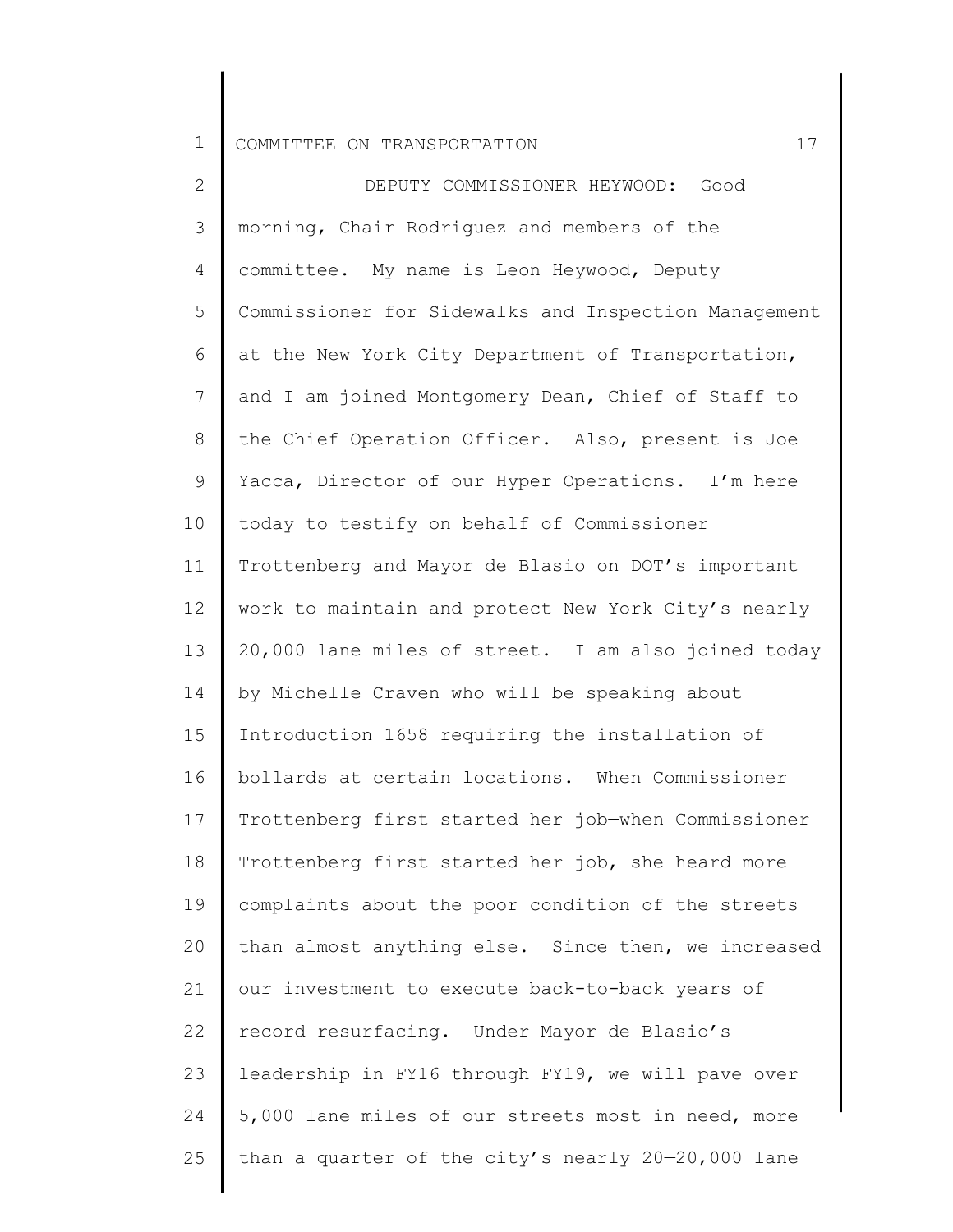2 3 4 5 6 7 8 9 10 11 12 13 14 15 16 17 18 19 20 21 22 23 24 25 miles. Compared to an average resurfacing budget in the three preceding years of \$180 million, DOT spent \$195 million in FY15, \$238 million in FY16 and then planning to spend \$274 million in FY17 with similar levels planned for FY18 and FY19. We have also nearly doubled our investment in street reconstruction to out more safety projects taking the amount from \$1.7 billion in the last Ten-Year Capital Plan in the prior administration to \$3.3 billion in this year's Ten-Year Clan—Ten-Year Plan. So, we share the Council's—the Council's interest in protecting our record investment, and look forward to continuing to work with you to ensure our streets are maintained and safe in good condition. Our streets facilitate the movement of pedestrians, transit riders, motorists and cyclists as well as the delivery of goods and services throughout the city. Under the surface, the sane streets support the city's water, sewer, power and telecommunication infrastructure as well as the subway tunnels and building vaults. The streets themselves also serve as public spaces fostering social, economic and recreational activities. Excavations of our streets are a necessity to install and maintain the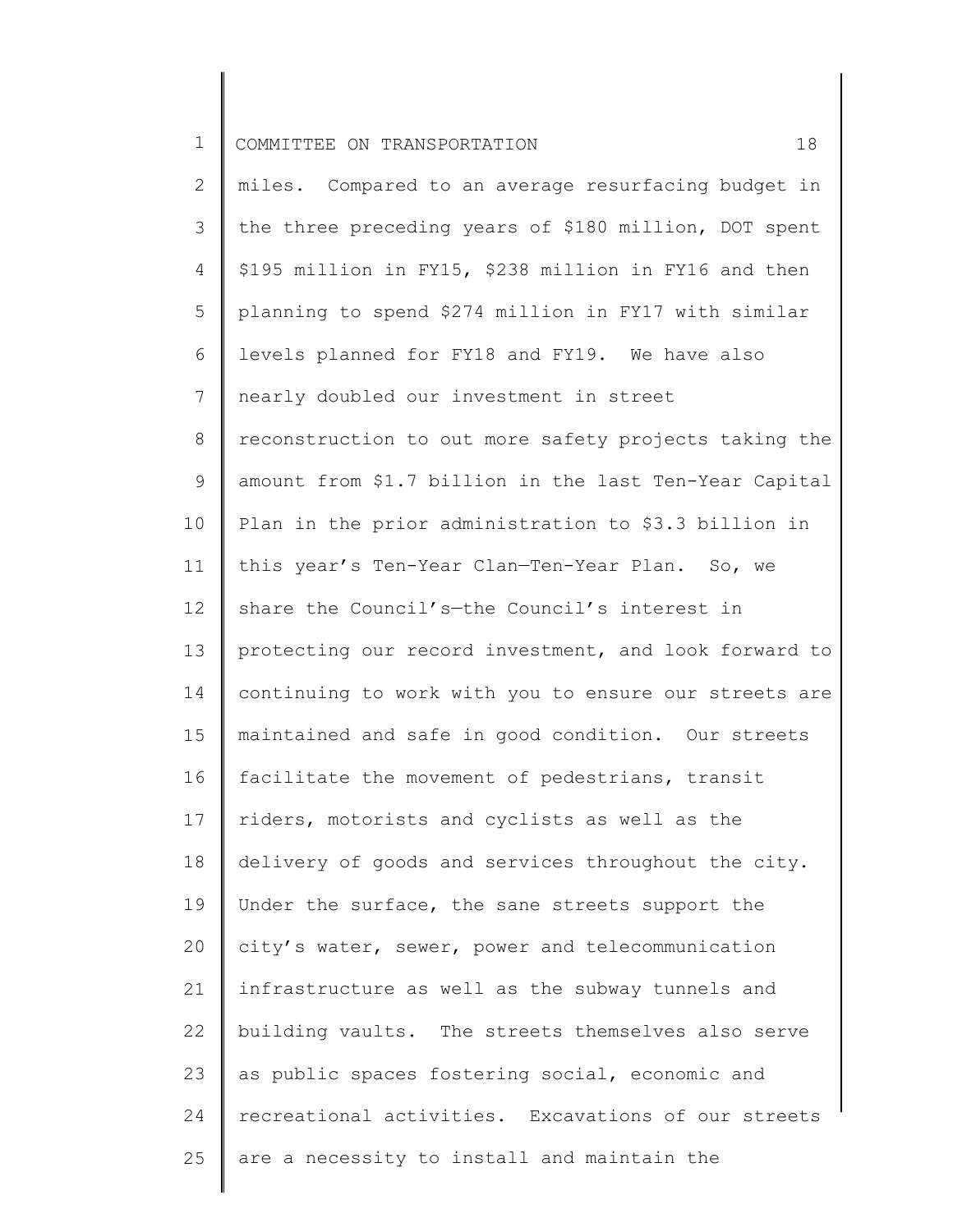2 3 4 5 6 7 8 9 10 11 12 13 14 15 16 17 18 19 20 21 22 23 24 25 underground infrastructure our city requires to function, and with an ongoing boom in construction, DOT is issuing 70% more street opening permits than a decade ago. A substantial and important regulatory task the DOT is managing a process that minimizes the number of excavations that occur while facilitating necessary access to underground infrastructure, and it is vital that we ensure quality street restorations while also minimizing disruption for both street users and residents. In order to accomplish all this, several of DOT's divisions are involved in this work. Our first office our Office of Construction, Mitigation and Coordination issued 587,000 construction permits related to our streets in the most recent fiscal year including 228,000 street excavation permits. Of those, 62,775 or 27% were on streets resurfaced in the past five years. In addition, the office reviews requests for full street closured work on arterial streets large scale projects and projects in the densest and most congested parts of the city attaching additional stipulations to permits for this type of work. I oversee high--Highway Inspection and Quality—Quality Assurance unit or HIQA, which includes teams of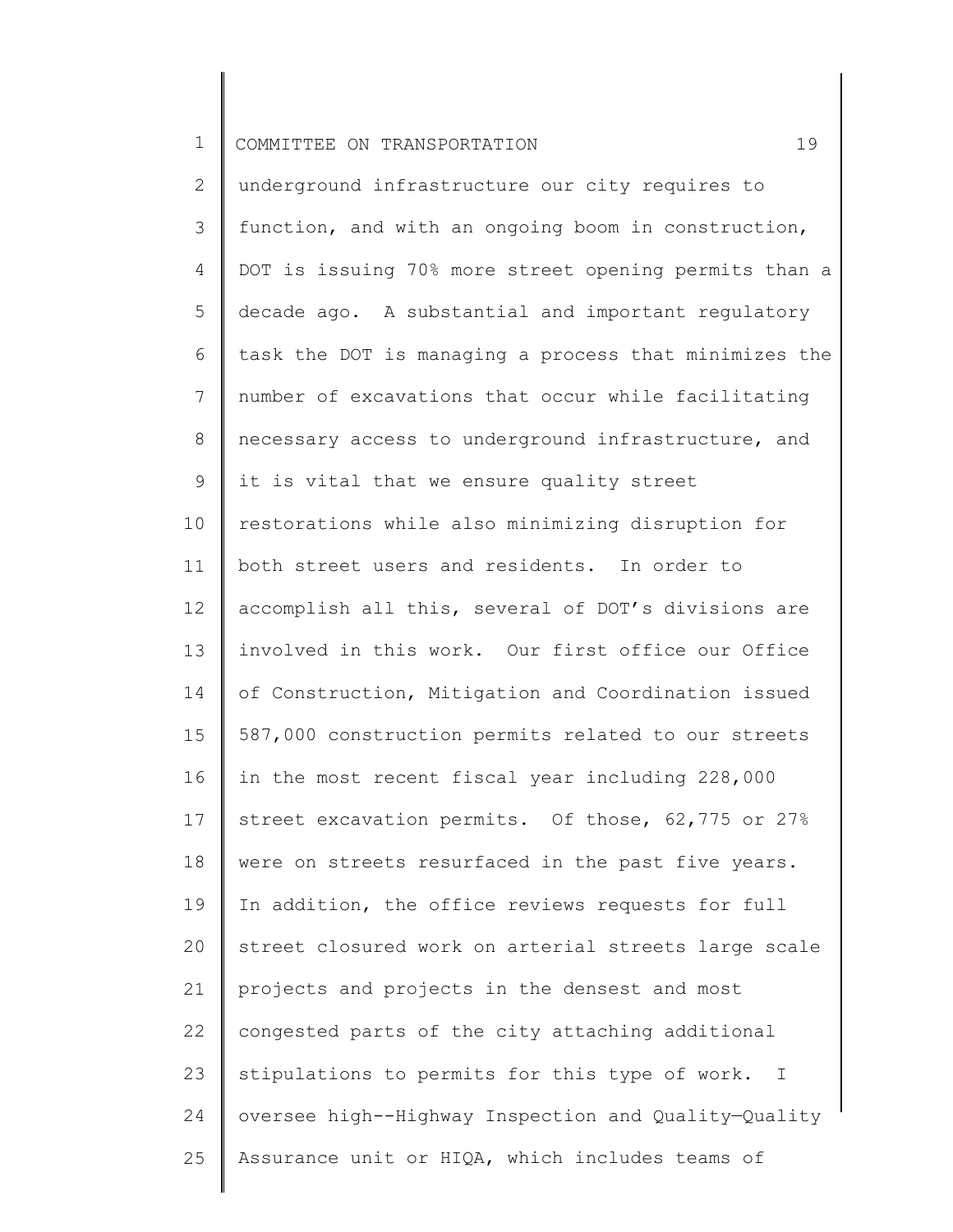2 3 4 5 6 7 8 9 10 11 12 13 14 15 16 17 18 19 20 21 22 23 24 25 specially trained inspectors that continuously visit and monitor construction activity in the field both proactively and in response to complaints to ensure that any work being conducted has the proper permits and the permit holder is complying with the appropriate DOT rules, specifications and stipulations. Finally, our Division of Roadway Repair and Maintenance plays a crucial role by coordinating all of our maintenance and resurfacing work. This includes informing utilities and others of DOT's resurfacing schedule, the purpose of coordination and taking part in the review of permit requests from protected streets. As you might imagine, the types of permits that DOT administers are sometimes highly technical, and we are very proud of our Street Works Manual, a resource for utilities, developers, contractors and anyone who undertakes work that will impact the street. That explains the importance of advance notice and coordination, outlines or registration process and describes application procedures for each type of permit, and all necessary approvals. This guide can be found at streetworksmanual.nyc. Before commenting on the legislation before the committee today, I would like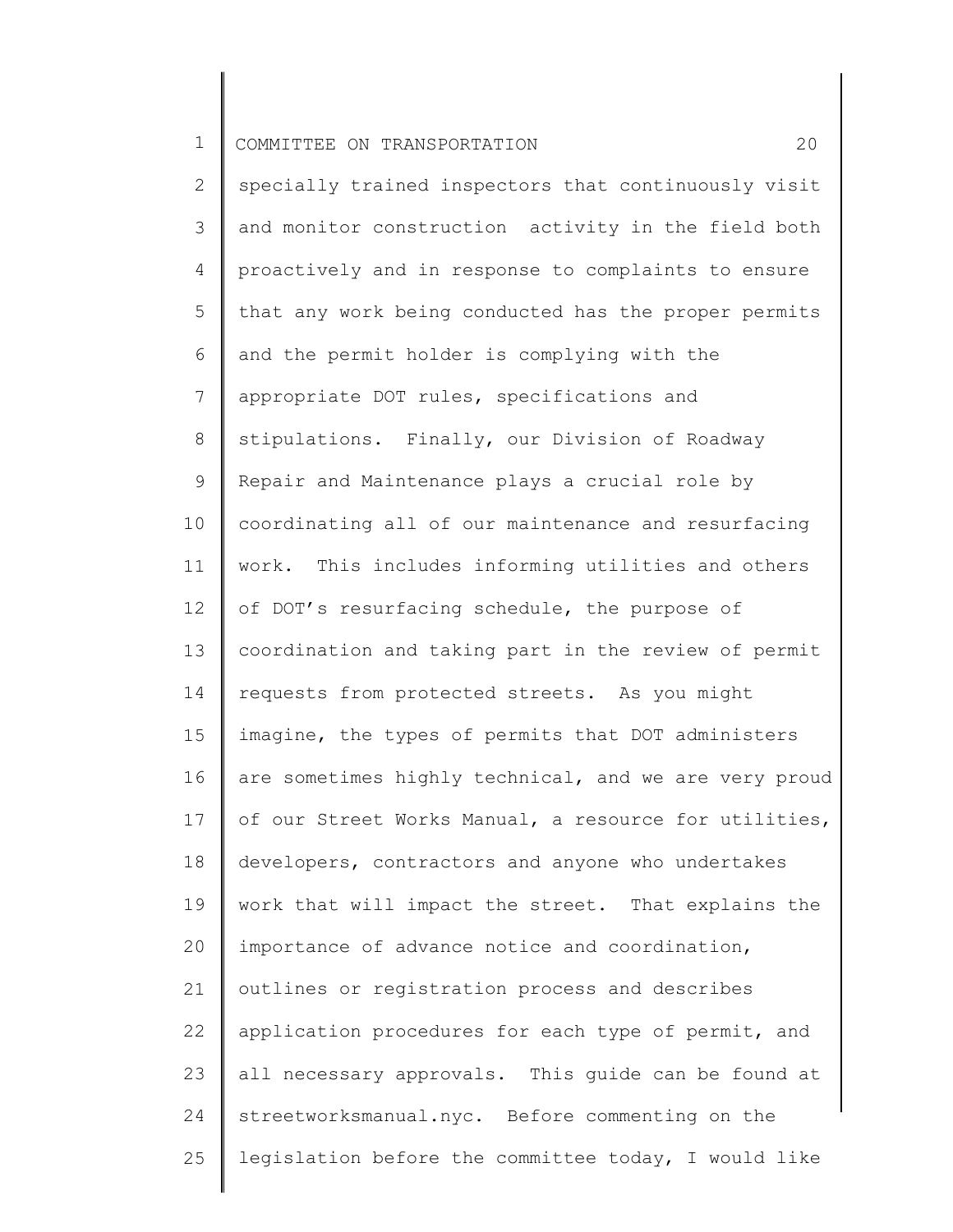2 3 4 5 6 7 8 9 10 11 12 13 14 15 16 17 18 19 20 21 22 23 24 25 to describe DOT's current process for ensuring durable quality restorations of all our city streets and describe the additional requirements we have for protective streets. All permittees must follow rules and regulations and conform to specifications and standard detailed drawings. We require that all jobs are properly backfilled and restored, neatly squared off, and sealed around the edges to provide a level, smooth and durable riding surface. Our inspectors can stop and review work at any time during a project. When our inspectors encounter—encounter defects after a restorate—after a restoration has been completed, the severity can dictate various actions. For minor repairs, we issued a 30-day corrective action request. However, if a restoration is very poor in that it is sunken or not to specification, several aggressive reviews and remedies will take place. If it—if it presents an immediate safety issue, a notice of immediate corrective action requiring the error to be made safe within three hours, will be issued, and our HIQA unit will then follow up until the dangerous condition is resolved. Then DOT will schedule a re-excavation in the presence of an inspector who will control every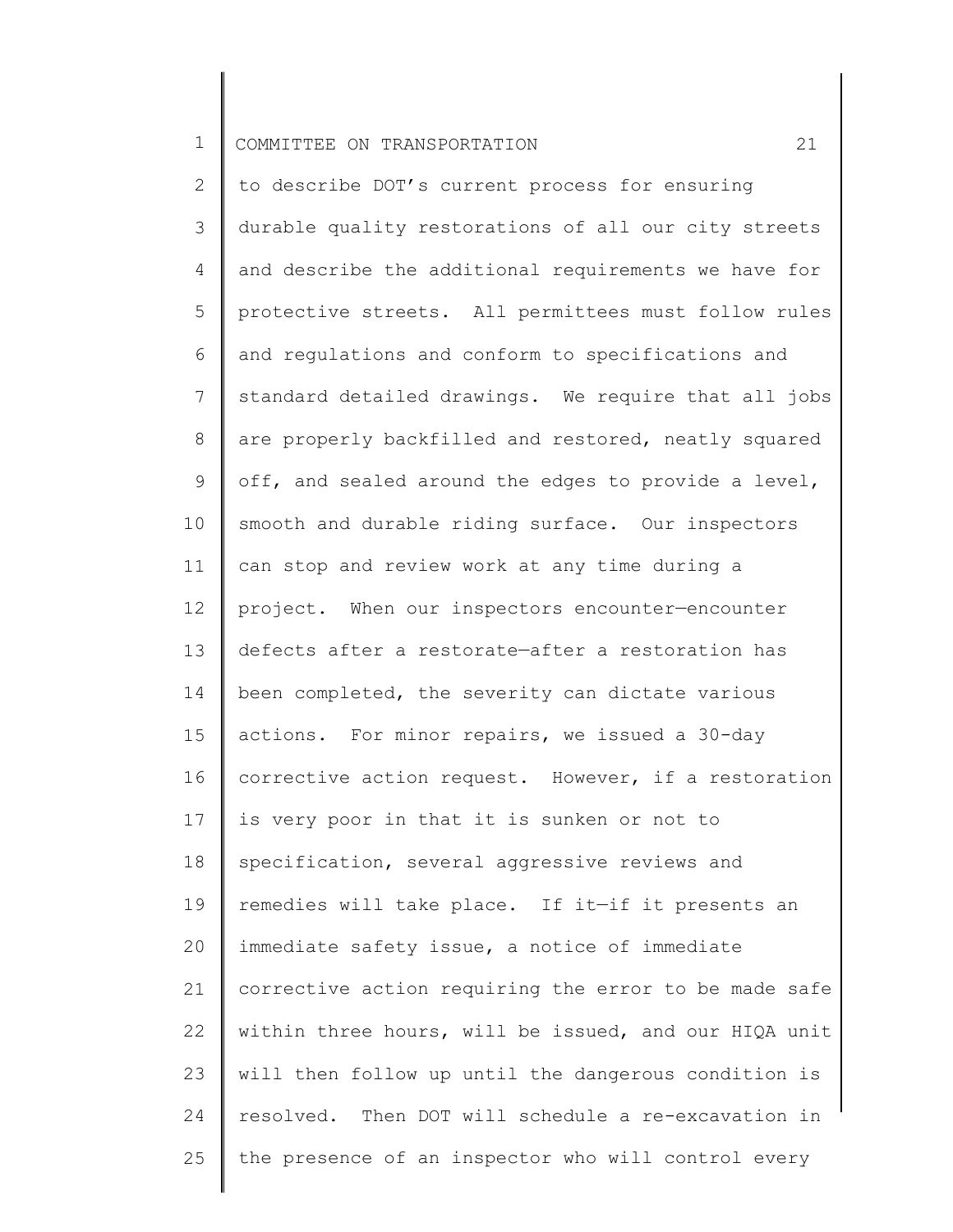2 3 4 5 6 7 8 9 10 11 12 13 14 15 16 17 18 19 20 21 22 23 24 25 aspect of the restoration. This will include specifying the permit type, and when the work can be done requiring all new fill, requiring the presence of a soil testing laboratory and in most cases requiring that concrete is used as a base material, and paving a greater area than was originally open. If a contractor does not comply, they could be subject to a hold on all new permit requests. We also require permittees to post a bond to be used to pay for restoration should a company go out of business. As you can see, contractors certainly have every reason to want to avoid a required re-dig. So this provides a strong incentive to do the job right and avoid defects in the first place, which is our primary goal. On Protect the Streets we have enhanced requirements. Streets that have been resurfaced within the past 18 months are automatically reviewed for additional provisions including curb-to-curb resurfacing or potentially resurfacing the entire block or intersection as warranted. In the most recent fiscal year, this additional pre-review applied to 17,366 permit requests or 7% of street excavation permits. For the entire five years after resurfacing contractors are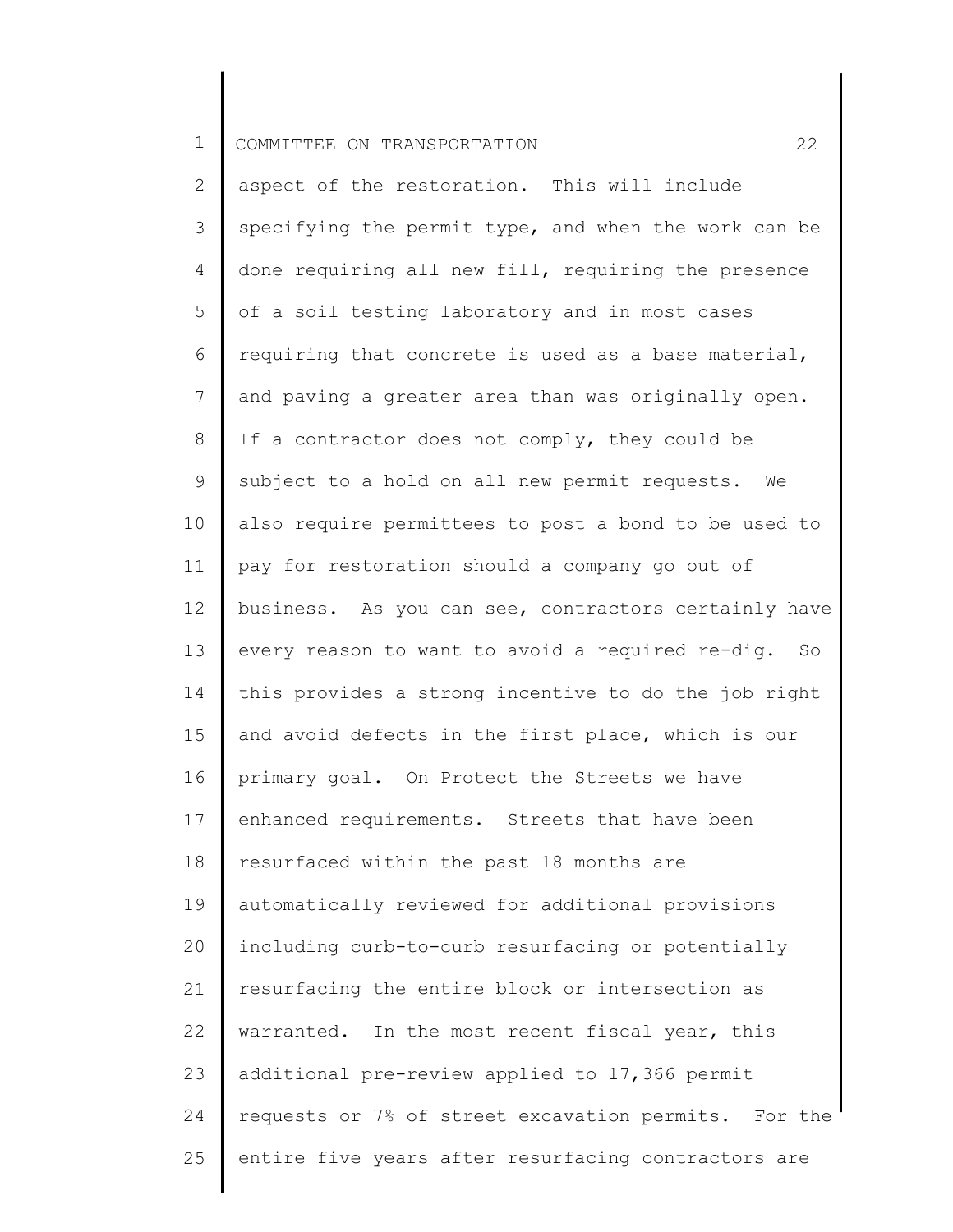2 3 4 5 6 7 8 9 10 11 12 13 14 15 16 17 18 19 20 21 22 required to pay an additional fee and arrange to have DOT inspectors on site to supervise the backfill in person and permittees are required to guarantee the restoration for five years. I would also like to highlight some amendment our highway rules that DOT recently enacted to enhance the quality of restorations on all our streets. These new rules went into effect in August and DOT completed phasing in enforcement this past April. First and foremost, DOT is now requiring in-kind restoration of all concrete sub-base material. Previously, permittees were allowed to use asphalt instead of concrete. DOT has been pursuing this requirement for several years, and we think it will be impactful. Second, permittees must now make all cuts with straight edges and 90 degree angles. Previously, cuts made at unusual angles led to more uneven surfaces, and reduced durability. This change will mean cleaner cuts that are more durable and more complete restoration in the affected area resulting in less of a patch work.

23 24 25 Now, with regard to the bills starting with Introduction 1375, this bill requires ten days' notice by DOT to affected council members, community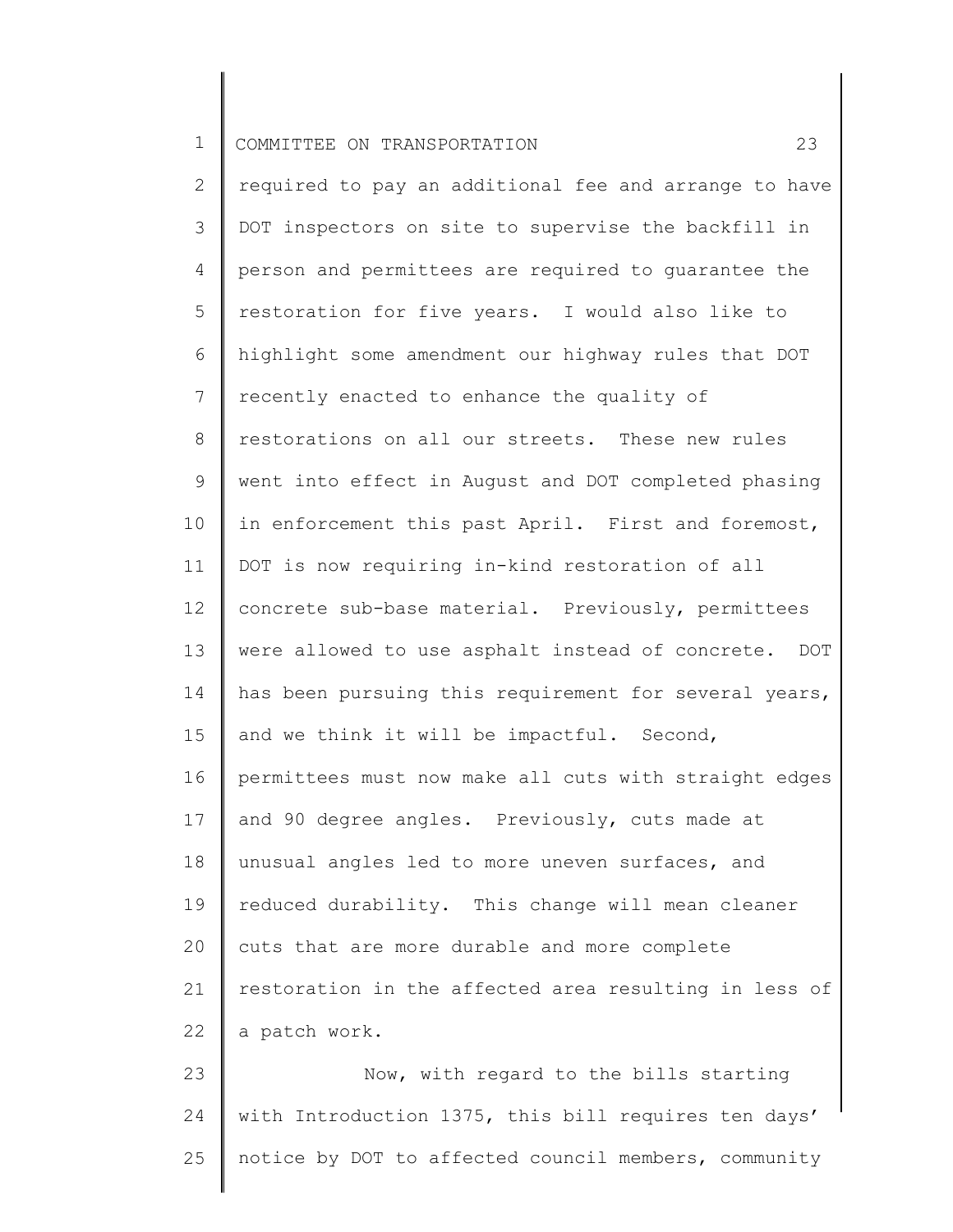2 3 4 5 6 7 8 9 10 11 12 13 14 15 16 17 18 19 20 21 22 23 24 25 boards, and borough presidents before issuing a street opening on any street that has been resurfaced or reconstructed in the past five years, or noticed within 25 hours in case of emergency permits. It would appear that the concern driving the bill is that too many permits are issued on the street for work that is avoidable or should have been planned better. DOT plans its paving schedule based on both capital construction plans and available information on planned work by the utilities. We distribute our schedule to stakeholders, and make it available online. In addition, each borough's administration Superintendent of Highway Operations for our Division of Roadway Repair and Maintenance conducts a monthly coordination meeting with other city agencies as well as utility companies, transit operators and other stakeholders involved and are—and are affected by—and are affected by resurfacing projects. These coordination meetings are held so that other roadway stakeholders are aware of resurfacing and other repair projects that are occurring as well as to facilitate better right-of-way planning. The schedule is often modified to allow those with underground infrastructure to inspect and perform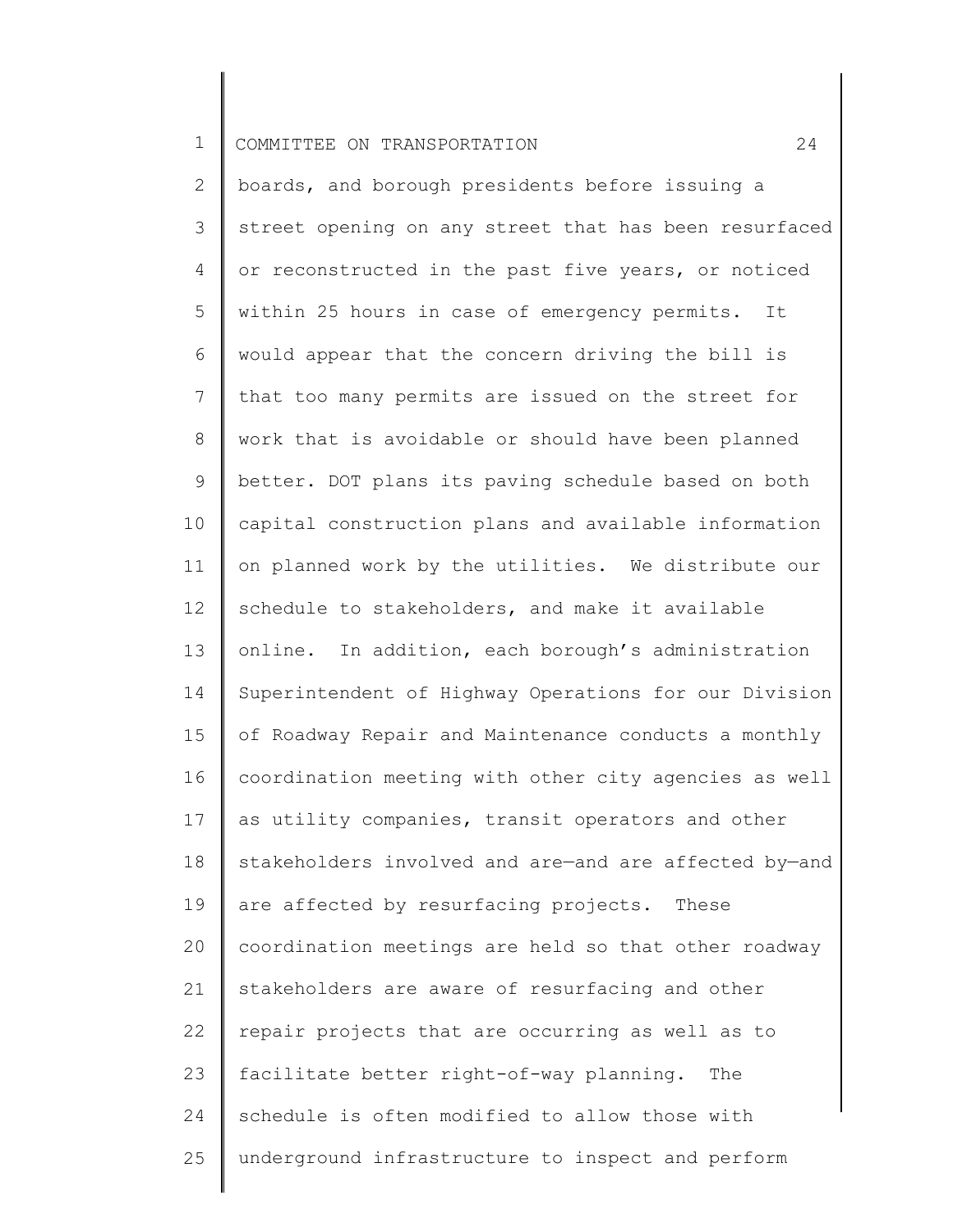2 3 4 5 6 7 8 9 10 11 12 13 14 15 16 17 18 19 20 21 22 23 24 25 necessary work in advance of paving operations. Despite these dedicated efforts—efforts, it is impossible to predict every needed street opening and align it with planned resurfacing. In addition to emergency work, DOT invariably receives permit requests for a certain number of construction or infrastructure projects that could not have been anticipated or completed five years or even 18 months in advance. While we do sometimes deny permits if there is clear evidence that the work could and should have been performed earlier. The most important thing we can do is to try to minimize the number of such street openings in the first place through coordination. The proposed notification requirement would place significant administrative burden on DOT requiring it to send email notifications and track the completion of statutory notification periods before issuing permits. Additionally, DOT has made significant efforts to make our permitting process faster and more userfriendly, and this bill would add delays to the thousands of permit requests many of which DOT otherwise strives to fulfill on a same-day basis. While DOT cannot support the bill as proposed, we are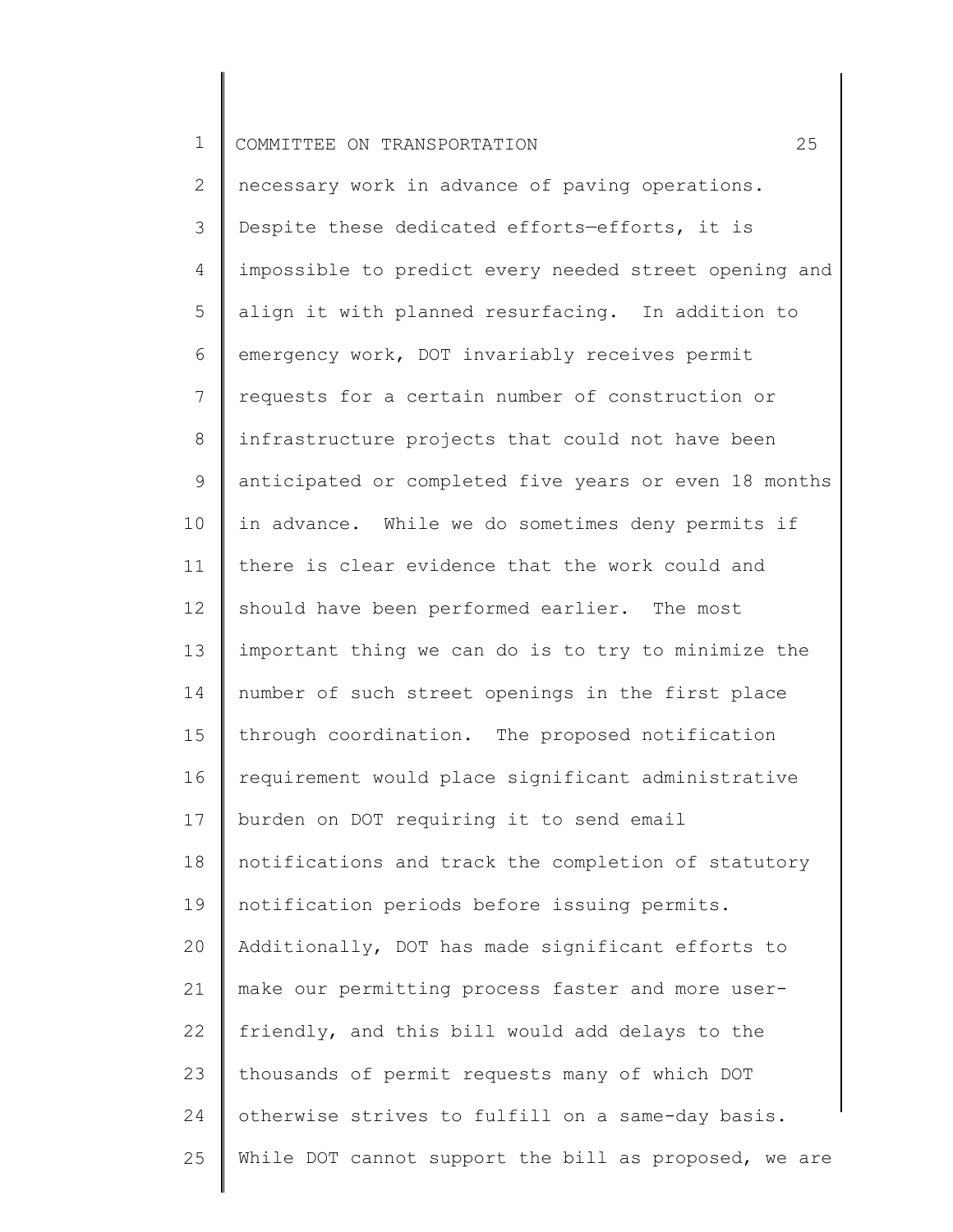2 3 4 5 6 7 8 9 10 11 12 13 14 15 16 17 18 19 20 21 22 23 24 25 open to working with the sponsors. We would be happy to explore ways to better inform stakeholders about permits being issued for work in their communities, and will continue to coordinate with those who need to work on our streets to reduce the number of necessary openings that occur in the greatest extent possible. Now, turning to Introduction 1397, which would require curb-to-curb resurface—resurfacing and an additional 20 feet of resurfacing up and down the street in either direction for restorations of all excavations on streets resurfaced or reconstructed within the past five years. As I discussed before above, DOT reviews a portion of applications for permits on protected streets and adds expanded resurfacing stipulations where appropriate including repaving entire blocks or intersections. However, this legislation would enact a blanket requirement without consideration of the size or location of the excavation or the particular condition of the site. This would negate the balanced approach we take to the application of these requirements and in some cases require unwanted amounts of paving activity. While DOT understand and shares the desire to enforce strict restorative—restoration requirements, excess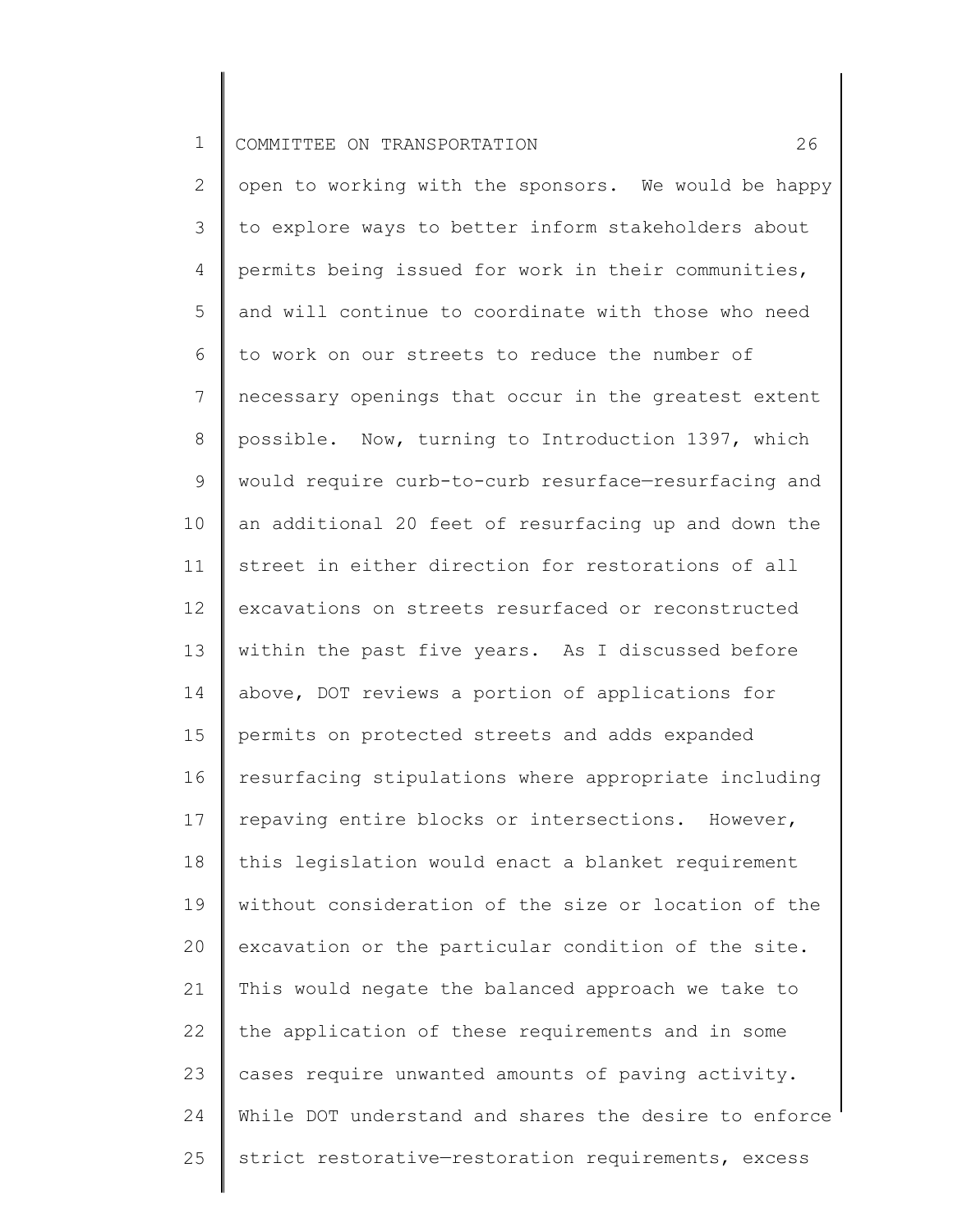2 3 4 5 6 7 8 9 10 11 12 13 14 15 16 17 18 19 20 21 22 23 24 25 paving requirements must be weighed against the added cost they impose on construction projects and above all, the larger street closures entailed, which lead to more disruption and traffic delays. When considering street restoration, it also important to different—differentiate between street openings and the travel lanes of a street, which receive significant vehicle wear and parking lanes or channelizations or show the areas of the street, which receive minimum or significantly less wear. Larger paving requirements are not a panacea. Paving a larger area will not prevent defects caused by inferior backfill, or improper compaction. This is why DOT is—is successfully pursuing more robust requirements for these aspects of restoration. Larger paving requirements can also potentially affect the grade and elevation of the road bed leading to ponding issues. These requirements could turn a two—a small two-foot plumber's cut into a project requiring over 100 lane feet of paving or more especially on a wide street. In particular, this could affect smaller businesses doing work for individual homeowners. For small businesses, the added requirement to run a large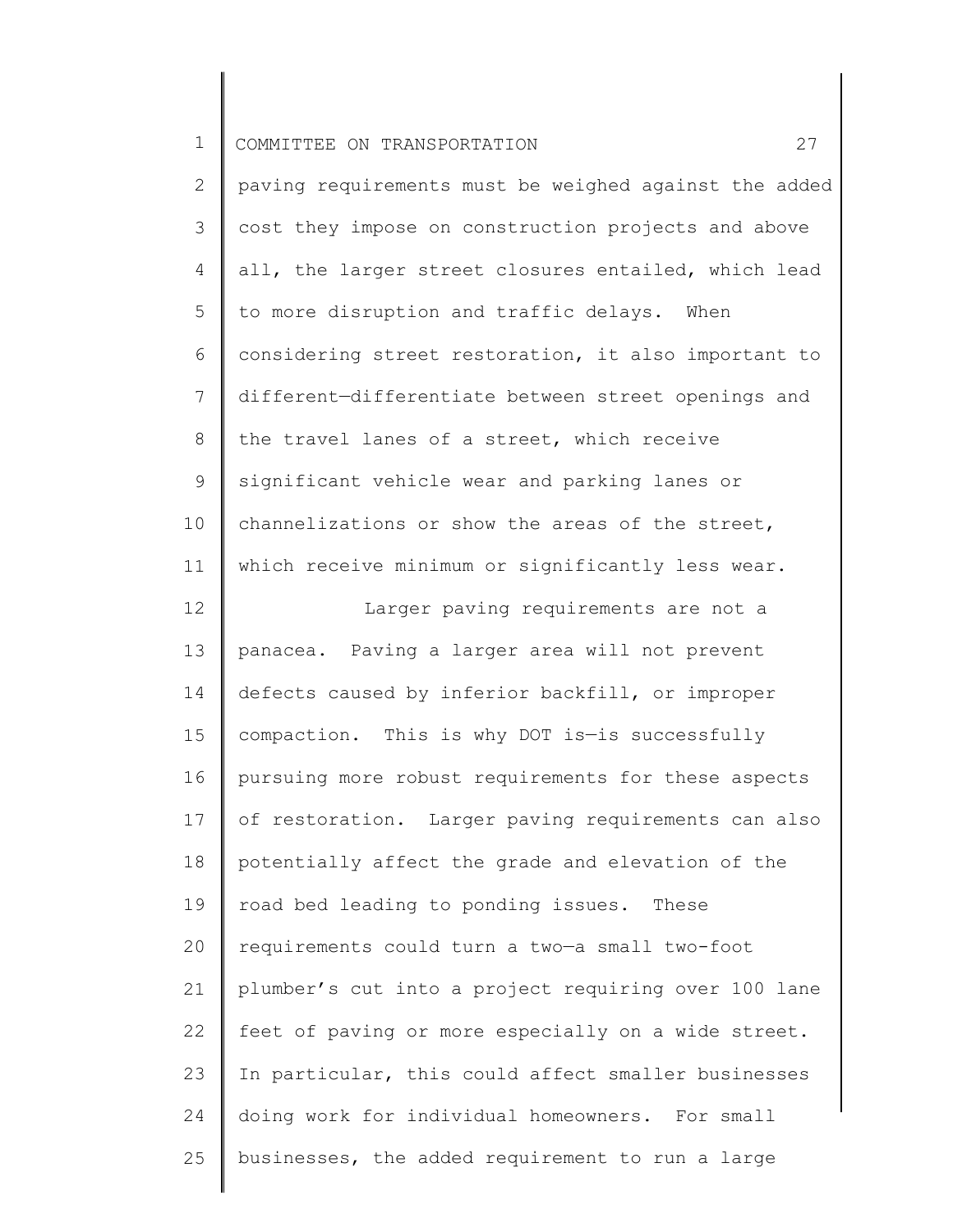2 3 4 5 6 7 8 9 10 11 12 13 14 15 16 17 18 19 20 21 22 23 24 25 paving project for a small plumbing job could affect or fully exclude them from taking certain jobs contrary to New York City's Small Business First Initiative. For homeowners these requirements could make what is already an expensive project much more costly in the case of an emergency and unforeseen house connection project. Our colleagues from DOT performed an analysis of water and sewer permits issued annually, and found that on average in a given year about 3,000 property owners citywide including almost 500 on Staten Island will be subject to additional costs as a result of the proposed legislation, and estimate that in the case of a new water sewer—sewer line, the cost to the homeowner could increase from 5,000 to 15,000. While utilities and larger developers may be more able to handle the added requirements proposed in this legislation, never—nevertheless, they would see increases to the cost of doing work on protected streets for projects that are priorities for the city. For example, those related to the construction of affordable housing, creation of green infrastructure or installation of new traffic signals to name a few. This would be true for construction projects carried out by our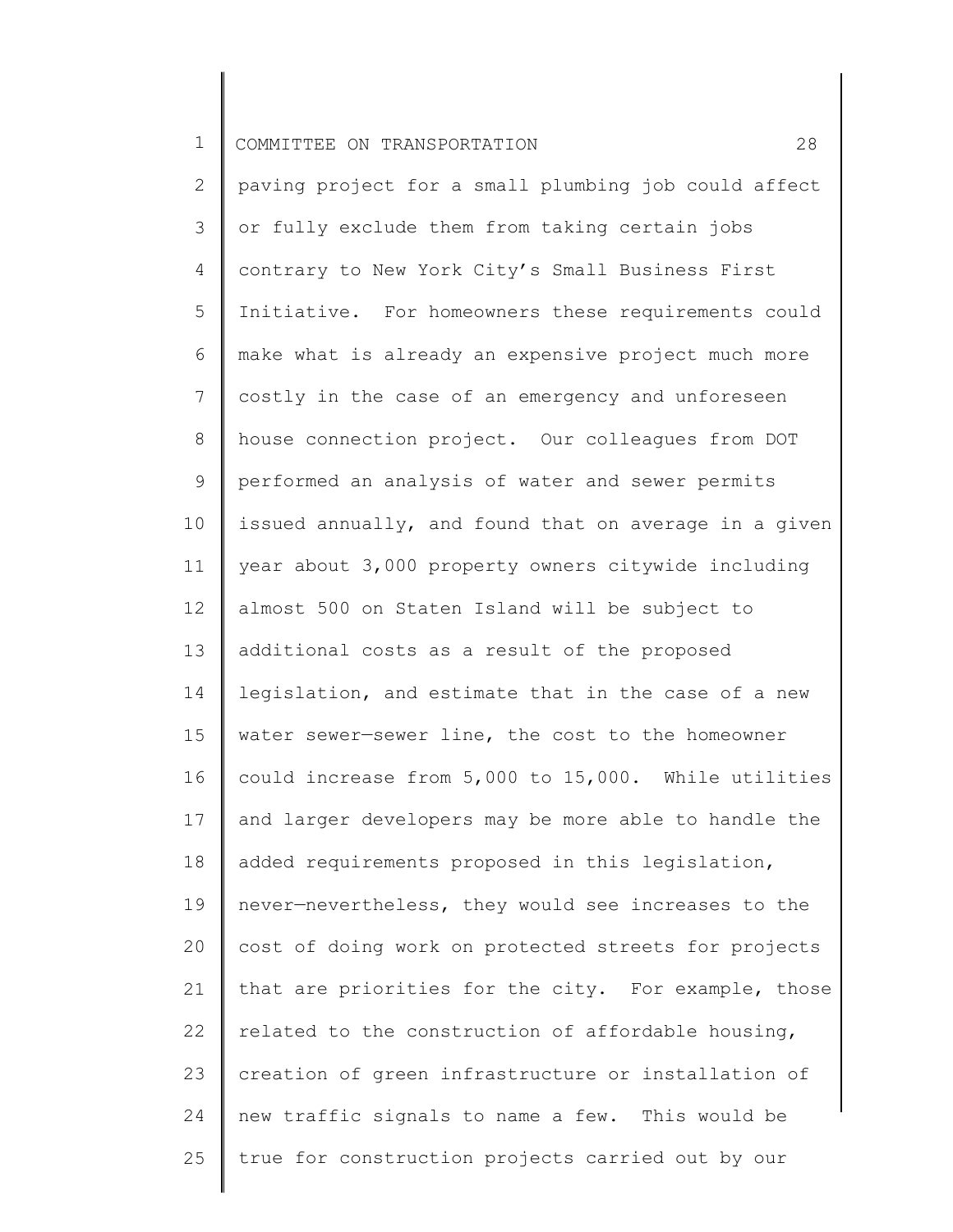2 3 4 5 6 7 8 9 10 11 12 13 14 15 16 17 18 19 20 21 22 23 24 25 sister agencies as well in particular DEP and DDC. DEP conducted an analysis and found that the proposed legislation would increase its costs for sewer and catch basin repair alone by over \$13 million. If these requirements led to better more durable restorations that would be a cost to be weighed. However, for the reasons I've have laid out, DOT believes the associated costs would be significant while their improvements to the quality of restorations will be cosmetic. While DOT cannot support this bill as drafted, we would like to engage with the sponsor to evaluate a way forward to address the underlying concerns. Thank you again for the opportunity to speak before you today on these bills and the important work of protecting and maintaining our street. It is critical to allow for necessary access to the underground infrastructure our city depends while minimizing disruption and protecting the tax—taxpayers' investment in our road network. After you hear from my colleagues, I will be happy to answer any questions you may have. [pause] MICHELLE CRAVEN: Good morning Chair Rodriguez and members of the Committee. I am Michelle Craven, Senior Executive Director Cityscape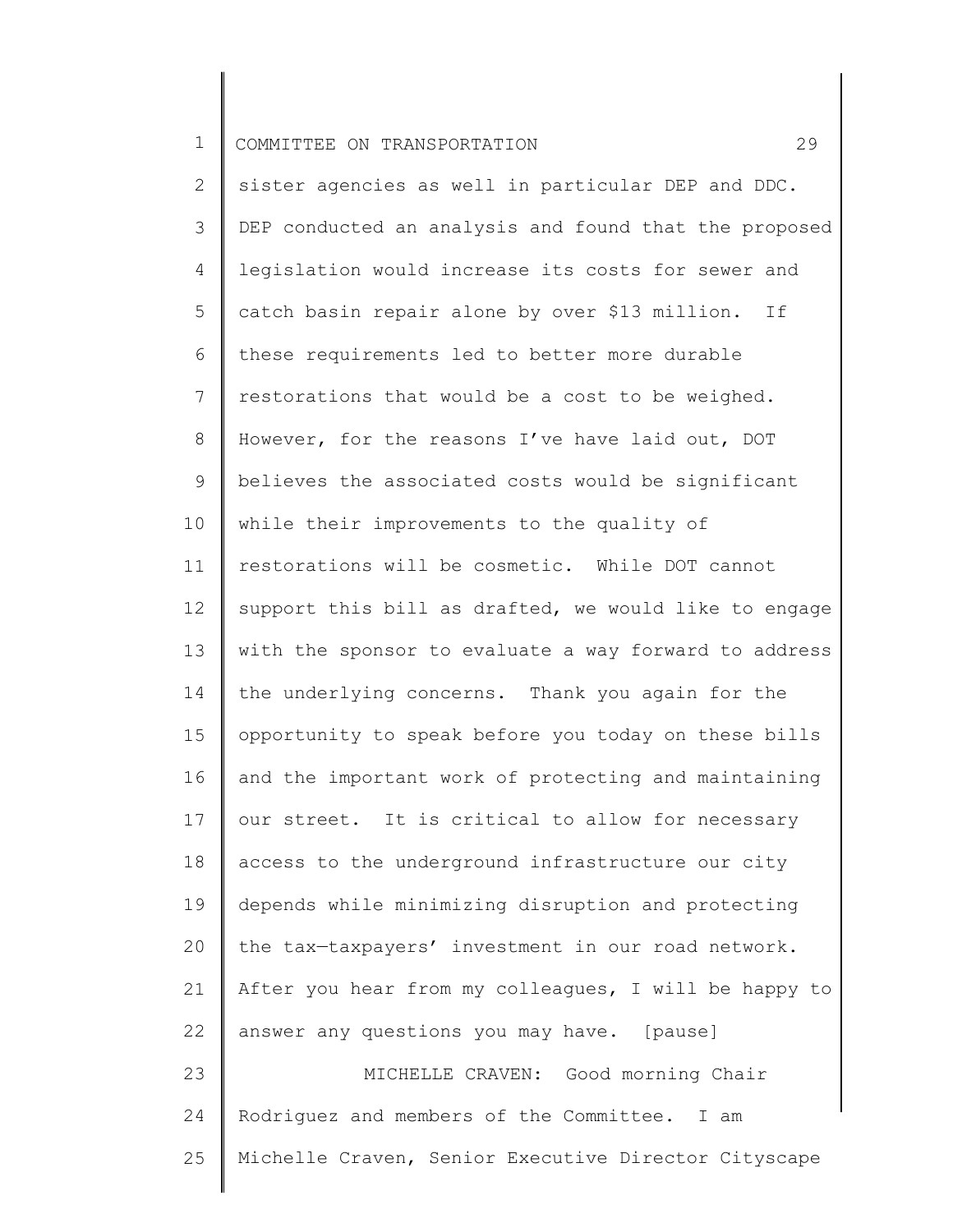2 3 4 5 6 7 8 9 10 11 12 13 14 15 16 17 18 19 20 21 22 23 24 25 and Franchises. Also present to answer questions regarding this legislation Sean Quinn, Senior Director of the Office of Bicycle and Pedestrian Programs and Ed Schnell, Director of the Revocable Consensus Security. Thank you for having us here today on behalf of Commissioner Trottenberg and Mayor de Blasio to discussion Intro 1658 requiring the installation of bollards consistent with pedestrian safety and in accordance with DOT guidelines at schools, plaza and Vision Zero priority intersections. DOT recognizes the heightened concern on the part of the Council for protecting pedestrian spaces in response to the recent incident in Times Square as well as acts of terrorism in other cities using vehicles to drive into crowded pedestrian areas. Today, I'll describe the ways in which DOT partners with the NYPD when it comes to the installation of bollards for security purposes. Otherwise, non-security bollards are a tool in DOT's repertoire and I will discuss ways in which we use them for a few particular purposes. From the outset I would caution against any bill which would institute a requirement for DOT to consider every location of a particular type for the installation of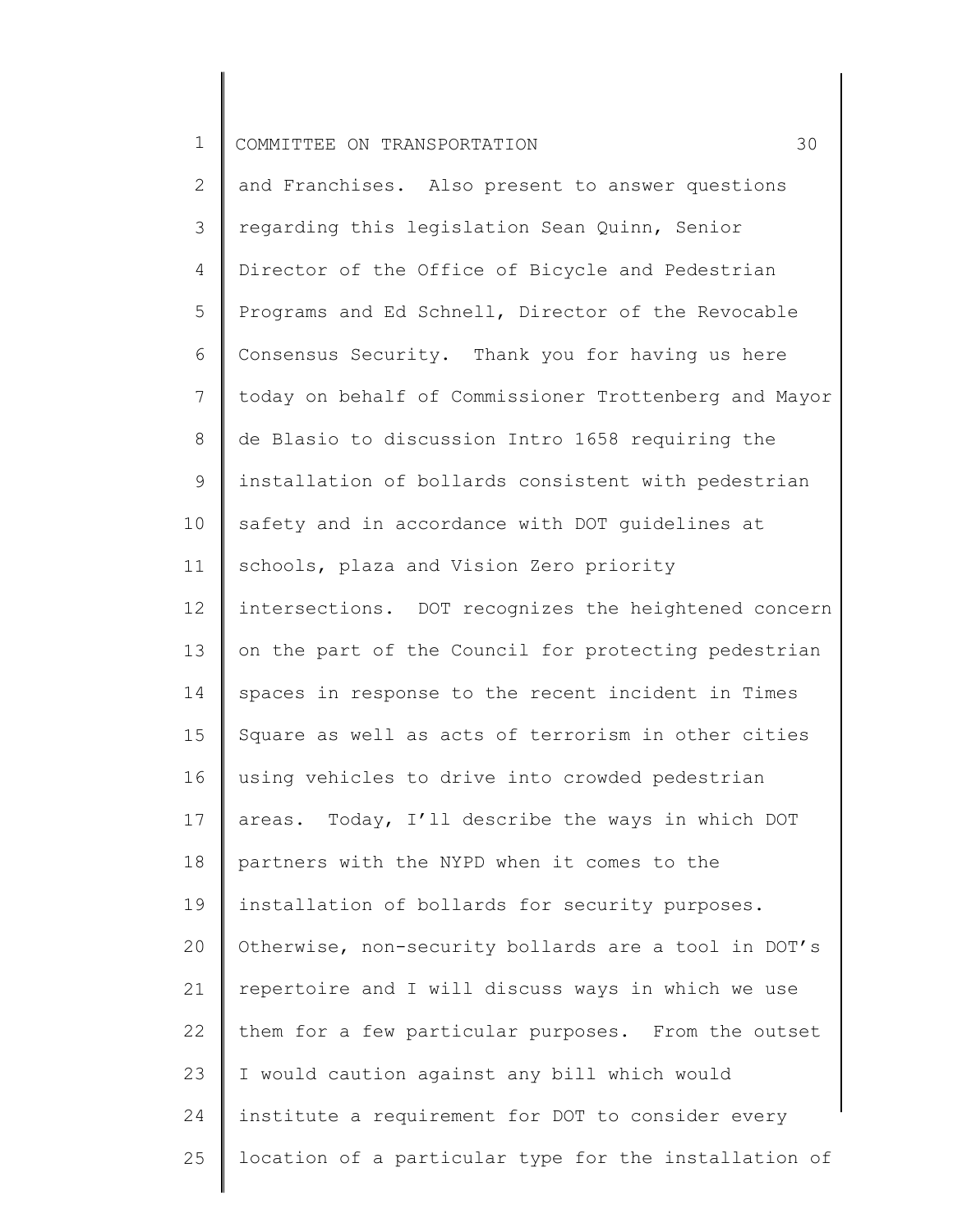2 3 4 5 6 7 8 9 10 11 12 13 14 15 16 17 18 19 20 21 22 23 24 25 any kind of bollard. Where no one-size-fits-all fits for street safety and we have many means available to address our varied city streetscapes. When it comes to security bollards, the proposed legislation would interfere with the expertise and informed judgment of the NYPD regarding counter-terrorism measure measures, and when it comes to any other use of bollards, this would be an inefficient use of DOT's resources and attention. It would conflict with our approach of selectin the right designs, treatments and features based on the context of each location in the course of our work whether we are focusing on intersections in need of re-design, constructing new plaza spaces or enhancing school safety. Crashes that take place on sidewalks are shocking, but are responsible for a small percentage of all pedestrian fatalities and serious injuries, and importantly, they are less predictable. Unlike pedestrian injuries overall—overall—excuse me—targeting high volume, high injury locations will not necessarily have much of an impact on these types of crashes in the way that it does for crashes involving serious injuries and fatalities overall. Moreover, installing bollards designed to stop the impact of a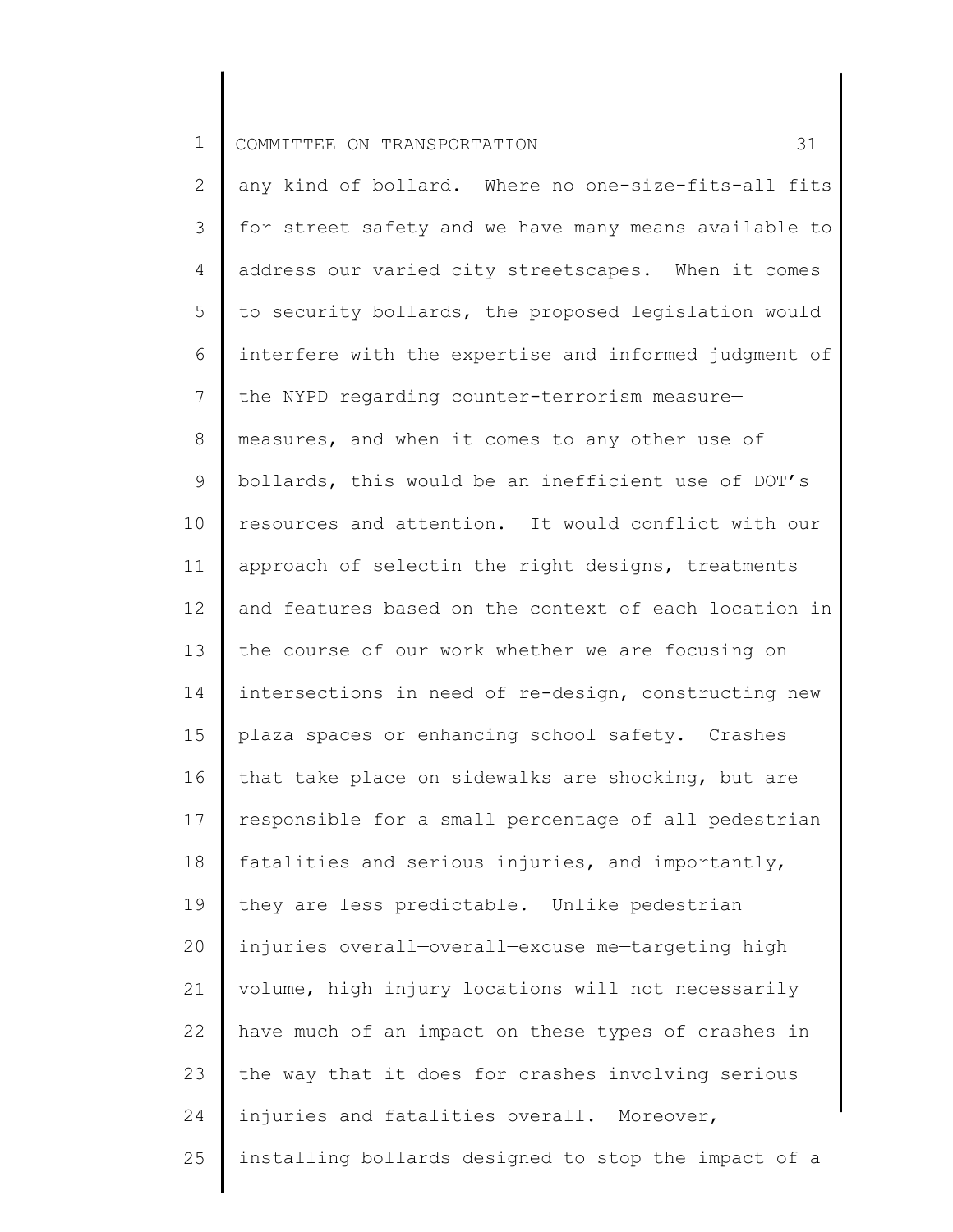2 3 4 5 6 7 8 9 10 11 12 13 14 15 16 17 18 19 20 21 22 23 24 25 vehicle is often complicated and expensive and can potentially cost millions of dollars. Therefore, the sites must be chosen with the utmost care and input from security experts. Installation includes assessing and either moving or accommodating underground infrastructure, water, sewer, power and telecommunications, subway tunnels and building vaults as well as sidewalk excavations that install anchors, which may be connected together. Muni meters or street furniture may need to be relocated and preserving street trees requires specialized bollards and horizontal connectors. ADA accessibility must be considered. Bollards can cause conflicts with our pedestrian ramps, although if they are installed as part of a larger capital project, they can also make some enhancements to ramp design possible. Emergency vehicle access per incident response also must be considered, and the FDNY is, therefore, involved in our assessments as well. Bollards have significant impacts on curbside loading and unloading including passengers in wheelchairs. When it comes to curbside loading, the impacts at school locations particularly need to be considered. Bollard installation also removes about 2-1/2 feet on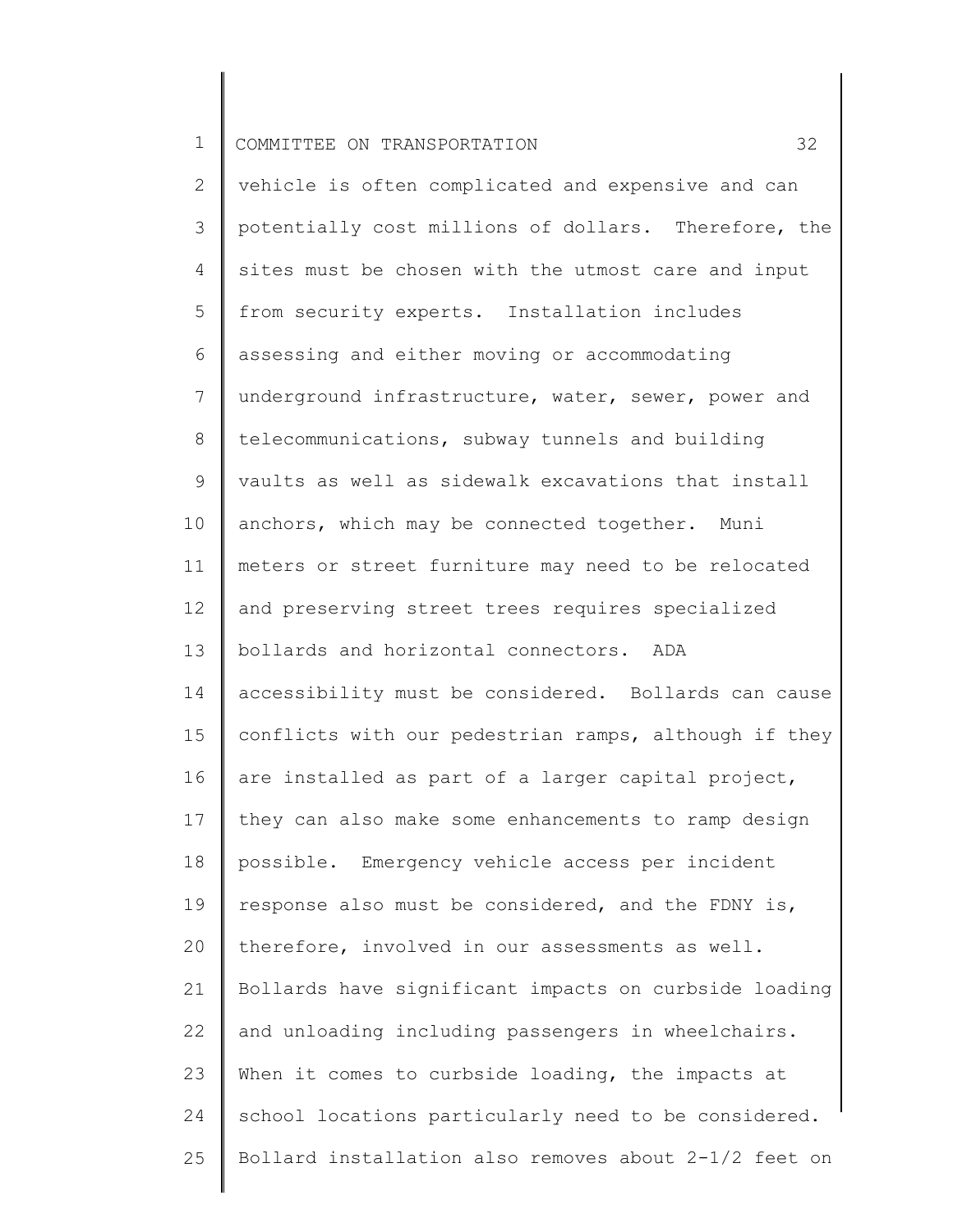2 3 4 5 6 7 8 9 10 11 12 13 14 15 16 17 18 19 20 21 22 23 24 25 average in the pedestrian clear path on a sidewalk. In congested locations, this loss of space for pedestrians could cause people to spill into the street. As you know, DOT is seeking to open up and expand pedestrian space in our city, a mandate strengthened by Local Law 95 recently signed into law by Mayor de Blasio and championed by Chairman Rodriguez. Placing pedestrians all across the city behind barricades would conflict with that goal. The considerable resources and time devoted to these numerous capital projects would detract from our ability to execute more street improvement projects and build out more sidewalk space in congested areas of the city. Instead, to protect pedestrians on the street including in the crosswalk and on the sidewalk, we are focusing our resources and energy under Vision Zero on street design, enforcement efforts and public outreach, which together are changing driver behavior overall reducing speeding and reckless driving. We must also continue to target unlicensed driving and driving while impaired. Therefore, while each different type of bollard can be useful in certain situations, DOT cannot support the legislation as proposed. We used bollards for a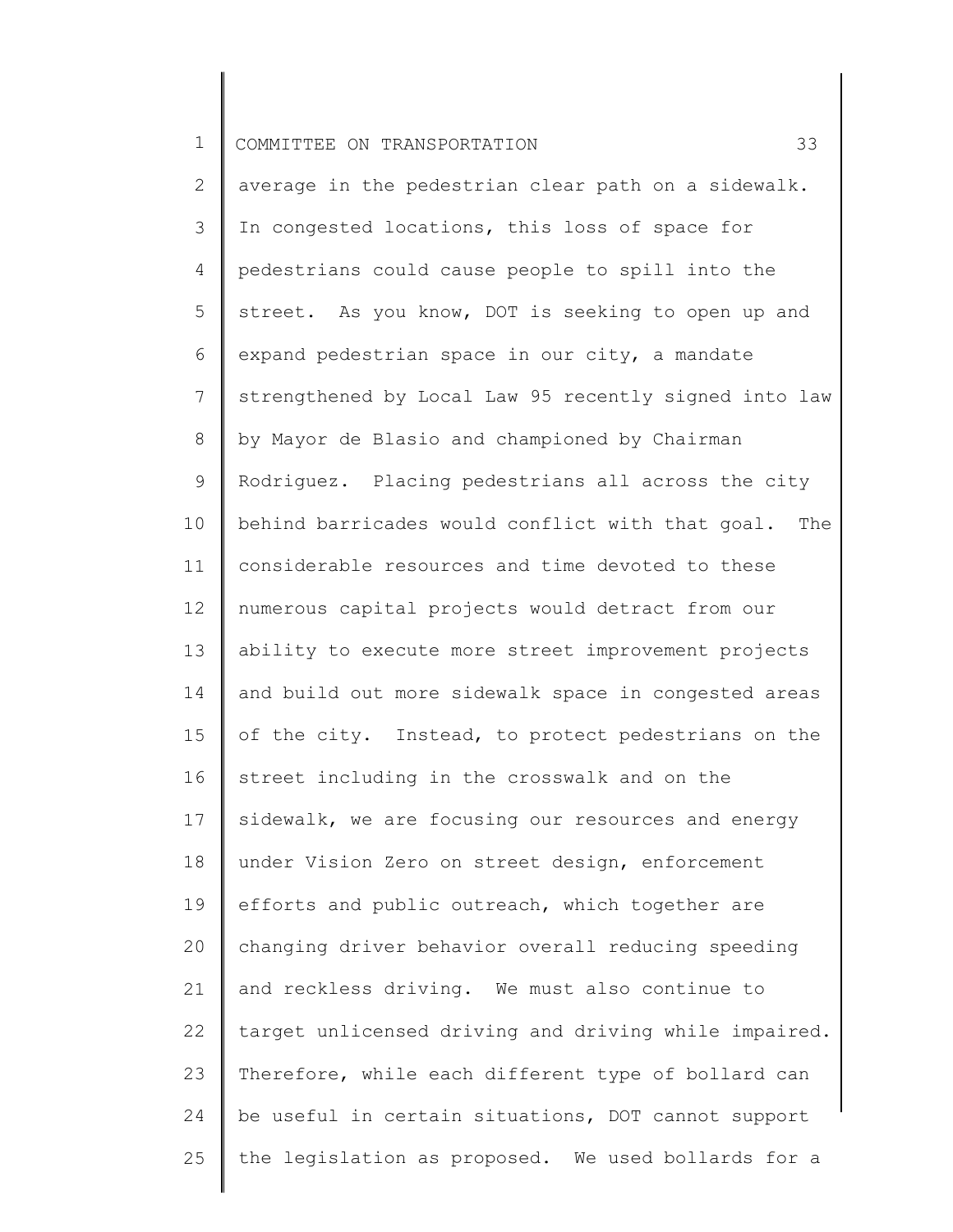2 3 4 5 6 7 8 9 10 11 12 13 14 15 16 17 18 19 20 21 22 23 24 25 few specific purposes. When it comes to the insulation of bollards for security, we rely on our NYPD colleagues to identify locations where this may be needed and for analysis of what rating of bollard or level of protection should be achieved. DOT reviews these locations and provides our expertise on pedestrian and ADA access and construction constraints. For example, in Times Square during the capital construction of the plazas, we included bollards at the request of the NYPD for security purposes. As you know, Times Square is a unique location and the only one where DOT through DDC has installed bollards ourselves. More commonly DOT and NYPD work together when individual property owners install bollards as a building security measure, which make up most of the bollards you see around New York including at landmark buildings. At our intersection, sidewalk edges and plazas we use a variety of treatments to separate vehicles and pedestrians depending on the needs and space available for locations. Some provide a physical barrier while other delineate or channelize vehicular traffic and many do some combination of both. First and foremost this includes the curb itself. Aside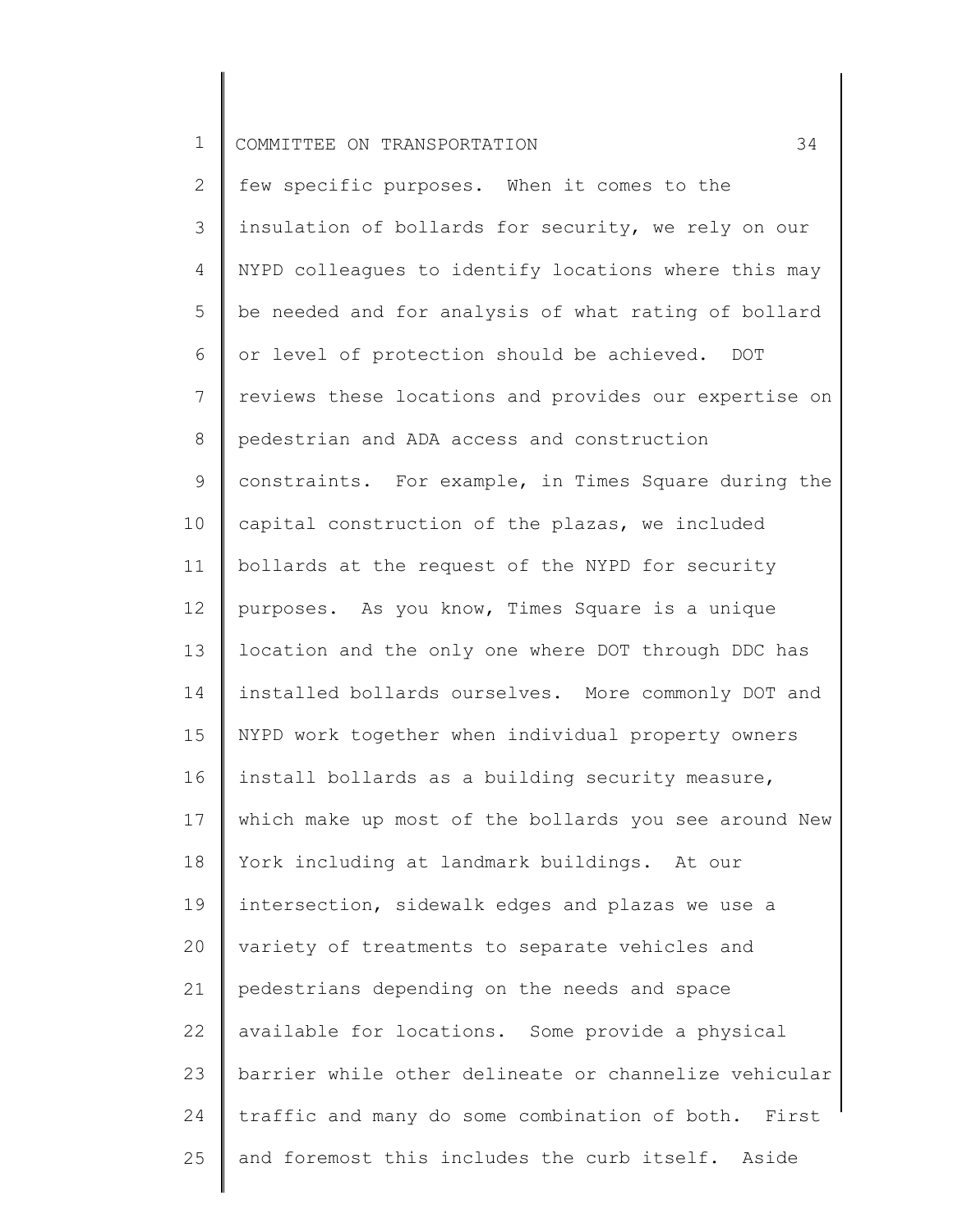2 3 4 5 6 7 8 9 10 11 12 13 14 15 16 17 18 19 20 21 22 23 24 25 from clearly delineating the roadway from pedestrian space, the height of the curb serves as a partial physical barrier as well. Among other measures, we also use street trees, landscaping features, flexible delineators, planter and granite blocks. These last three are particularly appropriate for non-capital plazas because they are interim and removable while providing protection and visibility for each of the spaces. Each of our treatments also takes up more or less space that would otherwise be available for pedestrian movement, so we must balance that as well. We generally use non-security bollards in some specific incidences—instances where we are trying to control vehicle access such as in a plaza. Plaza de Las Americas has removable bollards at driveway ramps to allow vehicle access only during events set-up. Fordham Plaza has bollards lining a driveway area that is within the plaza to keep cars and trucks within their permitted zones. Similarly, we use basic pipe style bollards in some places on our sidewalks where we seek to prevent cars from parking, ensuring a clear pedestrian pathway. But when it comes to the edges of plazas generally, we treat them like sidewalks as you line—line spaces with bollards.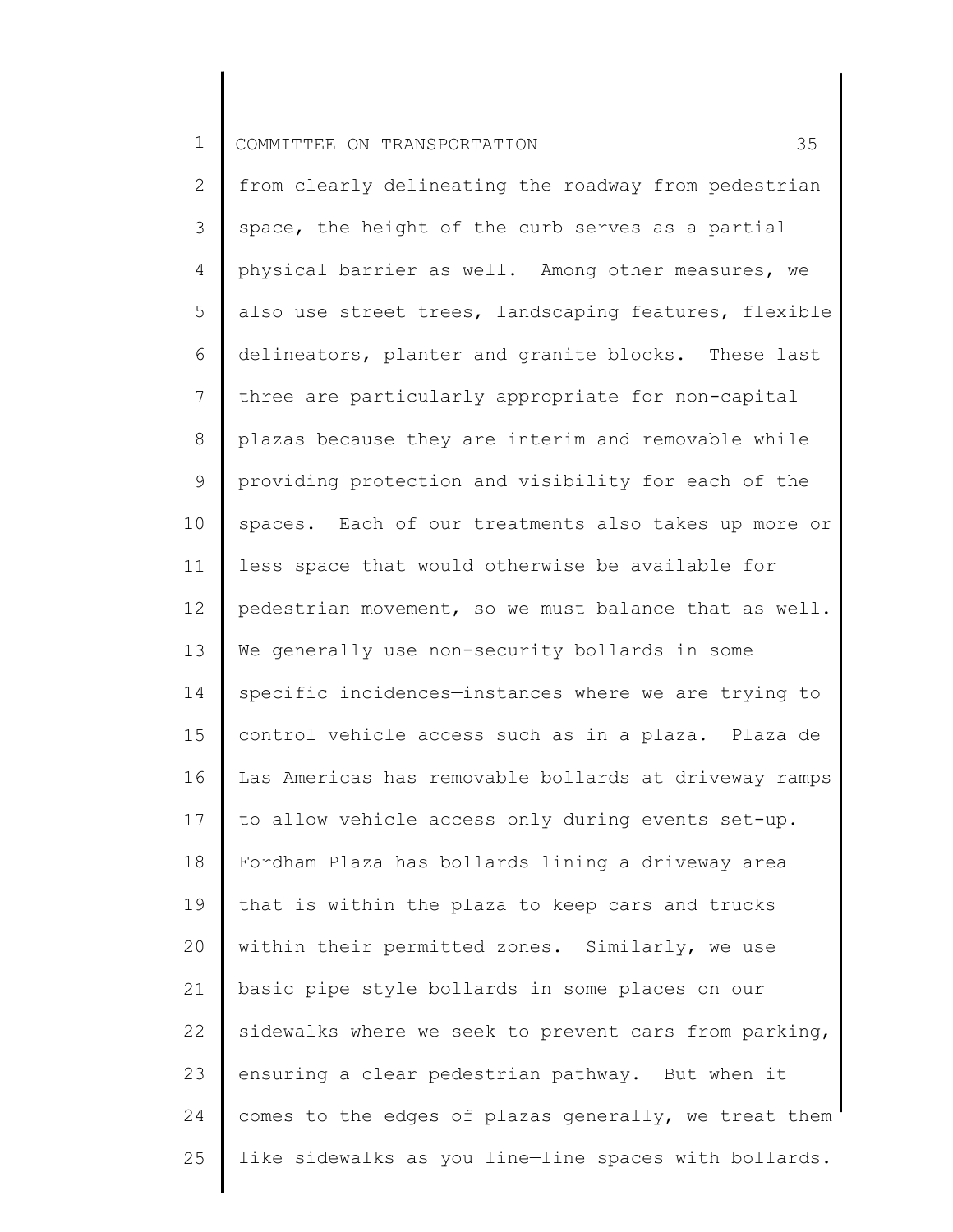2 3 4 5 6 7 8 9 10 11 12 13 14 15 16 17 Additionally, pro-ended (sic) bollards would be incompatible with our current use of interim materials in some plazas. We will continue to use our current toolkits to protect these spaces. And finally, we use Bell and Martella bollards on our pedestrian island, which are lower to the ground and are designed to protect the island from turning vehicles. DOT will continue to coordinate with NYPD no bollard protection for pedestrian locations at sites they determine to have a high security threat, and we'll continue to partner with NYPD to conduct assessments on construction feasibility and costs. Once again, thank you for giving me the opportunity to comment on Intro 1658 and discuss our use of bollards. My colleagues and I would now be happy to answer any questions you may have.

18 19 20 21 22 23 24 25 CHAIRPERSON RODRIGUEZ: Thank you and before I ask some questions, I'd like to recognize that also I was joined by Council Member Reynoso, Garodnick, Constantinides, Chin, Richards, Miller and Menchaca. I have a few questions. [off mic] [on mic] Can we agree that the use of vehicles as the weapons of mass destruction can be used by terrorism in New York City?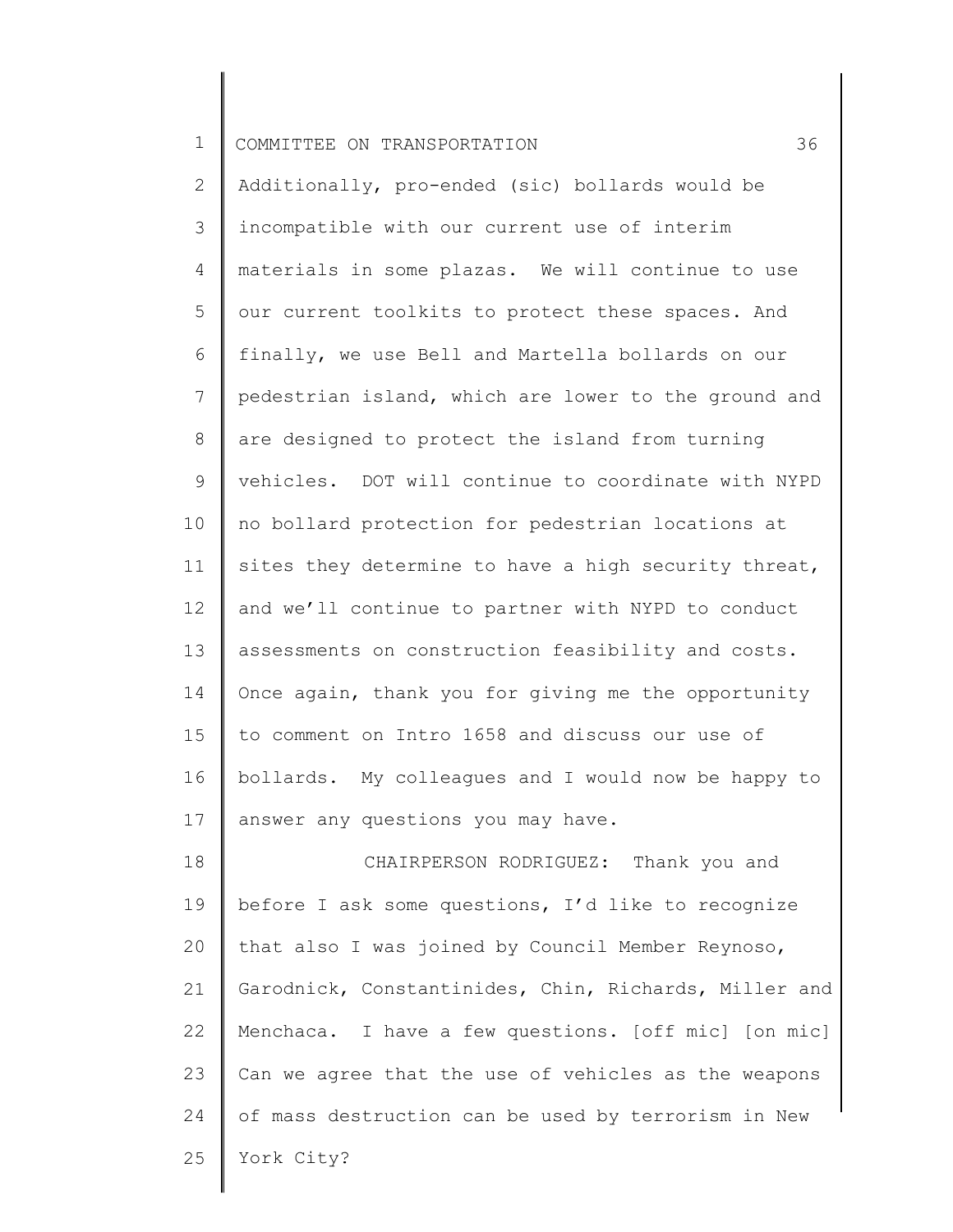1 2 3 4 5 6 7 8 9 10 11 12 13 14 15 16 17 18 19 20 21 22 23 24 25 COMMITTEE ON TRANSPORTATION 37 MICHELLE CRAVEN: I think given the instances we've seen around the world it's certainly a threat yes. CHAIRPERSON RODRIGUEZ: Right. Is the DOT working right now to identify how many intersections we have in New York City that are open for cars to get into the sidewalk and plaza? Do we have as today? MICHELLE CRAVEN: Well, we are constantly talking to NYPD about areas that are potential targets or potential threats for terrorist activity. CHAIRPERSON RODRIGUEZ: What is the number of plazas—of those particular intersections? As today, can you share what we know that DOT has identified that they are open for cars to get into sidewalks? MICHELLE CRAVEN: I don't have that information. CHAIRPERSON RODRIGUEZ: That's—that's what this law is trying to do. That's what this bill is trying to do to put together a comprehensive policy so that every year DOT and we as a city should be able to share with the Council and the city in how many plaza—street plaza, how many schools per year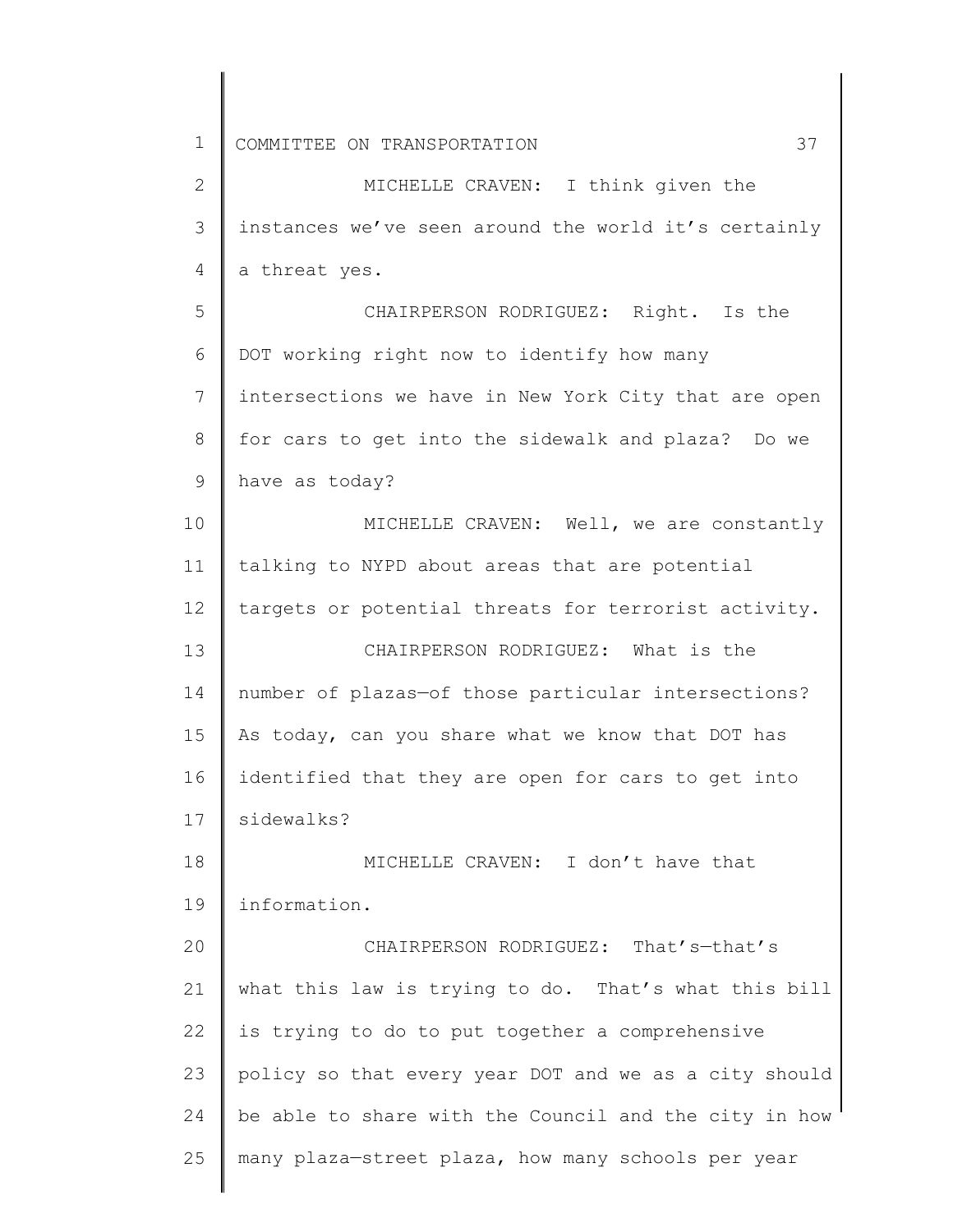2 3 4 5 6 7 8 9 10 11 12 13 14 15 16 17 18 19 20 21 22 23 24 25 are we working and we putting the money because the funding that, you know, I'm happy to say that the money—the amount of money that you share for—for FY18, you now, that money was allocated at the Administration between the Administration and the Council and voted by the Council. So, I'm very happy to say that working together with Mayor de Blasio and the DOT Commission, and we've been, you know, taking making it our top priority to save the lives of pedestrians of cyclists. But I hope that as we continue conversation we understand that what we want to do is to put together a comprehensive policy like, you know, as we have a plan of how many protected bike lanes we want to accomplish every year. As we already have other plans, we just want to have—to be sure that there's a plan that we can hear from DOT, you know, that concrete information how many—inter inter—how many intersections that we have that is heavily used by pedestrians that they are not protected actually. We don't want to be in the news and in the newspaper when they're sending a similar story like the one in London, and for us to say that was a particular plaza that we will benefit. If we as a city know that every year we have to protect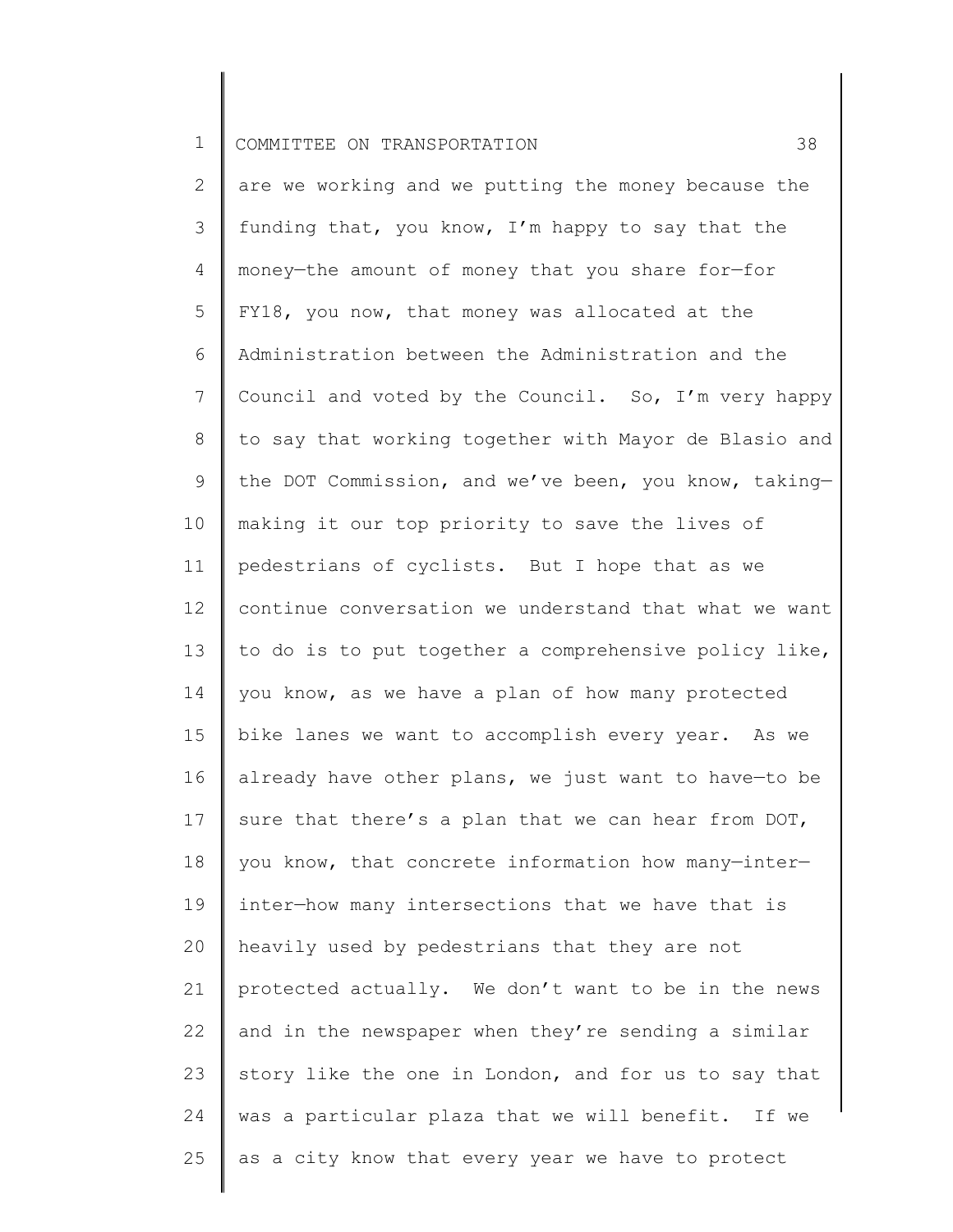2 3 4 5 6 7 8 9 10 11 12 13 14 15 16 17 18 19 20 21 22 23 24 25 those—those areas for pedestrians. So, you know, this is something that I—I just wanted to be sure that if you look at the bill, the bill is not—it's very concrete. The bill is trying to put together a policy. The bill is trying to put together a plan, but with the assessment of DOT. We work in collaboration with you. We know that with know that the designing, the specific utility designing is something that internally the agency is the one that have to take care. However, to have a plan, to have a goal of what-how are we doing at  $23^{rd}$  and Broadway? How are we doing even around Times Square or other areas that we need to have pedestrian bollards because there are cars of weapons of mass destruction that's being looked at is that the new way or how is the way they're going after innocent people. So, I just want to be sure that we understand that, you know, that we are clear on—on our goal. It's not to tell the DOT under the—into the—the small details, but this is about putting together a policy on how are we going to be protecting our plazas, schools, entrance to the park, and—and congested intersections. When it comes to the TLC, and I want to jump into the TLC on the tipping—the driver tip—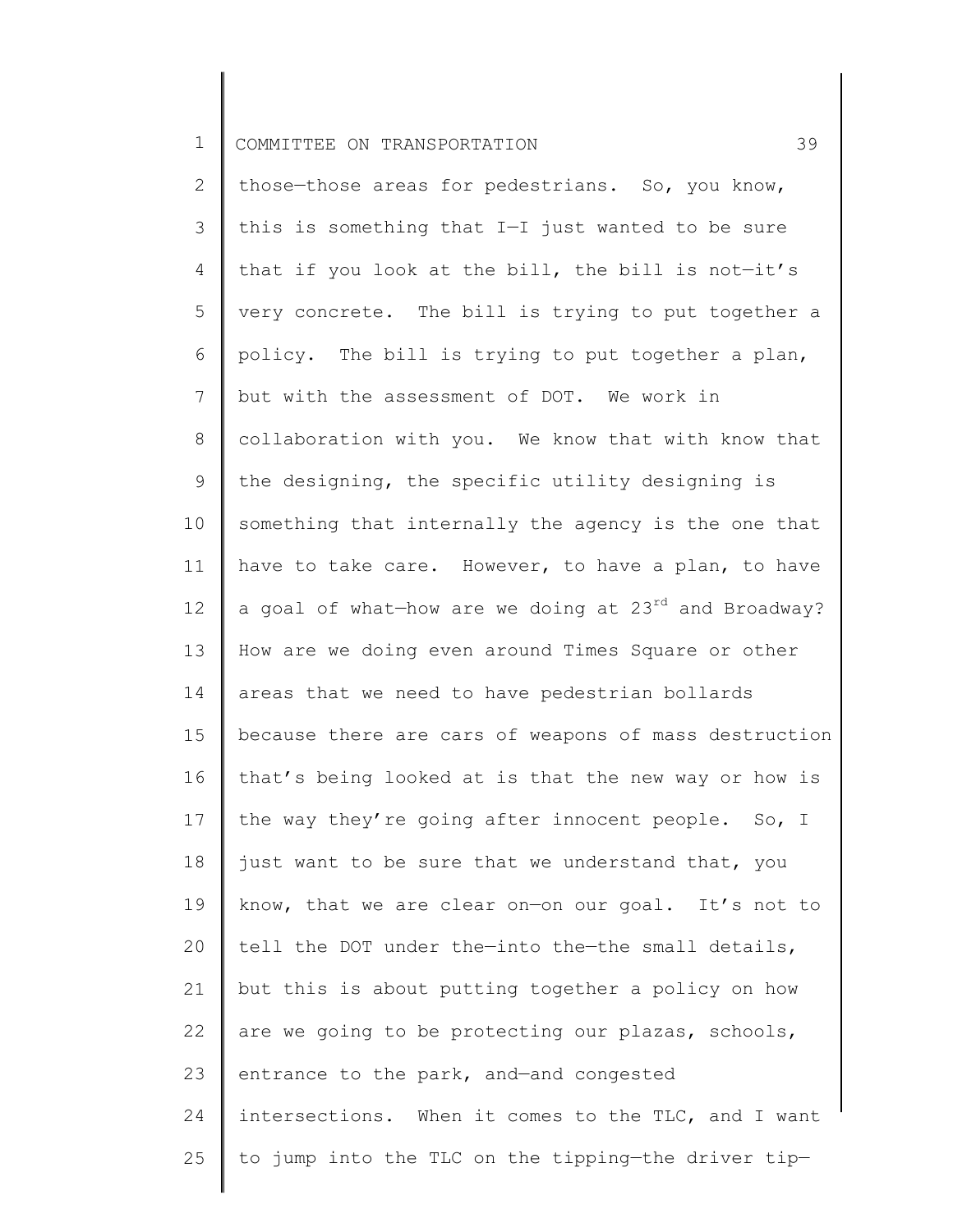2 3 4 5 6 7 8 9 10 11 12 13 14 15 16 17 18 19 20 21 22 23 24 the tipping to drivers, I also want to be clear that, you know, first of all [bell] we've been working together for three years in a very good collaborative way, you know, trying to level the playing field of all sectors in the taxi industry. But when it comes to making any change by bill, by the law or a rule, we want to be sure that we understand it that when the Council pass a bill, assuming that the Mayor will sign the bill, then TLC will do a rule to vote on implementing the language of that bill. However, when a change is made by a rule, then the Council can make changes by the law. But the law made by the Council signed by the mayor cannot be changed by a rule. I understand the difference that you have with some aspect and what you are sharing with us that concern that you have on the rule, and I hope again that we can have a conversation with your team and see how we can navigate together. So, as you will be voting as a rule, we want to be sure also that we codify this law so that whoever the new commissioner four years from now or the new administration that we know that this is something that we know that this is something that we will be determining?

25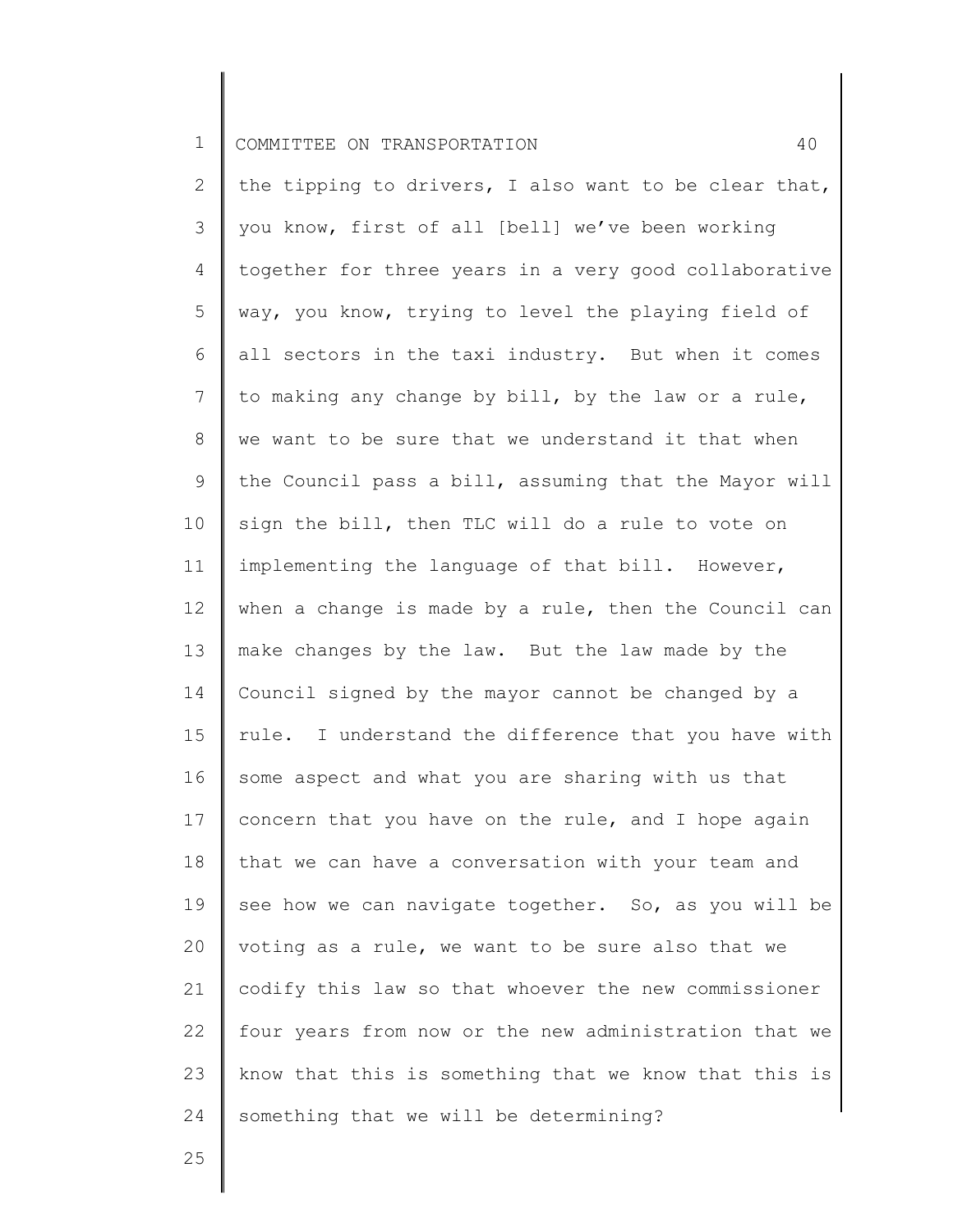2 3 4 5 6 7 8 9 10 11 12 13 14 15 16 17 18 19 20 21 22 23 24 25 COMMISSIONER JOSHI: Yeah, and I do want to say I believe we've worked well complementing each other in areas where TLC rules do not have authority, City Council and the Transportation Committee especially yourself have been a leader in making changes to the local law. And, in fact, two of those changes notably the Universal License where you made a dramatic change to the Administrative Code, and the distinction between the independent and corporate medallion, another example of a dramatic change to the independent code also underscore that we don't live in a world of permanence either at the council level or the TLC rule making levels, and a change in commissioner, a change in the administration, a change in Speaker can result in a change of any one of those things, local law or TLC rules. Nothing is etched in stone, but working together, I think with our expertise in—in how the—the industry works on a day-to-day level, we can definitely be of assistance to guide any language that if Council chooses to go this route that I definitely be all encompassing, that it provide drivers with an effective tool to ensure that they get the entirety of the tips, and that it apply to every sector of drivers so that no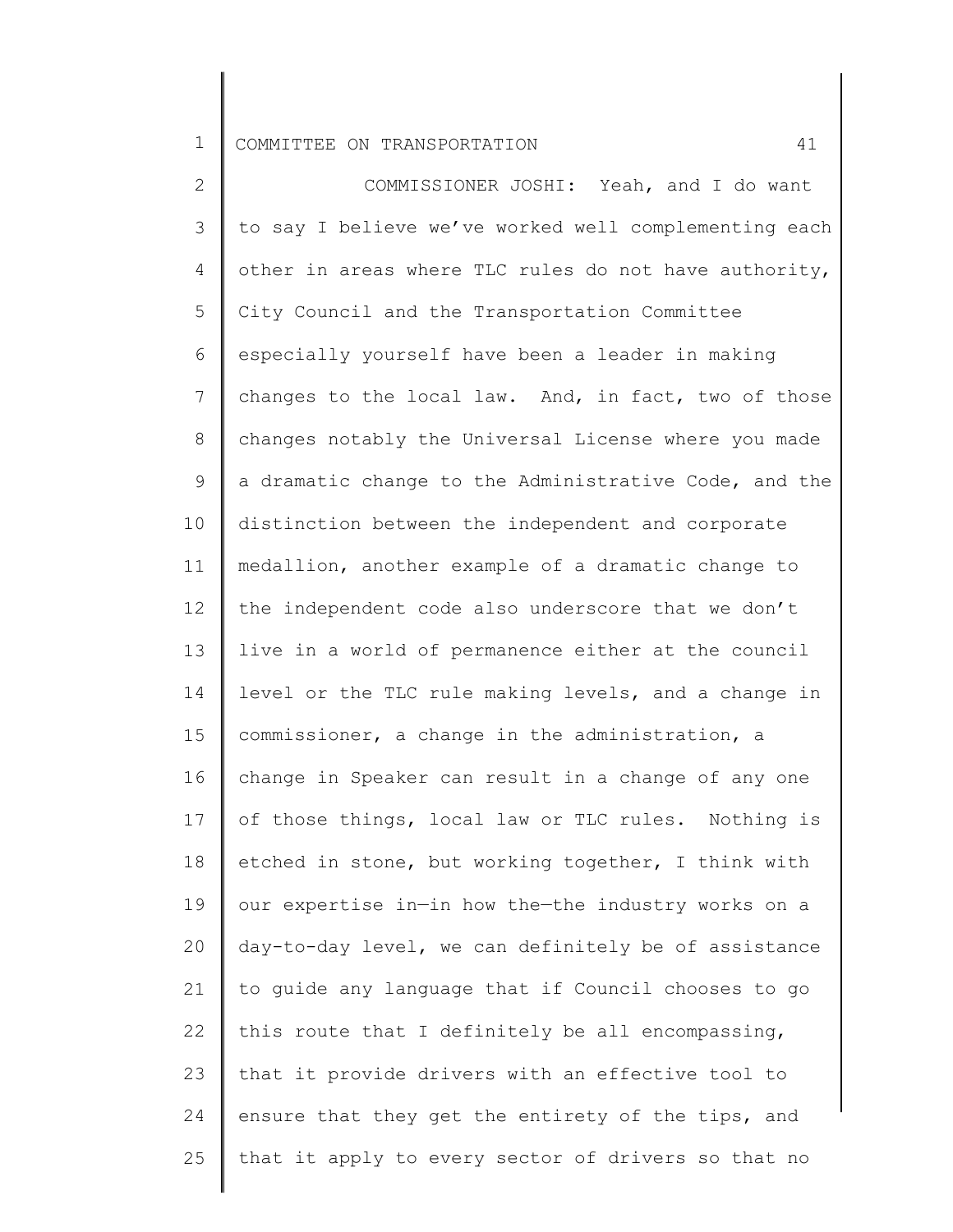2 3 4 5 one sector is left out of the benefit of the protection of a tipping mandate. But we appreciate, as always, your consistent work in the area of protecting drivers.

6 7 8 9 10 11 CHAIRPERSON RODRIGUEZ: So, let's hope that we just have continued conversation around what you have in the language in the rule as we also are moving this legislation. I have other questions, but my colleagues also they have questions. Council Member Matteo.

12 13 14 15 16 17 18 19 20 21 22 23 24 25 COUNCIL MEMBER MATTEO: Thank you, Mr. Chair. Let me just respond to—in general to some of of your testimony on the two bills that I introduced. One the—the bills are introduced not to prevent the work. We know the work is needed. The bills are introduced to ensure that we're planning right, and that we're making the necessary repairs once the work finished, which quite frankly, I don't think collectively with the agencies, the utilities, and everyone involved we've done a good job. We certainly—certainly are not looking and government likes to talk about passing costs onto our constituents. It's a line you use lot when you're talking on a bill you don't agree with. We're not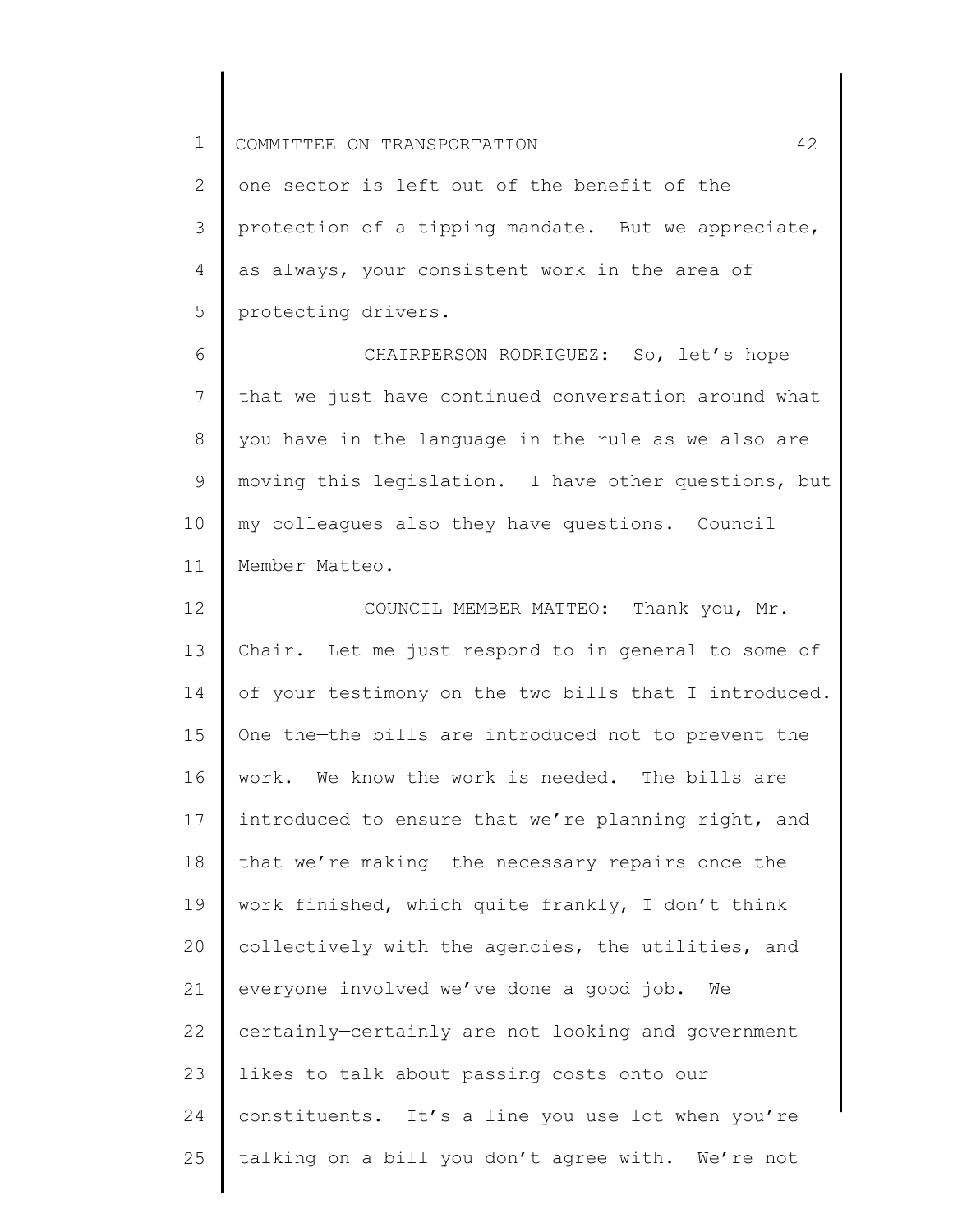2 3 4 5 6 7 8 9 10 11 12 13 14 15 16 17 18 19 20 21 22 23 24 25 looking to add any costs especially with the—the numbers that you have here to our constituents and small businesses. Obviously that's—that's a nonstarter for us. What we're talking about is introducing bills that—where we can come to an agreement whether it's legislatively or policy wise to make this process better. The process doesn't work now, and I've been in government since 2004. It hasn't worked since then. So, let me just get—let me just be specific on 13—with the Notification Bill. I see that you-you obviously have issues with—that would add to your administrative duties, and it's it's tough to—to let us know. Is your concern that you're worried that we're trying to prevent the work from happening, and that there's weighing from the community and the elected officials to stop the work? Because the intent is purely for notification, and if—if some of the language has changed let's say when you know, and you notify us I mean the—the local council member the borough president and the community board is the same—do you have the same objection to letting us know and you know about a permit that you issued to open a street? Because-and I'll let you answer in a second, but 50% of the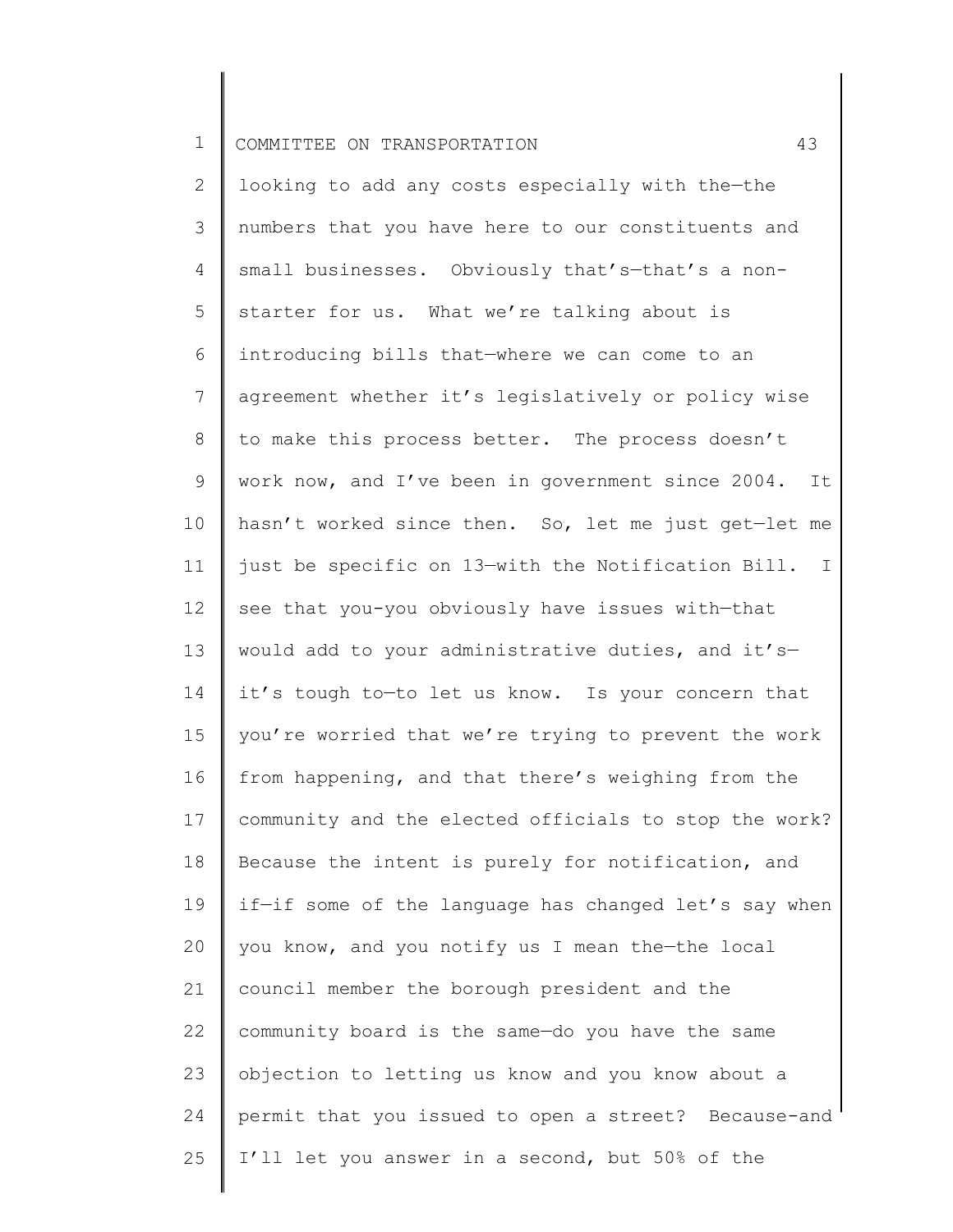2 3 4 5 6 7 8 9 10 11 12 13 14 15 16 17 18 problems in government is communication, and when we're working together and I can inform my constituents and the Borough President can inform Staten Island constituents and—and—and the rest of the city can inform their constituents when a cut is happening on a street that was just resurfaced, it helps the anger, it helps the confusion. And that's what we're trying to do on the notification bill to ensure that there's transparency and that when a street was resurfaced and two days later it's-it's opened, it's frustrating, and—and it's not how a driver will—will seek us out all of the time. And so, we're looking to ensure that there's proper—that there's proper communication between the agencies, the utilities with you and then us. So that we can all know what's happening on a street that was just resurfaced.

19 20 21 22 23 24 25 DEPUTY COMMISSIONER HEYWOOD: We would have no problem in notifying you when permits are taken out. Our objection is waiting ten days before we actually approve the permit. We feel that that is the burden that's placed on us. We also feel that that places a burden on the—the—the utility or the contractor or plumber that's doing work. So, that's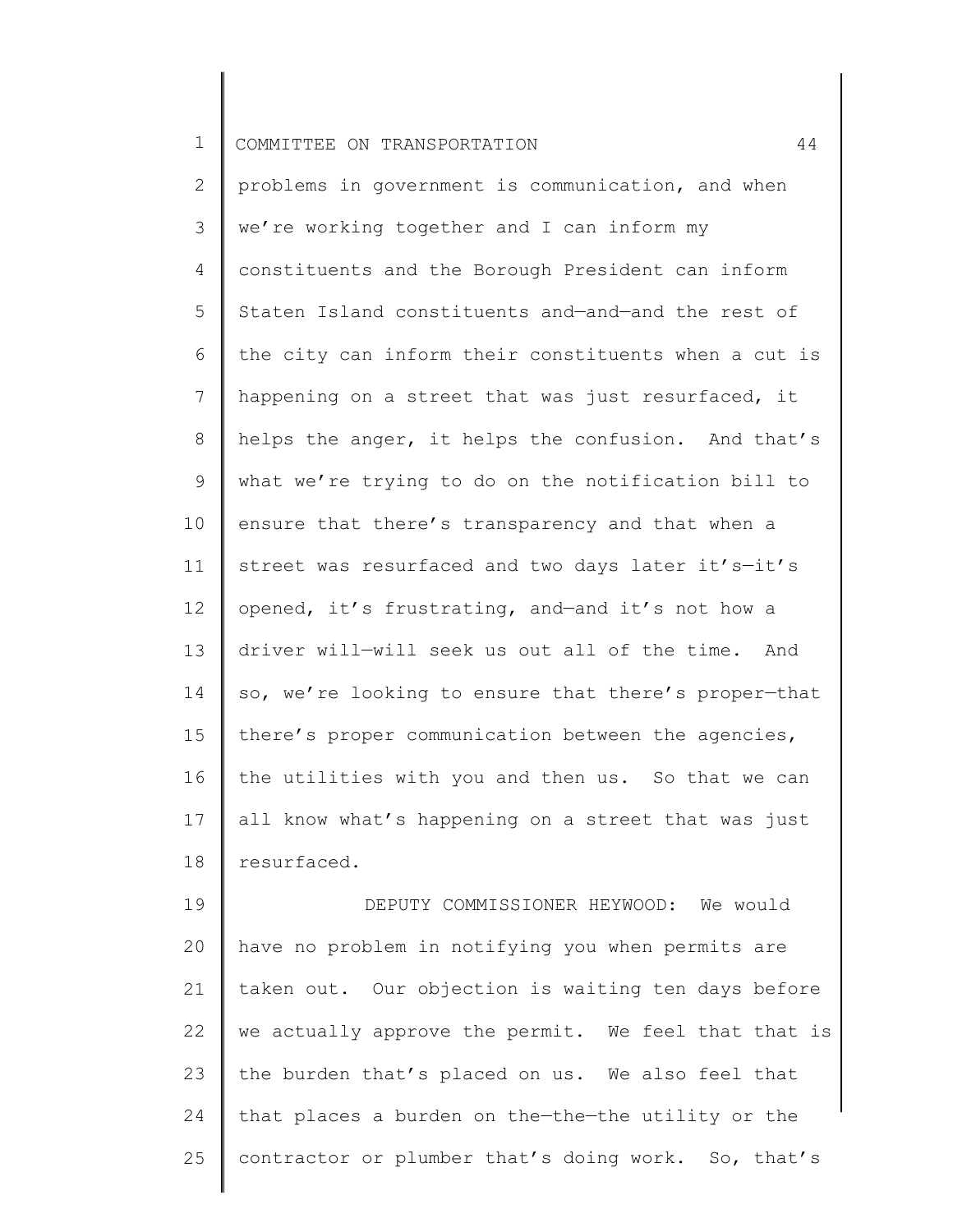1 2 3 4 5 6 7 8 9 10 11 12 13 14 15 16 17 18 19 20 21 22 23 24 25 COMMITTEE ON TRANSPORTATION 45 our biggest concern is the—is the whole time that's being talked about here? COUNCIL MEMBER MATTEO: Okay, so is there a timeframe that is acceptable? DEPUTY COMMISSIONER HEYWOOD: I think that's something that we can talk about after. I can't give you a time, but-- COUNCIL MEMBER MATTEO: [interposing] Okay, because listen and—and—and that's part of the reason why we introduced legislation and have discussions offline in hearing to come to the right balance and the right agreement. If ten days is too much, and it's causing a problem, that's fine but, you know, for me the notification bill is the—the one—the easier one to push to make sure that we're doing it right, and that—and that at the end of the day it's most important that our constituency knows what's happening, and the social media and my colleagues and I are on social media everyday speaking with our constituents directly. It's helpful. We're being helpful to the agency and the utilities say hey this emergency work that you've done on Richmond Road today, you know, we understand it was just—it was just resurfaced but the floor cap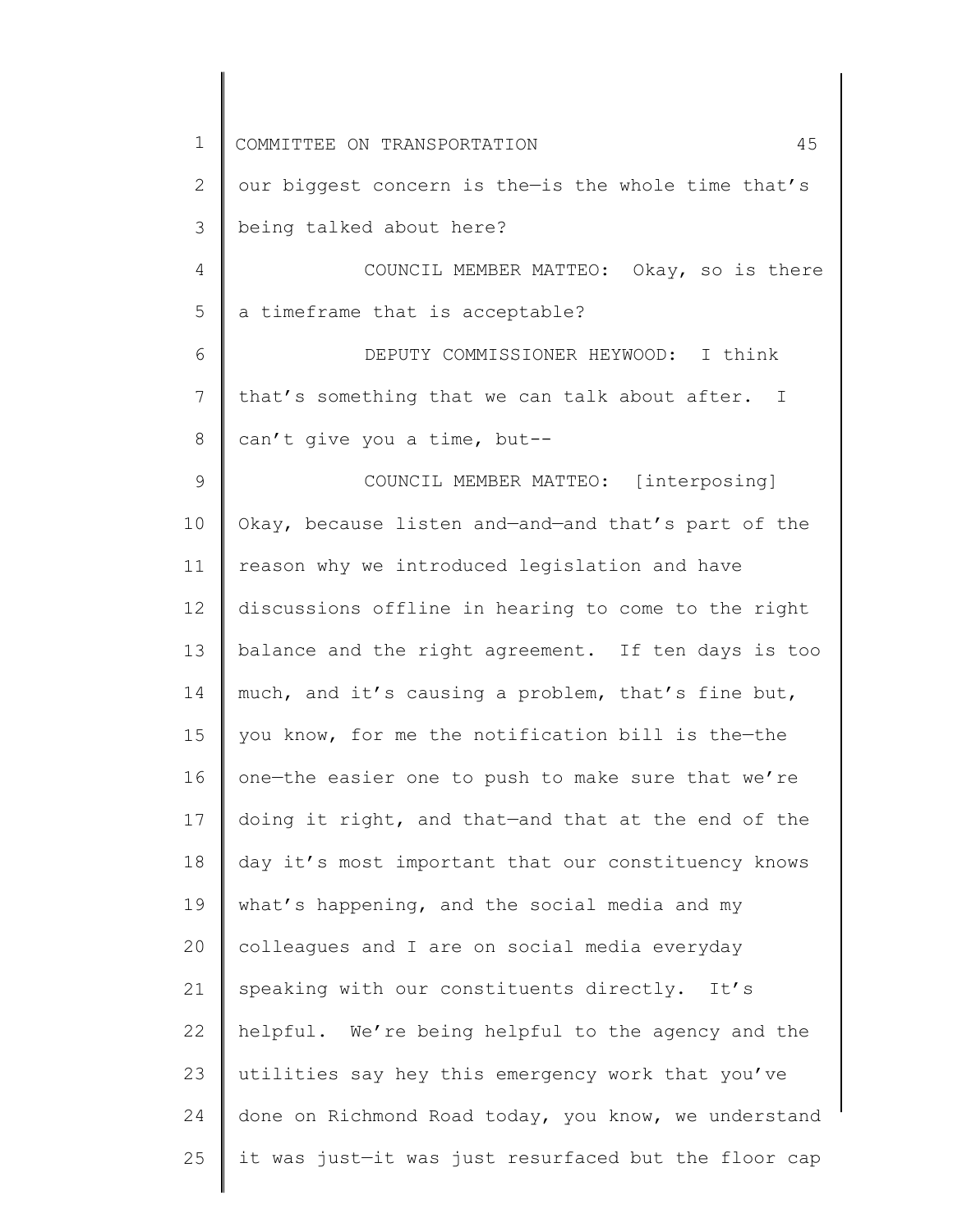2 3 4 5 6 7 8 9 10 11 12 13 14 15 16 17 18 19 20 21 22 23 24 25 is needed. You know, there's a leak and we're-we're we're collectively working to make sure that the repair will remain, you know, satisfactory, which which I'll talk about in a second. So, I appreciate the—your willingness to work on the notification because I think that's something that we-we should be moving rather quickly to get done. So, when DOT resurf—knows and resurfaces a street, one of the frustrations is the two to three-week timeframe that they leave the street nailed (sic) and, you know, the sewer caps are-are raise, open and it's quite—You know, it's just as bad as one of these potholes, and, you know, we tell them that it's two weeks for a few reasons: The schedule of Staten Island. I'm just speaking State Island. The other boroughs may have a different schedule, but when I talk to my borough commissioner the two weeks are for the—the contractor to catchup on resurfacing because the milling with DOT work is non-union (sic) contractor, and that's how it is on Staten Island. But it's for utilities to also have a chance to come in and make the work. So, please explain for the record the process that when you know Richmond Road in Staten Island is going to be milled and resurfaced, how are you reaching out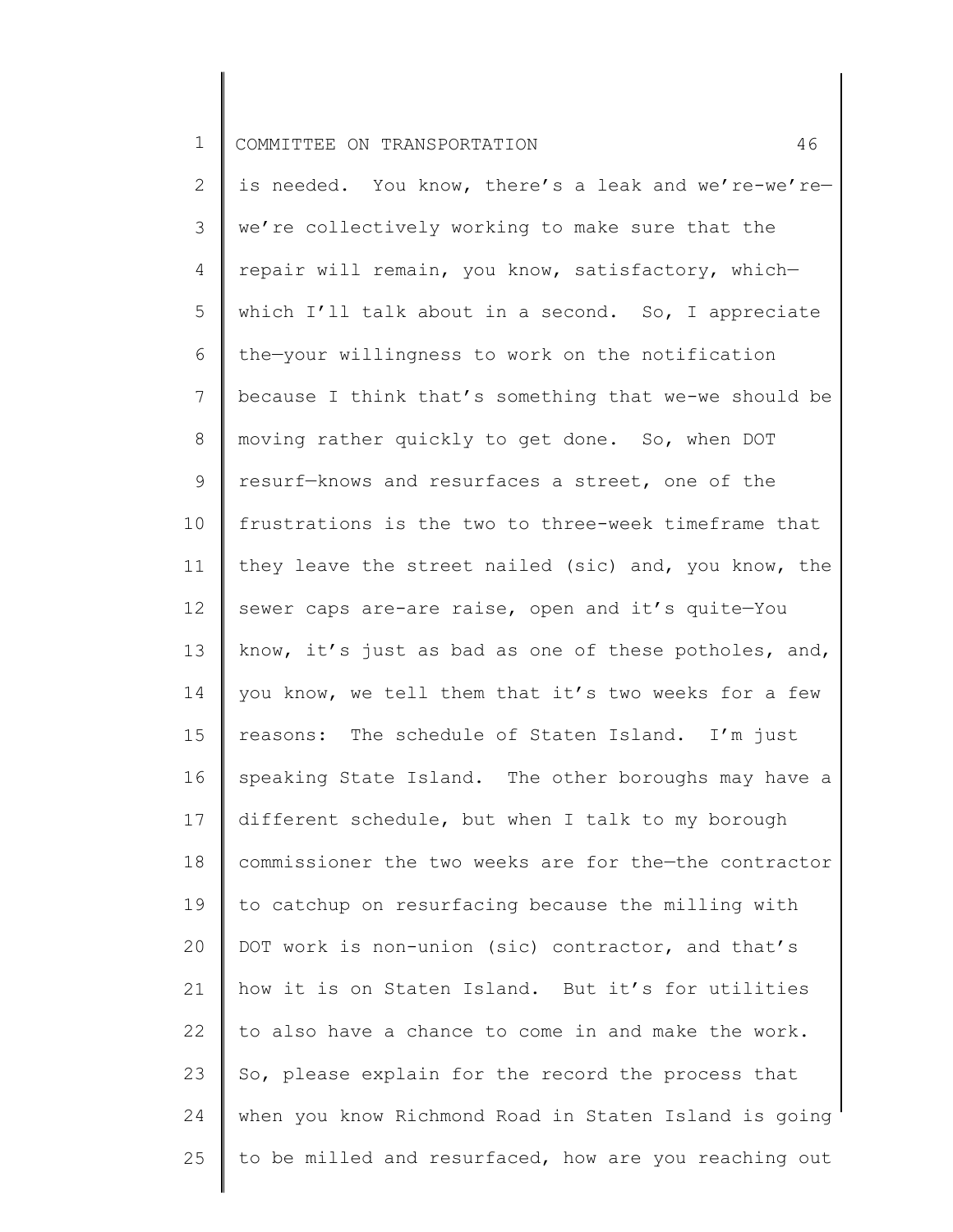| ᅩ |  |  | COMMITTEE ON TRANSPORTATION |  |
|---|--|--|-----------------------------|--|
|---|--|--|-----------------------------|--|

| $\overline{2}$ | to utilities to say do you have planned work? Can we   |
|----------------|--------------------------------------------------------|
|                | 3    move it up? Can we do it within the two weeks and |
|                | 4   just-just go through process so we can understand  |
| $5 \parallel$  | better. Because I-I'd like to think that it's          |
| 6              | happening, but when you see the cut made three days    |
| 7 <sup>7</sup> | later and it wasn't an emergency, I'm not saying       |
| 8              | that's the case, but I'm just talking about the-when   |
| 9              | it wasn't an emergency it boggles your mind.           |

10 11 12 13 14 15 16 17 18 19 20 21 22 23 24 DEPUTY COMMISSIONER HEYWOOD: So, initially we provide a schedule that is for a season. So, first we say this is the schedule we plan on putting out for this season. Then every month we have a coordination meeting. In the coordination meeting all of the utilities are invited, contractors are invited, plumbers are invited. We have DDC and DDP our sister agencies are invited as well so that everyone that has a stake in the street understand where we are and what our schedule is. So, we have that once a month, and we have participation from all of those—those different groups. Then every week we put out a schedule that says that, you know, you saw my—you saw my season schedule. Now, you saw where I was last week. Now, here—this is where we're going

25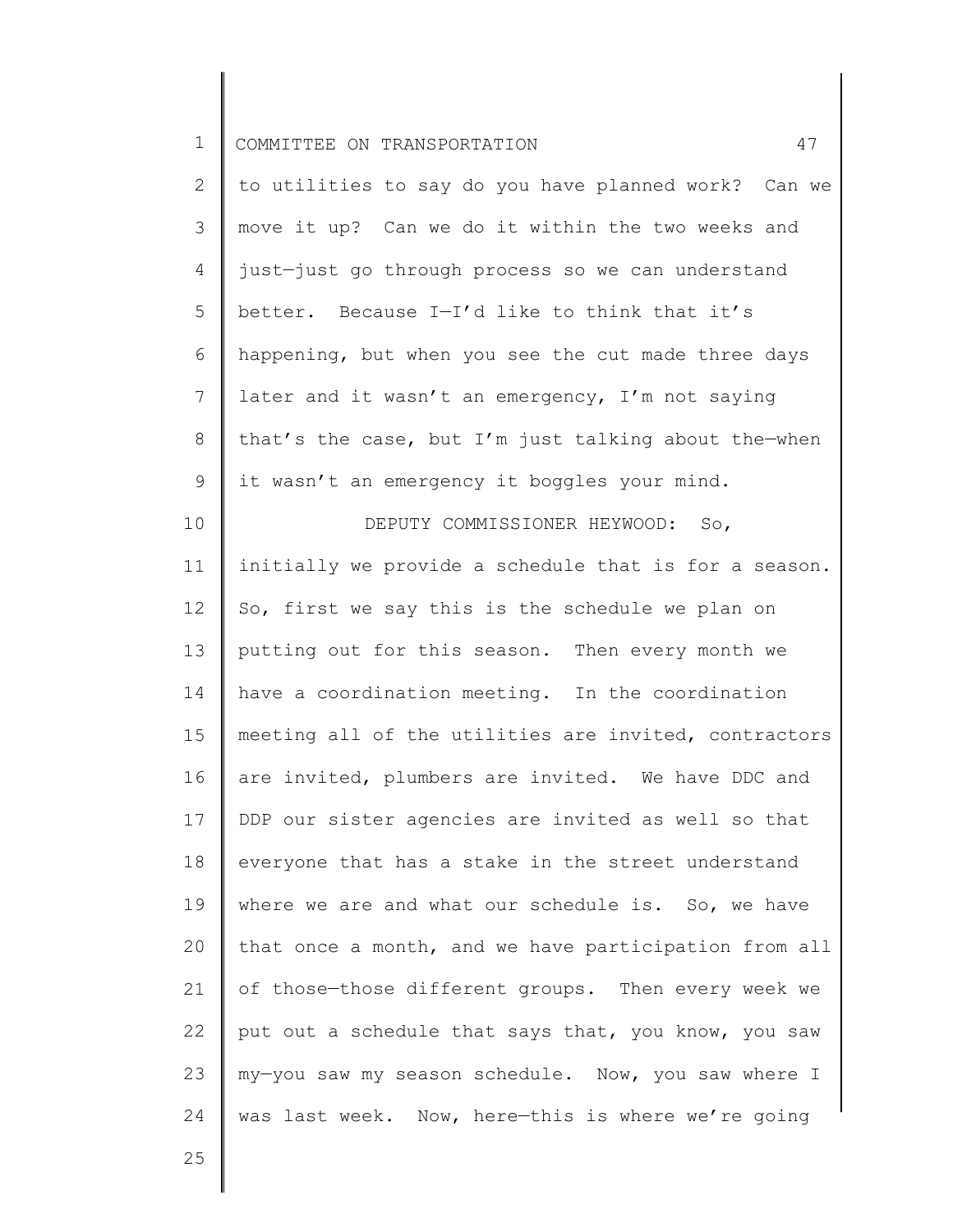1 2 3 4 5 6 7 8 9 10 11 12 13 14 15 16 17 18 19 20 21 22 23 24 25 COMMITTEE ON TRANSPORTATION 48 to be this week. That is put out. It's on our website. It's emailed out. I believe it'-- COUNCIL MEMBER MATTEO: [interposing] Yes, we all get it. DEPUTY COMMISSIONER HEYWOOD: -- that in Staten Island they even—they even publish it-- COUNCIL MEMBER MATTEO: [interposing] Uhhuh. DEPUTY COMMISSIONER HEYWOOD: -- and it's published in other places as well. COUNCIL MEMBER MATTEO: [interposing] Advance publishes it weekly. We publish it weekly. DEPUTY COMMISSIONER HEYWOOD: So, we do everything we can to make sure people understand where we are. Once we know, as you're talking about, the road is open for approximately two weeks, sometimes longer. Utilities have that opportunity and they reach out to us, and they say oh, I have this going on. I'm going to need an extra week. Two weeks isn't enough. We will keep that street open for them. So that communication is there. We're available. We're willing to adjust because we have the great concerns that again we don't want to pave, and we don't want them to come in after and then open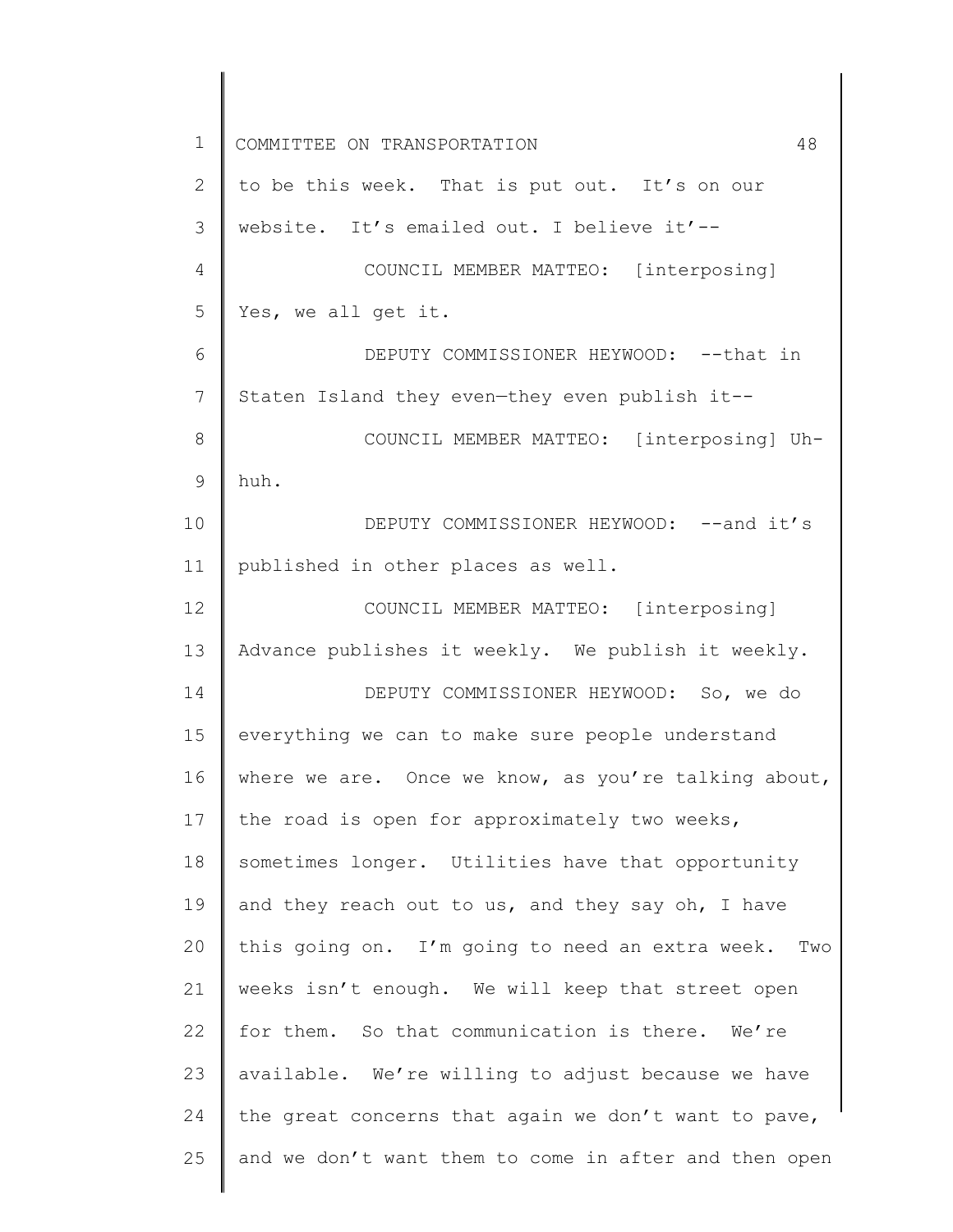| ᅩ |  |  | COMMITTEE ON TRANSPORTATION |  |  |
|---|--|--|-----------------------------|--|--|
|---|--|--|-----------------------------|--|--|

| $\overline{2}$ | up after we've already paved. So, we take a number     |
|----------------|--------------------------------------------------------|
| 3              | of steps to bring everybody together to make them      |
| 4              | understand where we are. We do this, you know, we      |
| 5              | provide information on a weekly basis, and then once   |
| 6              | a street is open we're available to allow them to      |
| 7              | come in to do what work is necessary so that we can    |
| 8              | keep that street open, they can do their work, they    |
| 9              | can finish, then we'll come behind and close it out.   |
| 10             | COUNCIL MEMBER MATTEO: Okay.                           |
| 11             | DEPUTY COMMISSIONER HEYWOOD: So, those                 |
| 12             | are the steps we take.                                 |
| 13             | COUNCIL MEMBER MATTEO: So, I get the-I                 |
| 14             | get the list from my borough commissioner early in     |
| 15             | say February and it's a draft, but are you giving      |
| 16             | that list to the companies then, and discussing or     |
| 17             | are you saying that you're-you're doing it, you know,  |
| 18             | weekly and then you're hoping they contact you?        |
| 19             | DEPUTY COMMISSIONER HEYWOOD: So, we-we                 |
| 20             | provide the list at the beginning of the season.<br>We |
| 21             | have monthly meetings with all the contractors, all    |
| 22             | the utilities, all the stakeholders in the street,     |
| 23             | and then weekly we provide updates as to where we are  |
| 24             | actually are actively working.                         |
|                |                                                        |

25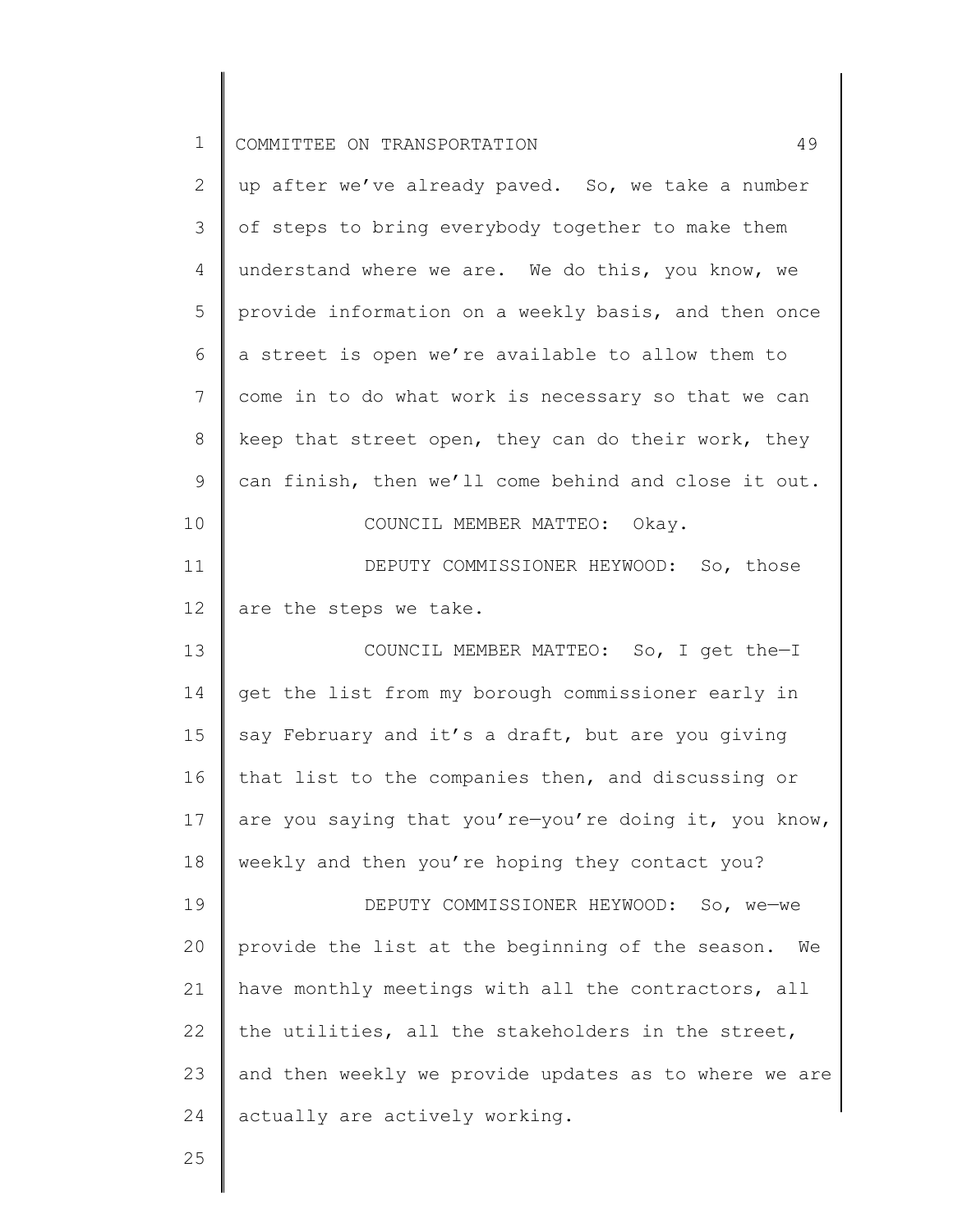| 2               | COUNCIL MEMBER MATTEO: Okay, do you-do                |
|-----------------|-------------------------------------------------------|
| 3               | you have numbers on permits that you have given on    |
| 4               | streets that have been milled and not yet resurfaced, |
| 5               | and if you don't can you give it to me?               |
| 6               | DEPUTY COMMISSIONER HEYWOOD: I don't. I               |
| $7\phantom{.0}$ | can-I can get that to you. We-we don't have that but  |
| 8               | we can get that.                                      |
| 9               | COUNCIL MEMBER MATTEO: [interposing]                  |
| 10              | Because listen, I'm willing to continue the           |
| 11              | conversations with constituents why it's important to |
| 12              | keep it open for two weeks as long as we're doing the |
| 13              | utilities within that two weeks. It's just-it         |
| 14              | doesn't-I'm not sure if that's the reality but, you   |
| 15              | know, because there are-there are those who want the  |
| 16              | resurfacing done the next day, and I get that there's |
| 17              | a value in keeping it open if we're going to do-if    |
| 18              | we're going to do utility work, but the scheduling is |
| 19              | obviously another issue. So, let me just get-and I    |
| 20              | know, Mr. Chair, I'm taking some time, but let me     |
| 21              | just get to the-to the repairs. So, you know, like I  |
| 22              | said before, we use this legislation to talk about    |
| 23              | how we can better the-the repairs. Maybe cutting the  |
| 24              | curbs isn't the-the best way especially with costs,   |
| 25              | but they're sinking, the utility cuts. They've been   |
|                 |                                                       |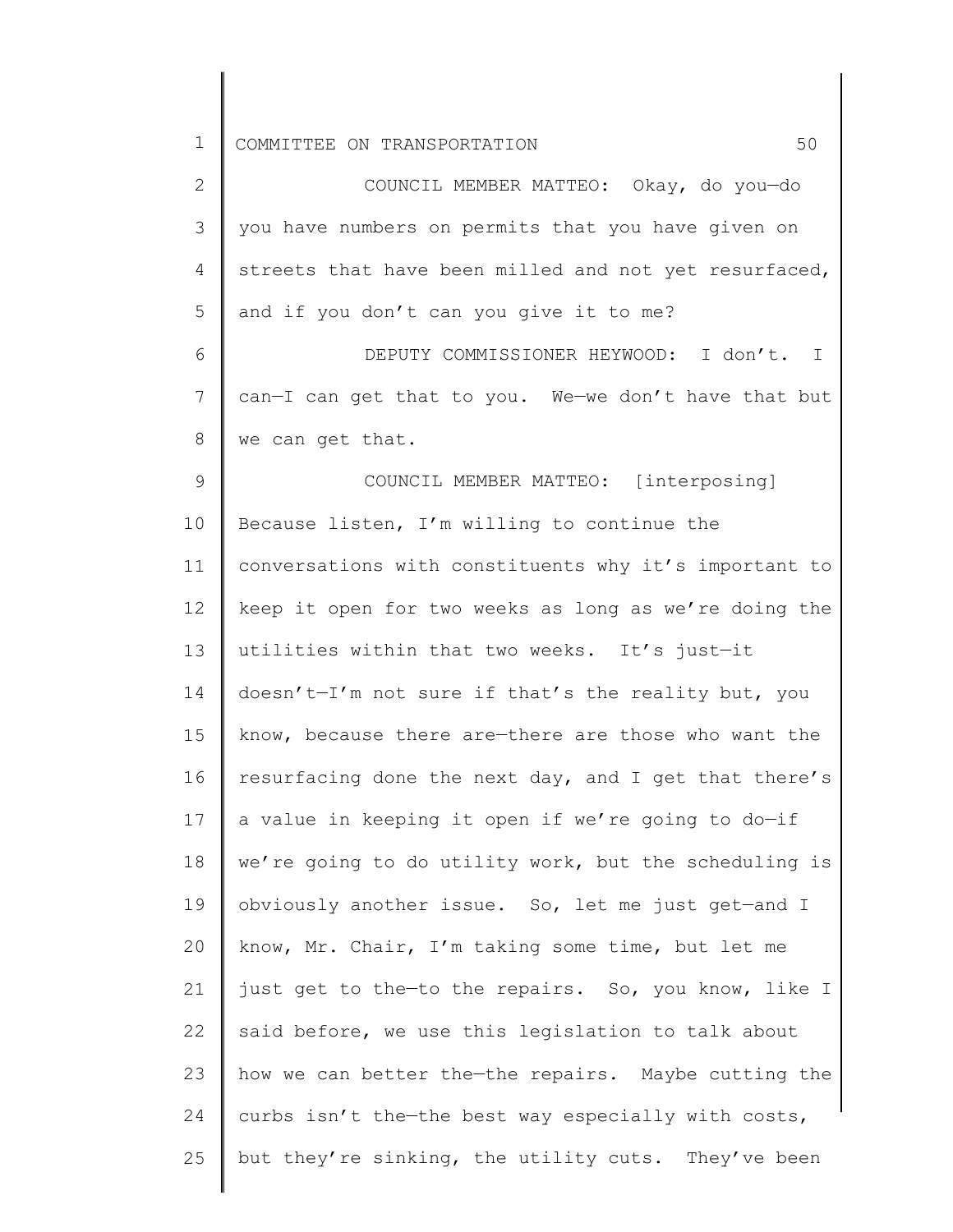2 3 4 5 6 7 8 9 10 11 12 13 sinking for a long time. When a utility or whomever comes and makes the strip we've been fighting with the notion that the utility cuts work when they don't and—and are experiencing and I—and I referenced the 2006 articles that when—when they make the cut three days later it's sinking, and I know that we've been working with your agency to try and make sure that the fill is better, but can you explain, you know, why they're sinking and what technology or methods that need to be used to make sure that these cuts aren't sinking and causing the problems that we—that we're talking about.

14 15 16 17 18 19 20 21 22 23 24 25 DEPUTY COMMISSIONER HEYWOOD: So, one of the reasons the cut may sink is because there may be voids underground that are not in direct proximity of the cut. So, someone could have a problem right here, right because this—that's where their facility is that they're going to fix. They can go down and they can dig to that point to fix it, but there may be a void somewhere else in the area around that—that is undetectable, and the problem that arises is that, and this is what can happen, I'm not saying it happens all the time is that once they do their backfill, and travel—-vehicles travel over the road,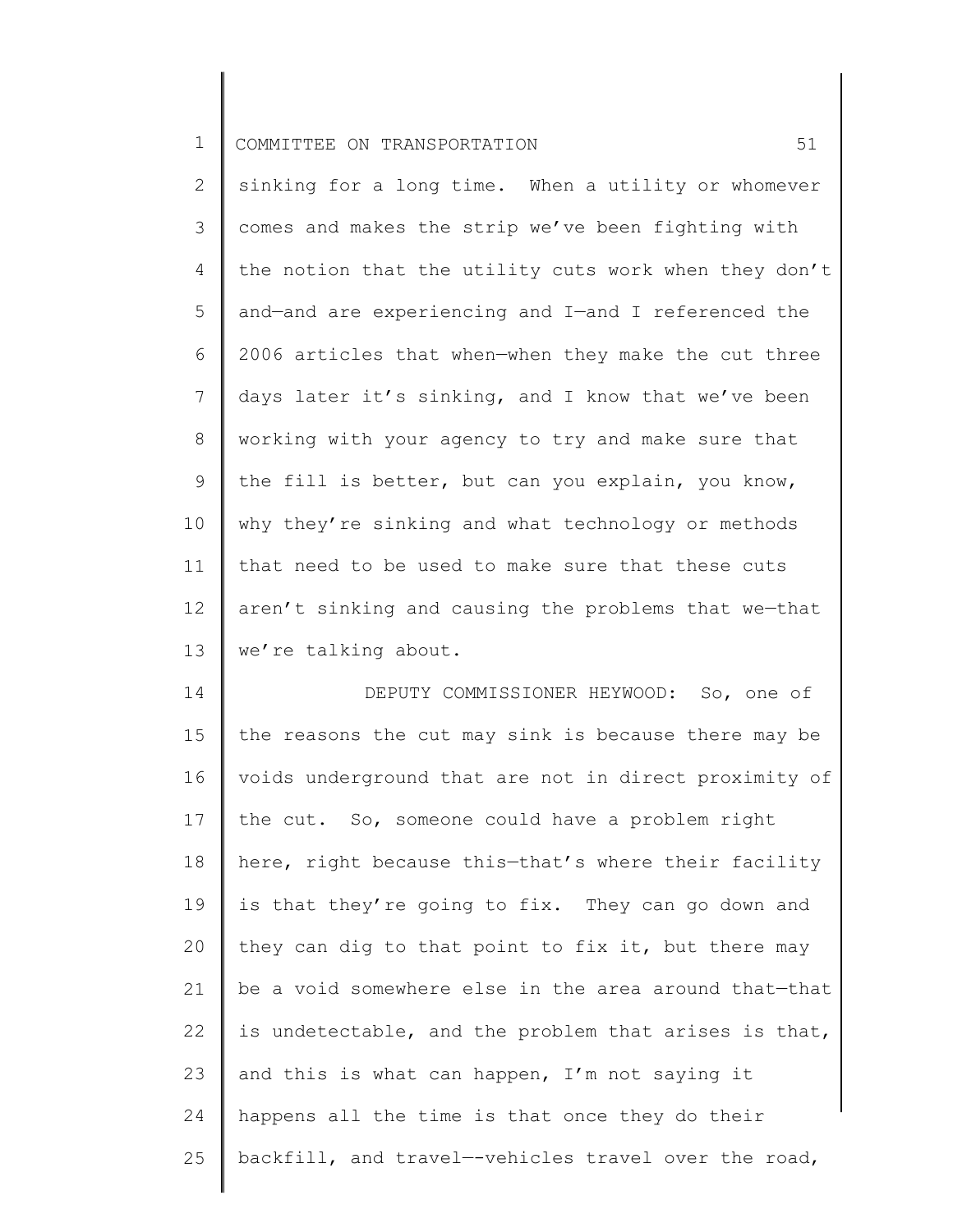2 3 4 5 6 7 8 9 10 11 12 13 14 15 16 17 18 19 20 21 22 23 24 25 the road and underneath it can continue to settle because there's voids, and that's one of the—the biggest problems we have especially when there's water associated with a repair of it's in the proximity of a repair. One of the things that we've one, two things that we've done that we feel are going to help cuts be more stronger and last longer is to require a concrete base. We used to allow an asphalt, wearing costs and then a final restoration for—for that final restoration. Now, whenever you have a concrete base we are now requiring that you have to put a concrete base back. Putting a concrete base provides you with a lot more stability than if you had asphalt, and the concrete pretty much seals with the other concrete around it so that the depression that you may have gotten with the soil settling underneath will not be so noticeable, will not come back as quickly. COUNCIL MEMBER MATTEO: Okay. DEPUTY COMMISSIONER HEYWOOD: So, that's important and—and just the second thing that we're doing is we used to have cuts that you couldn't even describe them. You know, what—what geometric, you know, is that? We wasn't sure. So, we're forcing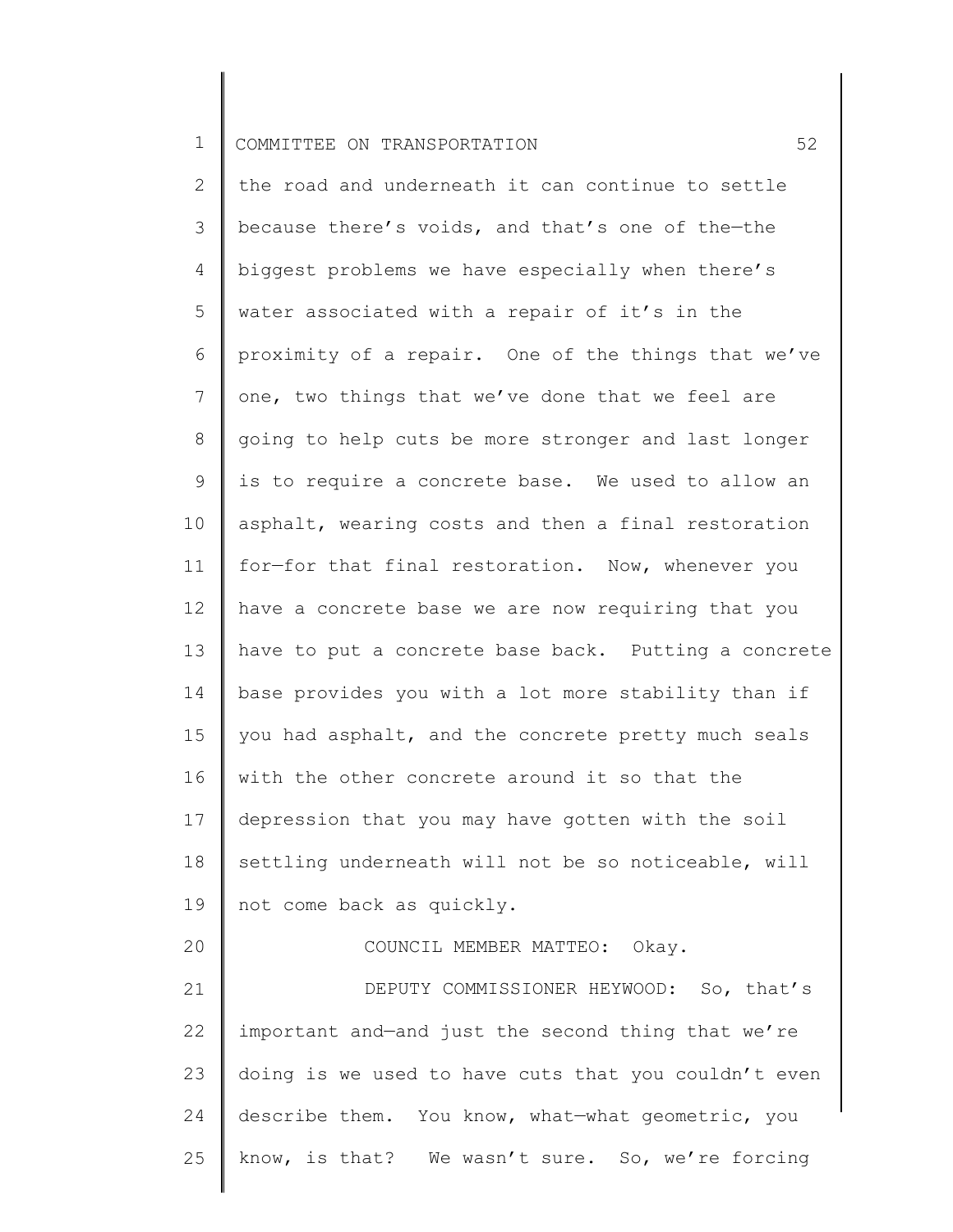2 3 4 everyone to square things off so that we can get cleaner cuts, better seals, and we feel that will last a lot longer.

5 6 7 8 9 10 11 12 13 14 15 16 17 18 19 20 21 22 23 24 COUNCIL MEMBER MATTEO: No, I'm glad you mentioned that because that goes to my—my point and and my—we talk about wears and tears on Staten Island so much so that I've allocated capital funding for them, and for those who may not be familiar with the term wear and tear is just taking a patch of the street where's a lot—a numerous potholes, milling it and then resurfacing it and the wear and tears work where DOT doesn't have to keep coming back and filling pothole to pothole to pothole, and we did a wear and tear on Richmond Avenue five years ago. There hasn't been one pothole since. So, is it possible to—when you're talking about the squaring off about because that's with and wear and tear? Is it that we should be doing more of that wear and tear type work where the costs aren't going to be astronomical and the—the street is going to hold up and they don't have to keep going back? HIQA doesn't have to go back and violate. You know, is wear and tear a viable option here?

25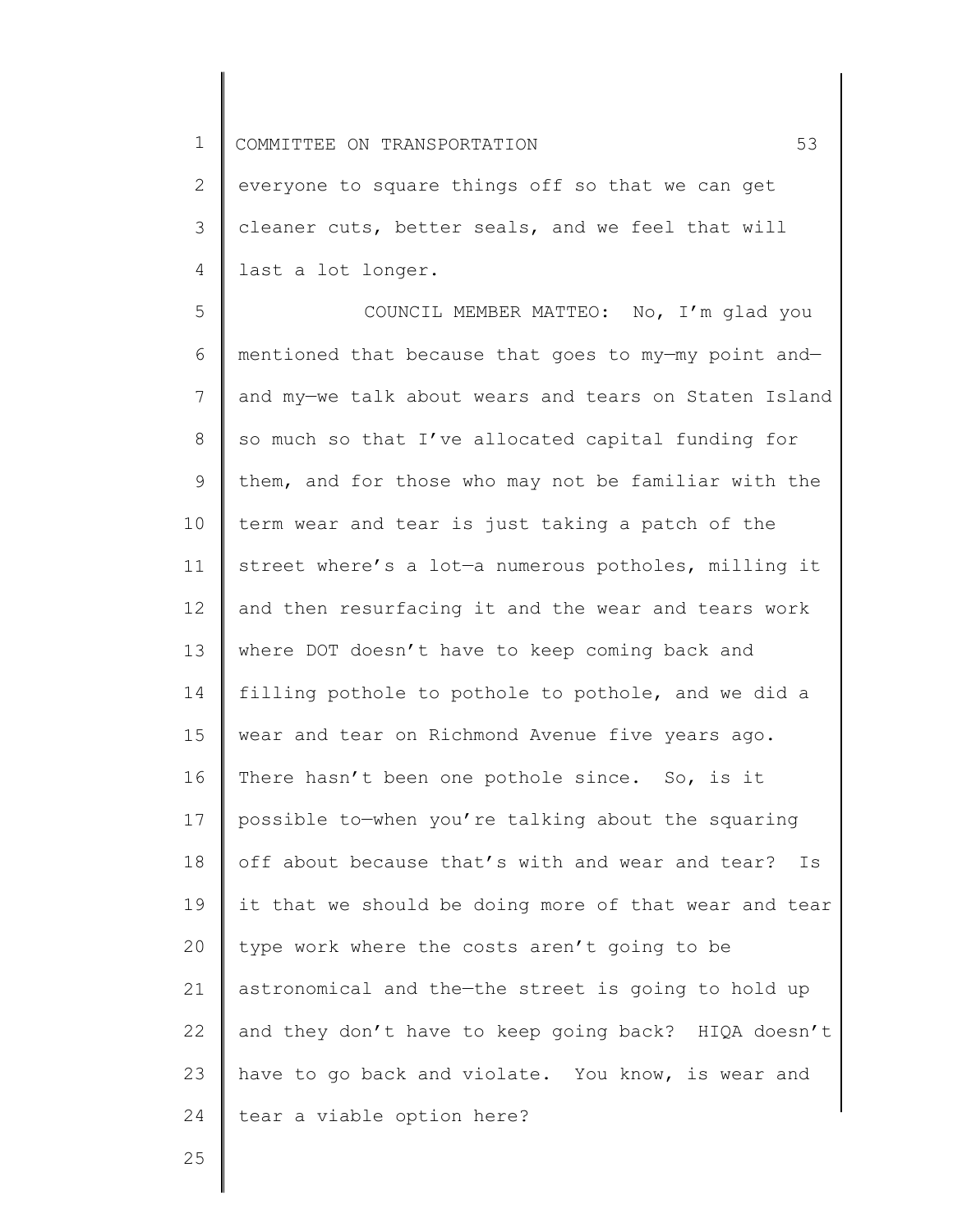2 3 4 5 6 7 8 9 10 11 12 13 14 15 16 17 18 19 20 21 22 23 24 25 DEPUTY COMMISSIONER HEYWOOD: You know, wear—were and tear are isolated situations and--and I think what you're talking more of is like strip paving. You know, where you're—where you're going out and you're-- COUNCIL MEMBER MATTEO: [interposing] Right. DEPUTY COMMISSIONER HEYWOOD: -- putting a layer over and we do that primarily to buy us time. You know, we know that this street needs to be resurfaced. COUNCIL MEMBER MATTEO: [interposing] Exactly, before it gets resurfaced right. DEPUTY COMMISSIONER HEYWOOD: And so, we do it simply to buy us time until we actually can get that street in—in—in the actual rotation to be resurfaced. So, I think that we do our best to use strip paving to our advantage when it's—when it's necessary when we find it's necessary but that, too, is just a temporary. You know, it will last us-- COUNCIL MEMBER MATTEO: [interposing] Right. DEPUTY COMMISSIONER HEYWOOD: --one or two seasons and then we know we got to come in and—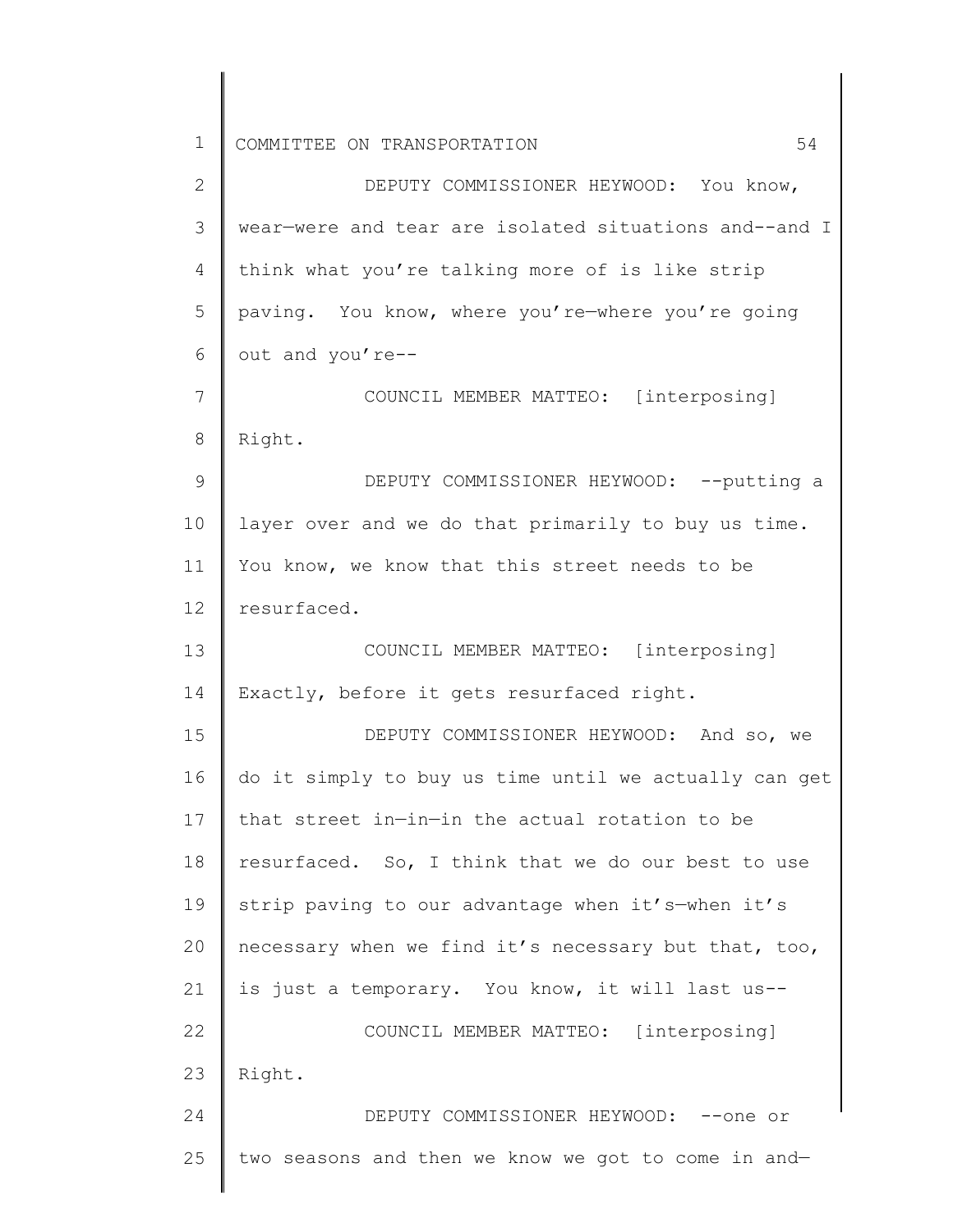2 3 and rip up the street, the middle of the street and then we pave it.

4 5 6 7 8 9 10 11 12 13 14 15 16 17 18 19 20 21 22 23 24 25 COUNCIL MEMBER MATTEO: Okay, in the interest of—I know we have to move along. I—I have other questions that we'll—we'll talk offline. I just want to reiterate we're looking to find the right solution. We're not looking to find added costs. I'm not interested in adding costs to my constituents to my small businesses. It's nonstarter. I know there's a way for us collectively whether it's legislatively or policy driven to-to solve the repair problem. I do think that that we will—I'd like to move forward quickly on the notification because I think it's important, and the communication is important and we should come to an agreement on what—the best way we can move forward with the notification bill and talk, continue to talk with the borough president and—and the agencies and utilizes on the best way we can tackle this—the restoration problem. Thank you, Mr. Chair. DEPUTY COMMISSIONER HEYWOOD: Thank you. CHAIRPERSON RODRIGUEZ: Thank you, Council Matteo and—and we will continue working together. It's important to know how important is it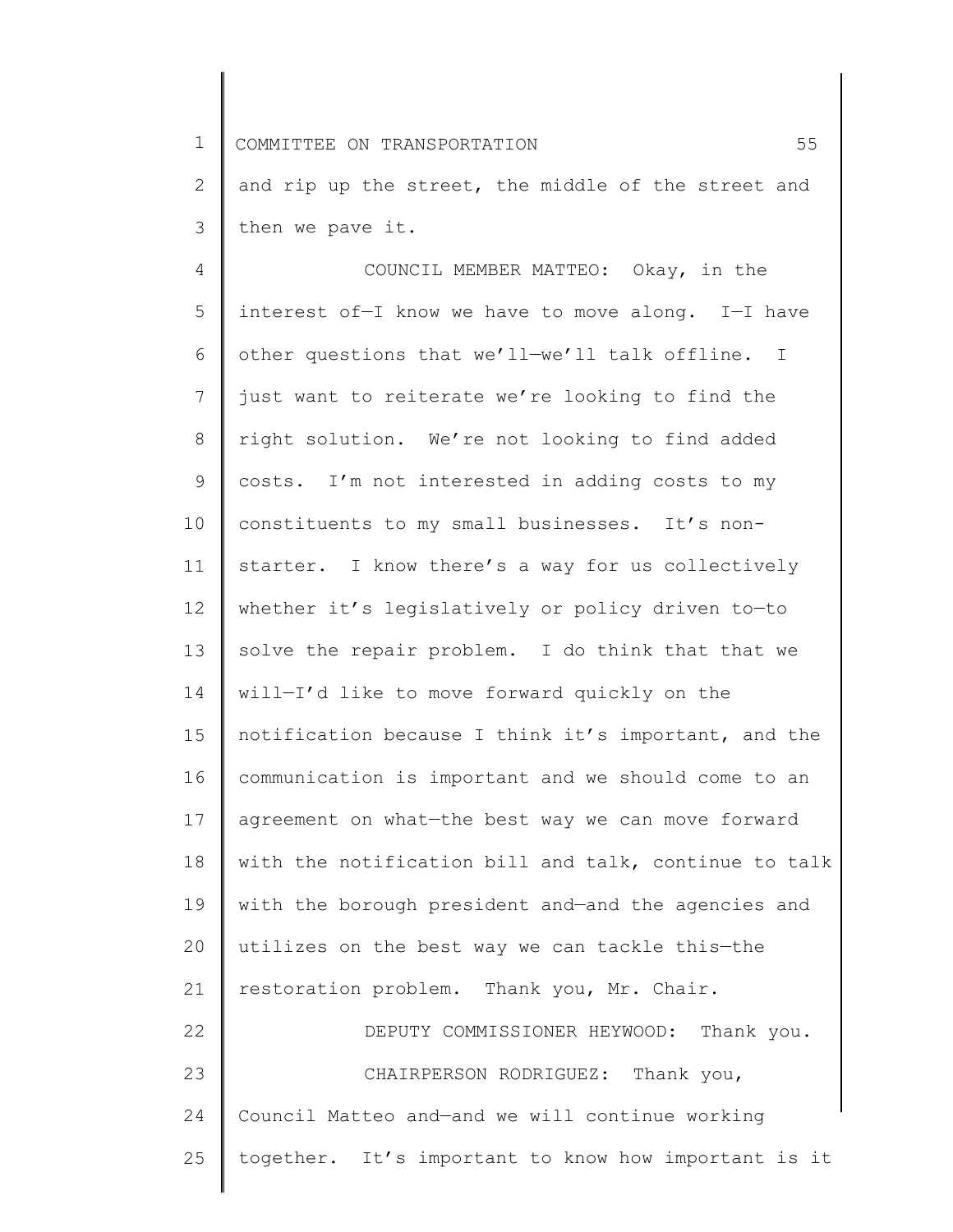2 3 4 5 6 7 for you and the borough president, Staten Island Borough President, and for many other communities throughout the city, and now let's—I also want to recognize that also we've been joined by Council Member Levin and now Council Member Chin for questions.

8 9 10 11 12 13 14 15 16 17 18 19 20 21 22 23 24 25 COUNCIL MEMBER CHIN: Thank you, Chair. I'm also a co-sponsor of Intro 1375. I represent Lower Manhattan, and our streets get dug up constantly, and that's why I support the notification bill because I think that all of us need to really learn early on when is this going to happen, and how soon it will be done. I think the—the milling of the street, right, you said you have to keep it open for two weeks. What I've gotten complaints from my constituents is it's very hard to walk on those streets after it's milled especially for seniors who have to use a walker, people on wheelchair. It's a challenge. So, keeping it open for two weeks is stand, but are there times can we like speed it up? If there is no permits, requests for utilities, does DOT take a look and see if there is ways of kind of like doing it quicker instead of just waiting for the standard two weeks?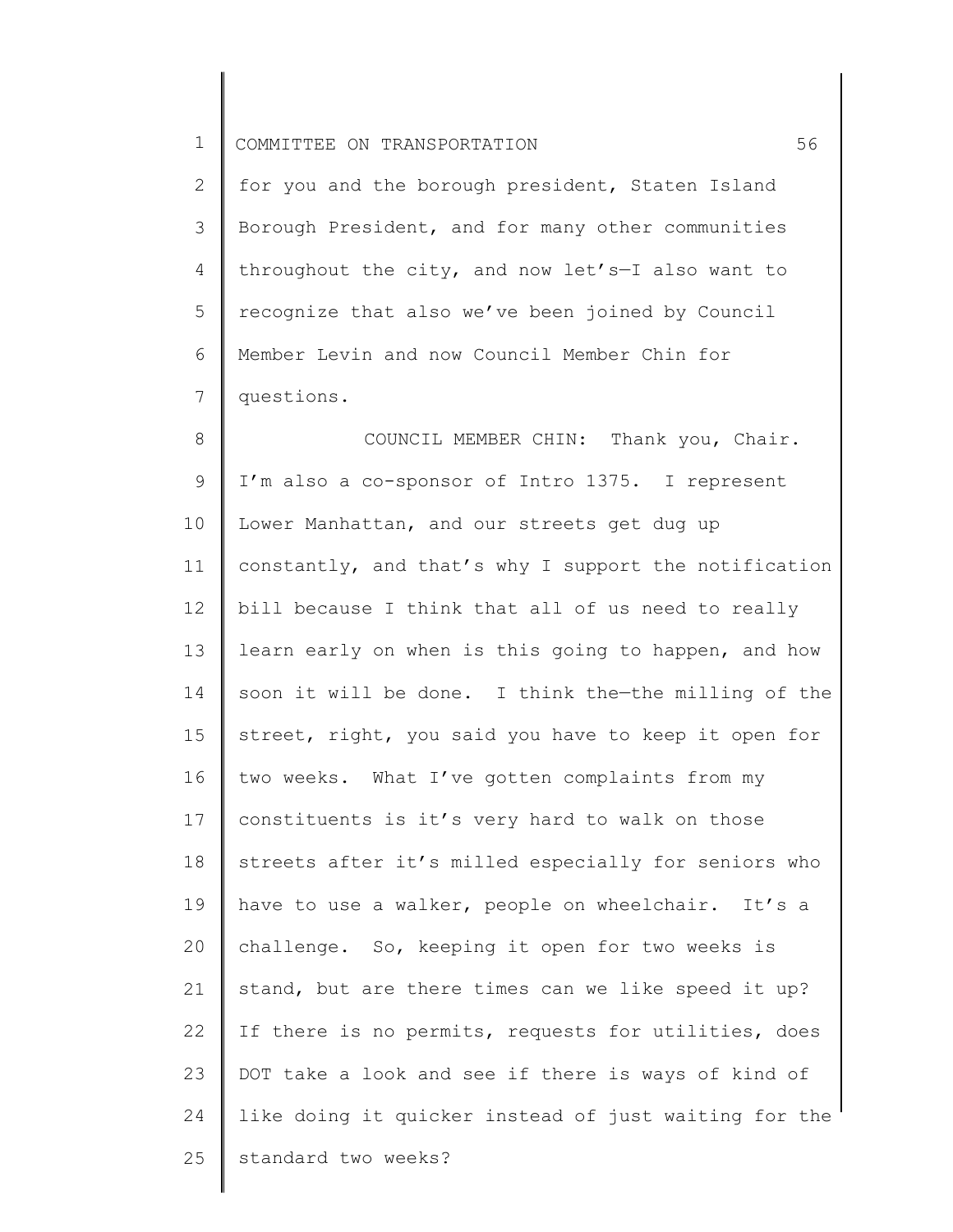2 3 4 DEPUTY COMMISSIONER HEYWOOD: So, the-COUNCIL MEMBER CHIN: [interposing] Or more. Sometimes it could be longer.

5 6 7 8 9 10 11 12 13 14 15 16 17 18 19 20 21 22 23 DEPUTY COMMISSIONER HEYWOOD: Right. There—there have been times when we have moved quicker than the two weeks. You know, if we—if we found ourselves in areas that, you know, have been brought to our attention that are problematic in terms of pedestrians and—and—and people transversing it, you know we have sped that up, but in terms of the way our operation works, and the amount that our surfacing can do to our milling the problem is if—if we don't enough milled, we'll end up non-productive and—and right now the mix that we got is pretty much two weeks of milling can take care of one week of resurfacing. And so that's pretty much the way our pace has been going right now, but we have been—we have increased locations that have been brought to our attention where necessary. But in terms of our operation, that's pretty much the pace that we've been working with, and that has been very productive for us.

24 25 COUNCIL MEMBER CHIN: So, you—you do offer flexibility. I—I think that we—I think that we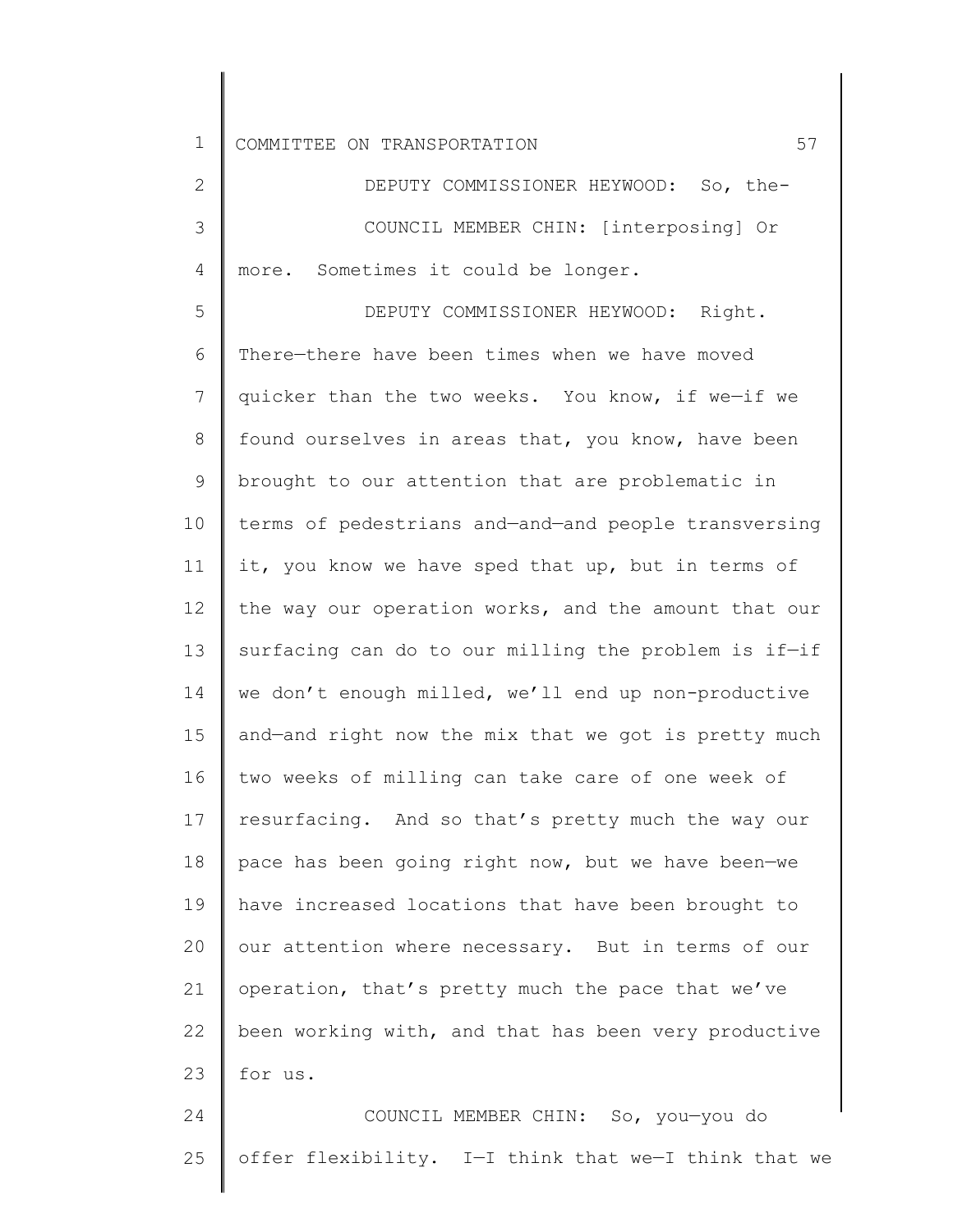| $\mathbf 1$  | 58<br>COMMITTEE ON TRANSPORTATION                     |
|--------------|-------------------------------------------------------|
| $\mathbf{2}$ | did complain to you about the area that was near the  |
| 3            | hospital, and I think it was-I seem to remember it    |
| 4            | was done a little bit quicker.                        |
| 5            | DEPUTY COMMISSIONER HEYWOOD: We-we try.               |
| 6            | COUNCIL MEMBER CHIN: But the other thing              |
| 7            | is that when a utility company when they apply for a  |
| 8            | permit how soon do they start work?                   |
| 9            | DEPUTY COMMISSIONER HEYWOOD: That I                   |
| 10           | can't give you an answer on how every-every, you      |
| 11           | know, someone could apply for a permit today, they    |
| 12           | can start today, they can start next week. In the     |
| 13           | situation of when we're milling and paving, once we   |
| 14           | mill the street, as soon as they say hey I have these |
| 15           | issues out there, we want them to get out there as    |
| 16           | soon as possible. You know, we don't want them to     |
| 17           | wait for oh, we're in the second week now, and        |
| 18           | there's two days left and they come out there. We     |
| 19           | actually encourage them to get out there as quickly   |
| 20           | as possible because quite frankly they go out there,  |
| 21           | they say I have this problem, this problem could      |
| 22           | result in that problem. So, they could actually be    |
| 23           | out there longer than they want. So, we encourage     |
| 24           | the contractors, the utility, the plumbers if they    |
| 25           | have to come out there as soon as they let us know,   |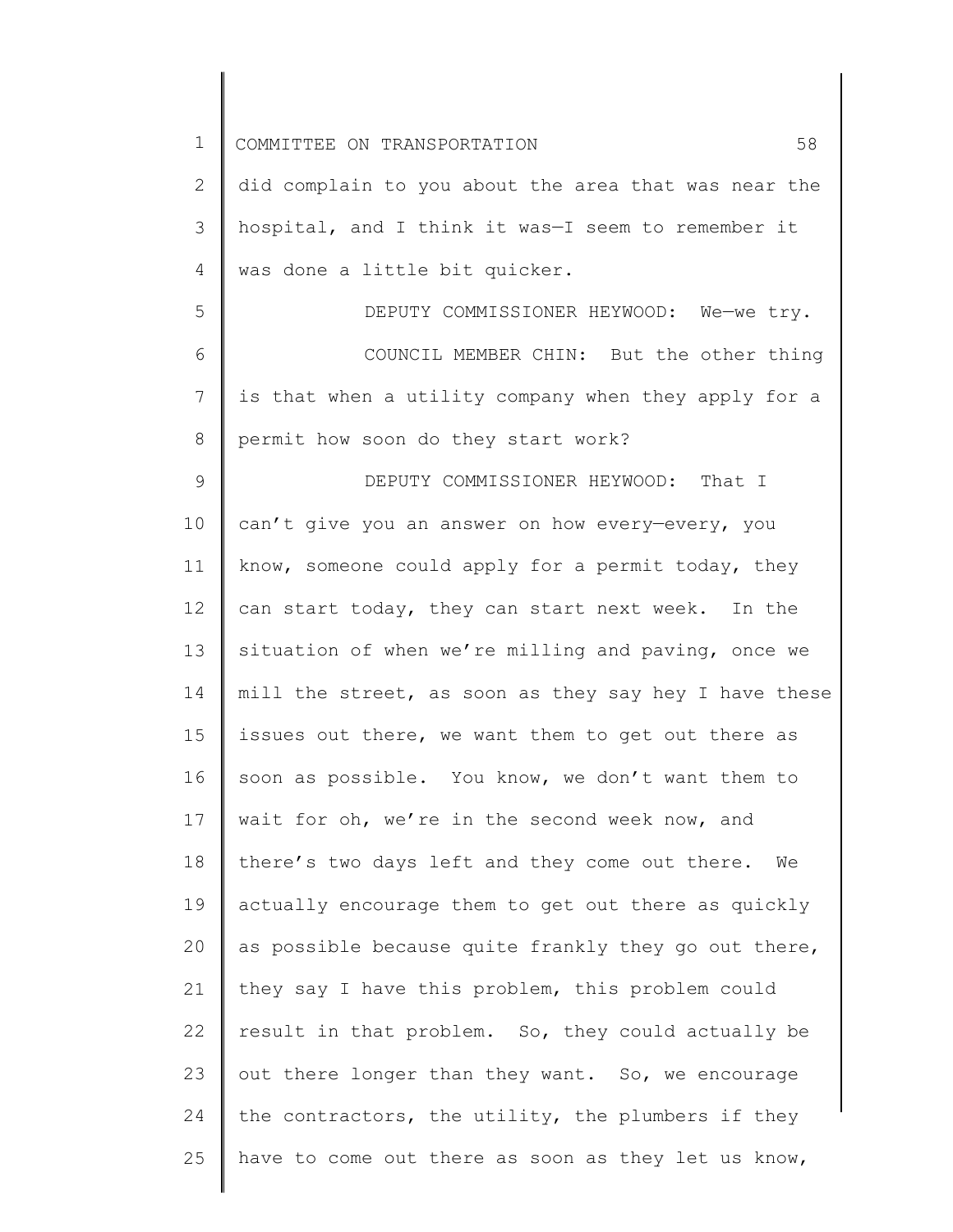2 3 4 5 6 get out there right away because we—we try to push them to finish up in that time period because we do want to close the street up because we understand that it is an inconvenience for the community to keep it open even longer.

7 8 9 10 11 12 13 14 15 16 17 18 19 20 21 22 23 24 25 COUNCIL MEMBER CHIN: And after the street is paved I mean down in my area where Beaver Street is and Williams Street is it finally got paved, and all of a sudden there was some drilling going on late, you know, into the evening, and it's like the street just got paved. So, and there was no notice to the community. I just heard the drilling, and I looked out the window and it was like wait a minute. Why are they drilling over there? That street just got paved. So, I think that we got to make sure that the community knows, the community boards, the council members so that at least we can answer our own constituents' because for us it's that then I got to go on the website. I've got to call my staff. I have to look it up. It's what's going on? Is it an emergency? Is it not an emergency? And the other issue is that the contractor really needs to get out there to notify the people in the surrounding area. Sometimes it's a residential building. Just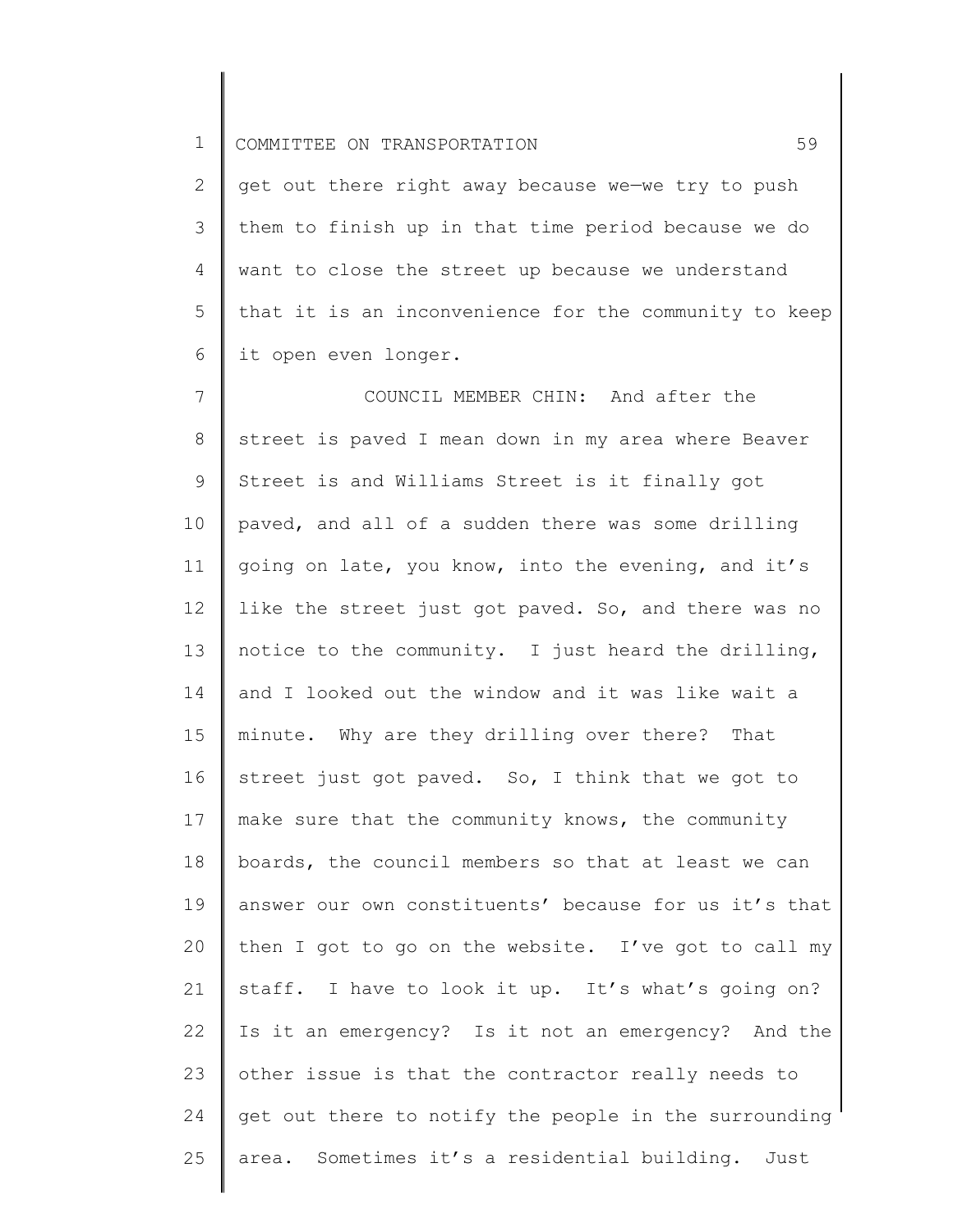2 3 4 5 6 7 8 9 10 11 12 13 14 15 let people know that you're doing this work, and the time that you're doing that work because often times these contractors they go overtime. So, people are saying why is it 10 o'clock and they're still drilling, and they shouldn't be, or maybe it is an emergency. If we know about it, then people won't complain. So, I think that notification is so important. All you have to do is give people a notice so they can put it up in the lobby. People know that this is happening, and they can make adjustments. So, going forward I think it's our responsibility as government to kind of inform people and also as—as an elective we need the information so that we can help.

16 17 18 19 20 21 22 23 24 25 DEPUTY COMMISSIONER HEYWOOD: And you know, that's definitely something that we could talk about and, you know, I want to also remind that, you know, there is a requirement that on every job that the contractor provides some basic information on the work that's going on. So, that may not be put into somebody's—inside, you know, flyers put into the building, but those are things that I guess we can talk about on how we can do better with our notification.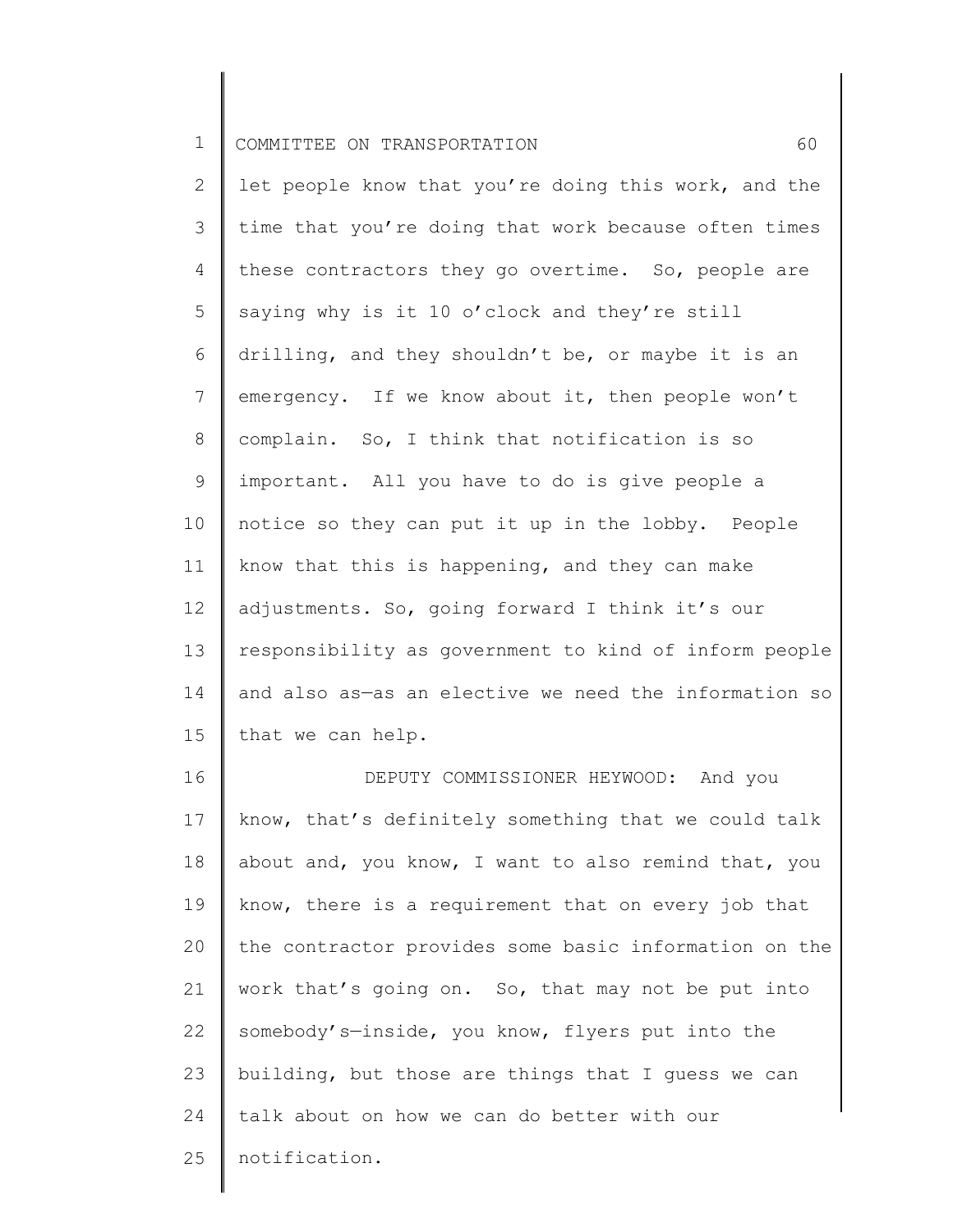| $\overline{2}$ | COUNCIL MEMBER CHIN: I look forward to                |
|----------------|-------------------------------------------------------|
| $\mathcal{S}$  | that. I think that you need to do more in terms of    |
| 4              | letting people know, and send us, you know, a copy    |
| 5              | of-of the notice, and then just give it to the        |
| 6              | building. It's just so simple, and it will help a     |
| 7              | lot of angry residents when they know what's going    |
| 8              | on. Thank you.                                        |
| 9              | DEPUTY COMMISSIONER HEYWOOD: Yep.                     |
| 10             | CHAIRPERSON RODRIGUEZ: Council Member                 |
| 11             | Miller.                                               |
| 12             | COUNCIL MEMBER MILLER: Thank you, Mr.                 |
| 13             | Chair. [coughs] So, A lot of my frustrations are not  |
| 14             | unlike my colleagues' particular in-from Staten       |
| 15             | Island because we represent similar homeowners in the |
| 16             | city here, and-and often what we see is a lack of     |
| 17             | agency coordination, and where we have a lack of      |
| 18             | agency coordination. Certainly when you're dealing    |
| 19             | with private contractors the same thing manifests     |
| 20             | themselves. So, in between-what-what kind of          |
| 21             | oversight is done to ensure that the-the streets are  |
| 22             | put back in proper order after the jobs are done?     |
| 23             | How are you notified by the contractor? Do you then   |
| 24             | send our an inspector and what does that process look |
| 25             | like?                                                 |
|                |                                                       |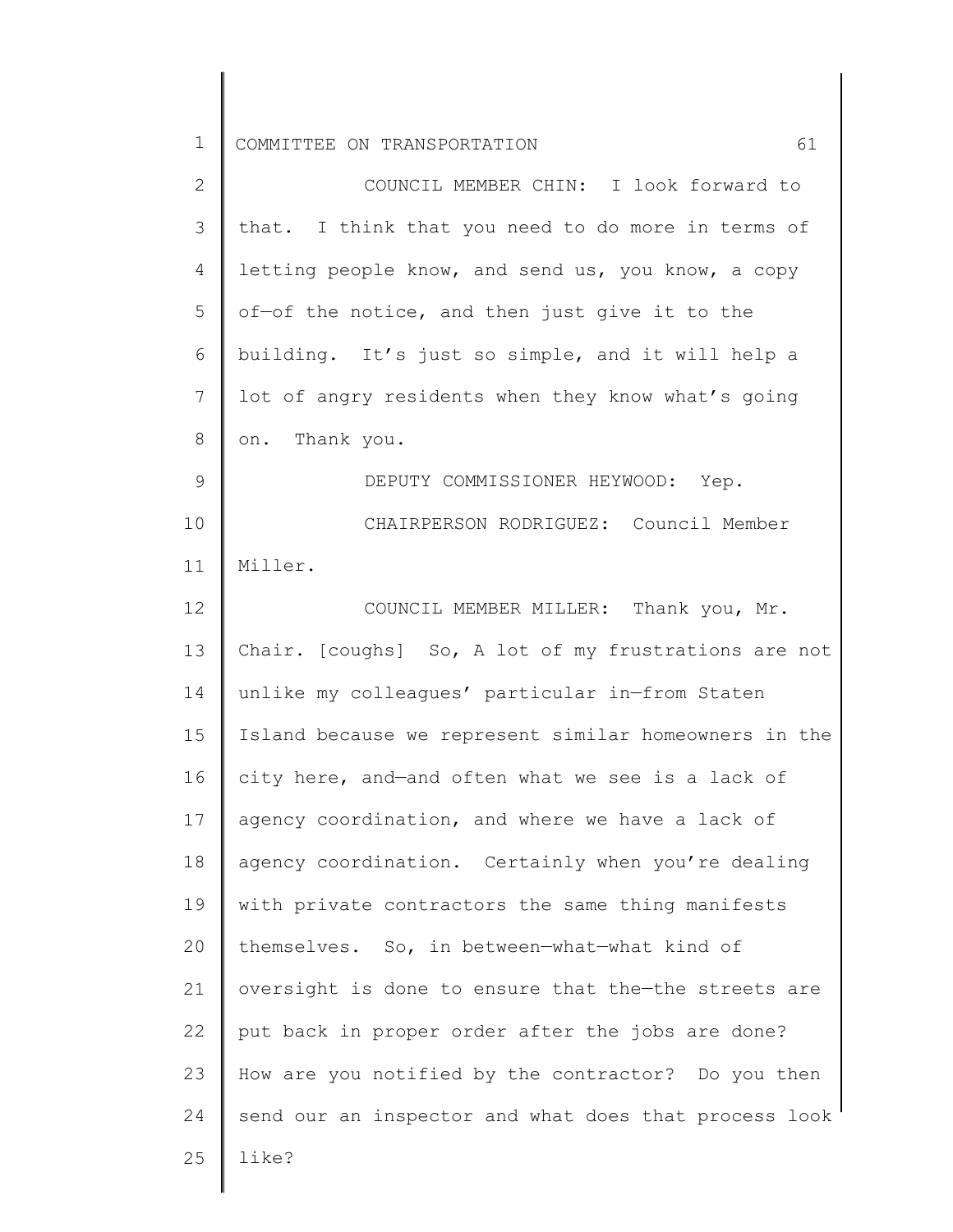2 3 4 5 6 7 8 9 10 11 12 13 14 15 16 17 18 19 20 DEPUTY COMMISSIONER HEYWOOD: So, so presently if a contractor wants to work on a protected street, right, that's street that was recently resurfaced within the past five years, and particularly in the first 18 months. They—they—they request a permit. That permit is initially put on hold, and the—the administrative superintendent of Highway Operations in the roadway, in the roadways of the borough they review that request. They want to know why you're taking the permit out, what work are you going to do, and they also tell them the type of restoration that they are required to do. So once that permit is then take out, the contractor go and they can do their work. Prior to actually doing the backfill, they now have to notify HIQA, and we will send—send an inspector out on site to monitor their backs-their backfill and compaction. So, those are the steps that we take to try to stay on—on top of  $it--$ 

21 22 23 24 25 COUNCIL MEMBER MILLER: [interposing] So, in—in the—in the instance that—and now I'm going to give you a real time instance where there was some infrastructure worked on on a local street, and it was two months ago. The street has not been put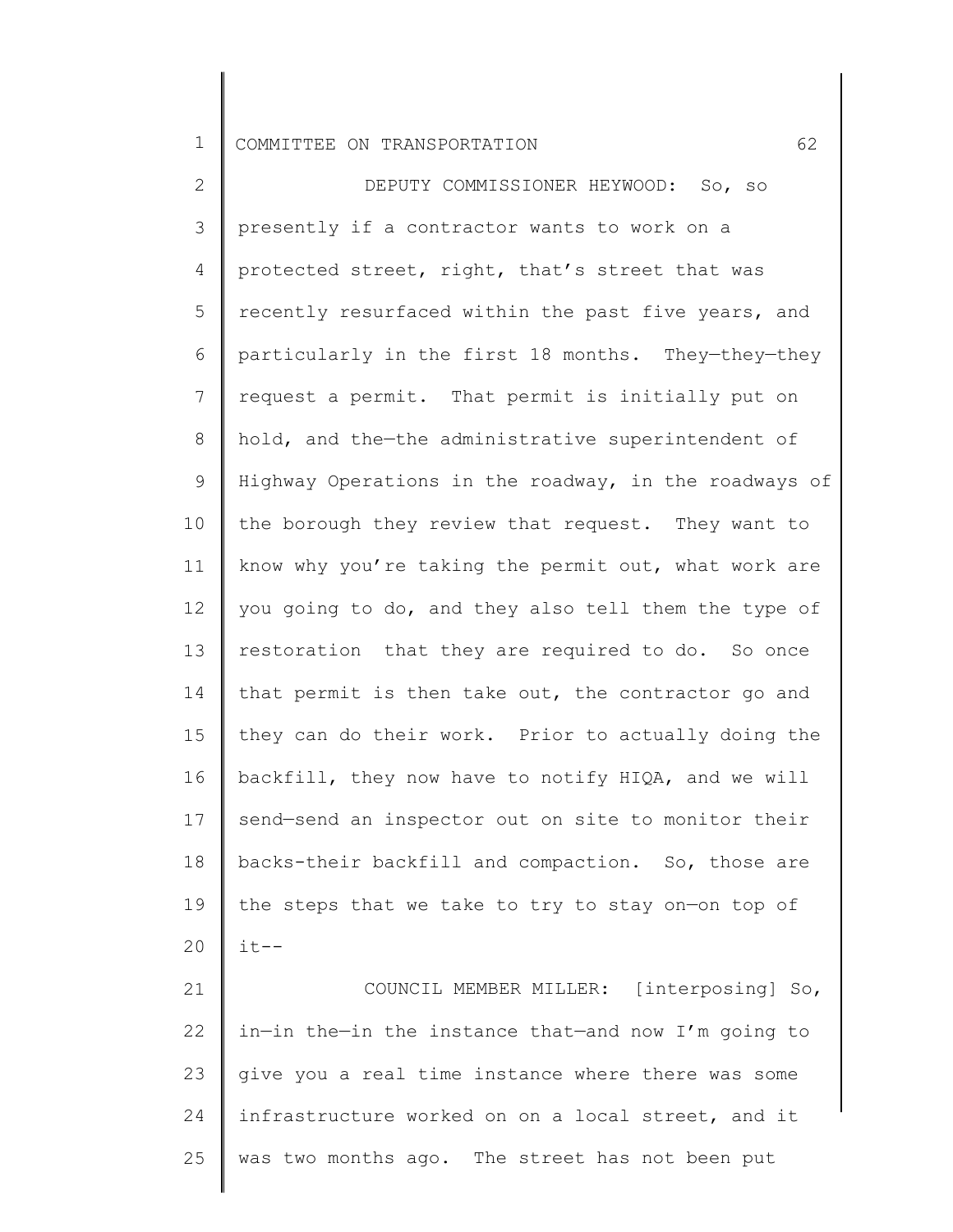| ᆠ | Ш |  | COMMITTEE ON TRANSPORTATION |  |  |
|---|---|--|-----------------------------|--|--|
|---|---|--|-----------------------------|--|--|

| $\mathbf{2}$   | back, and it certainly has been-not been put back in  |
|----------------|-------------------------------------------------------|
| 3              | proper repair. Also, the-the infrastructure work is   |
| 4              | now being done on the-up the next street over, and    |
| 5              | they've re-routed the bus onto that street. So,       |
| 6              | it's-it's-it's a mess over there, but the street has  |
| $7\phantom{.}$ | been done for two months. Do they-are they required   |
| 8              | to notify you immediately and the process begins then |
| 9              | or does the process begin and the inspector comes out |
| 10             | when they notify you. What-what we're getting into    |
| 11             | is-is why does it take two months, and-and the street |
| 12             | is still-and-and the same disrepair?                  |
| 13             | DEPUTY COMMISSIONER HEYWOOD: So, it                   |
| 14             | really depends on the type of repair that's going on. |
| 15             | You know, if it's a-if it's a small plumber's cut     |
| 16             | that, you know, it's in front of one house and he     |
| 17             | goes in, that's something that should be take care of |
| 18             | in a matter of days. He does his-he does his repair.  |
| 19             | It's back to--                                        |
| 20             | COUNCIL MEMBER MILLER: [interposing] Two              |
| 21             | months.                                               |
| 22             | DEPUTY COMMISSIONER HEYWOOD: You know-                |
| 23             | excuse me?                                            |
| 24             | COUNCIL MEMBER MILLER: Two-two-two                    |
| 25             | months.                                               |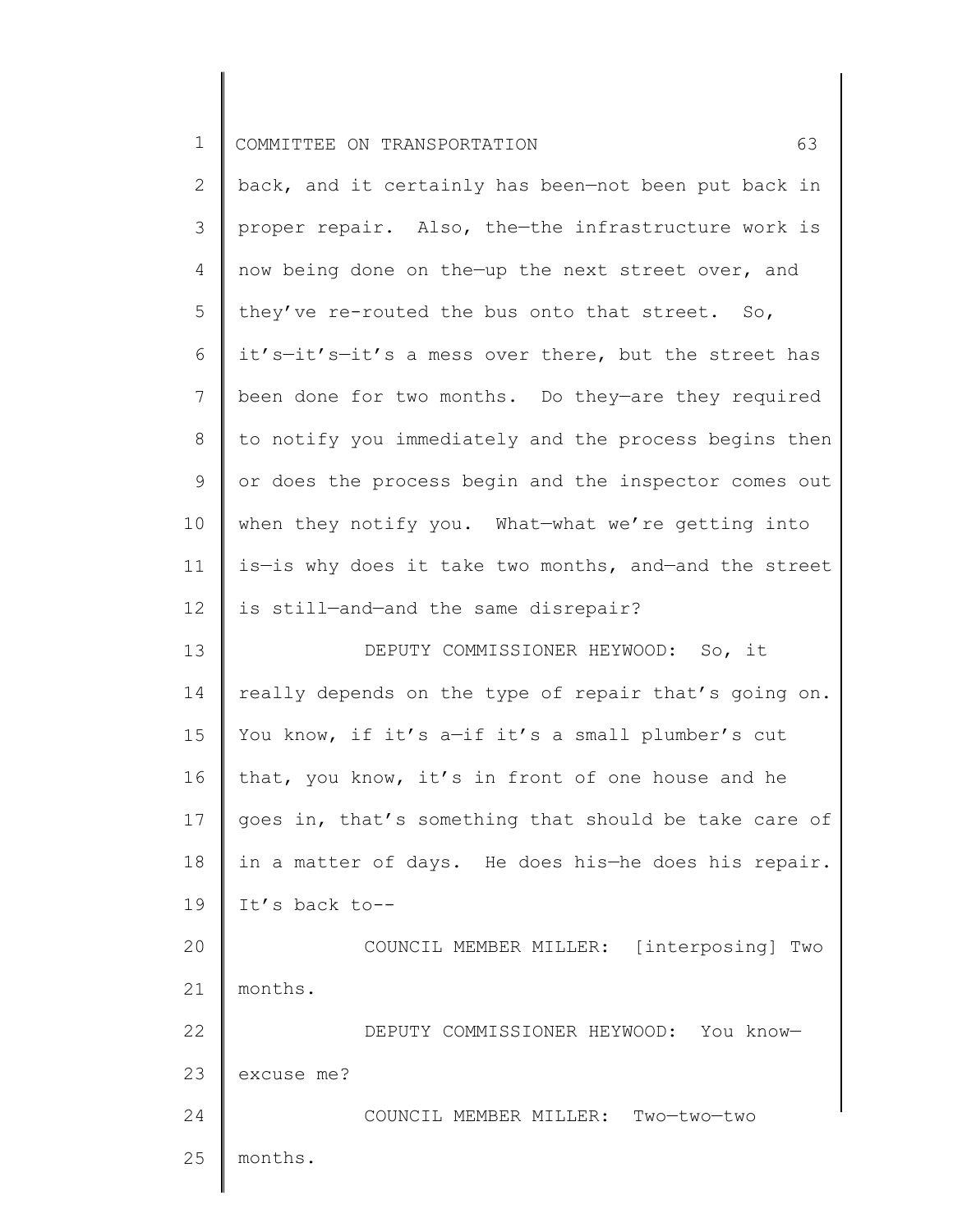1 2 3 4 5 6 7 8 9 10 11 12 13 14 15 COMMITTEE ON TRANSPORTATION 64 DEPUTY COMMISSIONER HAYWOOD: So, two months, this absolutely has to be a bigger job. They must have found other complications and unless I go out and investigate-- COUNCIL MEMBER MILLER: [interposing] There's no work being done. DEPUTY COMMISSIONER HAYWOOD: I—I-COUNCIL MEMBER MILLER: [interposing] They finished two months ago. There's no work being done, and the street's a mess. DEPUTY COMMISSIONER HAYWOOD: There's no— I can't think of any reason, but if you give me the-- COUNCIL MEMBER MILLER: [interposing] Absolutely.

16 17 18 19 20 21 22 23 DEPUTY COMMISSIONER HAYWOOD: --location-- COUNCIL MEMBER MILLER: [interposing] And—and—and I did speak to—actually I spoke to the Commissioner. We-we had a—a town hall scheduled for Monday, and it was postponed, but we did—she has that information. It is 119<sup>th</sup> Avenue between Farmers and 196<sup>th</sup> Street there.

24 25 DEPUTY COMMISSIONER HAYWOOD: Okay, I didn't get that. So, what--sorry.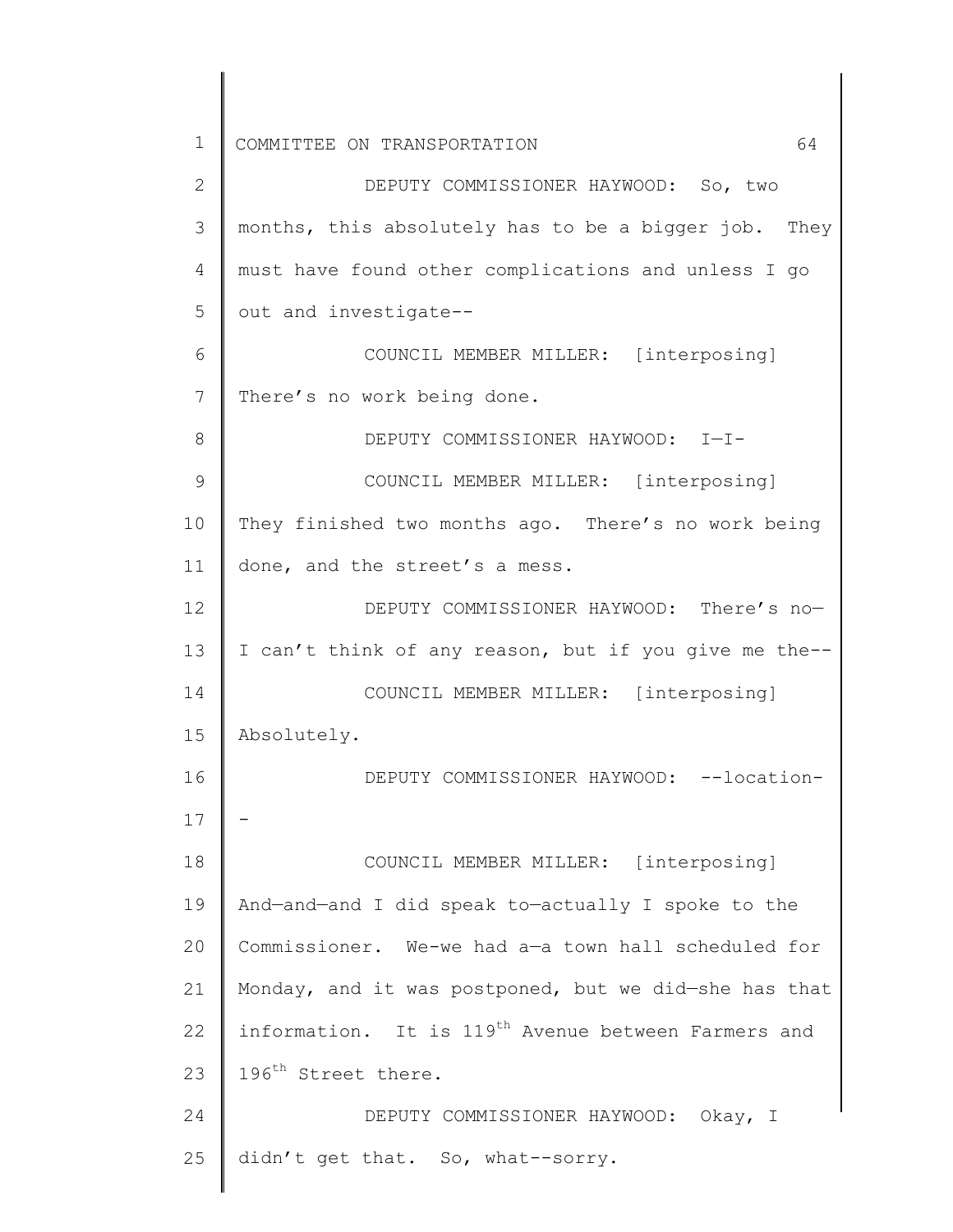| 2               | COUNCIL MEMBER MILLER: So, that was one                |
|-----------------|--------------------------------------------------------|
| 3               | of them, and-and we talked about notification. It      |
| 4               | was just mentioned as well, and so we have to do an    |
| 5               | absolute better job on notification and [coughs] what  |
| 6               | that looks, and when permits are issued. Now, this-    |
| $7\phantom{.0}$ | this part may or not be an agency issue there, but I   |
| $8\,$           | last-last Dr. King's holiday there was some work       |
| $\mathsf 9$     | being done, and it was not emergency work, and-and     |
| 10              | the residents thought it was not just an               |
| 11              | inconvenience, it was disrespectful. And so, we want   |
| 12              | to make sure that that doesn't happen. We aren't       |
| 13              | issuing work permits for-for holidays are we?          |
| 14              | DEPUTY COMMISSIONER HAYWOOD: [Pause]                   |
| 15              | $\mathrm{No}$ .                                        |
| 16              | COUNCIL MEMBER MILLER: Okay and then.                  |
| 17              | [background comments] Talk about additional costs.     |
| 18              | You didn't really explain where that additional costs  |
| 19              | for the homeowners would come from in particular like  |
| 20              | we know that's a major issue [bell] when-when the      |
| 21              | sewage lines are-are damaged and the homeowners has    |
| 22              | to endure that in particular if they don't have the    |
| 23              | insurance. You said that it would-it would increase    |
| 24              | that cost and-and \$5,000 is a lot already, but to ten |
| 25              | to fifteen is absolutely ridiculous and I-like my      |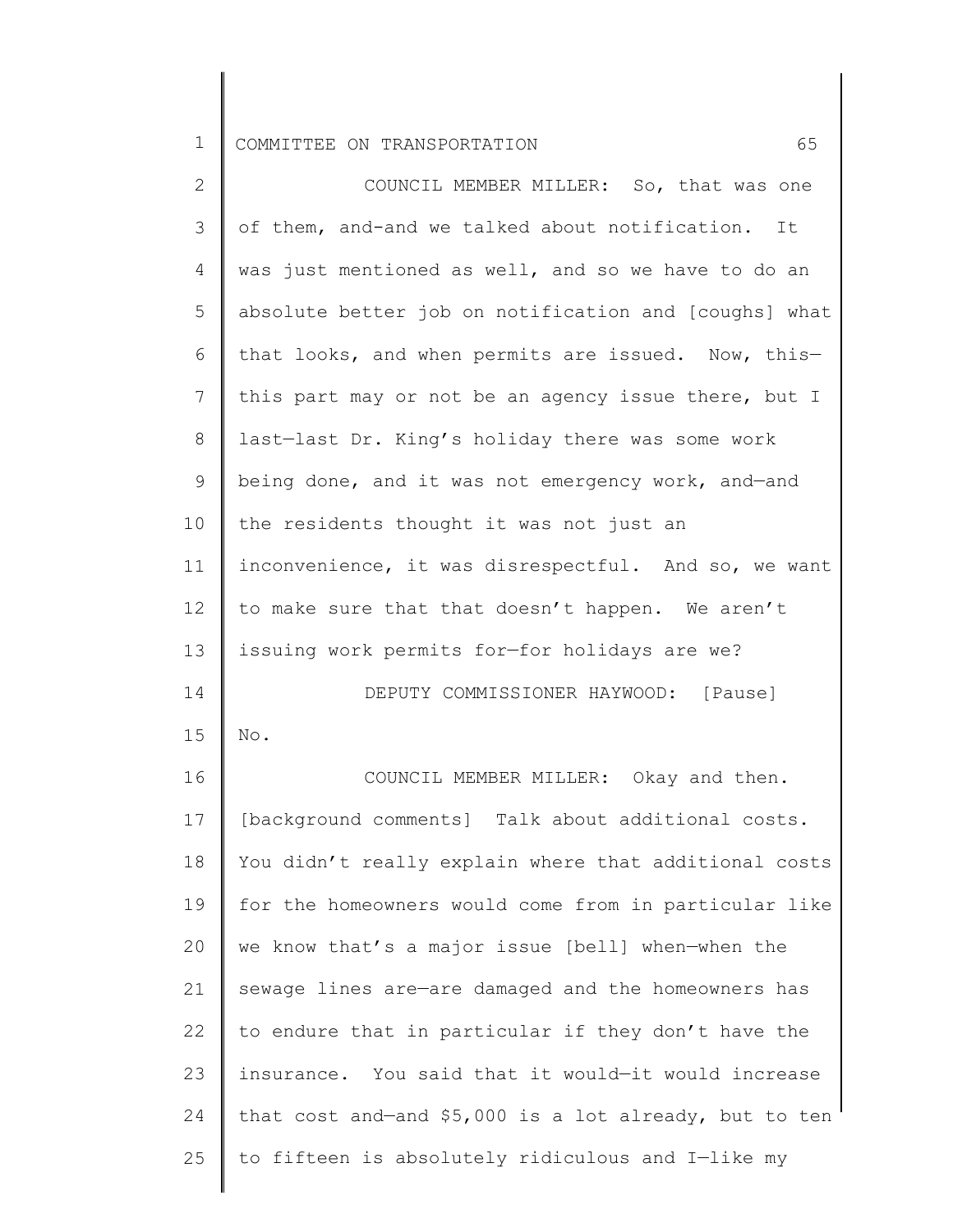2 3 colleagues don't see where that additional costs would come from.

4 5 6 7 8 9 10 11 12 13 14 15 16 17 18 19 20 21 22 23 24 25 DEPUTY COMMISSIONER HAYWOOD: So, what we're—what happens, and—and this is an example of a—a house connection right. So, a plumber would normally do, you know, a cut that's a 2x2 or something, right, and they would go there to fix it, and then they would just normally just restore that area. This bill is saying I want you to go 20 feet on either side, right? So, I have a—I have 2-foot a 2x2 that's now 20 on either side plus curb to curb. So, now I'm going 35, 40 feet. So, now a plumber and a lot of them actually are not really prepared to do this. They have to come—they have to mill the roadway first. That 20 and-- COUNCIL MEMBER MILLER: [interposing] So, that's not—that's not happening currently? DEPUTY COMMISSIONER HAYWOOD: It is not happening-- COUNCIL MEMBER MILLER: [interposing] There's no milling involved. So—so in the interest of time could we-- DEPUTY COMMISSIONER HAYWOOD: [interposing] Only when we require it.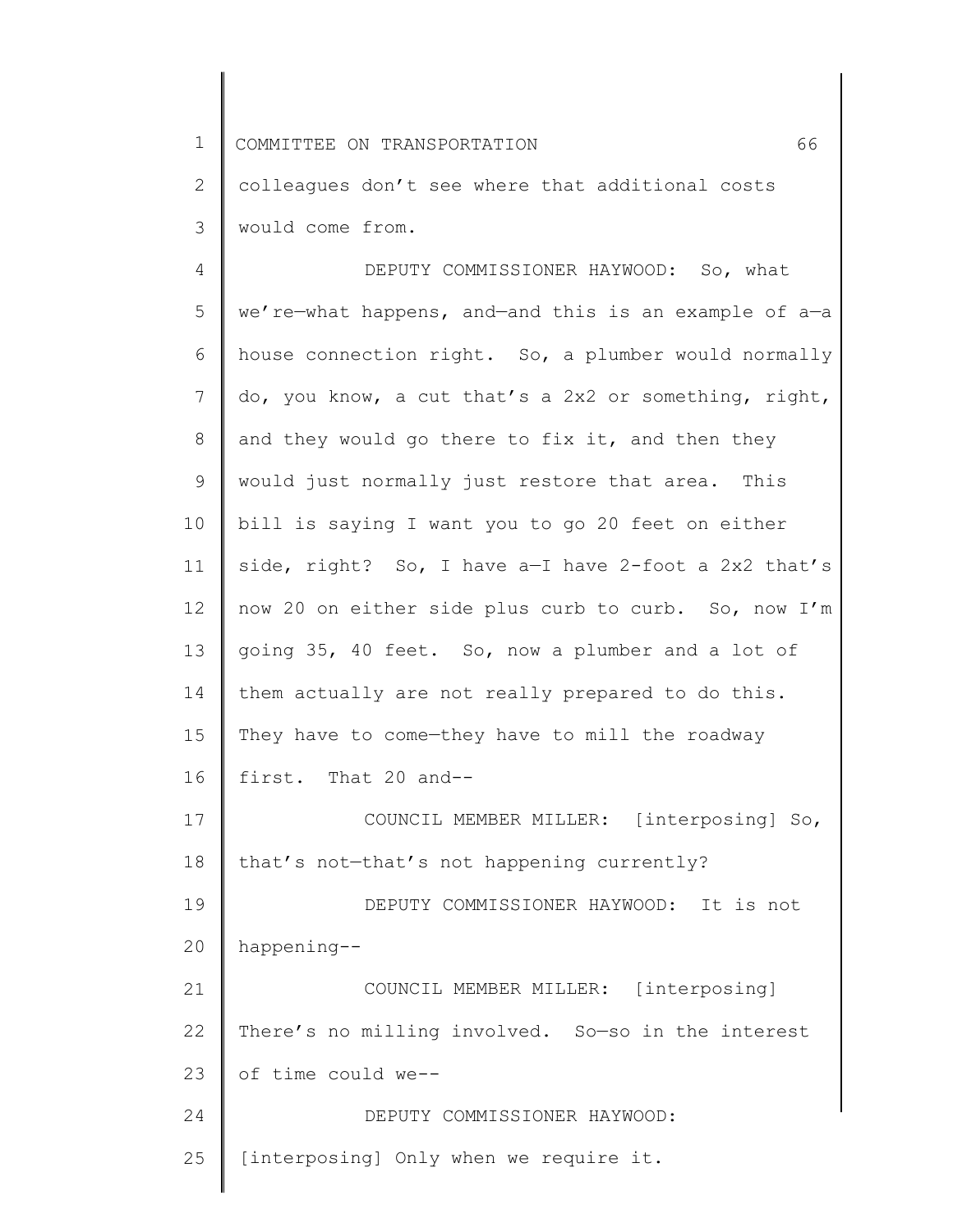| $\overline{2}$ | COUNCIL MEMBER MILLER: Okay. So, how do               |
|----------------|-------------------------------------------------------|
| 3              | you know if you do not see it all the time in the     |
| 4              | district? But could we carve out these homeowners     |
| 5              | and these specific plumbing jobs that we see that-    |
| 6              | that are pretty-occur pretty often unfortunately in   |
| 7              | the district?                                         |
| 8              | DEPUTY COMMISSIONER HAYWOOD: Okay.                    |
| $\mathsf 9$    | COUNCIL MEMBER MILLER: Okay, good. So,                |
| 10             | and-and-and finally, there was some-some streets      |
| 11             | repaved in the district and everyone is happy except  |
| 12             | for the fact that they're now flooding when it rains, |
| 13             | which didn't occur prior to that. How do we fix       |
| 14             | that?                                                 |
| 15             | DEPUTY COMMISSIONER HAYWOOD: They're-                 |
| 16             | they're now flooding?                                 |
| 17             | COUNCIL MEMBER MILLER: They flood, yeah.              |
| 18             | It is-it is repaved, angled off. It is-it's pitched-  |
| 19             | exactly, it is not pitched correctly and we--         |
| 20             | DEPUTY COMMISSIONER HAYWOOD:                          |
| 21             | [interposing] So, you have some ponding?              |
| 22             | COUNCIL MEMBER MILLER: -- the sidewalks               |
| 23             | are now flooding.                                     |
| 24             | DEPUTY COMMISSIONER HAYWOOD: So, you                  |
| 25             | have some ponding conditions?                         |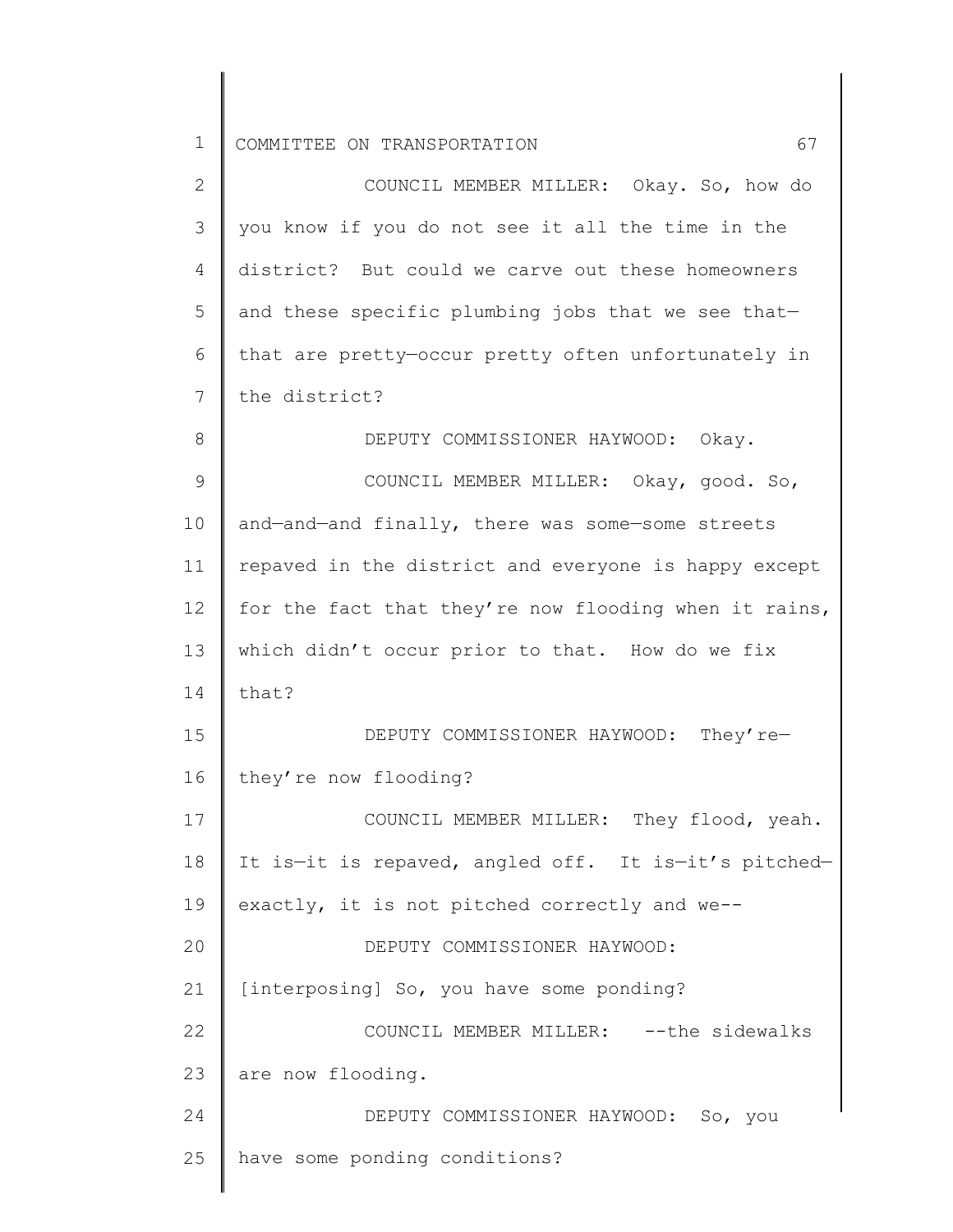2 3 4 5 6 7 8 9 10 11 12 13 14 15 16 17 18 19 20 21 22 23 24 25 COUNCIL MEMBER MILLER: Ponding, yeah, and this is—it is—it's like a month old, and the recent rains have—have—have caused significant flooding. DEPUTY COMMISSIONER HAYWOOD: So, in situations like that, you provide us locations, we'll go out there. We may have to regrade to run the water alongside the curb to make sure it gets to the catch basin. COUNCIL MEMBER MILLER: Okay. DEPUTY COMMISSIONER HAYWOOD: So, we have to [bell] go out-- COUNCIL MEMBER MILLER: [interposing] We'll get you that information as well. DEPUTY COMMISSIONER HAYWOOD: Alright. COUNCIL MEMBER MILLER: Thank you. Thank you so much, Mr. Chair. CHAIRPERSON RODRIGUEZ: Thank you. I have a few more questions. Going back to the bollards, which are the most dangerous corridors in the city measured by DOT crash totals in designated priority corridors? MICHELLE CRAVEN: You're asking for crash totals as part of our Vision Zero?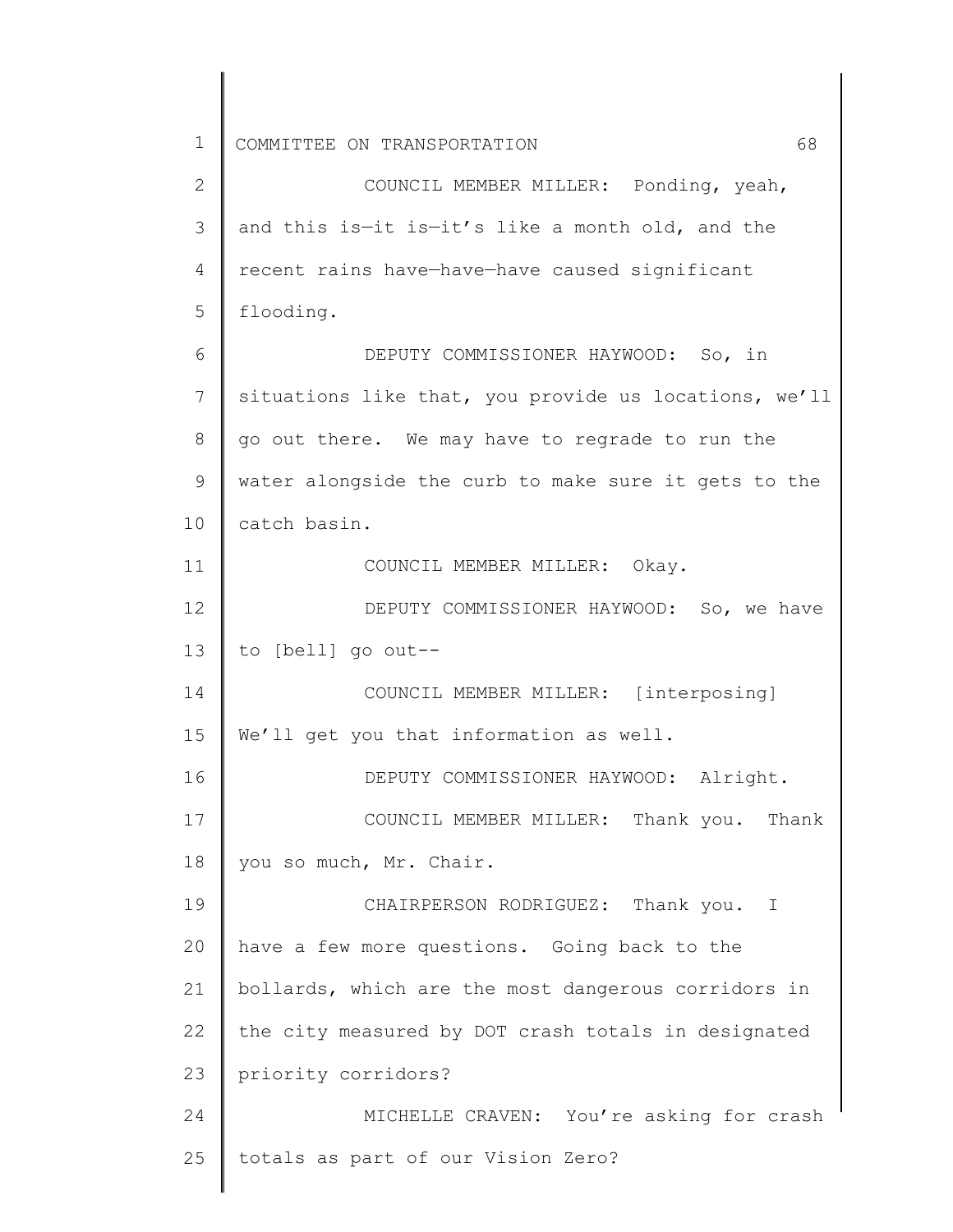1 2 3 4 5 6 7 8 9 10 11 12 13 14 15 16 17 18 19 20 21 22 23 24 25 COMMITTEE ON TRANSPORTATION 69 CHAIRPERSON RODRIGUEZ: The most dangerous corridors that we have in the city? MICHELLE CRAVEN: We have our Vision Zero priority corridors. Is that what you're referring to? CHAIRPERSON RODRIGUEZ: Yeah, any—what are the priority let's say in Midtown, which have those locations? [background comments, pause] MICHELLE CRAVEN: I mean historically Queens Boulevard obviously is a problem, Atlantic Avenue. We can send you a list if you'd like one. CHAIRPERSON RODRIGUEZ: Well, I expect you to know that information today because there's a lot of safety of pedestrians. Like I would like to know if to Time Square and what happened, which are the two or three congested pedestrian areas that we have in the city that we know that they don't have enough protection? MICHELLE CRAVEN: Well, I think we want to make sure not to confuse areas that are potential targets for terrorist activity with areas that are dangerous traffic corridors because-- CHAIRPERSON RODRIGUEZ: [interposing] The focus of—the focus of this bill is to address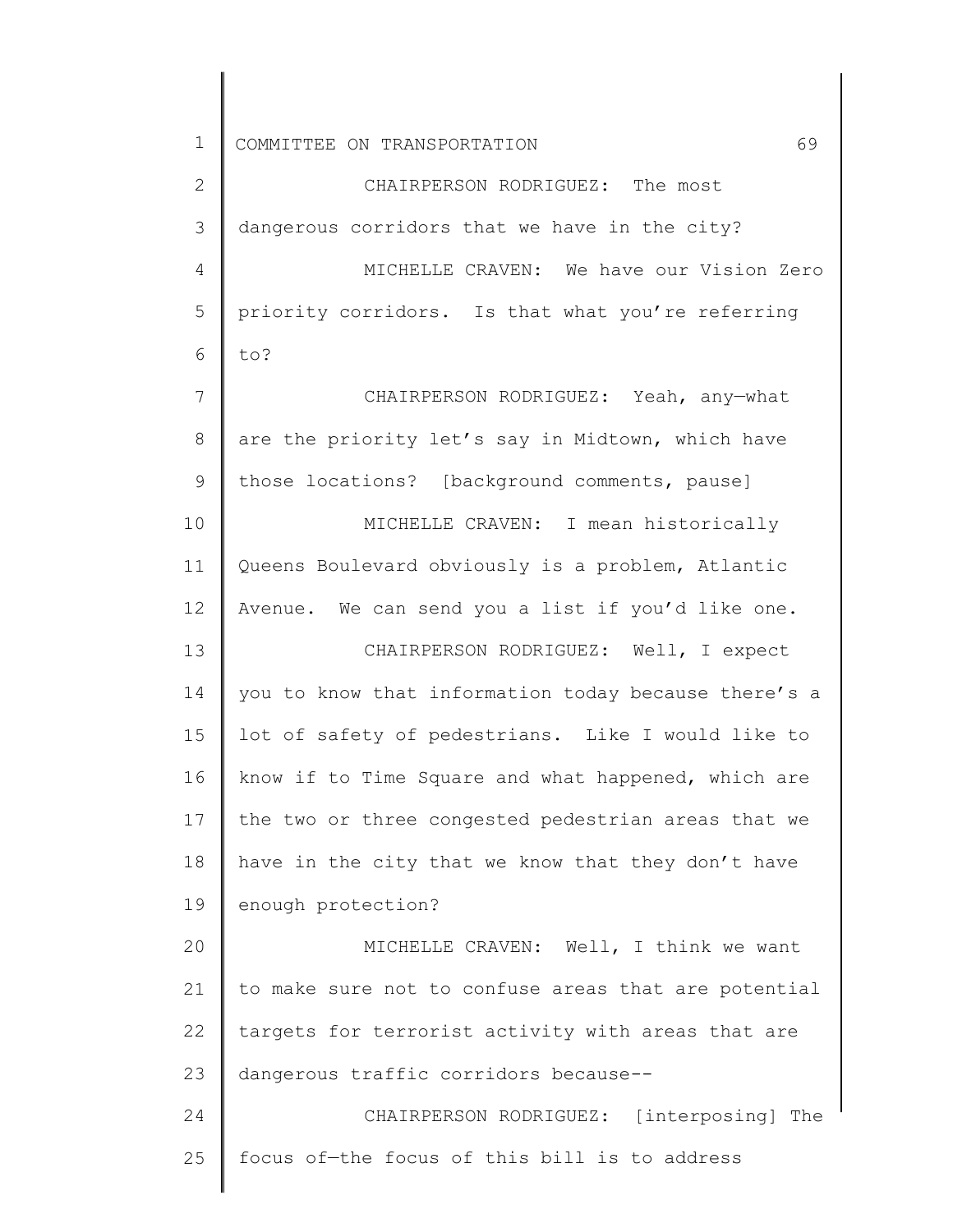2 3 4 5 6 7 8 9 10 11 12 13 14 15 16 17 18 intersections where we have a high volume of pedestrians walking on the sidewalk that they can be targets for terrorist attacks using vehicles as weapons of mass destruction. The second priority is areas around the schools in plazas not only Times Square, but there's not any pedestrian bollards installed. And trying to put together a policy where every year we revise the level of protection in those areas. Not subject to whoever the mayor is going to be four years from now, but something that we install as a city. So that we can keep everyday collected the data and having a plan. Like what is like—do we does—and again I realize DOT is a great commission, a great team working together, but those are areas that we hope that we can keep improving. Like besides the pedestrian bollards-- MICHELLE CRAVEN: Uh-huh.

19 20 21 22 CHAIRPERSON RODRIGUEZ: -- can we agree that pedestrian bollards as today is the only mechanism that we have to stop cars from getting onto sidewalks?

23 24 MICHELLE CRAVEN: I would not agree that with that. I think we have a larger toolkit of items

25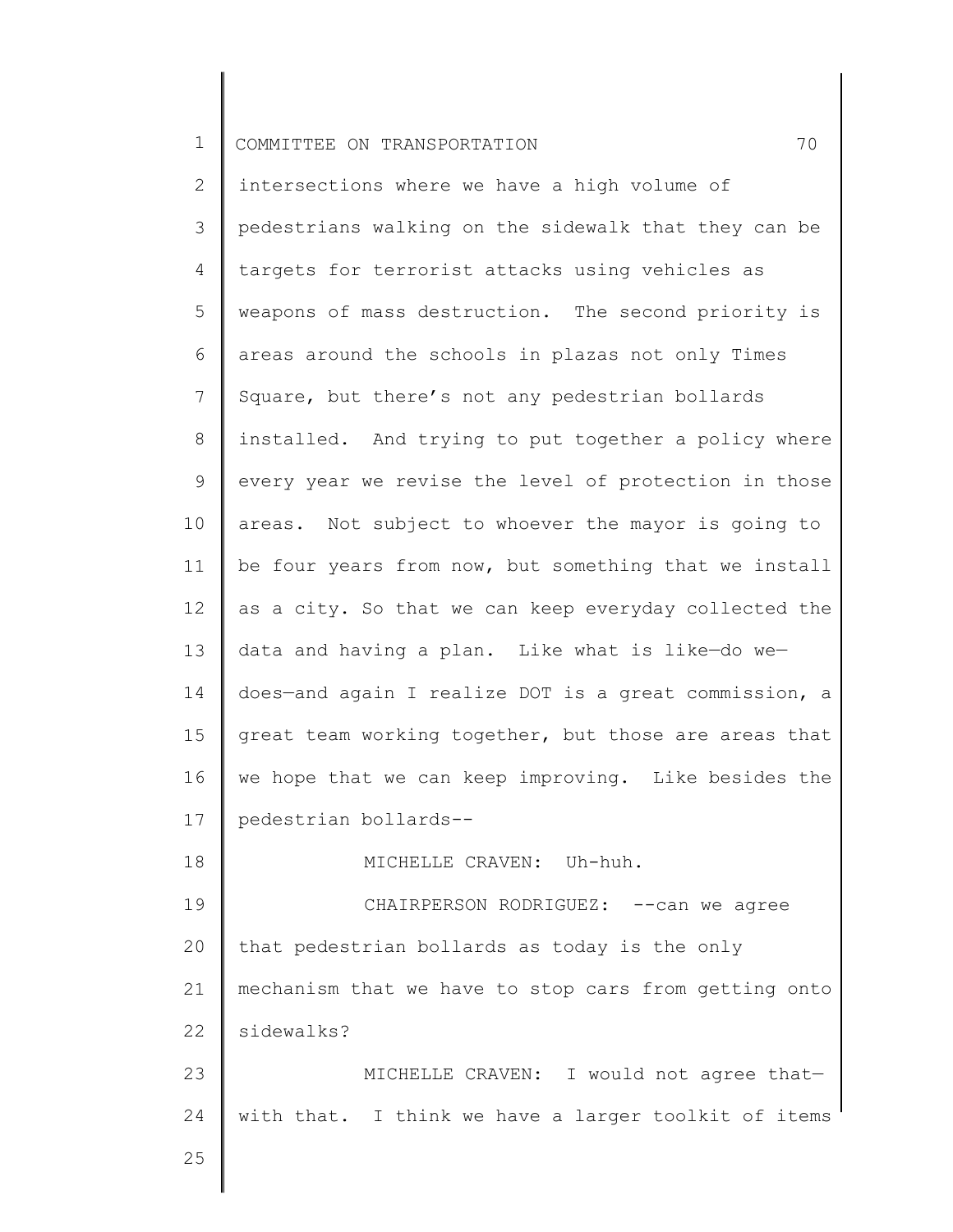2 3 that we can use to prevent cars from accessing sidewalks.

4 5 6 CHAIRPERSON RODRIGUEZ: What are the tools that we have that are stopping cars to get into sidewalk beside bollards, cement and middle?

7 8 9 10 11 12 13 14 15 16 17 MICHELLE CRAVEN: Well, there are a number of their city rate (sic) items that we can use, and then—and those are particularly used for intentional terrorist attacks. But we also through our Vision Zero program we've implemented a number of tools to make sure that cars don't accidentally jump upon curbs. You know, just ensure safer driving less reckless driving to keep people from driving onto curbs and injuring pedestrians. But we would not use bollards as a Vision Zero safety tactic. They are particularly for intentional attack.

18 19 20 21 22 CHAIRPERSON RODRIGUEZ: I—I think that we—I just hope that we can continue the conversation. I wish that from the committee, and—and the staff of DOT. MICHELLE CRAVEN: [interposing] Yes, we

23 24 25 have-- CHAIRPERSON RODRIGUEZ: [interposing] Because as you know, Vision Zero is a priority for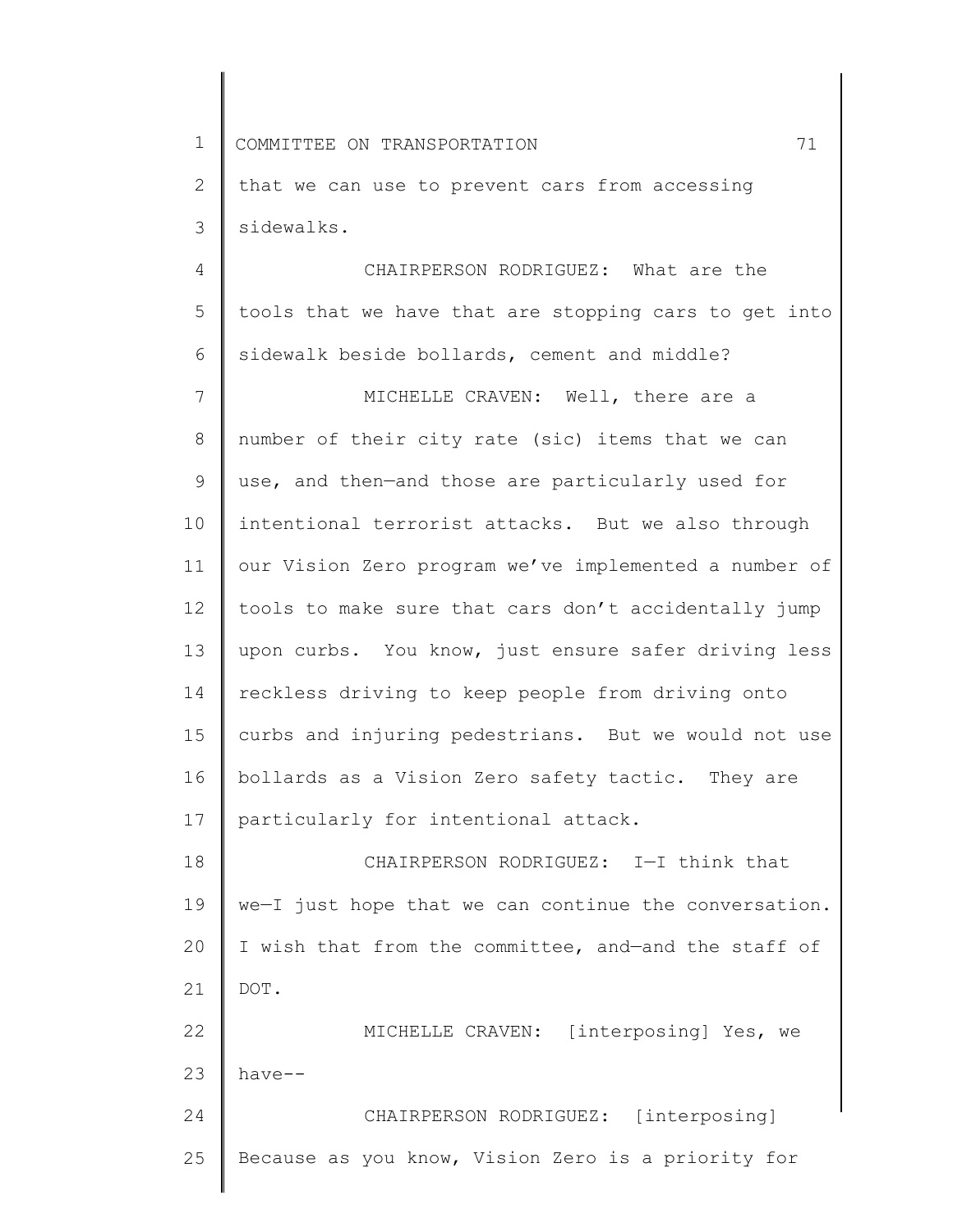| $\mathbf 1$ | 72<br>COMMITTEE ON TRANSPORTATION                     |
|-------------|-------------------------------------------------------|
| 2           | both. We're making a lot of good progress. We have    |
| 3           | passed more that 40 bills at the Council supported    |
| 4           | all by the administration, and another Vision Zero    |
| 5           | attack we can celebrate that we go the speed cameras- |
| 6           |                                                       |
| 7           | MICHELLE CRAVEN: Uh-huh.                              |
| 8           | CHAIRPERSON RODRIGUEZ: --bill in Albany               |
| $\mathsf 9$ | $\text{too--}$                                        |
| 10          | MICHELLE CRAVEN: [interposing] Yes, they              |
| 11          | have it.                                              |
| 12          | CHAIRPERSON RODRIGUEZ: -- which is a big              |
| 13          | one for us, and as we have a plan to have a number of |
| 14          | speed cameras installed and we went to Albany to ask. |
| 15          | What the Council is saying is let's also have a plan  |
| 16          | so that we can say how many plaza, how many schools   |
| 17          | can we say that they are protect us of our vehicle.   |
| 18          | They should not jump into the sidewalk so that we     |
| 19          | know that they're sitting there safe.                 |
| 20          | MICHELLE CRAVEN: Well, we would be happy              |
| 21          | to discuss this bill further with the Council and to  |
| 22          | work with. I would like to note that I think it's     |
| 23          | important rather than having a prescriptive plan      |
| 24          | upfront we need to make sure that we have flexibility |
| 25          | to address changing terrorist attacks over time       |
|             |                                                       |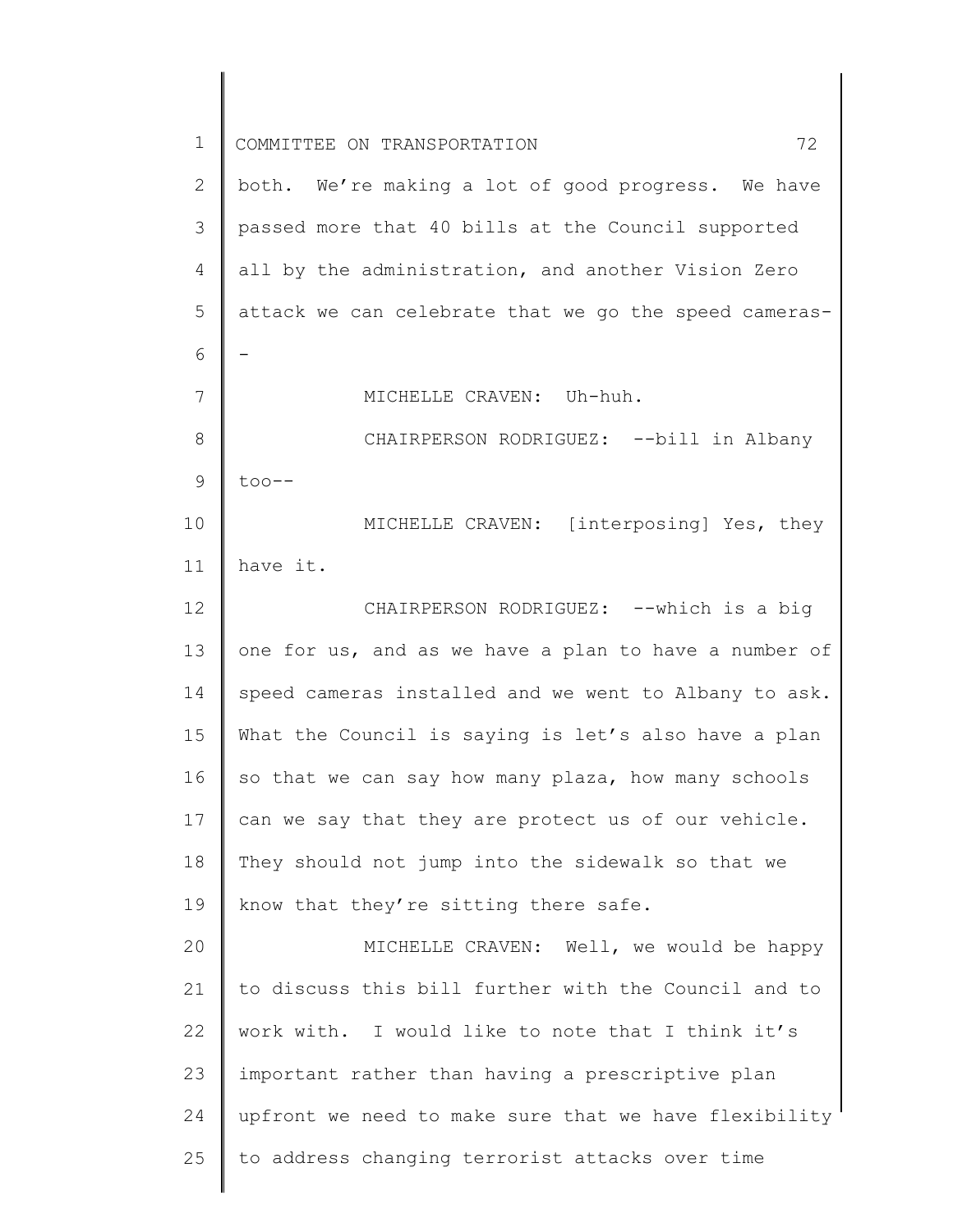2 3 4 5 because right now cars driving into public spaces is a big concern but there are going to be additional concerns and things may change over time, and we want to make sure we're able to adapt to them quickly.

6 7 8 9 10 11 12 13 14 15 16 17 18 CHAIRPERSON RODRIGUEZ: And we can agree with that. We agree on, you know, moving forward and just having the conversation. I believe in the importance of putting a policy in place for a future administration four years from now, for a future commissioner for years from now. But also to give the agency the flexibility also to with the designers. So, I'm fine with that. When it comes to TLC, and the tipping bill, I know heard—saw that the commissioner had to leave, I want to go back into what I said at the beginning. We do agree that if on the bill let's say first of all we agree that we can work together, right?

19 20 21 22 23 24 25 DEPUTY COMMISSIONER HAYWOOD: Absolutely. CHAIRPERSON RODRIGUEZ: That we can get the things by rule and we can—you do it by rule and we can work together by legislation codifying this for again to leave it permanent knowing that there is concern coming from TLC also that we are open to discuss with you on this bill.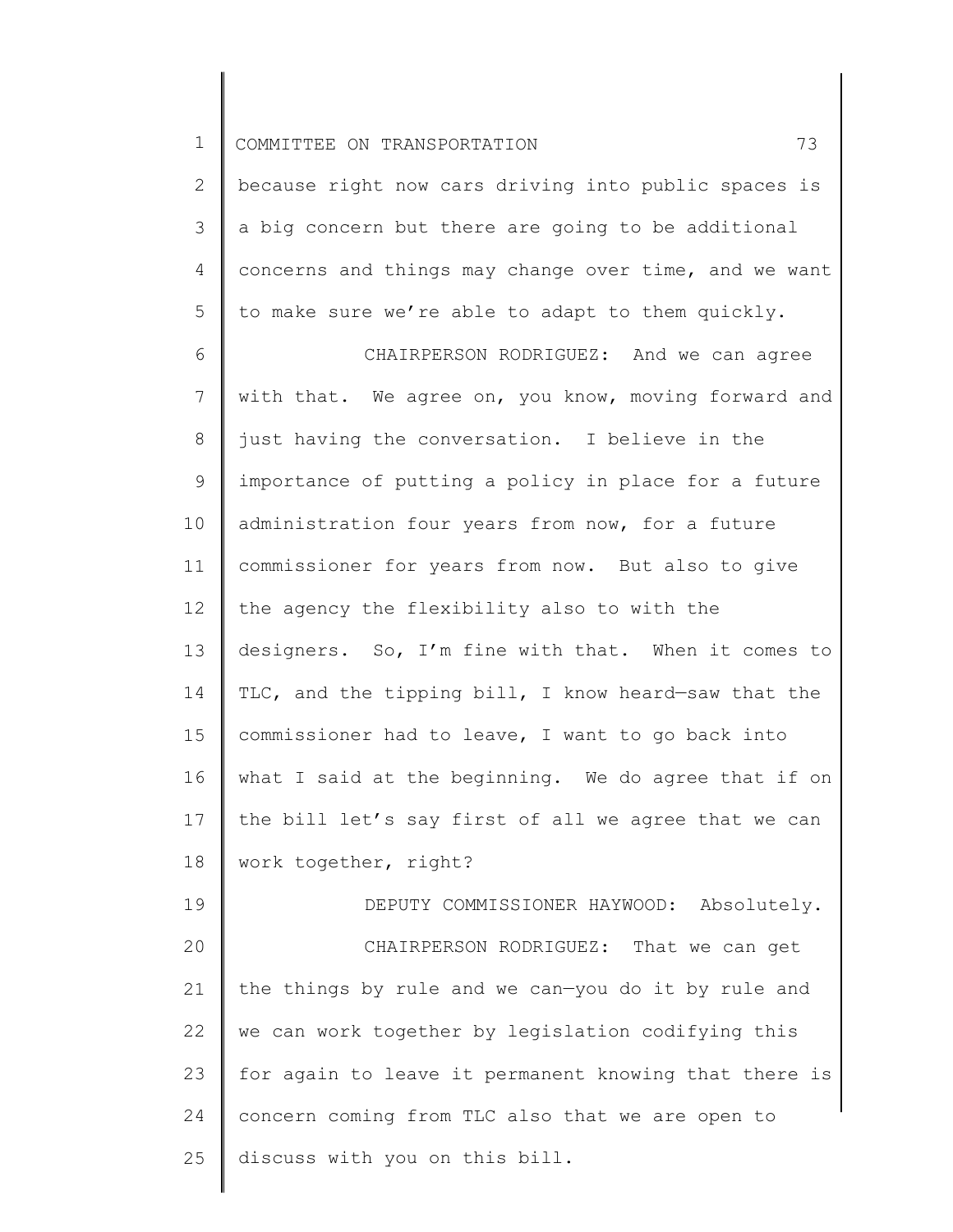| $\mathbf{2}$  | DEPUTY COMMISSIONER HAYWOOD: Absolutely               |
|---------------|-------------------------------------------------------|
| 3             | and our staff would absolutely be willing work with   |
| 4             | you as well.                                          |
| 5             | CHAIRPERSON RODRIGUEZ: What is the                    |
| 6             | reality as today livery bases and Uber, do we have a  |
| 7             | number of Uber drivers that they are also affiliated  |
| $8\,$         | with bases.                                           |
| $\mathcal{G}$ | MALE SPEAKER: Uber currently has one                  |
| 10            | livery base. I'm not sure off the top of my head      |
| 11            | what the number of affiliated vehicles they have or   |
| 12            | how many drivers they dispatch. Those are certainly   |
| 13            | numbers we could provide your office.                 |
| 14            | CHAIRPERSON RODRIGUEZ: Right, is that a               |
| 15            | case that also may livery bases they also have Uber   |
| 16            | drivers working for them?                             |
| 17            | MICHELLE CRAVEN: Uber has a black car-                |
| 18            | owns several black car bases and-and livery bases.    |
| 19            | They have access to a-a wide range of drivers         |
| 20            | affiliated with both back car bases and livery bases. |
| 21            | CHAIRPERSON RODRIGUEZ: Yes, Uber have a               |
| 22            | few livery bases, but is-are we serving cases today   |
| 23            | where livery drivers or Uber drivers--                |
| 24            | MALE SPEAKER: Yes.                                    |
| 25            |                                                       |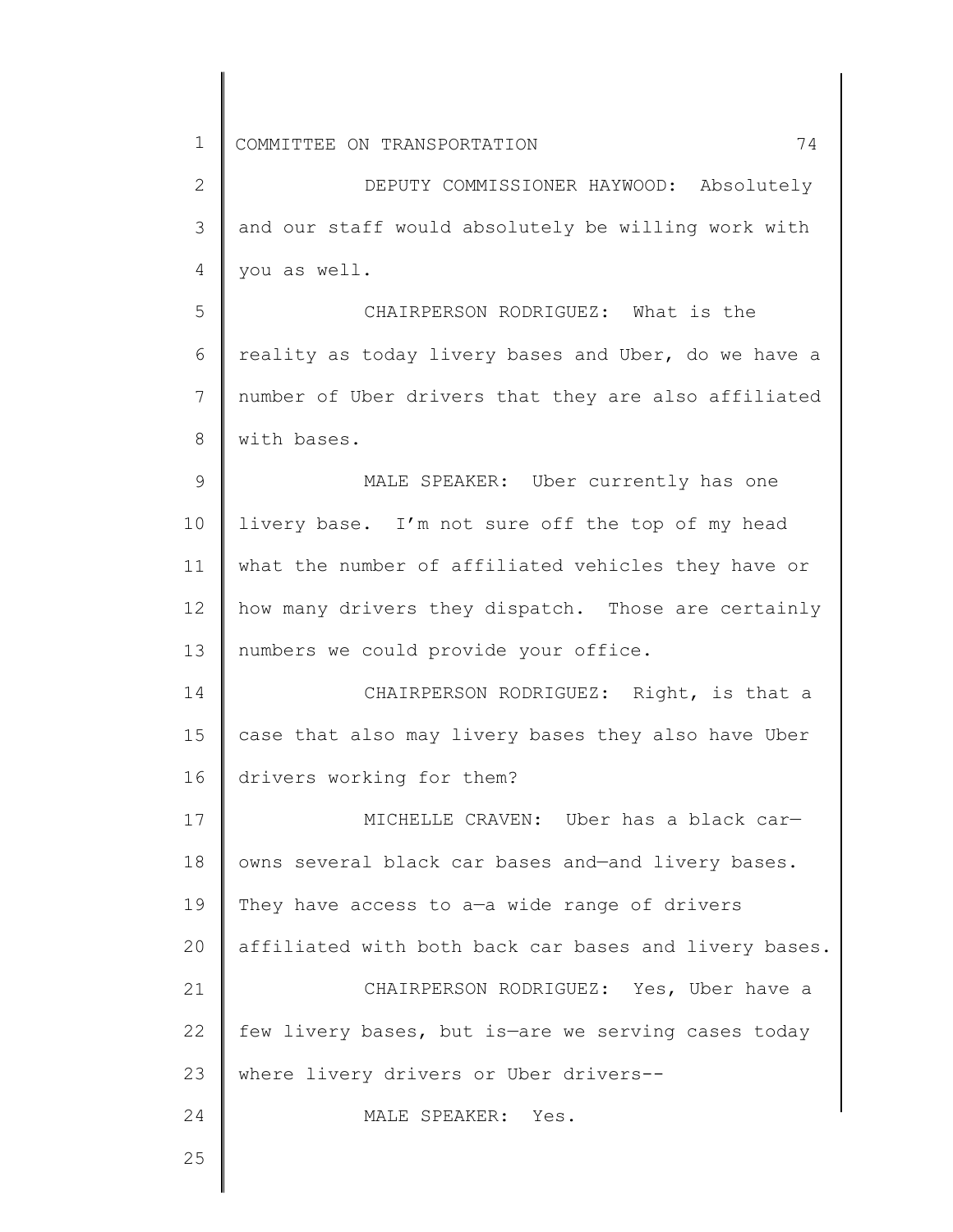1 2 3 4 5 6 7 8 9 10 11 12 13 14 15 16 17 18 19 20 21 22 23 24 25 COMMITTEE ON TRANSPORTATION 75 CHAIRPERSON RODRIGUEZ: - the are also affiliated with livery, but they are not Uber livery? MALE SPEAKER: Yes, we—we—we've seen in our records that Uber's dispatched drivers are affiliated with other livery bases from their livery base. CHAIRPERSON RODRIGUEZ: And this is something that we should also talk because like the law as it is right now, it doesn't allow. MALE SPEAKER: The—the rules as it exists right now allows Uber to dispatch other livery drivers from their livery base. CHAIRPERSON RODRIGUEZ: But not—not an Uber driver so they get a, you know, another livery base? MALE SPEAKER: No, they are currently allowed to do that. So long as the dispatch comes from Uber's livery base, they are allowed to dispatch another driver affiliated with a different livery base. What they're prohibiting from doing is dispatching a livery driver from any of their black bases. CHAIRPERSON RODRIGUEZ: Okay. How much is—are those bases who—where a passenger is allowed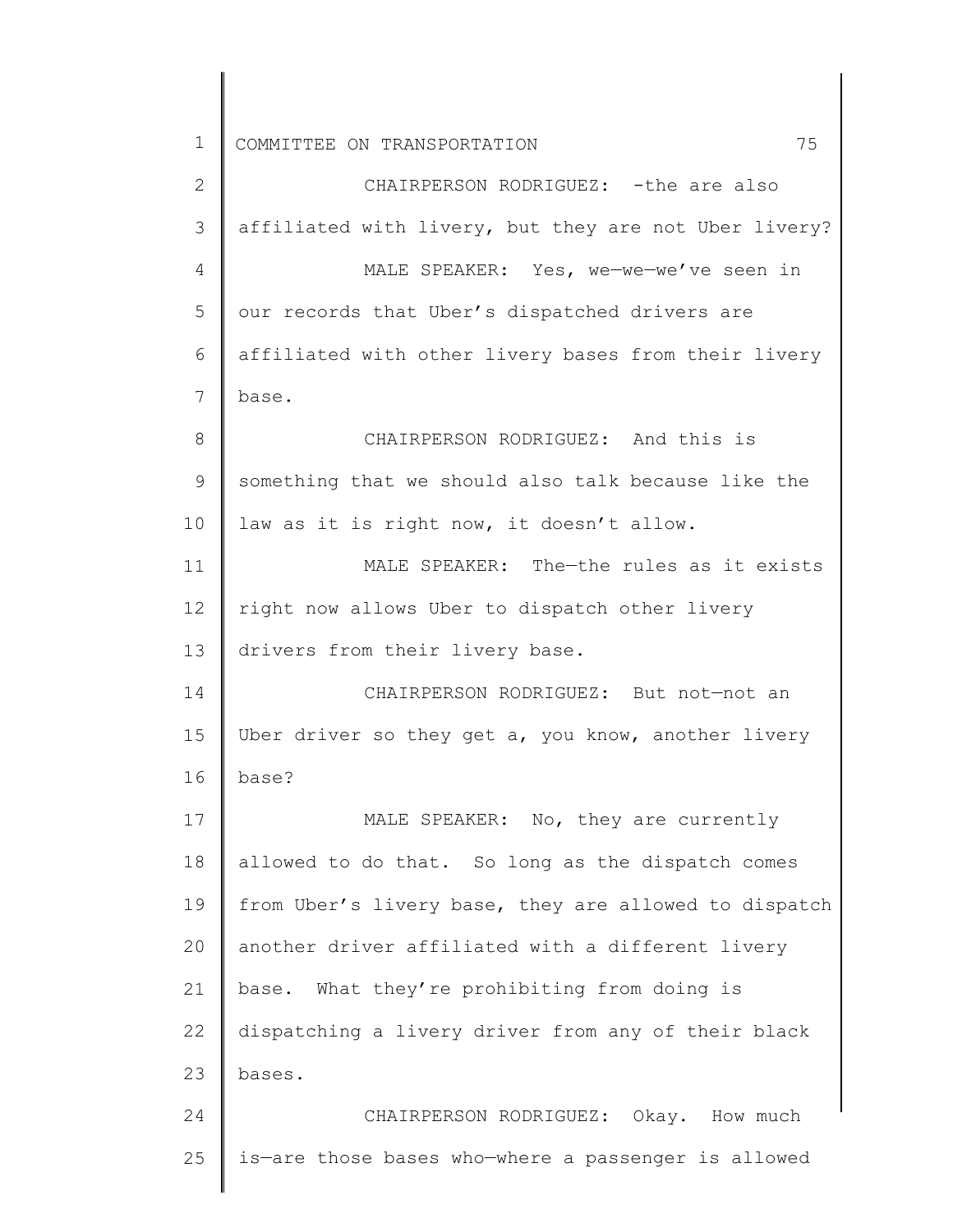1 2 3 4 5 6 7 8 9 10 11 12 13 14 15 16 17 18 19 20 21 22 23 24 25 COMMITTEE ON TRANSPORTATION 76 to tip the drivers--able or mandated to share that information with TLC? MALE SPEAKER: I—I—bases that are allowed  $to--?$ CHAIRPERSON RODRIGUEZ: Does the tip—we have a number of bases. MALE SPEAKER: Yes. CHAIRPERSON RODRIGUEZ: The livery and and—and up to now it has been a general policy that pass—a—a—a passenger has the option to tip a driver in—in the livery bases. Does TLC also collect a report? Are those bases mandated to report that information or not? MALE SPEAKER: We—we don't currently routinely collect any fare information including any tipping information. So, we don't—we don't have any data right now on the number of bases that accept the tips via cash, app, credit card or anything like that. Okay, Council Member Menchaca COUNCIL MEMBER MENCHACA: Thank you, Chair and thank you for being here I think most of the questions that I wanted to ask were asked, and and so I'm really thankful that we're going to be working together to really shape a bill that has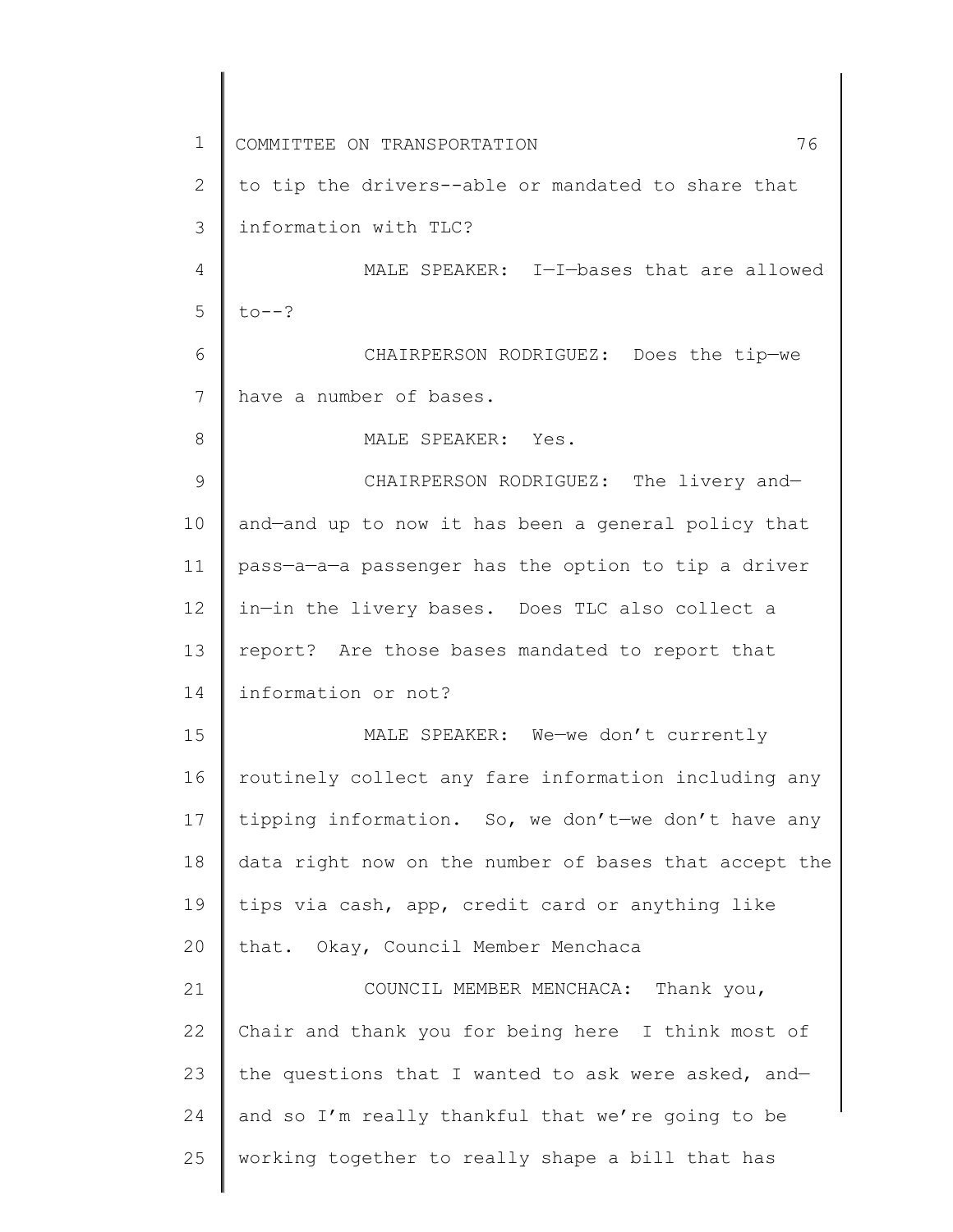| $\mathbf 1$    | 77<br>COMMITTEE ON TRANSPORTATION                    |
|----------------|------------------------------------------------------|
| $\overline{2}$ | uniform understanding across the board so that       |
| 3              | everyone has the opportunity for-for tipping. We are |
| 4              | in a city where I think there's culture around       |
| 5              | tipping our-our sever-our service folks, and so I    |
| 6              | want to make sure that-that we-we get there as       |
| 7              | quickly as possible. I do have some specific about   |
| 8              | some of the data and analyze-analyzing the taxi      |
| $\mathsf 9$    | trips, and how frequently do you estimate that       |
| 10             | drivers actually do tip where they're able to?       |
| 11             | MALE SPEAKER: We don't currently collect             |
| 12             | any fare information in the FHV side. So, it's-we    |
| 13             | don't have that data available right now.            |
| 14             | COUNCIL MEMBER MENCHACA: You're not                  |
| 15             | collecting it?                                       |
| 16             | MALE SPEAKER: We-we don't-we don't                   |
| 17             | collect it right now.                                |
| 18             | COUNCIL MEMBER MENCHACA: Right now?                  |
| 19             | MALE SPEAKER: Yeah, we do collect it for             |
| 20             | the taxis. We do have some data about the percentage |
| 21             | of tips and what the tips are on taxi trips.         |
| 22             | COUNCIL MEMBER MENCHACA: What-what does              |
| 23             | that look like?                                      |
| 24             |                                                      |
| 25             |                                                      |
|                |                                                      |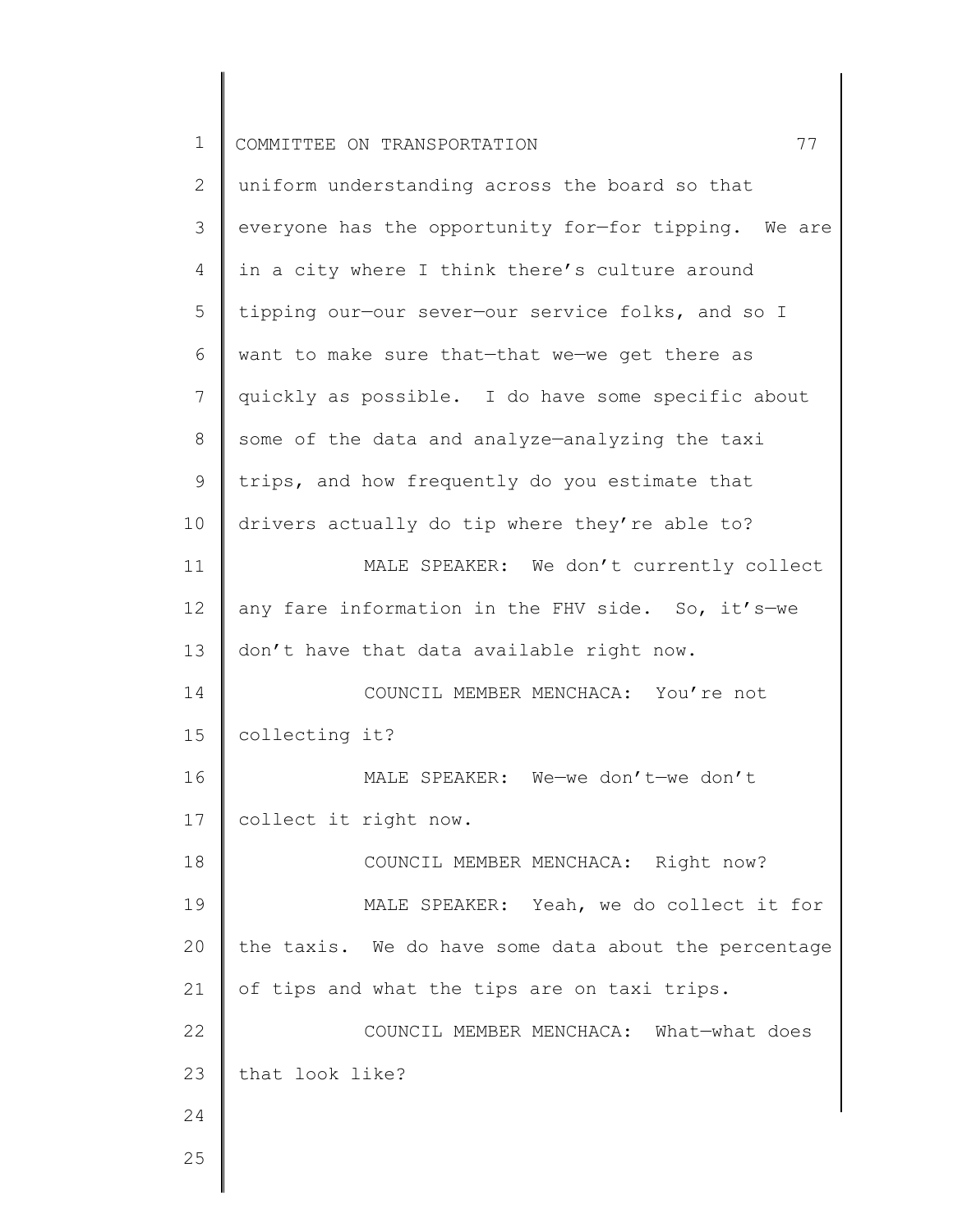| $\mathbf{2}$ | MALE SPEAKER: I-I don't know that off                 |
|--------------|-------------------------------------------------------|
| 3            | the top of my head. I'd be happy to provide your      |
| 4            | office with those numbers.                            |
| 5            | COUNCIL MEMBER MENCHACA: Okay, that                   |
| 6            | would be helpful to have that information. Okay,      |
| 7            | well that kind of renders the rest of the questions   |
| 8            | for a later time.                                     |
| 9            | MALE SPEAKER: Yes.                                    |
| 10           | COUNCIL MEMBER MENCHACA: So, then the                 |
| 11           | last-the next question I want to have is really       |
| 12           | thinking about how-how-how you understand the current |
| 13           | market and if there are any other for-hire vehicle    |
| 14           | services out there that don't do this tipping. Do     |
| 15           | you have a sense about who's-who's not doing it right |
| 16           | now?                                                  |
| 17           | MALE SPEAKER: I mean obviously the big                |
| 18           | player right now wasn't allowing an app tipping was   |
| 19           | Uber. The other major app companies that we're aware  |
| 20           | allow an app tipping. Anecdotally I think Via is      |
| 21           | another major app player that doesn't allow an app    |
| 22           | tipping currently. So, this does apply to a handful   |
| 23           | of bases.                                             |
| 24           | COUNCIL MEMBER MENCHACA: Got it.<br>So,               |
| 25           | what I'm hearing from you is-is a lot of anecdotal    |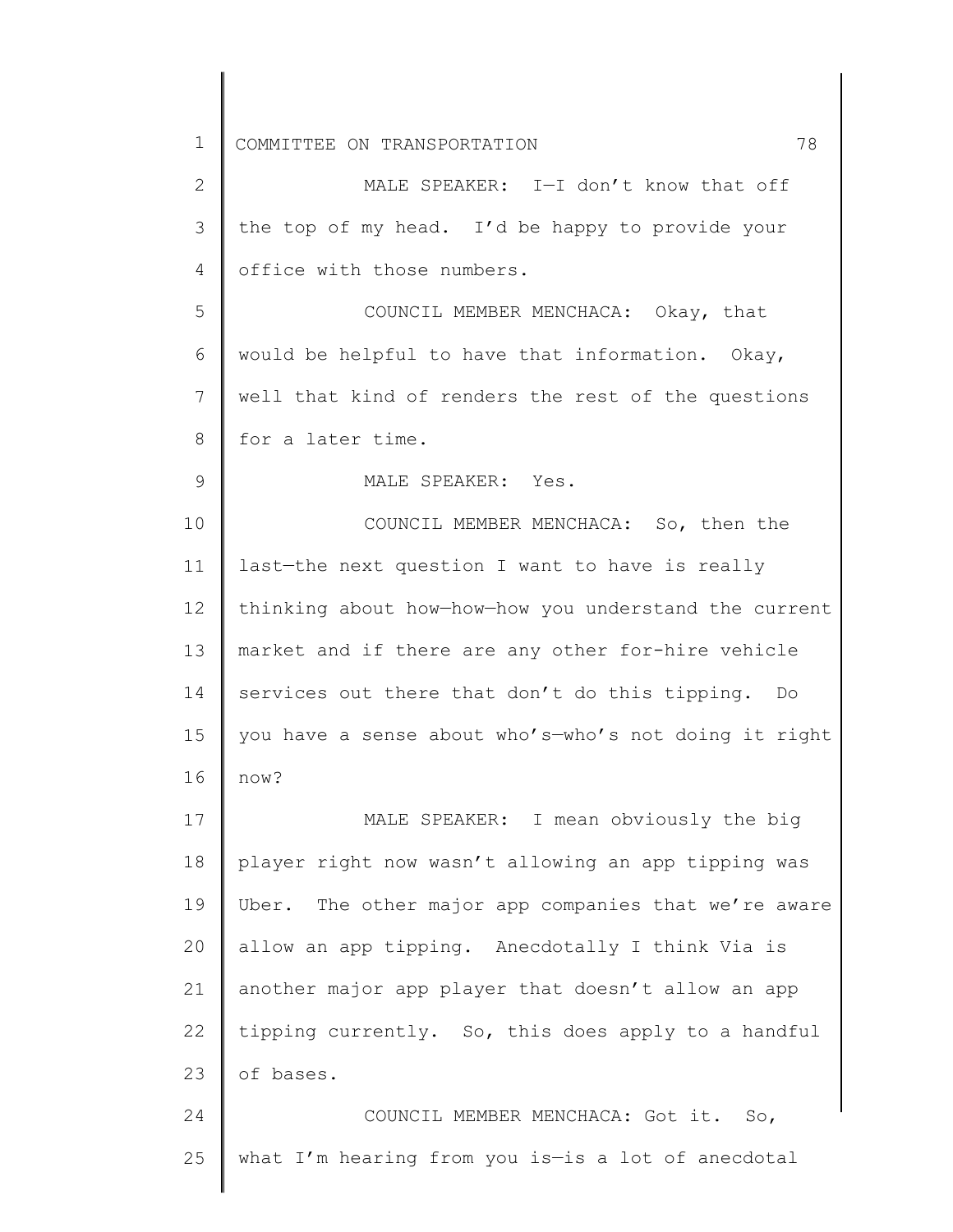2 3 4 5 6 7 8 9 10 information. So it sounds like we're—we're both looking at this at the same way without any—any kind of city—a city effort, a priority and—and so I think the message here is that TLC needs to really take this seriously. This bill is her for that reason, and we're hoping that you can come back to us with a real sense of—of-of review and data around what's happening in our—in our—in our app based for-hire vehicle services.

11 12 13 14 15 16 17 18 19 MALE SPEAKER: Absolutely and as the Chair mentioned earlier the rule package that we have proposed right now it's up for hearing on July 13. It furthers the City Council bill's goal of ensuring that all bases allow drivers to receive tips in an easy and seamless fashion from passengers. So, to the extent that we can work with the Council on that, we'd be happy to further that goal. COUNCIL MEMBER MENCHACA: Okay, thank

20 you.

21 22 23 24 CHAIRPERSON RODRIGUEZ: Thank you. If there's no more questions from my colleagues, I'd like to thank everyone representing DOT and TLC for being here, and now we're calling the—Christopher

25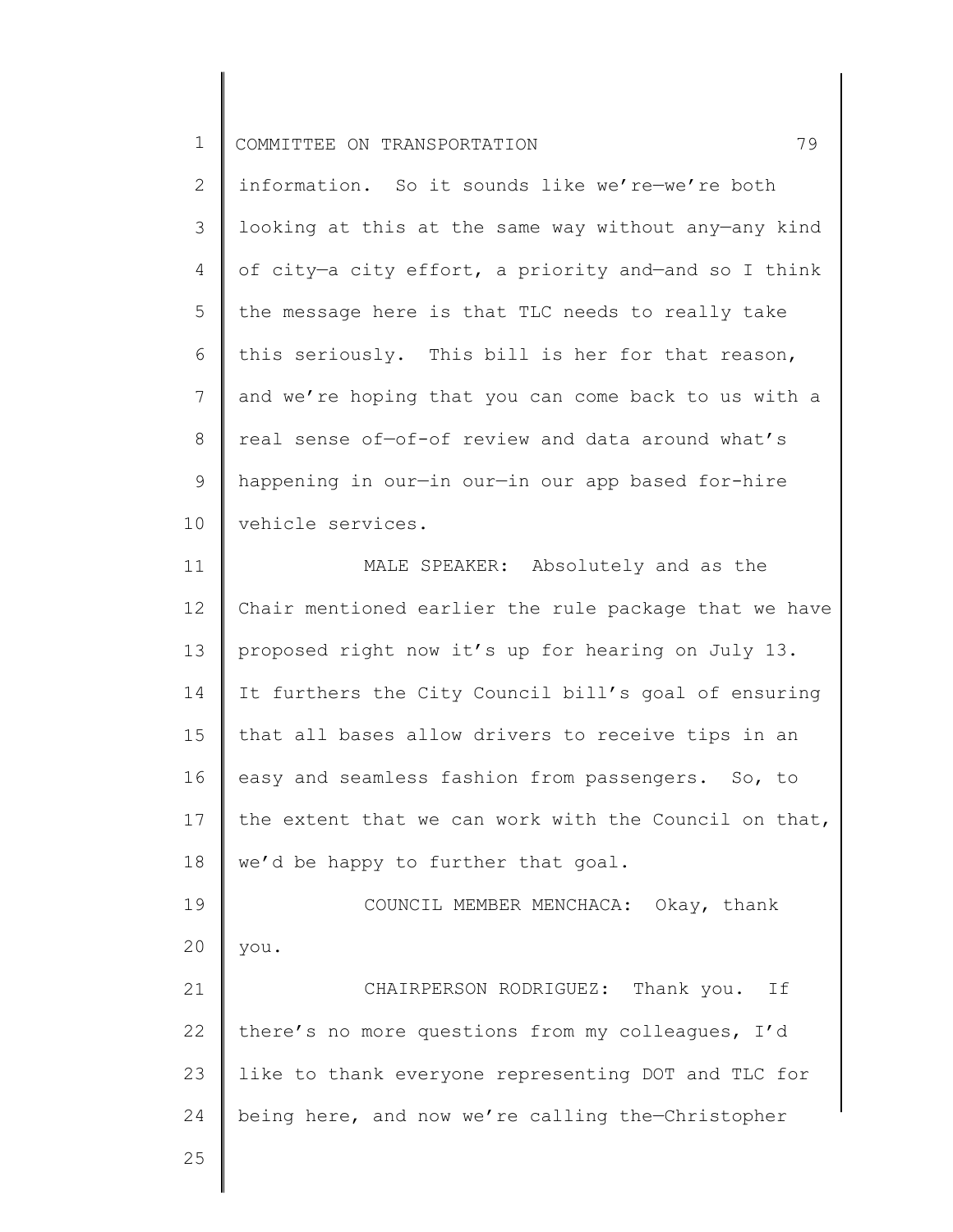1 2 3 4 5 6 7 8 9 10 11 12 13 14 15 16 17 18 19 20 21 22 23 24 25 COMMITTEE ON TRANSPORTATION 60 Decicco representing the Staten Island Borough President for my colleague James Oddo. [pause] CHRISTOPHER DECICCO: Good afternoon, Mr. Chairman and members of the committee. My name is Christopher DeCicco. I'm counselor to Borough President James Oddo. I'm going to be reading his testimony. He regrets he couldn't be here, but he has three of our Staten Island winning baseball and softball teams at Borough Hall today that he's honoring. You may be familiar with the term, Pave, baby, pave. It is a rallying cry via the borough— Staten Island Borough Hall, and eventually all of Staten Island took up in our efforts to convince the administration to reverse the course set by the previous administration and finally invest in our crumbling roads. The numbers tell the story. From Fiscal Year 2000 to Fiscal Year 2014 we only hit the 1,000 lane mile mark, which is considered the minimum necessary to maintain our roads in a state of good repair four times. In a December 2014 op-ed, Borough President Oddo asked the new administration to create a martial plan for our roads, and commit sufficient resources to not only meet the 1,000 lane mile mark, but to exceed it in a significant way. Within months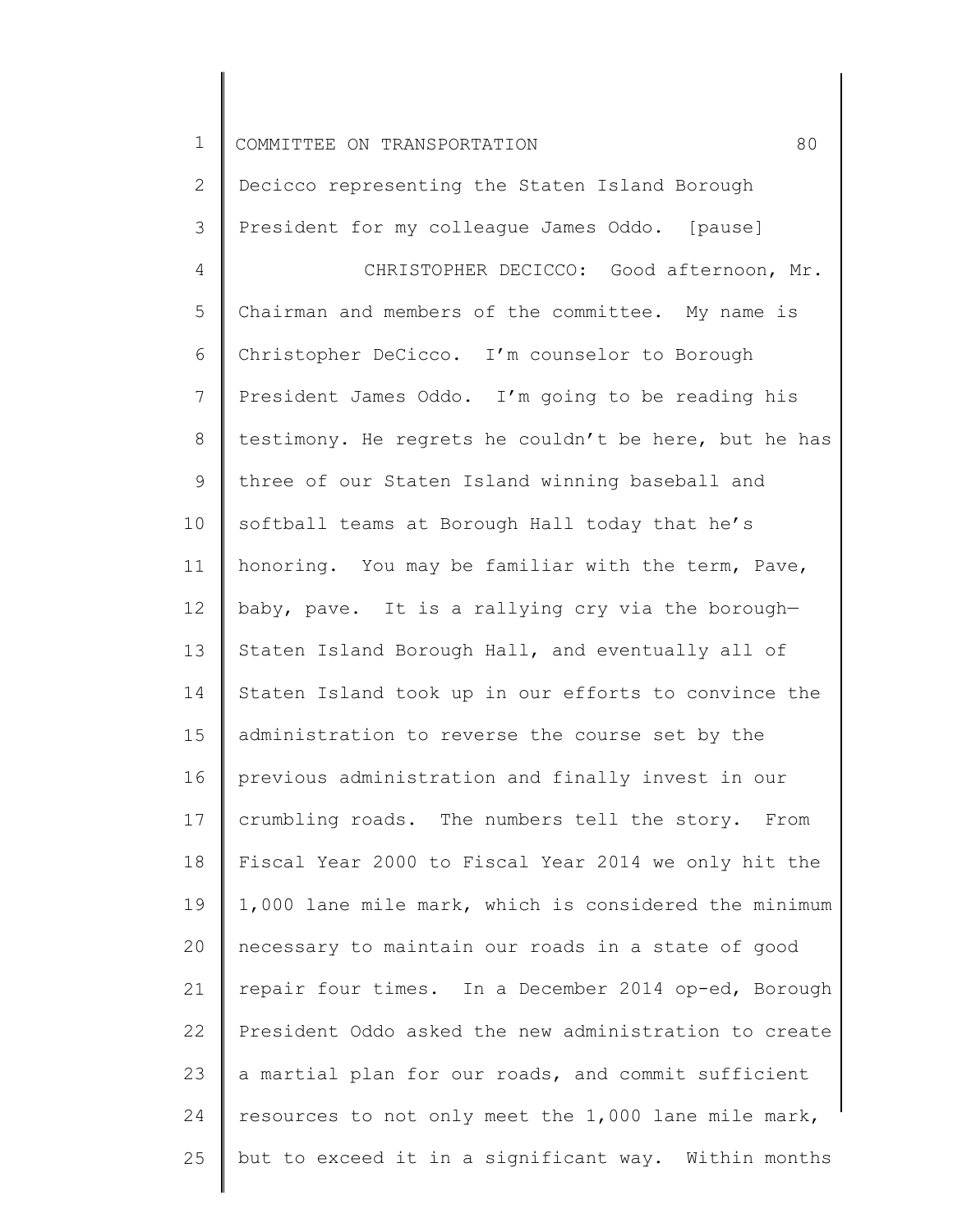2 3 4 5 6 7 8 9 10 11 12 13 14 15 16 17 18 19 20 21 22 23 24 25 of that op-ed, the Mayor announced a \$242.1 million in fusion to do just that, and to their credit the administration has extended this initiative each year since then. The fact is that as the unprecedented investment in our roads kicked into full gear, it became clear that we had a problem. Staten Islanders began noticing utilities or contractors being to make cuts into those freshly paved roads, and we get those calls, emails and social media requests all the time. This is like a collective slap in the face for residents and a horrific waste of resources for city taxpayers, and as we know, restoring a trench with asphalt means the trench will soon fail, and our freshly paved roads will be filled with multiple divots. Intro 1375 is a simple notification bill. As elected officials that have been vocal on this issue, we get messages on social media almost a daily—on almost a daily basis from residents who are irate that their freshly paved road is being dug into, and they want answers. They want to know why, and we don't have the information to give them usually. So, we have to go the local DOT to ask for the information, and they give it to us. This legislation would simply require DOT to provide us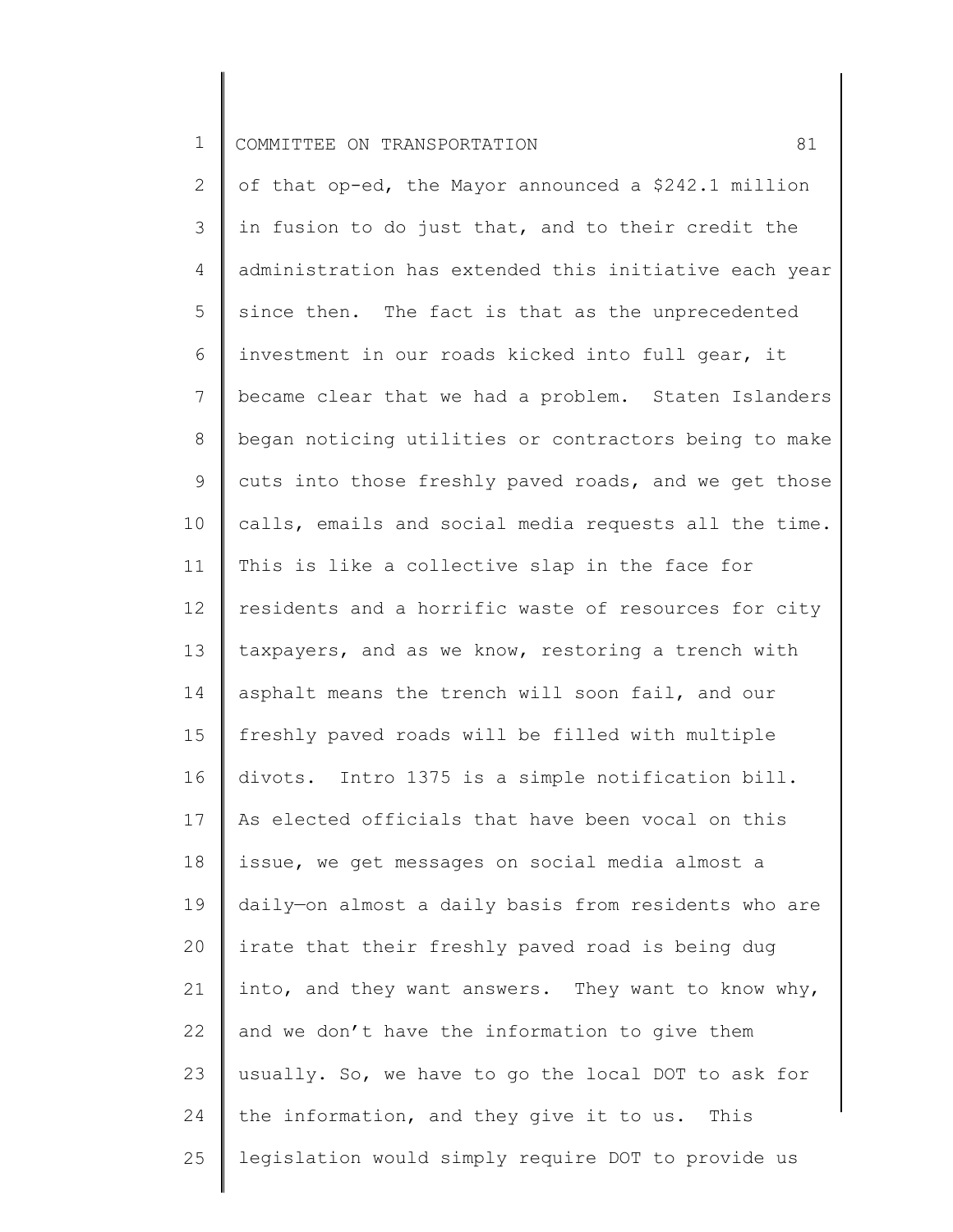2 3 4 5 6 7 8 9 10 11 12 13 14 15 16 17 18 19 20 21 22 23 and the local council member and the local community boards with that notification ten days, at least ten days before approving a permit for cutting into a protected street in a non-emergency situation. We're partners in government, and we're supposed to be, and there's no reason we shouldn't have this information. This would also give us a chance to do our jobs, and truly vet request in wide bureaucratic institution we sometimes fail to do. Recognizing that true emergency situations the endanger public safety or will likely cause imminent interruption of utility service or different, the legislation requires to see notification no less than 24 hours after issuing such an emergency permit. This will also allow us to have the information we need at our fingertips to respond to the inevitable constituent queries that will soon come once the jackhammers start on the newly paved street. Council Member Matteo mentioned and I mean it's just good. It will help get us get the message out to Staten Islands who want to understand why this is happening, if we have the information at our fingertips.

24 25 While Intro 1375 deals with the time the four street cut (sic) has been made, Intro 1397 seeks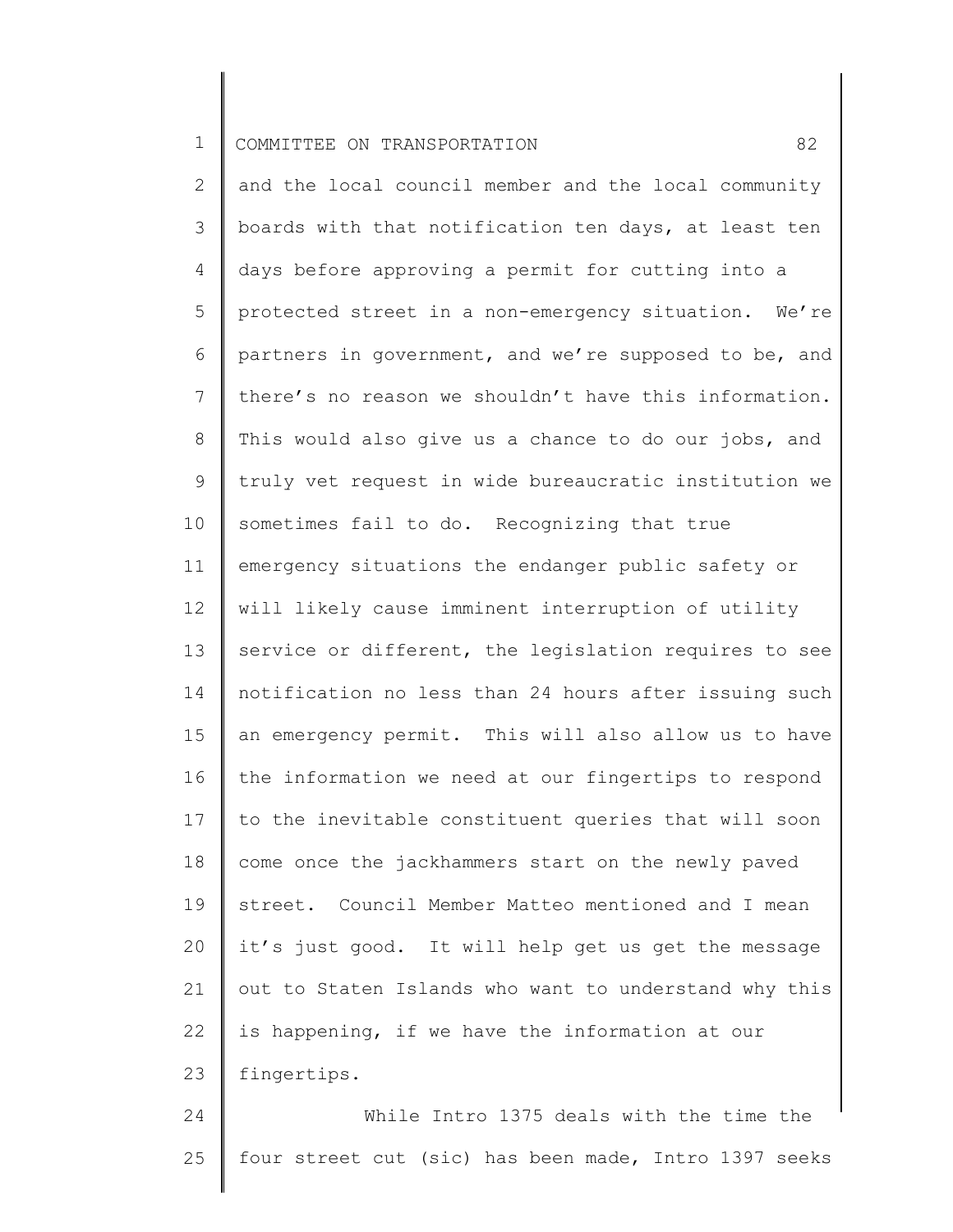2 3 4 5 6 7 8 9 10 11 12 13 14 15 16 17 18 19 20 21 22 23 24 25 to improve the quality restorations after a cut has been made on a newly paved street. It's just common sense that those who make a cut to restore it as closely as possible to its condition after it was resurfaced, and this is the best way to protect the city's resurfacing investment. The legislation will require those who cut into protected streets to restore the pavement from curb to curb and 20 feet in each direction of the cut. This would eliminate much of the ambiguity or discretion that currently exits, and would mean the end of the narrow utility strips that soon lead to divots, which continue to plague so many of our roads and they always fail. While we are open to discussing whether 20 feet on both sides of the cut is ideal and whether curb-to-curb is the right standard, the premise is the same. The status quo is no longer acceptable, and utilities and contractors must respect the city's investment by restoring the road as best as possible, as closely as possible to the condition it was in. (sic) Intro 1397 would be wakeup call for all who cut into our streets and a reminder that they must be a full partner in protecting the investment made by city taxpayers and our roads. The status quo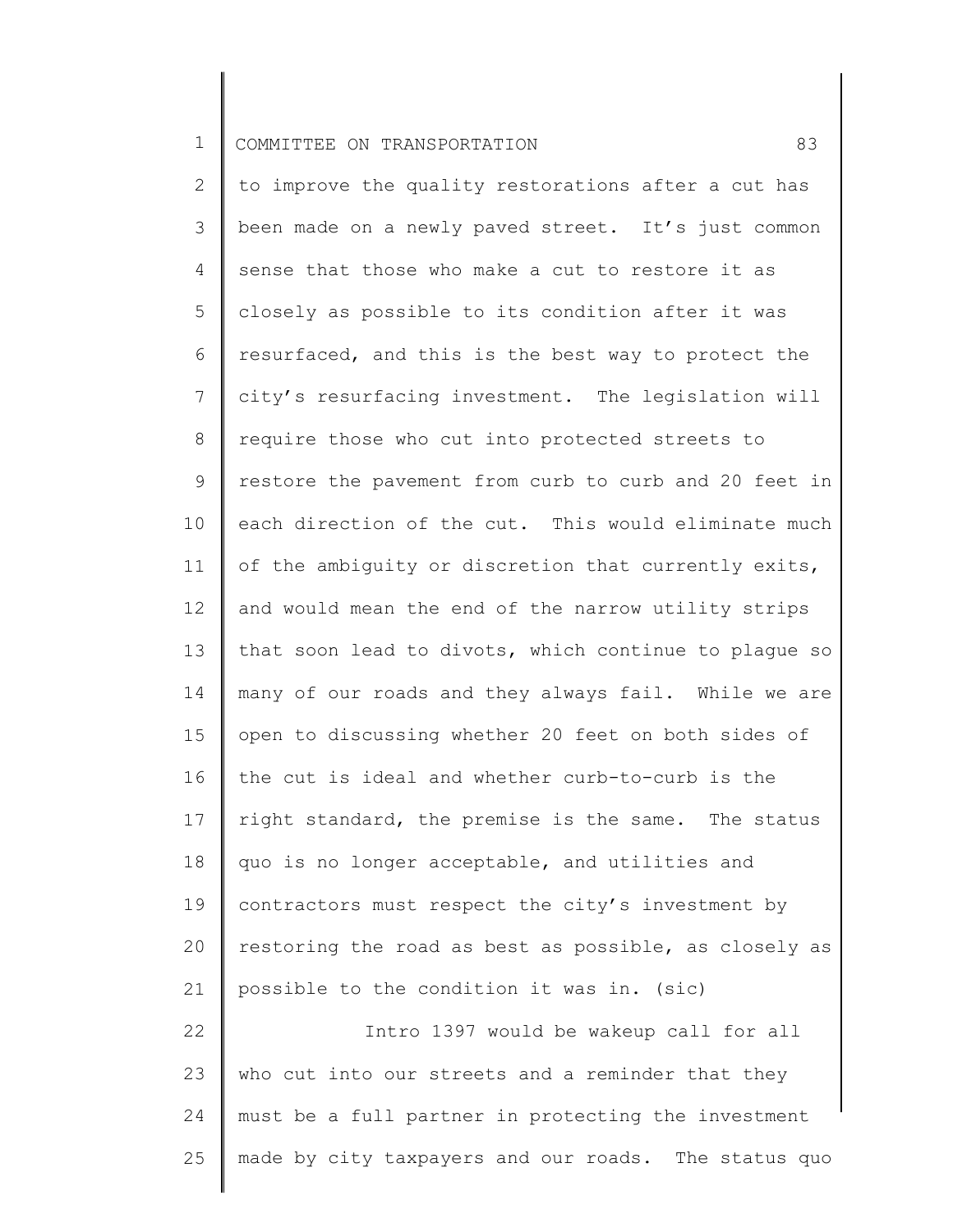| $\overline{2}$ | isn't working. It's time for us to find a new way.    |
|----------------|-------------------------------------------------------|
| 3              | Curb-to-curb and 20 feet on each side or a similar    |
| 4              | would eliminate failed trenches and help us improve   |
| 5              | our roads. Thank you for the opportunity to discuss   |
| 6              | this important issue, and we look forward to working  |
| 7              | with Council and the Administration on reforming this |
| $\,8\,$        | process that's been broken for far too long. Thank    |
| 9              | you.                                                  |
| 10             | CHAIRPERSON RODRIGUEZ: Thank you for                  |
| 11             | your testimony, and-and you bringing important, you   |
| 12             | know, suggestion on how we can work going around the  |
| 13             | Staten Island as well as through the whole city.      |
| 14             | Thank you. [pause]                                    |
| 15             | LEGAL COUNSEL: Marla Losenna (sp?), Ryan              |
| 16             | Price, Jose Morera, Alex Icoby (sp?), Steven Sowater  |
| 17             | (sic) and Michelle Dutton. [pause]                    |
| 18             | CHAIRPERSON RODRIGUEZ: Right. Are you                 |
| 19             | ready to testify, sir?                                |
| 20             | RYAN PRICE: [off mic] Yes.                            |
| 21             | CHAIRPERSON RODRIGUEZ: Sir?                           |
| 22             | CHAIRPERSON RODRIGUEZ: Okay. [pause]                  |
| 23             | You may start. [pause]                                |
| 24             | RYAN PRICE: [off mic] I am Ryan--                     |
| 25             |                                                       |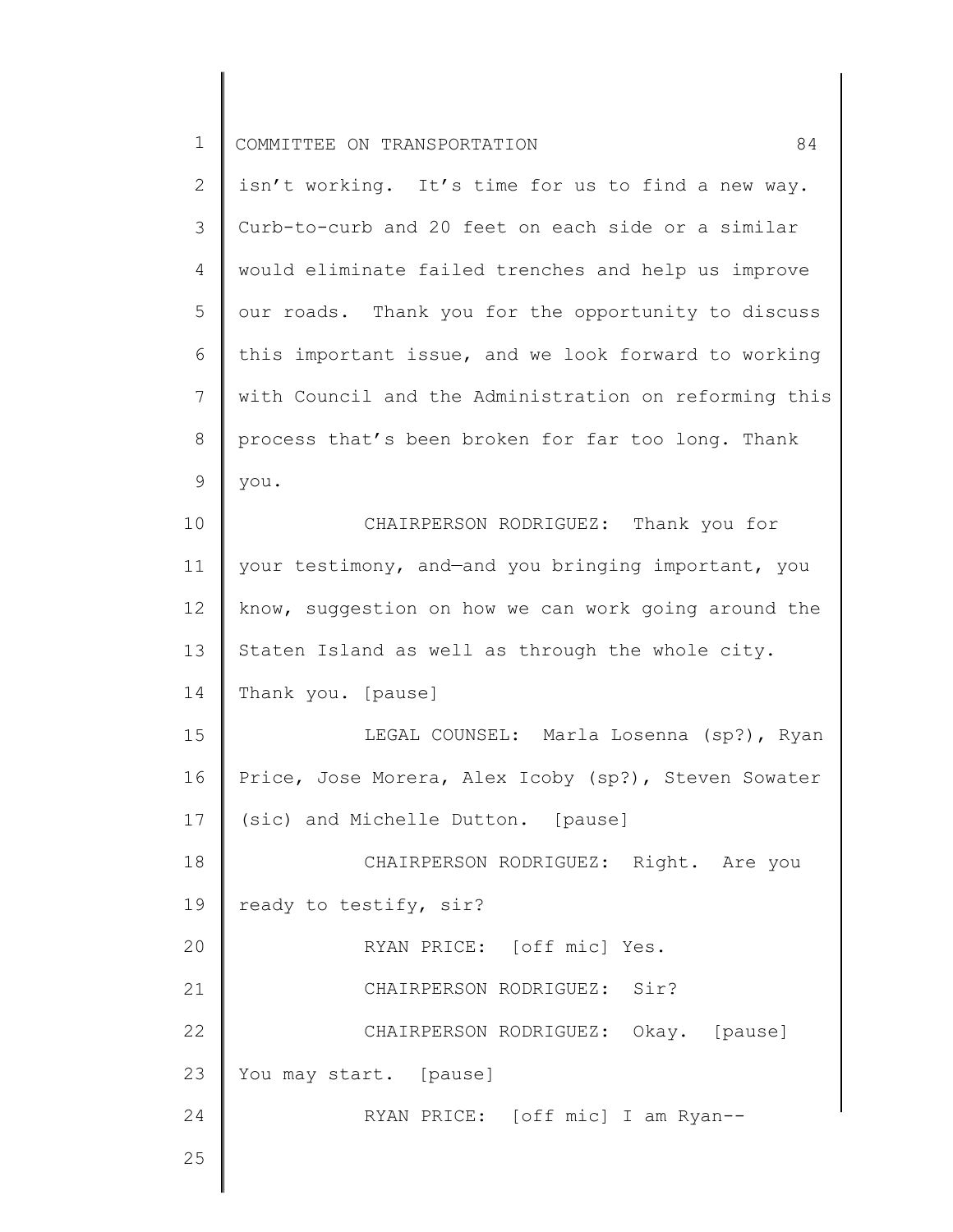| $\mathbf 1$    | 85<br>COMMITTEE ON TRANSPORTATION                      |
|----------------|--------------------------------------------------------|
| $\mathbf{2}$   | CHAIRPERSON RODRIGUEZ: Please speak into               |
| 3              | the microphone. Touch that bottom-that red light.      |
| 4              | RYAN PRICE: Got it.                                    |
| 5              | CHAIRPERSON RODRIGUEZ: Okay.                           |
| 6              | RYAN PRICE: Uh-huh. So, good morning                   |
| $\overline{7}$ | Chairman Rodriguez and members of the committee.<br>Мy |
| 8              | name is Ryan Price. I'm the Executive Director of      |
| $\mathsf 9$    | the Independent Drivers Guild testifying on Intro      |
| 10             | 1646. The IDG is a non-profit affiliate of the         |
| 11             | International Association of Machinists and Aerospace  |
| 12             | Workers or IAMAW, that represents 50,000 working       |
| 13             | drivers throughout the for-hire vehicle industry.      |
| 14             | The machinist union have been only the union to        |
| 15             | successfully organize black workers in New York City   |
| 16             | and have been doing so for about 20 years. The IDG     |
| 17             | started in May of 2016, and we're focusing on          |
| 18             | organizing workers of the at-base for-hire vehicle     |
| 19             | industry to win a more fair for-hire vehicle           |
| 20             | industry. On our-I'm sorry-on behalf of our            |
| 21             | membership first and foremost we thank you, Mr.        |
| 22             | Chairman for your leadership and support on this very  |
| 23             | important issue that will have a significant and       |
| 24             | meaningful impact on the lives of thousands of         |
| 25             | drivers of the-and their families. We also want to     |
|                |                                                        |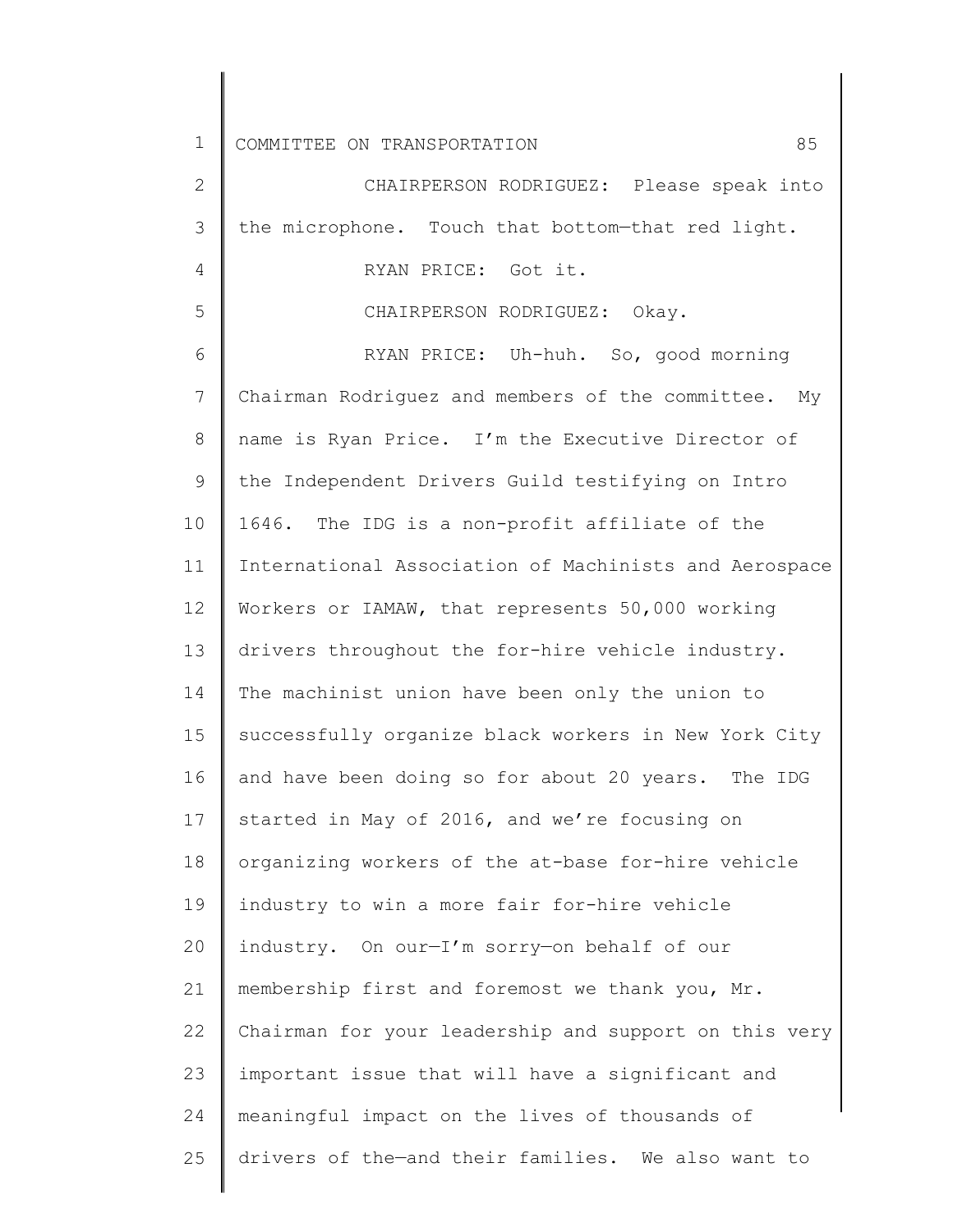2 3 4 5 6 7 8 9 10 11 12 13 14 15 16 17 18 19 20 21 22 23 24 25 thank the Taxi and Limousine Commission for accepting our petition to mandate a tipping option across the for-hire vehicle industry as well as Council Member Espinal, Chin, Lander, Menchaca, Public Advocate Tish James and Comptroller Scott Stringer, and many other city and state officials who are supporting our long run campaign, which, you know, we've been pushing for a tipping option for about a year. So, we support Intro 1646, which mandates a gratuity option for black cars and luxury limousine services. This legislation would provide a desperately needed raise to thousands of New York families who are struggling to make ends meet after years of pickups. We also urge the adoption of four essential amendments to either this bill or with the TLC through the economic wellbeing of our members, 91% of whom are U.S. immigrants from more than 150 different countries, 50%--56% of whom care for a dependent and 27% of whom lack and are seeking health insurance [coughs] and stress how vital it is [coughs] and stress how vital it is that workers and regulators continue to work hand-in-hand to protect New Yorkers by implementing pay regulation. Labor platform companies like Uber, Lyft, Gett, Genovia (sp?) all know how important it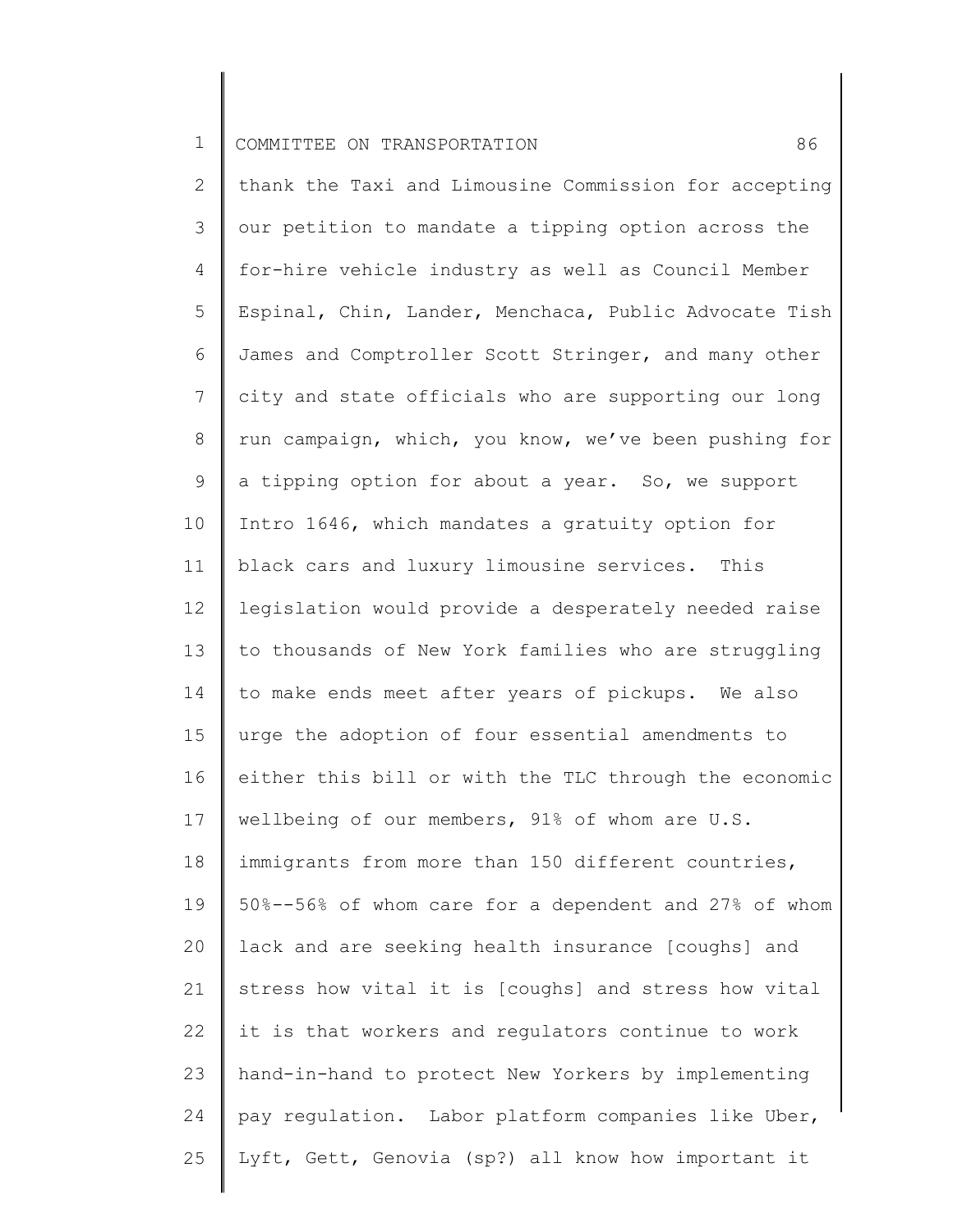| $\mathbf 1$    | COMMITTEE ON TRANSPORTATION<br>87                     |
|----------------|-------------------------------------------------------|
| $\overline{2}$ | is to their laborers to have a tipping option, but    |
| 3              | those companies seem incapable of developing a policy |
| $\overline{4}$ | that workers area actually asking for. Those          |
| 5              | companies know that Americans are struggling to pay   |
| 6              | their debts and often feel fortunate just to have a   |
| 7              | job. So, when companies slash pay [background         |
| $8\,$          | comments]-when they slash pay, the workers are        |
| $\mathsf 9$    | pressured to [bell] perform. The point of this is     |
| 10             | avoid the bell. (sic) We have a few amendments that   |
| 11             | we have in the written comment, which we can discuss  |
| 12             | if you'd like.                                        |
| 13             | CHAIRPERSON RODRIGUEZ: Thank you.                     |
| 14             | RYAN PRICE: Yeah.                                     |
| 15             | MICHELLE DUTTON: Hi. I'm Michelle and                 |
| 16             | I'm a driver for Uber. I've been doing it for--       |
| 17             | CHAIRPERSON RODRIGUEZ: [interposing]                  |
| 18             | Please say your-yes, talk into the microphone and say |
| 19             | your name.                                            |
| 20             | MICHELLE DUTTON: Hi, I'm Michelle                     |
| 21             | Dutton. I'm a driver for Uber. I've been dong that    |
| 22             | for about 16 months, and I feel that the tipping      |
| 23             | option that they've put onto the system and we're     |
| 24             | asking for it, it's nothing difficult. It's just      |
| 25             | simple. I don't see why there's a big discussion.     |
|                |                                                       |

 $\begin{array}{c} \hline \end{array}$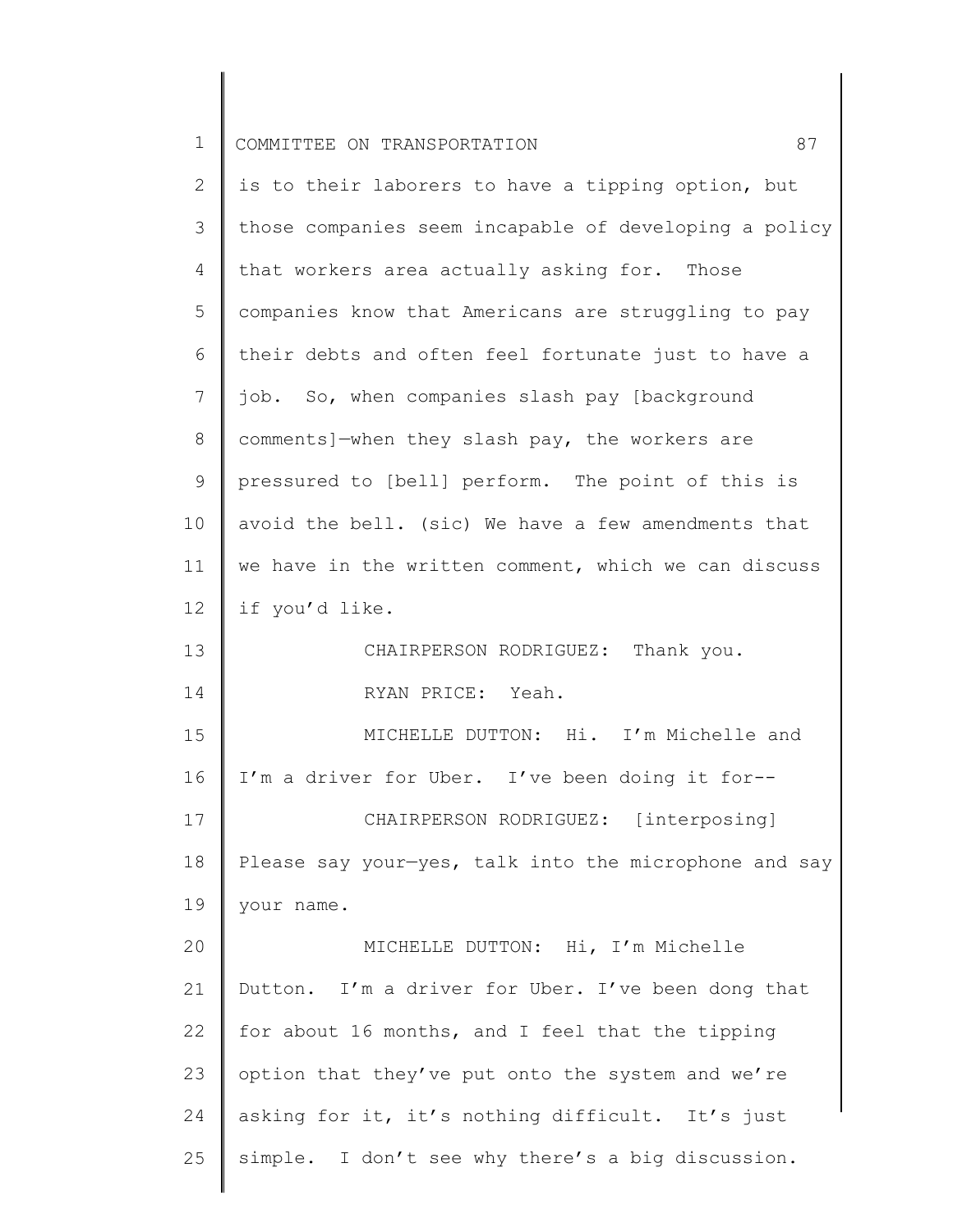2 3 4 5 6 7 8 9 10 11 12 13 14 15 16 17 18 19 20 21 22 Uber understands it doesn't hurt them. If the customer is willing to pay a tip, why not have it there for them to have the option to do it? I thank for pushing for it for this, but and also thank—thank Chair for also recognizing that it' no different than us being—of being a yellow cab. Why would they have it, and we not? We're not saying—and it's also uncomfortable to have a passenger say, oh, the—you know, we don't know if we should tip or not. That shouldn't in discussion. It should be just there. If they want to do it, they can do it. We don't want to have to answer a question about why tipping is—is not there or should be there. It's—it's courtesy. It's gratuity, it's a thank you for a good job well done. It costs us a lot to maintain our car, to have it nice for our customer to ride in. For them to feel it's a ride each and every day, and so getting a tipping option will help us to maintain, to have a better outlook on our—on the passenger's ride and our ride as well. It's just courtesy. That's all we're asking for.

23 24 25 STEVEN SOWATER: Hello. My name is Steven Sowater.(sic) Thank you for letting me be here, everybody here. I've been driving for about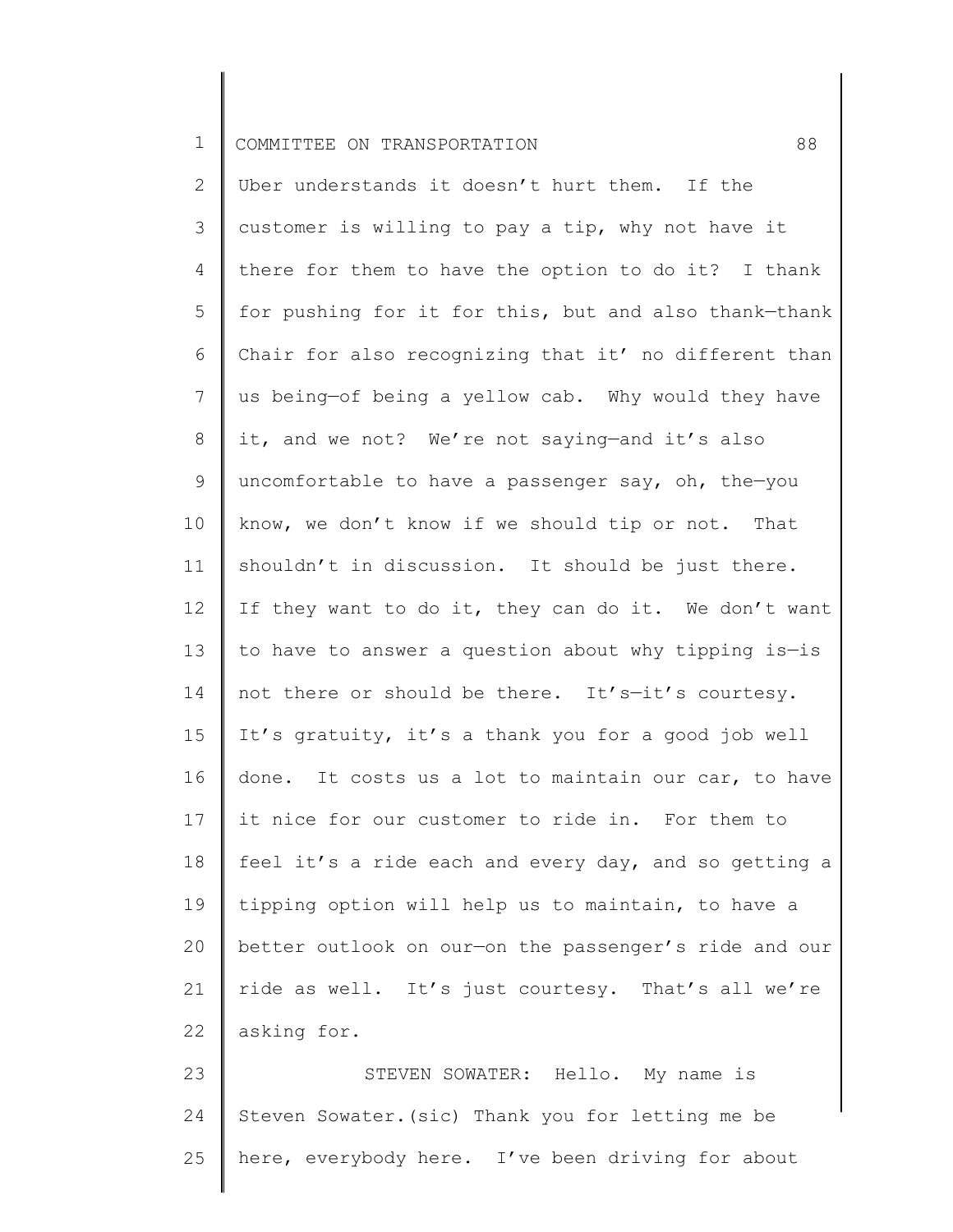2 3 4 5 6 7 8 9 10 11 12 13 14 15 16 17 18 19 20 21 22 23 24 25 two years, and even though it's a short amount of time, I can say it has changed in that two little years. I'm a part-time not a full-time driver, but I can still speak on behalf of a lot of drivers and only rates that go down from multiple compensations (sic) is a race to the bottom. With this I propose that IAG supports us into tipping, it's very important for us because you tip you waiters, you tip your bartenders, you tip—it's a service. We're—we're a public service. It's still public service for hire, a taxi. It doesn't matter what you do. It's very important to have it. It doesn't get to the part where the—Uber is currently only putting one, two and five, which is not enough. It should be 20, 25 and 30% and other. So, what it was currently doing is still an insult. So, hopefully with this rare proposal it could be stronger with the pea cut system, if I understood it correctly. It is what I would hope it to be based on how far you go, how much you've earned because costs only go up not down, and considering the fact that it also may go up, the rate—the rates are going lower and lower and lower, we need some sort of boost in our earnings, and tipping is something that is simple to be done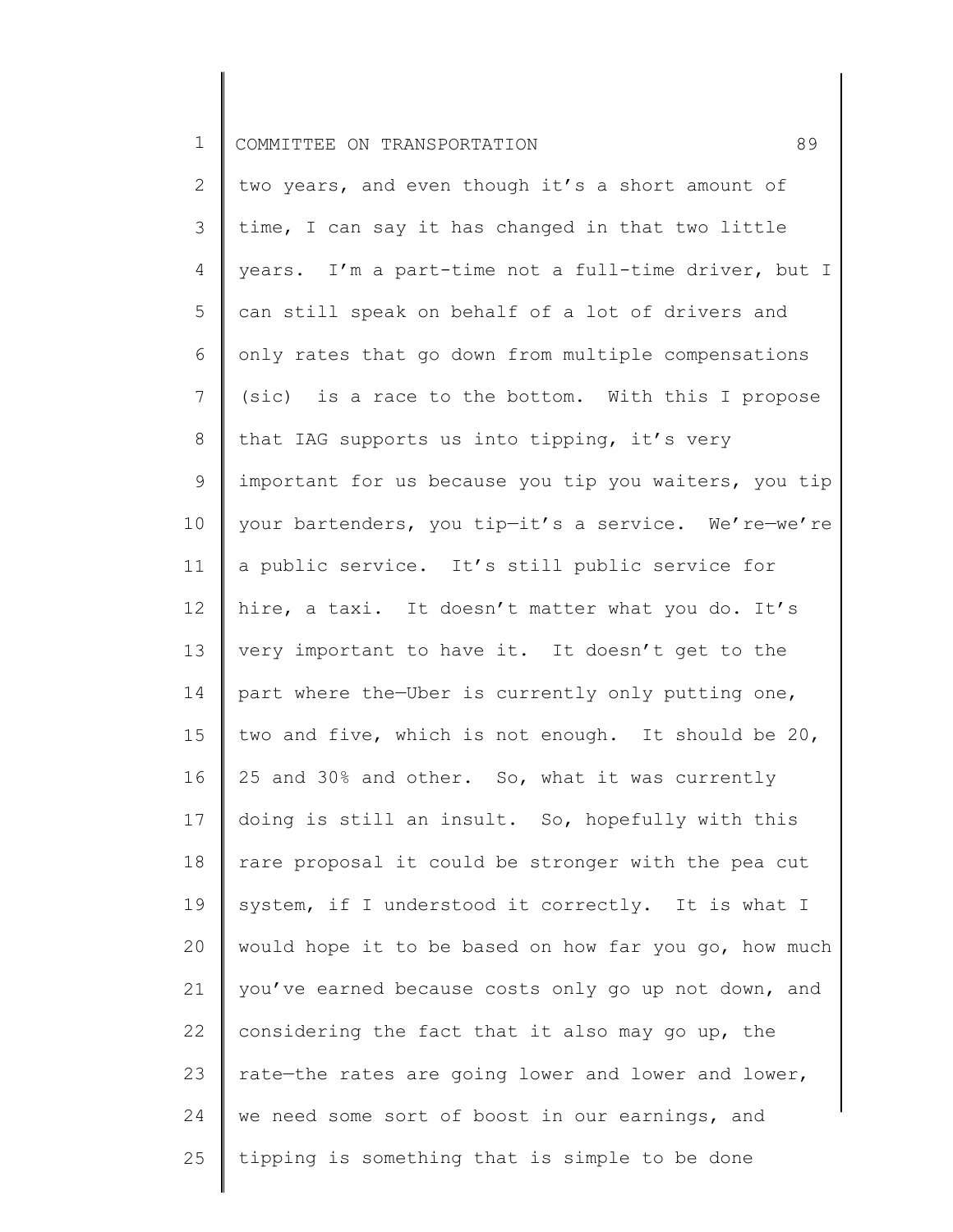2 3 4 5 6 7 8 9 10 11 12 13 14 especially if you can provide a good service. We're driving 10 hours, 12 hours on the road consistently trying to make an earning. We should be able to work less than hours like a normal person and make an honest living. It shouldn't have to be that way, and there's hundreds of thousands of drivers on the road right now, and there's been studies shown they're clogging the streets. We—it's—it's got to like a car on every street and every block, so tipping will help us get off the road so we can get to sleep and spend time with our families. TLC proposed for a T group (sic) well tipping could help us get of the street. Thank you so much for having me here.

15 16 17 18 19 20 21 22 23 24 25 CHAIRPERSON RODRIGUEZ: First of all, welcome to the visitors that we have here. I see many of you from other states and from other countries, and today we're having a hearing. This is the Committee of Transportation, and we are holding a hearing about a bill that will allow passengers to give the tips to the Uber drivers and the other 74 app companies in the black car industry and limousine. Something that is not happening right now in New York City. So, when you go to a restaurant you give the tips, but the drivers, the passenger use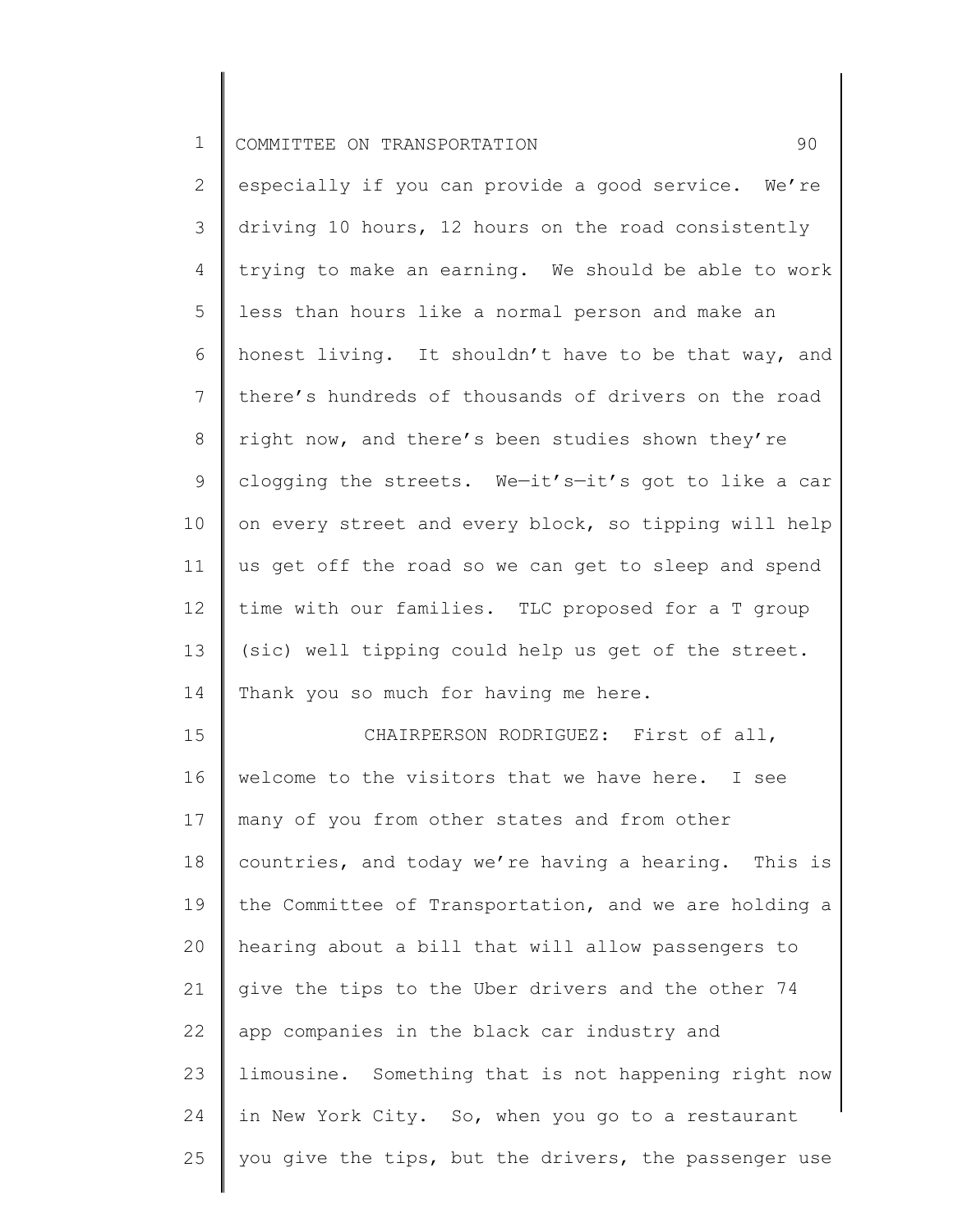2 3 4 5 Uber here. In the apps you don't have a choice. So, this is something that we are working in the city. A question. How much do you make per average in a week?

6 7 8 9 10 11 12 STEVEN SOWATER: It varies. It could be as low—under minimum wage. It can be as high as \$200 in six hours. It varies. It's too fluctuating and that's before expenses. So, I can work 12 hours and make 60 bucks if I'm lucky. I can work 12 hours and make \$500. It's—it's just too all over the place, you know.

13 14 15 16 17 18 19 20 21 22 23 24 25 MICHELLE DUTTON: Well, I've got a goal per day. So, I try to do at least \$250 a day, but in our—that also doesn't include what costs if I—you guys were talking about the roads earlier, which is also a huge problem because we hit potholes, we end up getting new tires. A day could wipe out our earnings if we hit some of the issues like you were discussing earlier, the issues on the road that really should be addressed for the drivers as well. But if—if something happens in that day, it can wipe out their earnings. So, we—we are—we're never sure, but I try to at least do let's say \$1,500 for the week because that would sort of make me able to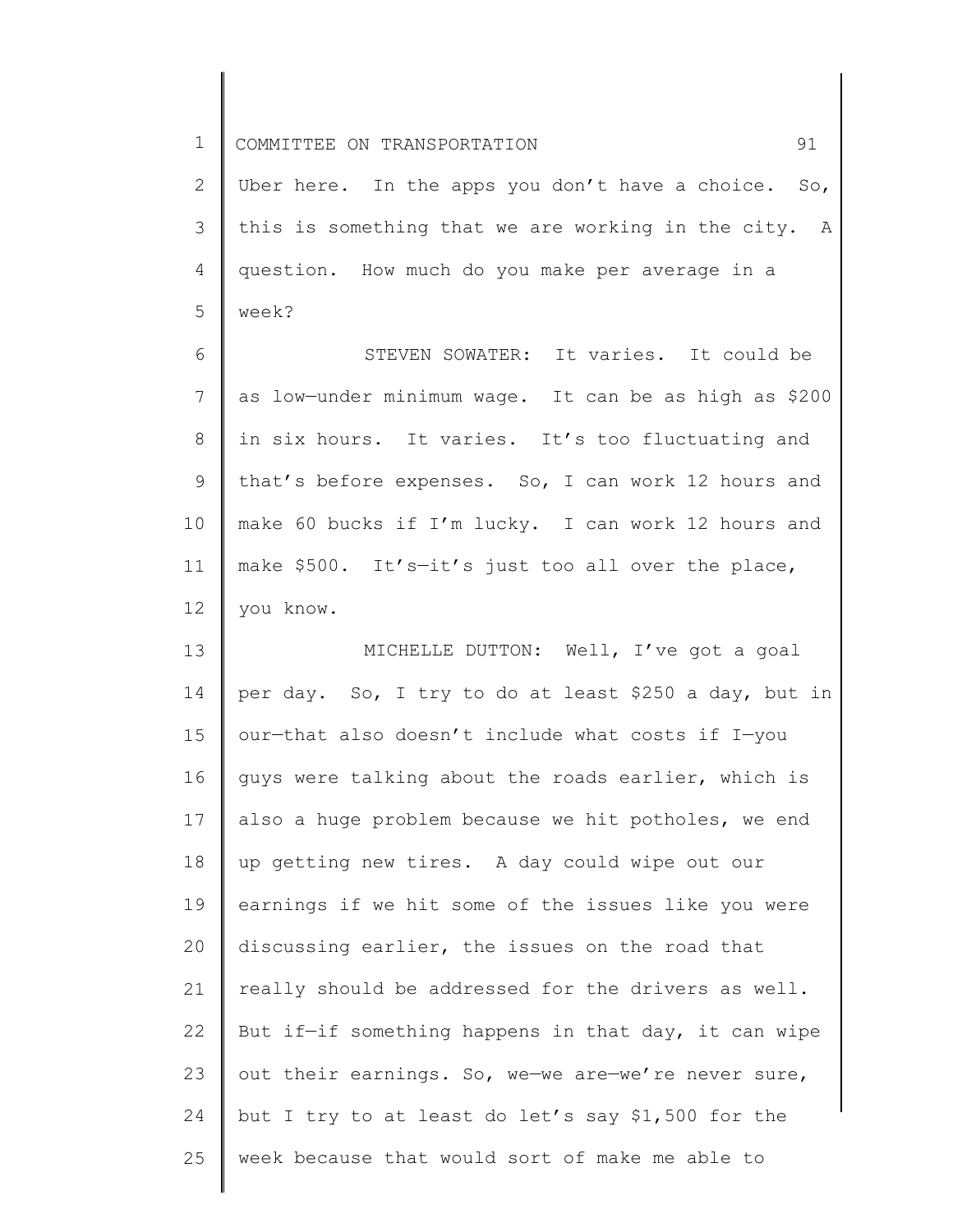| $\mathbf 1$ | 92<br>COMMITTEE ON TRANSPORTATION                     |
|-------------|-------------------------------------------------------|
| 2           | survive, but in that-to do that I work almost 14      |
| 3           | hours a day, and sometimes seven days a week.         |
| 4           | CHAIRPERSON RODRIGUEZ: [off mic] That                 |
| 5           | answer--[on mic] The information that you've been     |
| 6           | able to collect with drivers on?                      |
| 7           | STEVEN SOWATER: It's important to note                |
| 8           | that like if your goal was \$250 in a day, many       |
| 9           | workers have that-that goal that they have to make in |
| 10          | order to be able to get by, and they know that-that   |
| 11          | goal about half of that is going to go to expenses.   |
| 12          | So, if you're making \$250 a day, about half of that  |
| 13          | is just gone.                                         |
| 14          | CHAIRPERSON RODRIGUEZ: Okay. So, I-I                  |
| 15          | always say that I hope the best for investors that    |
| 16          | are putting their dollars in the billion dollar       |
| 17          | corporation of Uber, livery and others, and-and I     |
| 18          | believe that our society always welcome new ideas,    |
| 19          | and that allows for the consumers who have the best   |
| 20          | services. However, I think that it was-it was not to  |
| 21          | hear that Uber also made the decision that now they   |
| 22          | will make the change in the apps for the consumers to |
| 23          | also be able to tip the drivers. However, and I know  |
| 24          | that there is representatives from Uber sitting here, |
| 25          | even though they-they are now in the table to         |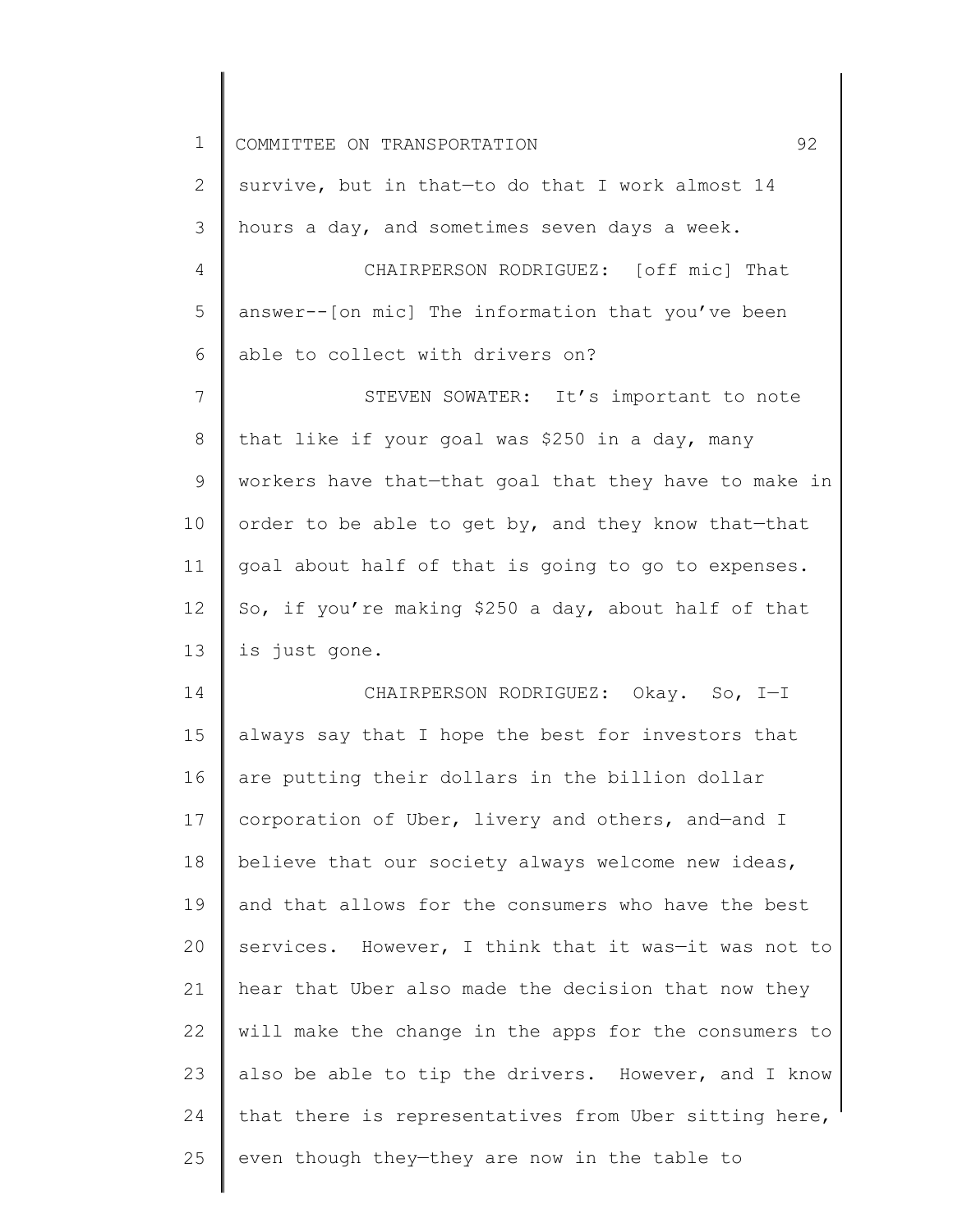| $\mathbf 1$    | 93<br>COMMITTEE ON TRANSPORTATION                     |
|----------------|-------------------------------------------------------|
| $\mathbf{2}$   | testify, do you expect that after the announcement    |
| 3              | Uber will change their policy, which allow the 30%    |
| 4              | that drivers make because they were cut-they were     |
| 5              | also get-putting together the tipping as part of      |
| 6              | whatever money they make? Have there been any         |
| $7\phantom{.}$ | conversation with Uber, or do you expect that after-  |
| 8              | with the change that Uber announced that now          |
| $\mathsf 9$    | consumers are able to tip the drivers that the driver |
| 10             | will continue making the same percentage that they    |
| 11             | doing right now?                                      |
| 12             | STEVEN SOWATER: Are you asking if                     |
| 13             | they'll lower their commission?                       |
| 14             | CHAIRPERSON RODRIGUEZ: What's that?                   |
| 15             | STEVEN SOWATER: Are you asking if they-               |
| 16             | they'll lower their commission?                       |
| 17             | CHAIRPERSON RODRIGUEZ: Yes.                           |
| 18             | STEVEN SOWATER: I don't think they're                 |
| 19             | going to change that. Based on the conversations      |
| 20             | that we've had with them, they'll take-take the same. |
| 21             | The tips from what they've said tips won't be-or      |
| 22             | commission won't be taken from the tips, but I don't  |
| 23             | think their commission is going to change in any way. |
| 24             | CHAIRPERSON RODRIGUEZ: Okay. If my                    |
| 25             | colleagues don't have any questions-thank you.        |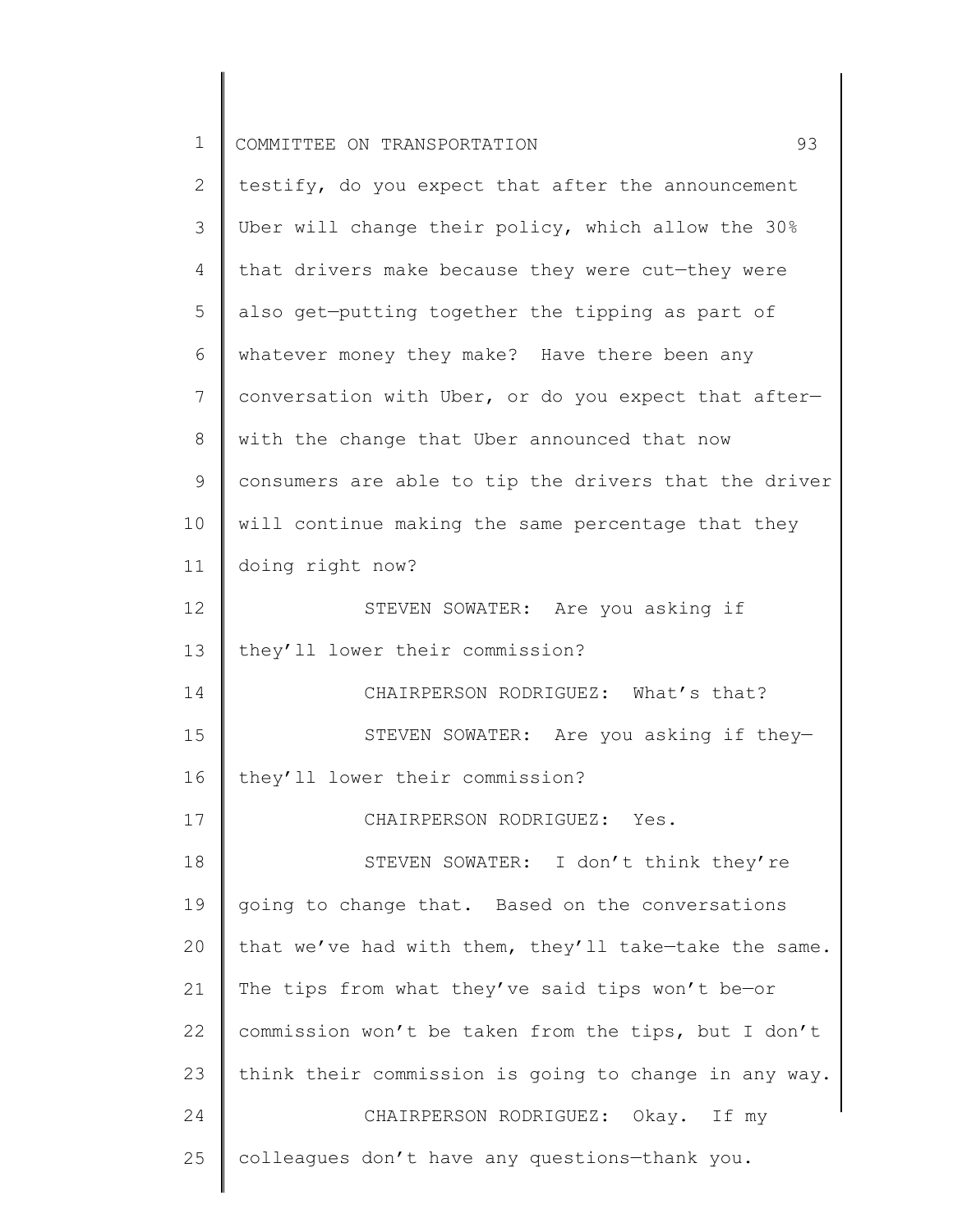1 2 3 4 5 6 7 8 9 10 11 12 13 14 15 16 17 18 19 20 21 22 23 24 25 COMMITTEE ON TRANSPORTATION 94 STEVEN SOWATER: I do have an answer for Council Member Menchaca. We went through the—the TLC data and it was 97% of taxi passengers who paid by credit card tipped and most tipped around 20%, which is where—how we got to the \$300 million number. CHAIRPERSON RODRIGUEZ: Okay, thank you. The next panel. LEGAL COUNSEL: Patrick Las Penas (sic) from Verizon David Gmach from Con Edison, Henry Dong from Con-Edison, Frank Prost from National Grid and Keith Rooney from National Grid. [pause, background comments] [coughing] PATRICK LAS PENAS: My name is Patrick Las Penas. I'm with Verizon. FRANK PROST: Good afternoon, Frank Prost, National Grid. KEITH ROONEY: Good afternoon. Keith Rooney from National Grid. HENRY DONG: Good afternoon. Henry Dong, Con Edison. DAVID GMACH: And David Gmach with Con Edison. PATRICK LAS PENAS: Dear Chairman Rodriguez and members of the Transportation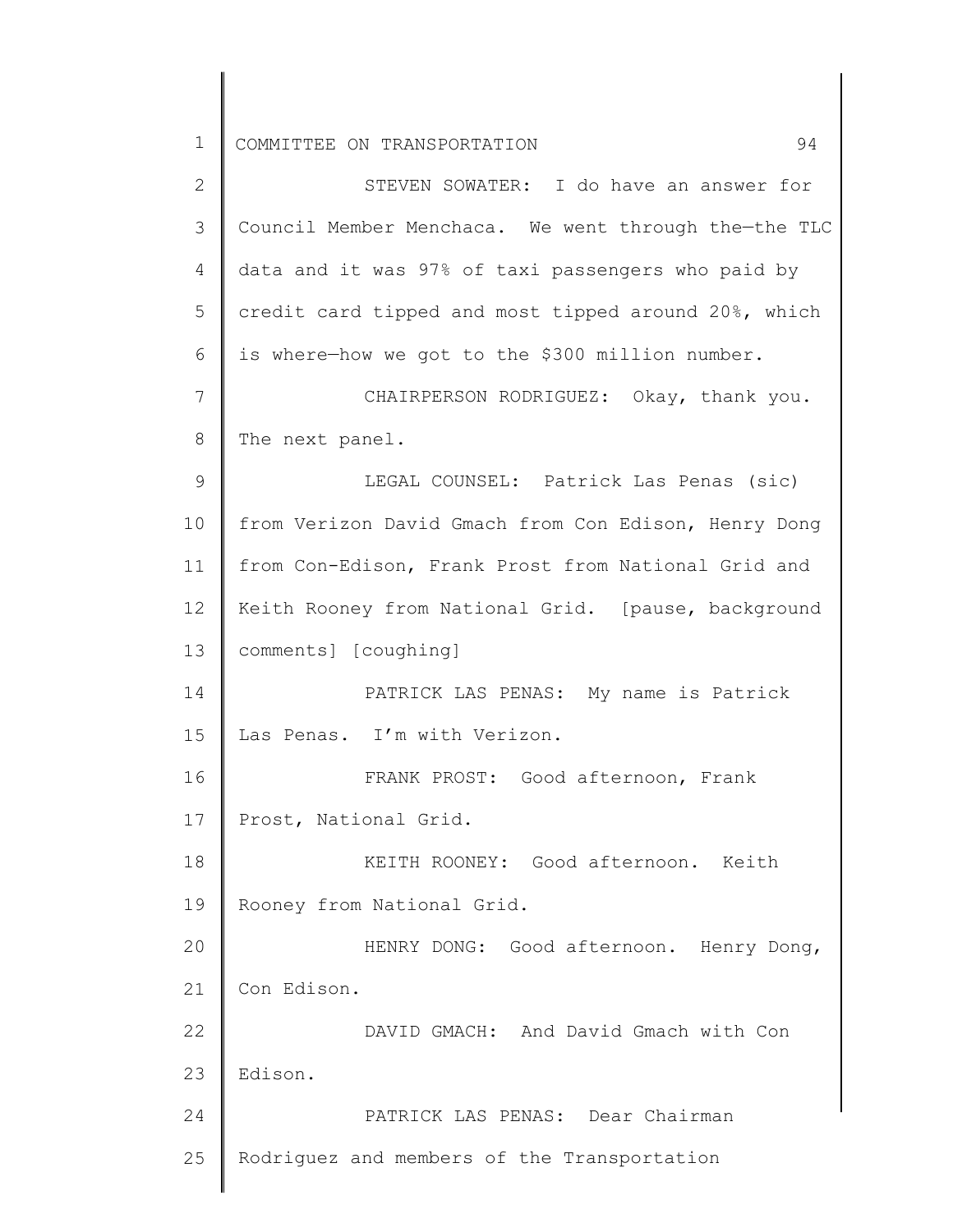2 3 4 5 6 7 8 9 10 11 12 13 14 15 16 17 18 19 20 21 22 23 24 25 Committee. Thank you for the opportunity to allow Verizon New York to submit testimony in regards to Intro 1375 of 2016 and Intro 1397 of 2016. Simply stated, these introductions will separately and collective will lead to delaying vital and necessary services to the citizens of New York City. Additionally, these introductions will lead to increased cost to customers and further disruption and congestion of the streets of the city. Intro 1375 would require DOT to delay approval work of permits for ten days. A notice requirement prior to the approval of permits by DOT will inevitably lead to a de facto review period, the intent of which is to clearly create an additional approval process. These delays and potential denials of permits for important work are short sighted and pose additional burdens on customers seeking vital services. Currently, once a permit is approved by DOT, the agency posts these active permits online on their website. Community members and elected officials can access this information at any time. In our dealings with community members many do not know that this information exists. If it were properly utilized, they would have the same information that this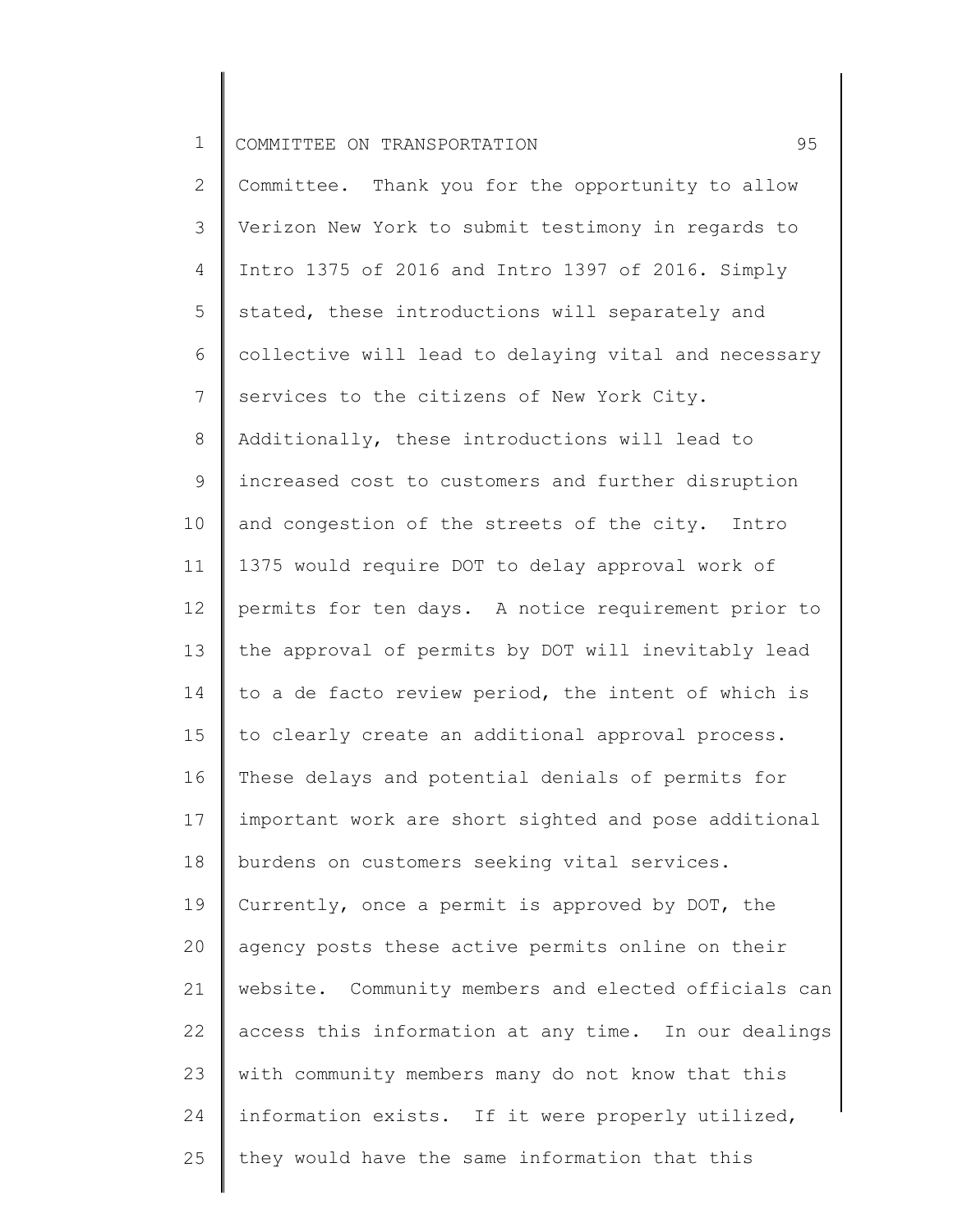2 3 4 5 6 7 8 9 10 11 12 13 14 15 16 17 18 19 20 21 22 23 24 introduction proposes to provide. To add another layer of review prior to approval of our permits would not only delay planned infrastructure projects, but also impact customers who are experiencing outof-service issues thus lengthening the time it would take us to get these customers back up and running. Briefly, Introduction 1397 would require any restoration of payment made—pavement made subsequent to opening a protected street to extend the curb line and to be surrounded by [bell] 20 feet of pavement on each side of such restoration. Verizon works collaborative with DOT's HIQA Division to determine the best course of action. If the agency determines that Verizon or any utility has not met its obligations, there are remedies in place. Preliminarily, the agency issues the utility and corrective action request, which—which requires that utility to remediate the particular issue. In conclusion, this legislation will increase the time it take us to complete a job and also increase our costs. Thank you for your time. CHAIRPERSON RODRIGUEZ: [off mic] Thank you.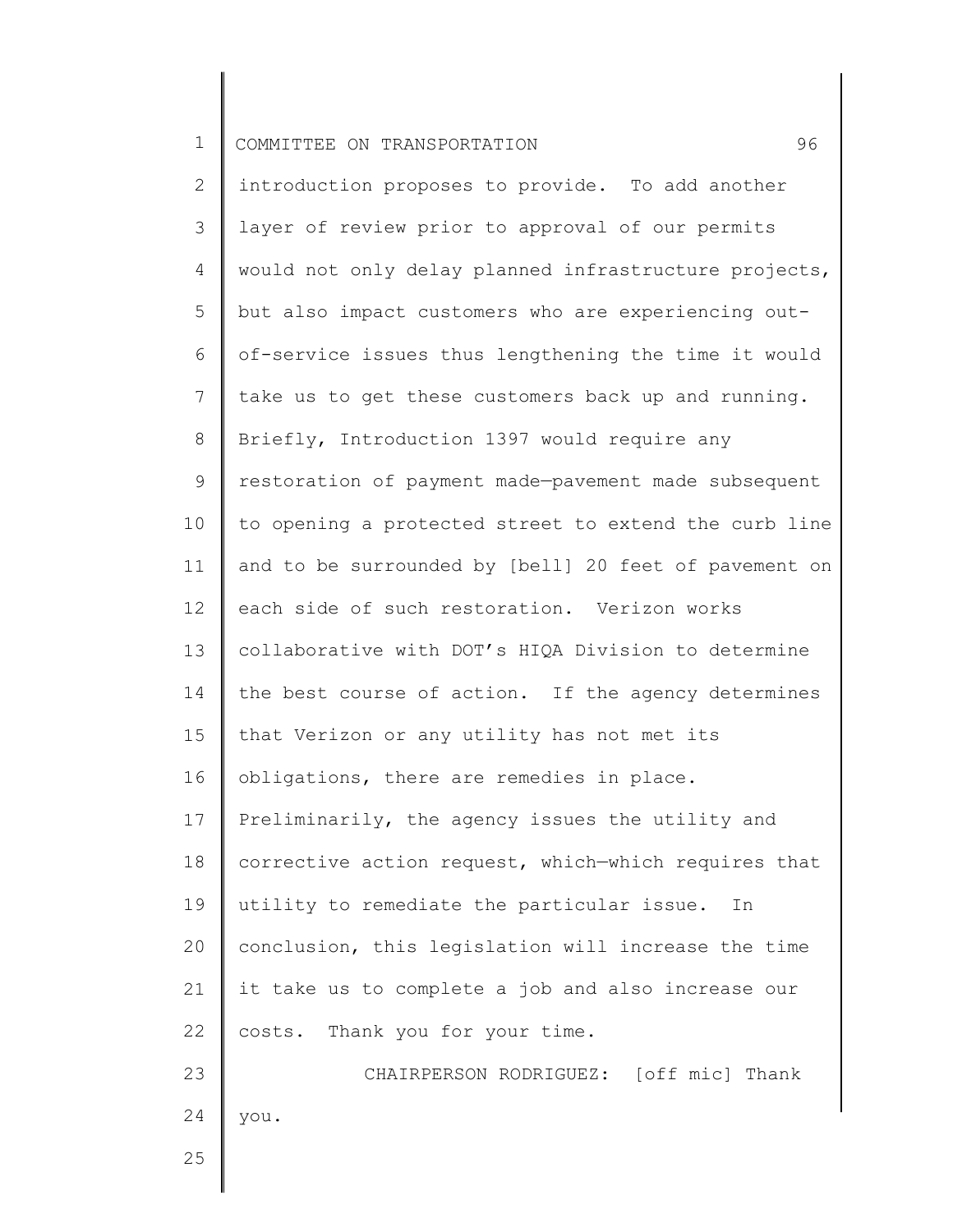2 3 4 5 6 7 8 9 10 11 12 13 14 15 16 17 18 19 20 21 22 23 24 25 FRANK PROST: Good afternoon Chairman Rodriguez, Council Member Matteo, members of the City Council, distinguished colleagues from the utility industry, local elected representatives and other in attendance. Thank you for the opportunity to appear today, and discuss these important issues. My purpose today is to provide National Grid's perspective on the proposed amendments to the Administrative Code of the City of New York Intro 1375 and 1397. As a utility company that regularly engages in excavation activities in the city of New York, National Grid supports efforts to maintain the integrity of city streets and more generally promote safe and efficient construction practices within the city. The Council must consider however the extent to which the proposed amendments will encumber efforts to perform necessary maintenance activities, and deliver needed infrastructure investments in that will maintain the safety and reliability of the critical energy networks in the city of New York. National Grid's gas distribution network serves more than 1.8 million customers in Downstate New York including Brooklyn, Staten Island and most of Queens. We operate and maintain more than 9,000 miles of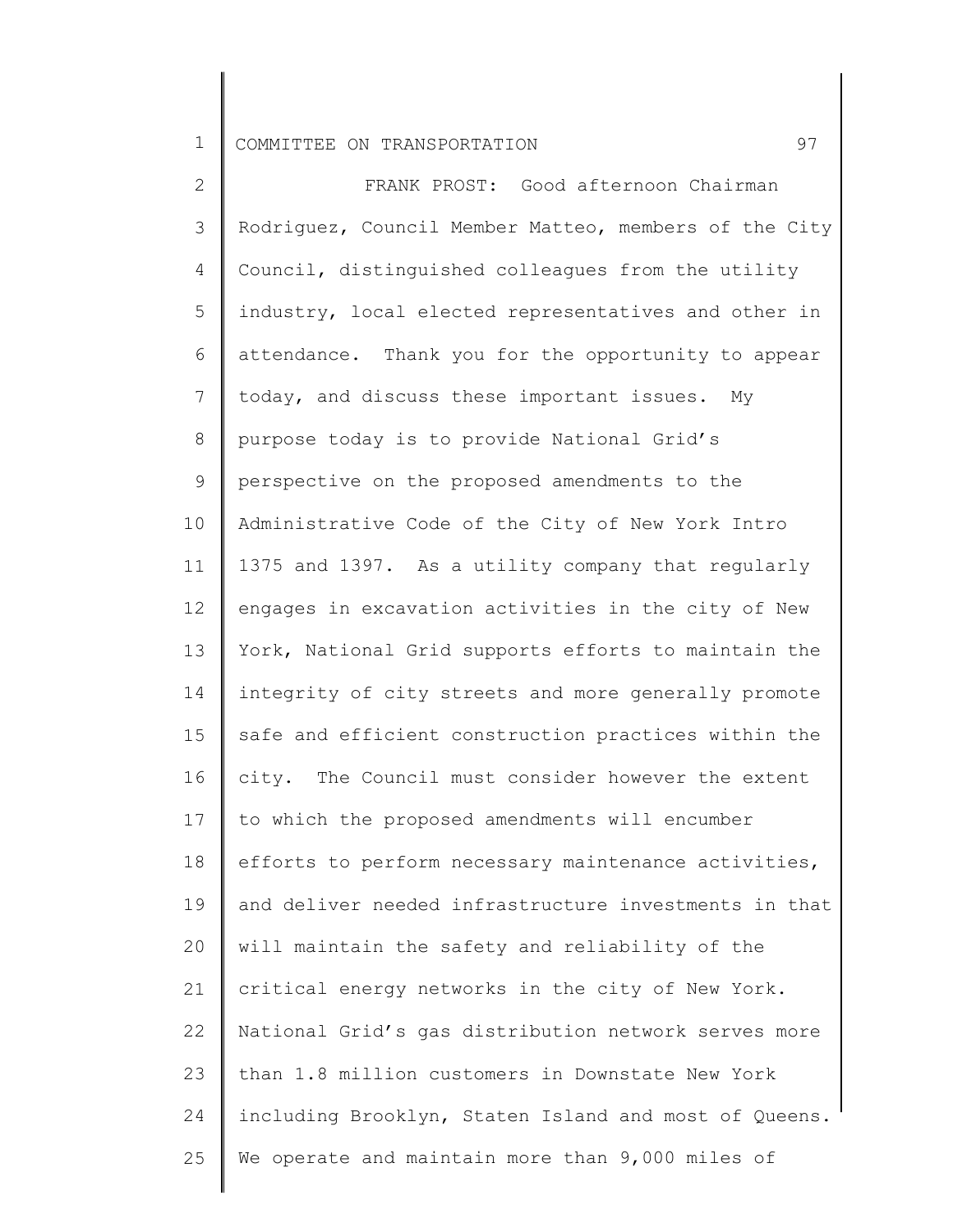2 3 4 5 6 7 8 9 10 11 12 13 14 15 16 17 18 19 20 21 22 23 24 25 infrastructure throughout our service territory. Our primary focus is safety. Because National Grid's gas request (sic) network is largely located underground, our construction, maintenance and emergency repair work requires regular—regular excavations on streets to access these facilities. National Grid applies for approximately 45,000 excavation permits per year. National Grid crews work every day to ensure safe operations by repairing gas leaks, upgrading mains, expanding the gas network, and installing safety valves on gas services in accordance with New York City law. As we ramp up investments to enhance our network and meet the growing demand for national gas for natural gas, the number of street openings will only increase. Over the next 20 years National Grid [bell] will place more than 10 million feet of aging infrastructure within the city. To reduce the impact of construction activities, National Grid works closely with DOT, DEP and DDC and other city agencies to leverage opportunities to coordinate its construction with city infrastructure replacement projects and road resurfacing programs. National Grid also employs a number of technologies and best practices designed to avoid street excavations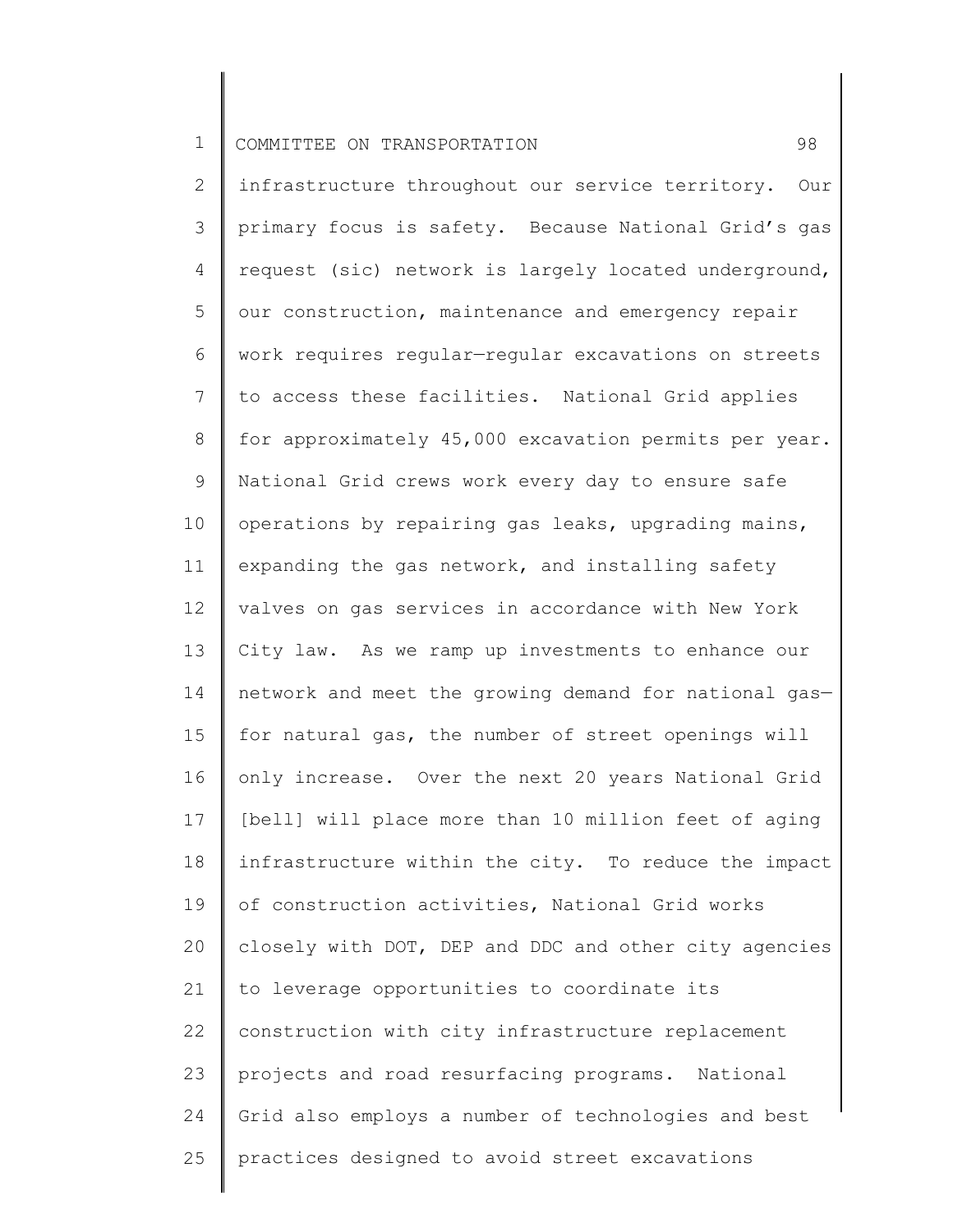2 3 4 5 6 7 8 9 10 11 12 13 14 15 16 17 18 19 20 21 22 23 24 25 altogether. While National Grid understands the good intentions of the bill that supports the overarching goal of improved communications related construction activities in the city of New York, and preserving protected streets, the proposed legislation presents potential cost challenges and logistical concerns with regards to national visibility to effectively serve customers in the city. As a provider of essential gas services, National Grid has an obligation to our customers, regulators, communities and to manage its gas safety and efficiently, and this legislation could encumber its ability to meet that obligation. Our primary concern with the proposed legislation is the potential for construction delays resulting from the extended evaluation period by various constituencies for each new permit as well as increased costs resulting from the proposed paving requirements. These construction delays could negatively affect system performance, cost increase to the company, and delays for new connections, for new services, and jeopardize National Grid's ability to complete mandated work. National Grid's construction activities in the—in the city of New York are already overseen by DOT, DEP and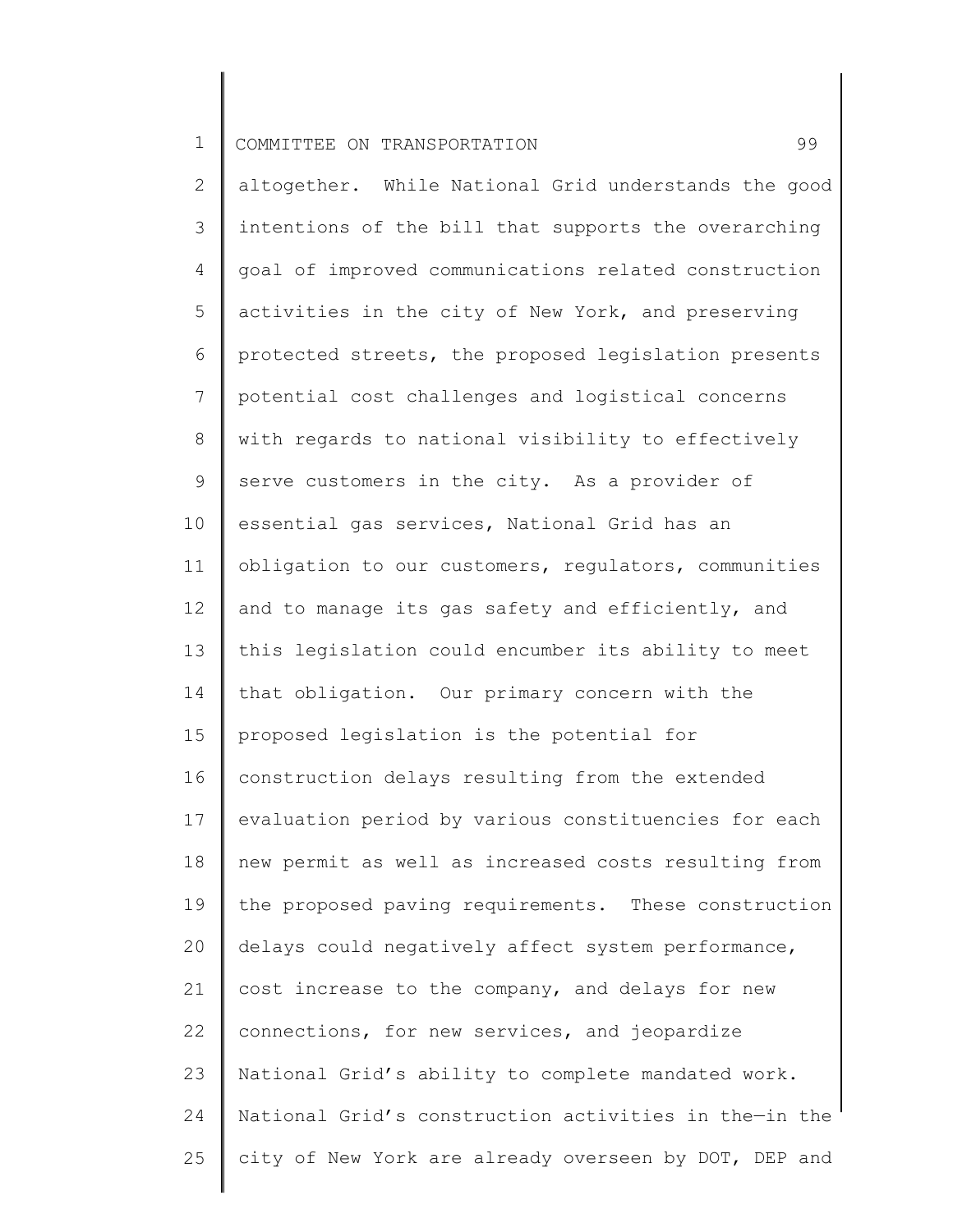2 3 4 5 6 7 8 9 10 11 12 13 14 15 16 17 18 19 20 21 22 23 24 25 other city agencies and our work is comprehensively regulated by the New York State Public Service Commission. Therefore, National Grid does not believe that additional oversight or approvals are required with regard to each individual street opening permit. Nor do we believe that the additional pavement requirements are necessary given the current extensive requirements and will only serve to increase costs to utilities and the customers. Going forward, National Grid welcomes the opportunity to work collaboratively with the City and other stakeholders to deliver infrastructure investments as efficiently and cost-effectively as possible. Than you for the opportunity to address the Council. Good afternoon. Before I read my prepared comments, I would like to state that Con Edison is willing to-- CHAIRPERSON RODRIGUEZ: [off mic] Can you get closer to you mic, please. (sic) HENRY DONG: Okay. Good afternoon. Before I read my prepared comments, Con Ed—I'd like to say Con Edison is willing to participate in any discussion between the City Council and the DOT.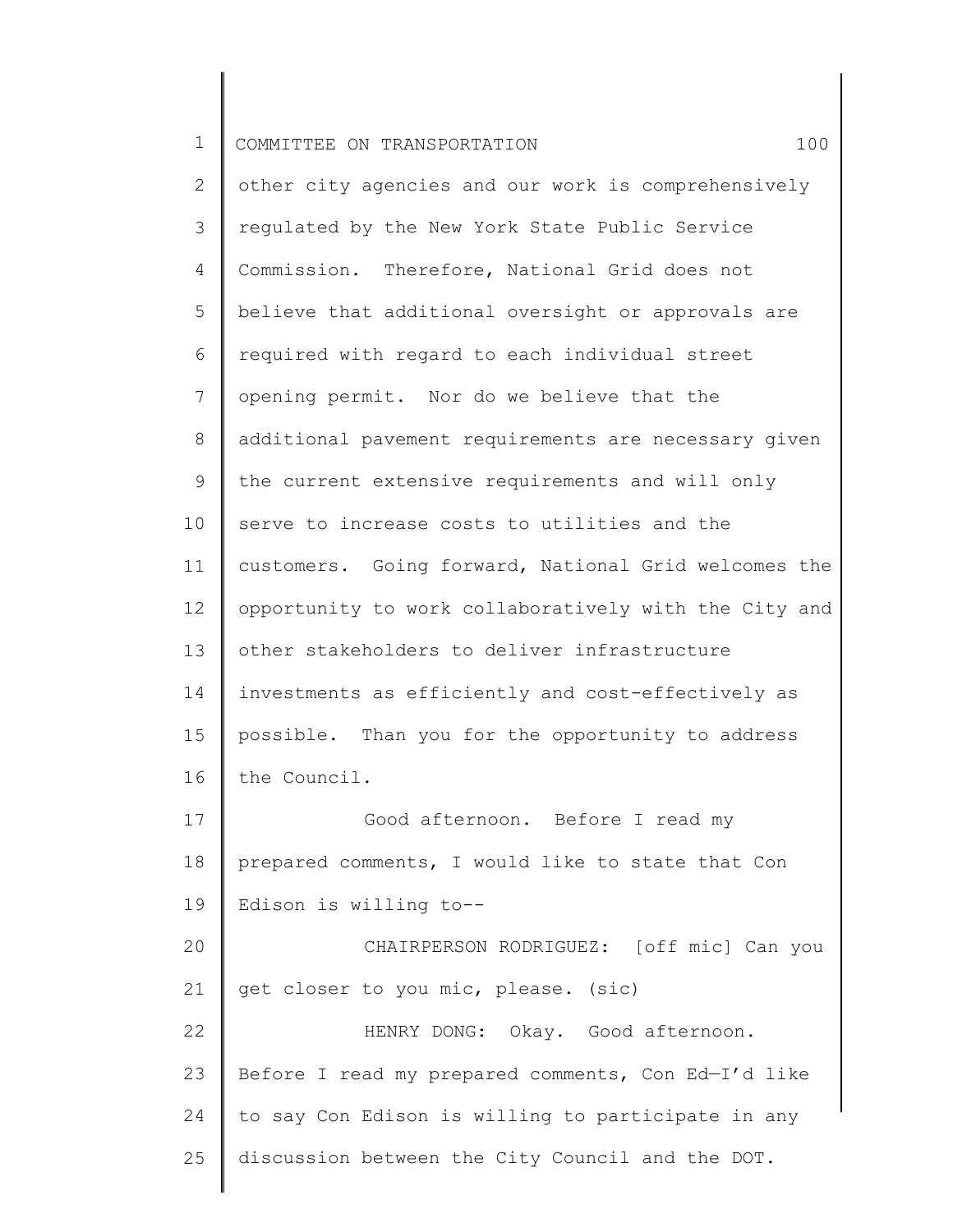2 3 4 5 6 7 8 9 10 11 12 13 14 15 16 17 18 19 20 21 22 23 24 25 Good afternoon Chairman Rodriguez and members of the committee. I am Henry Dong, Director of Con Edison's Construction Business Services, and I'm pleased to appear before you today. I'm testifying in reference to Intros 1375 and 1397. My testimony will give an overview of Con Edison's work maintaining and expanding the critical energy of the structure that serves our city. I'll describe how Intros 1375 and 1397 would add unnecessary costs, impact parking, increase noise and traffic and delay service to customers. We understand the concerns about cutting into streets that were paved in the past five years and street restorations that are not done properly. For Con Edison proper street restorations are critical because the electric, gas and steam infrastructures beneath the roadways must be reliably and safely protected, but this legislation will not lead to improved street legis—restorations. Curb-tocurb restoration will not prevent street depressions where backfilling and compactions are improperly performed. Proper backfill, compaction and restoration are more ineffective (sic) for safeguarding the street long term viability. A new mandatory requirement for curb-to-curb restoration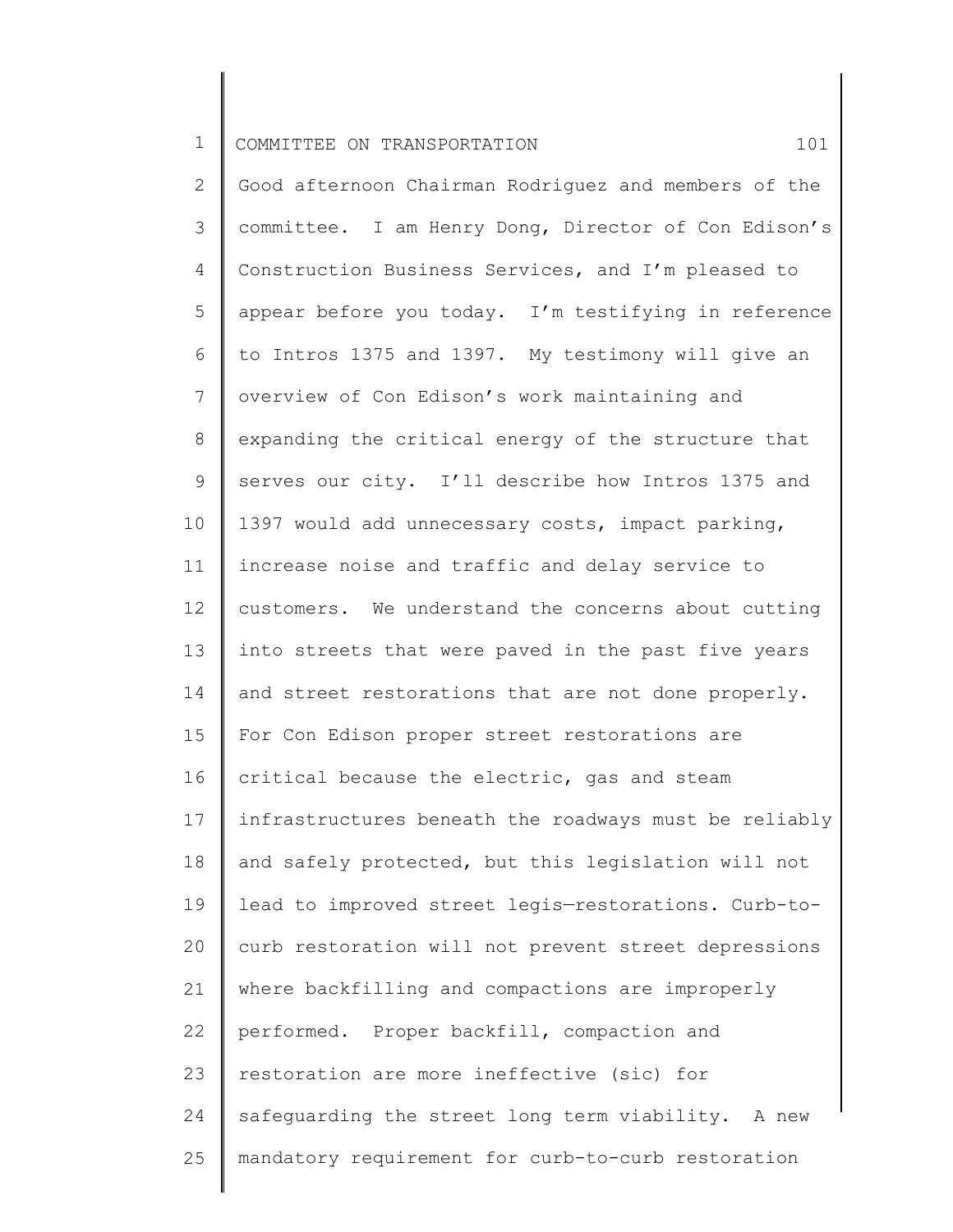2 3 4 5 6 7 8 9 10 11 12 13 14 15 16 17 18 19 20 21 22 23 24 25 instead create delays and unnecessary costly construction. This legislation will force repaving from one side of the street to the other regardless of need creating more traffic and night work. I would like to speak about our energy loop—delivery system and the-and the work we need to do on them everyday. Our underground electric delivery system serving New York City includes more than 255,000 manholes and service boxes, [bell] 33,000 transformers and 88,000 miles of cable. We also maintain a gas delivery system with more 2,200 miles of gas mains in the city, and our district steam system in Manhattan with 105 miles of pipe is the largest in the world serving iconic buildings like the Empire State Building. On any given day, Con Edison deals with emergencies that require immediate work on these systems and the roadways, or there might be a street light that require repair or installation, or there are new customer projects such as business expansions or a new school or an apartment necessitating new service or a service upgrade. Con Edison has the responsibility to accommodate these customers to meet their energy needs. If that building is ready for service within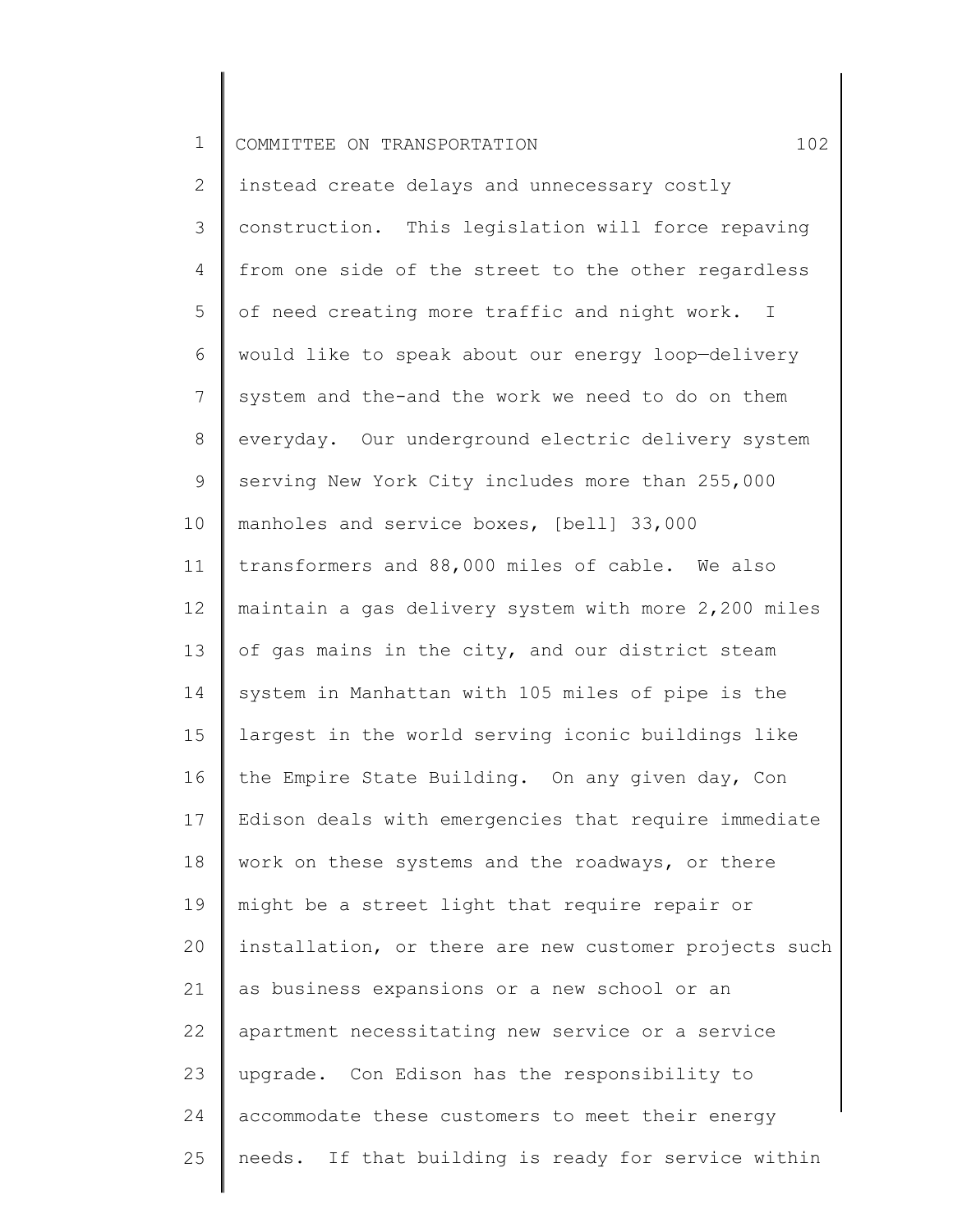2 3 4 5 6 7 8 9 10 11 12 13 14 15 16 17 18 19 20 21 22 23 24 25 the five-year window of the protected street, we'll have excavate that street to connect the electric, gas and/or steam service. We don't have an option to tell the customer of the school that they have to wait for the five-year period to be over. Intro 1397 will require the restoration of payment after opening a protected street to extend to the curb line and 20 feet on either side of the restoration. Let's take a look at the impact of this legislation in an emergency situation where there's a gas leak that needs to be repaired. Today—today, the cost that we will following the repair of a small gas leak in a 6 foot by six foot area is approximately \$400 and it would take a few hours to complete. On the Intro 1397 the area footprint needing restoration on a four-lane street would require minimum paving of 180 square yards. The cost alone to pave that area would be more than 40 times the current cost of \$17,000. Depending on the current stipulation this work could take several days to complete. A wide street like First Avenue costs much more. Spread that new requirement over jobs and it's dramatically increased costs and these costs will be born by the Con Edison customers. Again, this work would cause more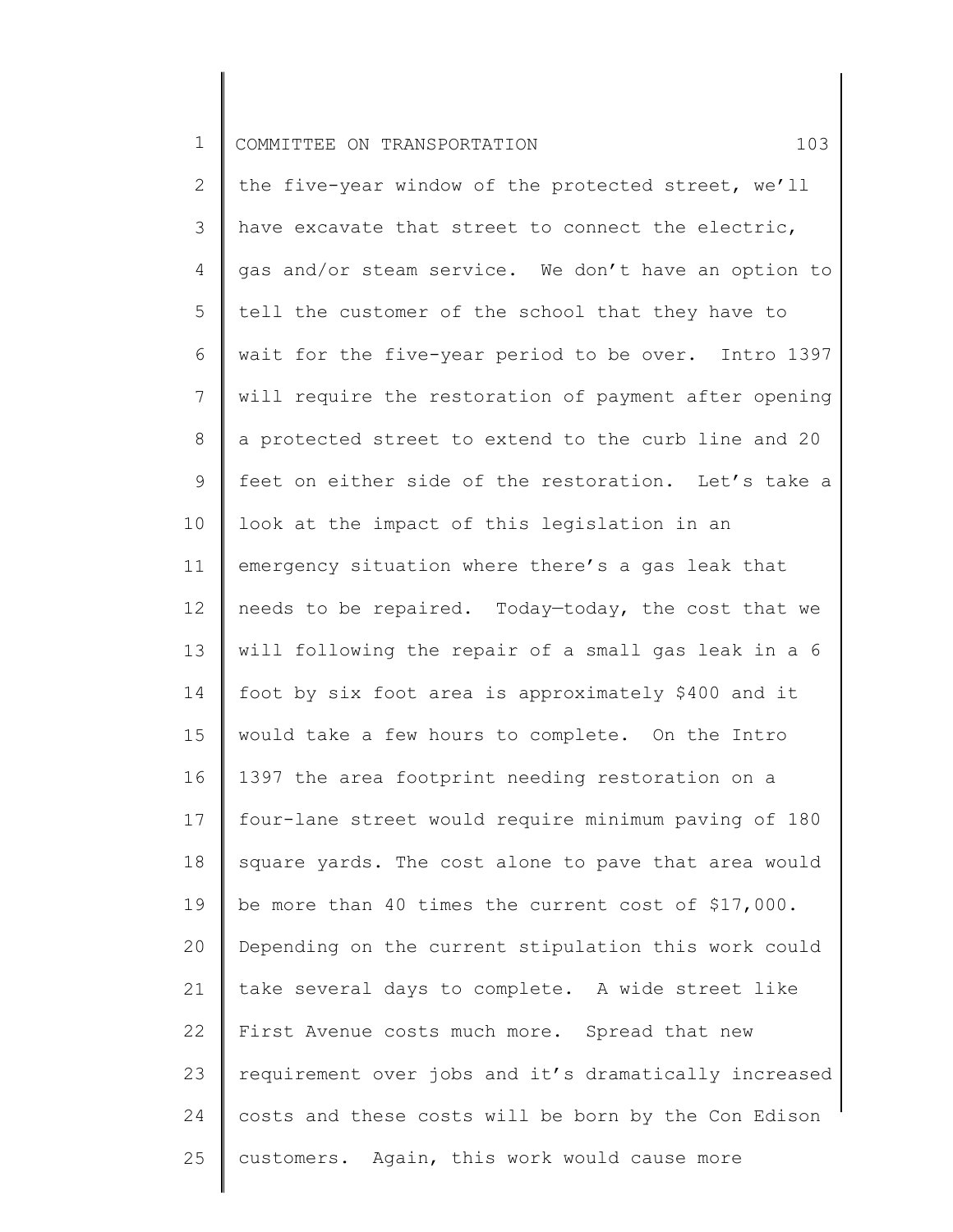2 3 4 5 6 7 8 9 10 11 12 13 14 15 16 17 18 19 20 21 22 23 24 25 disruption to the residents and businesses with days of reduced on-street parking, land closures and possible night work. For a new building whether it's a school an apartment building, we have to be able to provide service and meet the customer's schedule. Each situation is unique. Getting service to the customer would depend on the building's energy needs, and what's currently available on our systems. Pricing these costly and cumbersome street restoration requirements on all protected streets regardless of the work needed and when the street was last paved would be overly burdensome and cause delays. Intro 1375 would require that the DOT notify borough presidents, local council members and local community boards ten days prior to issuing a permit for planned work on a protected street. At a minimum this would extend the current time it takes to get a permit issued by ten days. If objections are raised, it is likely to even be longer. We often have a short timeframe to perform our work and meet customer schedules or to coordinate with other New York City construction projects. We work closely with the DOT to expedite the turnaround time on permits. The additional review time would delay our ability to get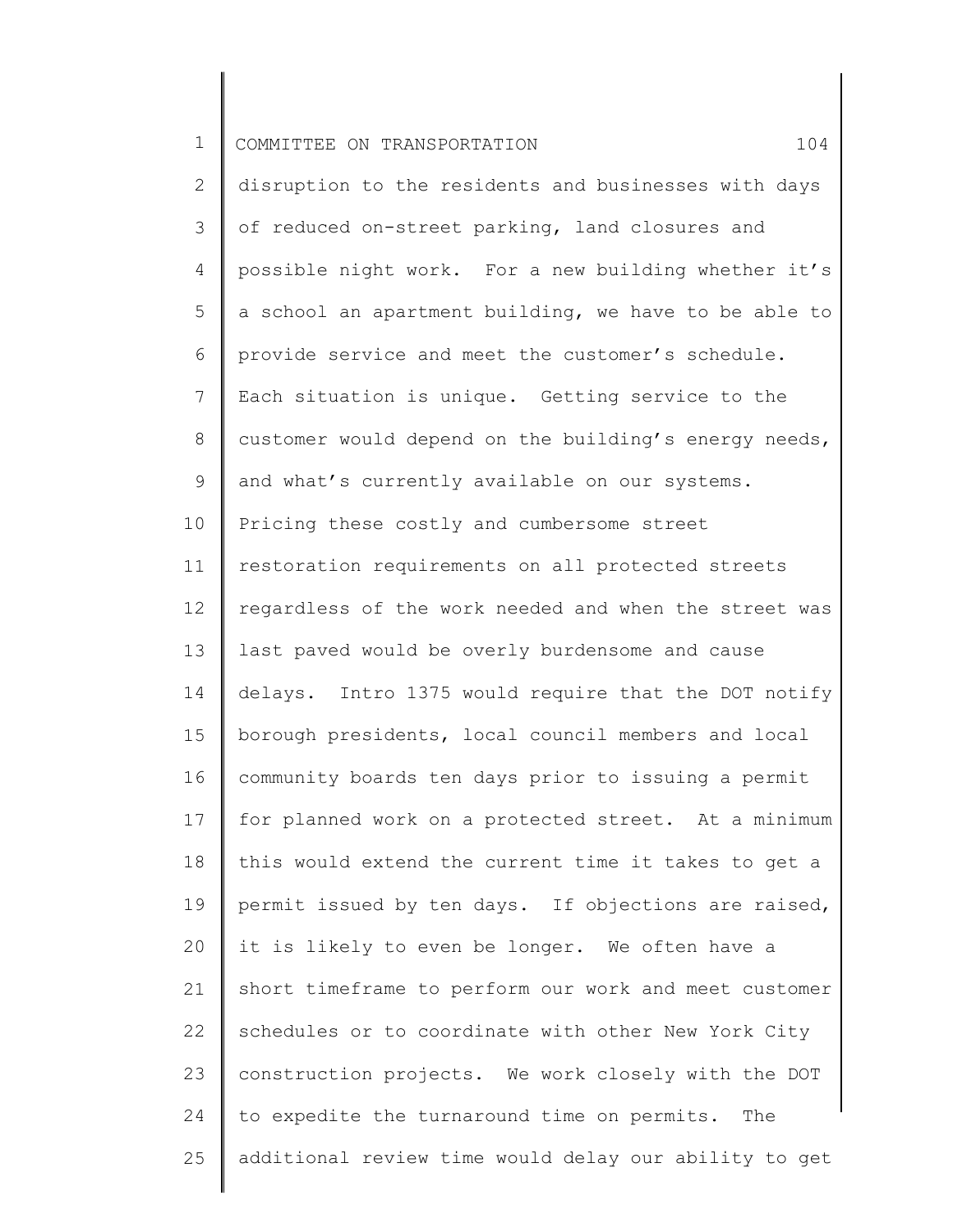2 3 4 5 6 7 8 9 10 11 12 13 14 15 16 17 18 19 20 21 22 23 24 25 service to our customers and add uncertainty to their schedules. This bill would cause delays in other ways. The larger jobs that cover several streets could require permits for both protected and unprotected streets. If the permit process for protected streets require a lengthy review, it could delay the entire job. There is more uncertainty for the work. We work closely with the City to manage all of our activities in the streets. We regularly coordinate with the city and state agencies including New York City Department of Transportation, the Department of Design and Construction and the Department of Environmental Protection. We have internal organizations dedicated to working with them on street reconstructions, paving schedules and street depressions. We're in constant communication and ongoing coordination. We do our best to avoid working the streets that were recently paved. Additionally, we are collaborating with DBC on further invitation of joint bidding so that utility work is embedded in street construction projects. Despite theses best efforts, it's inevitable that we will need to work on streets paved within five—the past five years. DOT already has rules that direct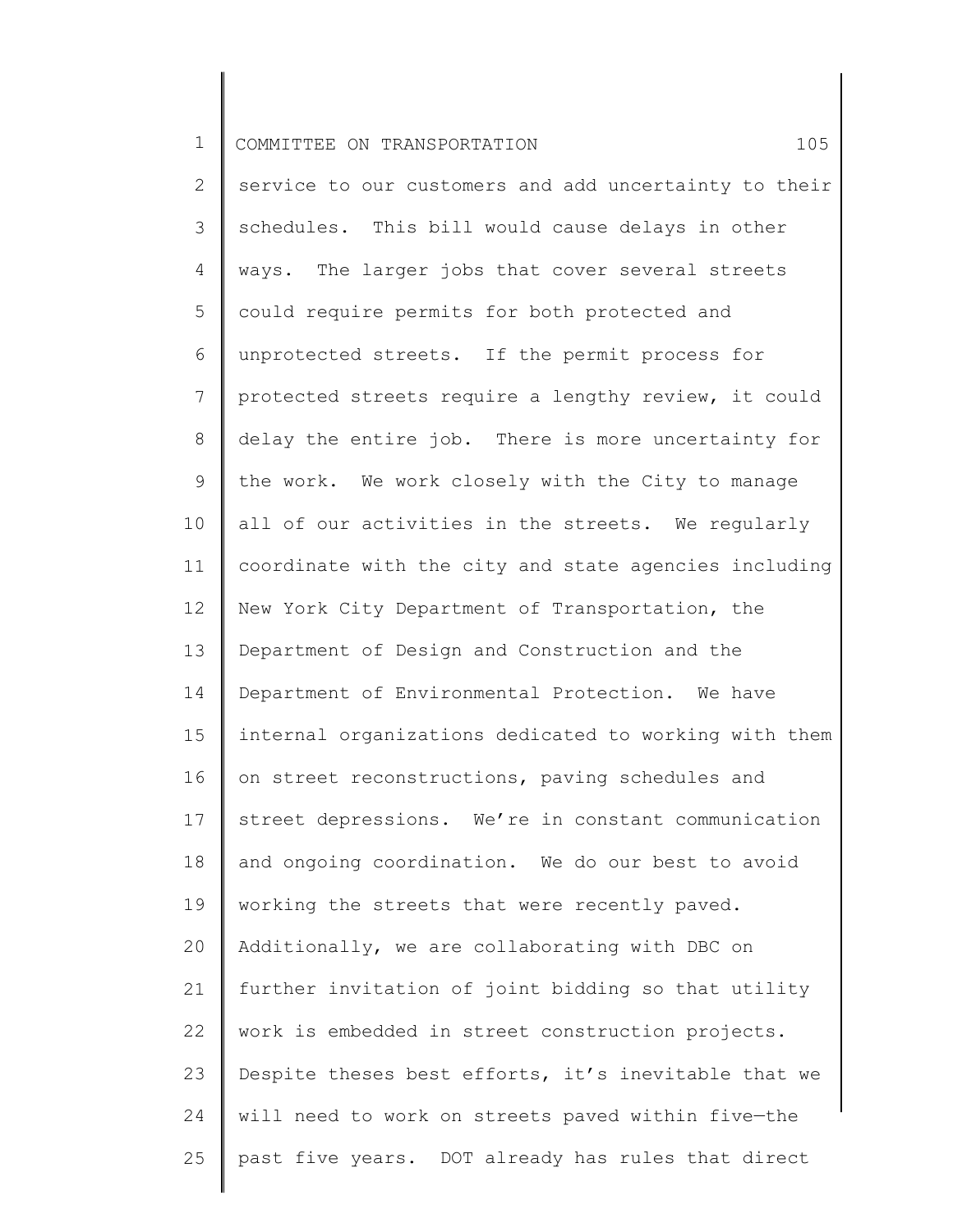22

23

24

25

2 3 4 5 6 7 8 9 10 11 12 13 14 15 16 17 18 19 20 21 us to meet additional requirements for backfilling and roadway restoration of protected streets. We also recognize the importance of letting elected officials and the public know when we are working in their communities. Con Edison regularly sends out notice to elected officials and customers—sorry—to elected officials and customers know when we will be working in the area for extended times. We have seen many elected use this information and Tweet it out to their constituents. We appreciate their support in getting the message out. Thank you for the opportunity to appear before you today, and I'd be happy to answer any questions you may have. CHAIRPERSON RODRIGUEZ: So thank you and and—first of all, we at the Council value the contribution of the private sector, and we know how important it is for not only those of us who live in in the residential buildings, but also for our schools, and—and—and—and other entities in the city to get the gas, to get the cable that we need. At

the same time we are also—you know, we are the ones

who get all the complaints in our community, and—and

we are like the middle person there. And any time

that when a street is open or there's a plan to do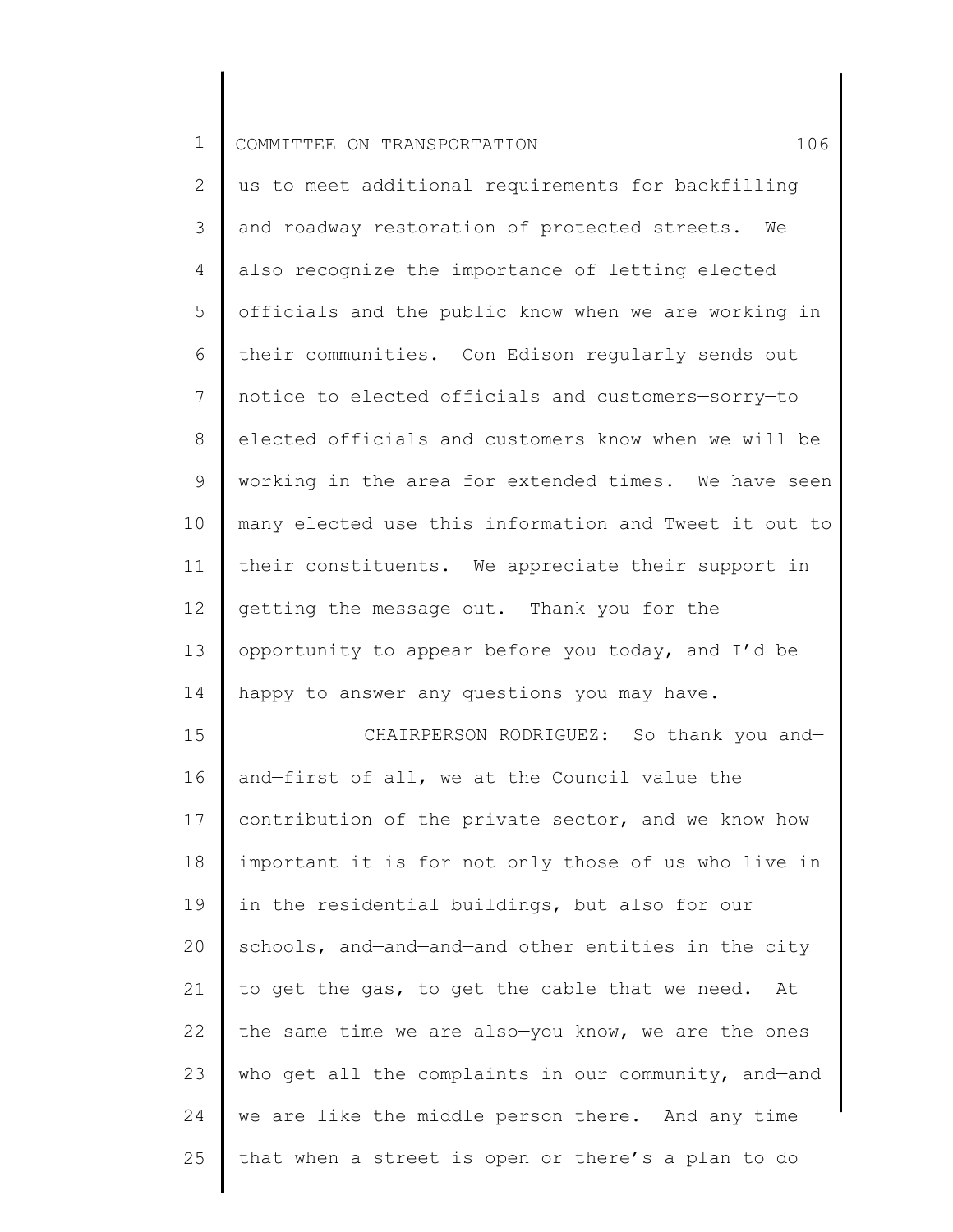2 3 4 5 6 7 8 9 some underground work, you know, we also get those phone calls, and I think that the concern of my colleagues and the—and the Staten Island Borough President and other leaders throughout the city is like, you know, to share as much information. To be sure, also that the quality of the work to be done also is important for everyone. So, Council Member Matteo, yes.

10 11 12 13 14 15 16 17 18 19 20 21 22 23 24 25 COUNCIL MEMBER MATTEO: Yes, thank you and thank you all for testifying. I—I—I just will join in—in—in making a few comments. One, the intention of the bill is not to stop a bunch of (sic) work. It's not to prohibit permits. . We keep talking about this today. It's not –that is not the intent of these bills. The intent of these bills is to plan better. It's to make sure-- See, which it sometimes they don't understand, and where it can be very helpful to you when you are doing the work, and our constituents have no idea what you're doing. And we are able to tell them, and we are able to stop the anger and the frustration because it's needed work. This is not to stop work. I've very good relationships with a lot of your offices, but quite frankly, over the years utility cuts—utilities have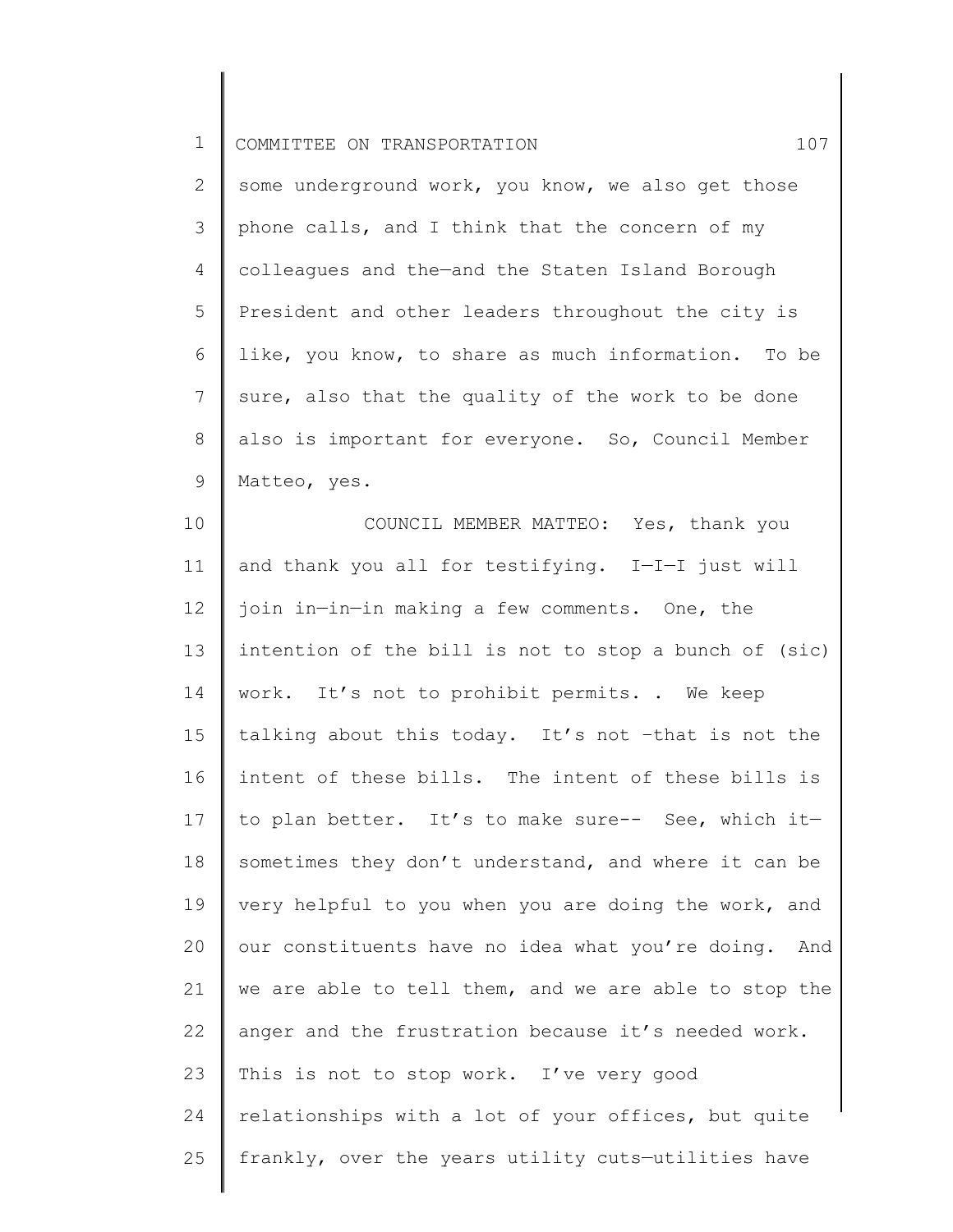2 3 4 5 6 7 8 9 10 11 12 13 14 15 16 17 18 19 20 21 22 23 24 25 led to this problem by making bad cuts, and we want to make that better, and we could be partners together, or we—we can't. To see with due respect to Verizon's comments (sic) this—this is short-sighted and it—these aren't short-sighted bills. To take extreme—to see where it's short-sighted in—in a testimony telling us that we're short-sighted because we're trying to make the process better from a utility that has caused part of this problem is disrespectful, and we're trying to be respectful and work together. That does not—that does not help the situation at all. Okay, so with all due respect to Verizon, your testimony is off, and to—to think that the borough president and I and my—and my colleagues and Margaret Chine who's a sponsor are short-sighted in trying to fix a process that isn't working, it's just wrong. So, I'm not going to ask any questions. You guys heard all of my questions to DOT. We're trying to make this better. That's—it's as simple as it is. We're not trying to add costs to our constituents. We're not trying to delay. We're trying to make sure the information is out there, and then when the—the cuts are made to the street that they're made better. We could be a willing partner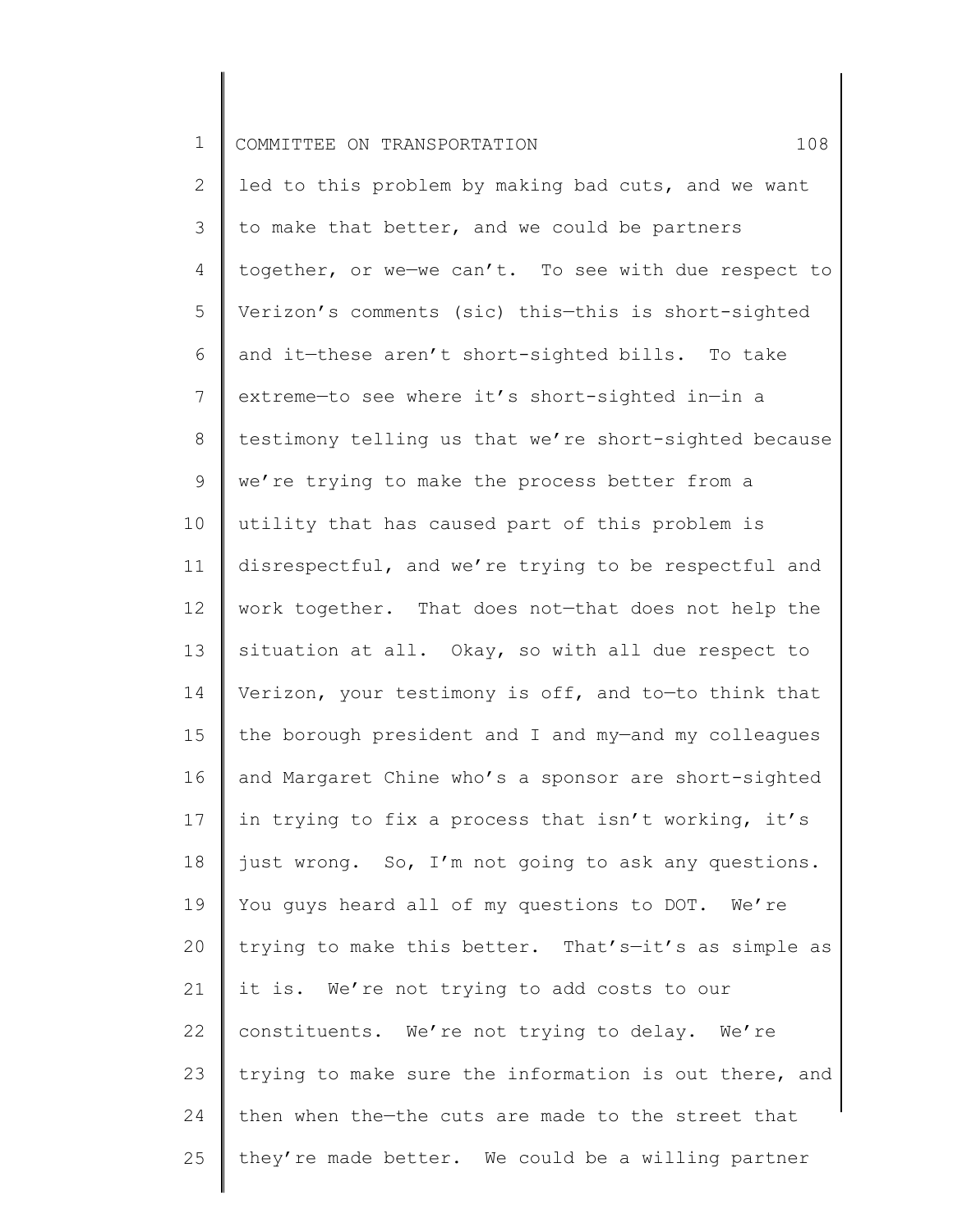1 COMMITTEE ON TRANSPORTATION 109

 $\parallel$ 

| $\mathbf{2}$    | together and make this better together, or we can do  |
|-----------------|-------------------------------------------------------|
| 3               | it separately, but either way we're not going to let  |
| 4               | up on this issue, and all the jargon is not going to  |
| 5               | get me to change my mind that we have an issue, and   |
| 6               | we need to address it. So, with that, I'm going to    |
| 7               | leave it as is, and we will be moving forward with    |
| $8\,$           | making sure that these cuts are restored better       |
| 9               | whether we do it legislatively, whether we do it      |
| 10 <sup>°</sup> | collectively through policy, we will make this better |
| 11              | for our constituents. Thank you. [pause]              |
| 12              | COUNCIL MEMBER CHIN: Just a comment. I                |
| 13              | mean we know that the work that you do are important  |
| 14              | and necessary, and I know that we work very well      |
| 15              | together with Con Ed, but we definitely can improve   |
| 16              | on notification because often times especially in my  |
| 17              | district it's-it's growing to be a residential        |
| 18              | neighborhood, and there are more kids, and they need  |
| 19              | to go to sleep, and if there's an emergency I think   |
| 20              | people understand, but a lot of times there are not   |
| 21              | emergencies, and you have contractors. Sometimes,     |
| 22              | you know, when people see the Con Ed truck lets say   |
| 23              | or the Verizon truck they know it's you. But, there   |
| 24              | are other times it might be your subcontractor, and   |
| 25              | they go beyond the time that the permit, and it       |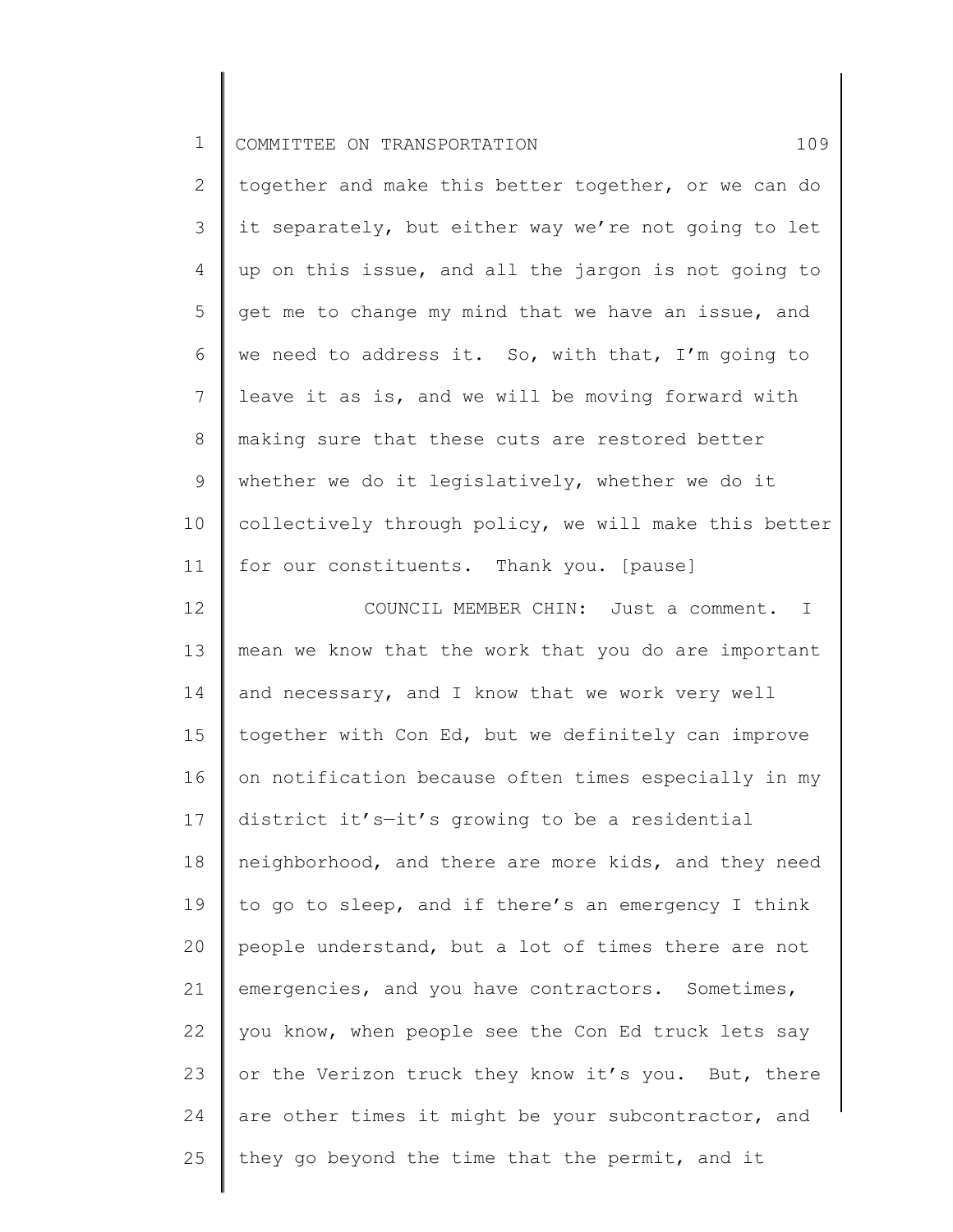| $\mathbf 1$     | 110<br>COMMITTEE ON TRANSPORTATION                    |
|-----------------|-------------------------------------------------------|
| $\mathbf{2}$    | shouldn't be my responsibility or my neighbors to     |
| 3               | have to run downstairs and ask them for their permit. |
| 4               | So, if there's more notification to us, to the        |
| 5               | community it's better for everyone, and we want to    |
| 6               | make sure that once the work gets done the street is  |
| $7\phantom{.0}$ | put back correctly, and often times-sometimes they're |
| $8\,$           | not. And so, it's really we want to work together     |
| 9               | with you, and to make-we're not-we're not asking to   |
| 10              | hold back the process. We just want to get            |
| 11              | improvements and to build better working              |
| 12              | relationships. Thank you.                             |
| 13              | CHAIRPERSON RODRIGUEZ: [off mic] Thank                |
| 14              | you-[on mic] I hope that, you know, the conversation  |
| 15              | continues, and hopefully there can be some compromise |
| 16              | that's later done, and you heard from my colleague    |
| 17              | this is very important for everyone. Thank you.       |
| 18              | HENRY DONG: Thank you.                                |
| 19              | LEGAL COUNSEL: Alec Slatky from Triple A              |
| 20              | Northeast and-and that's going to be it. [pause]      |
| 21              | ALEC SLATKY: Good afternoon. My name is               |
| 22              | Alec Slatky. I'm here representing Triple A           |
| 23              | Northeast, which serves a membership of over 570,000  |
| 24              | drivers in the five boroughs. I want to thank the-    |
| 25              | the Chairman for holding this hearing and for the-the |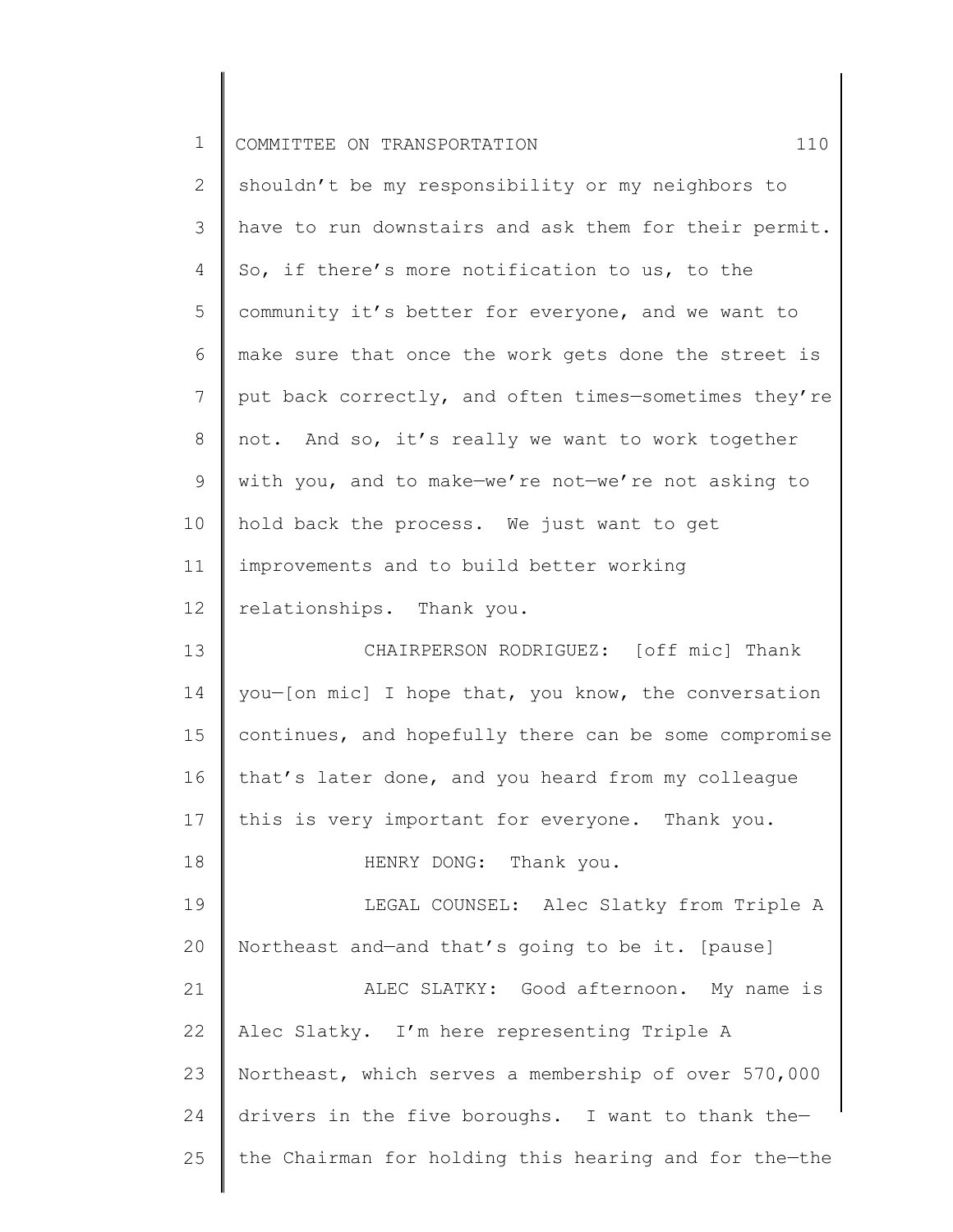1 COMMITTEE ON TRANSPORTATION **111** 

2 3 4 5 6 7 8 9 10 11 12 13 14 15 16 17 18 19 20 21 22 23 24 25 council members for—for attending and for sponsoring the bills certainly. And just to echo some of the comments before, I think the Administration, DOT and the Council all deserve credit for increasing investment in rotary paving by really historic amounts, 1,300 lane miles in In think Fiscal Year 17 and 18, and those are numbers that we haven't seen for I think in my lifetime actually and, you know, we are—we applaud everyone that—that worked together to make that happen, but we don't want to undermine that investments with some of these poor street cuts are taking place. And I think, you know, this is a—a good dialogue today to start that conversation and the we—I'm just going to summarize the testimony but, you know, we support Intro 1397 and—and certainly it seems like, you know, we'll need to have further dialogue to figure out just exactly how this can be resolved legislatively. But it's—it's a real—it's a real pain for people to—to see the work being done, and then a couple weeks or a couple months later to see it really be undermined with utility work to what is it actually an emergency, to what extent is it something could have been foreseen. I—I think what the Borough President's testimony said is exactly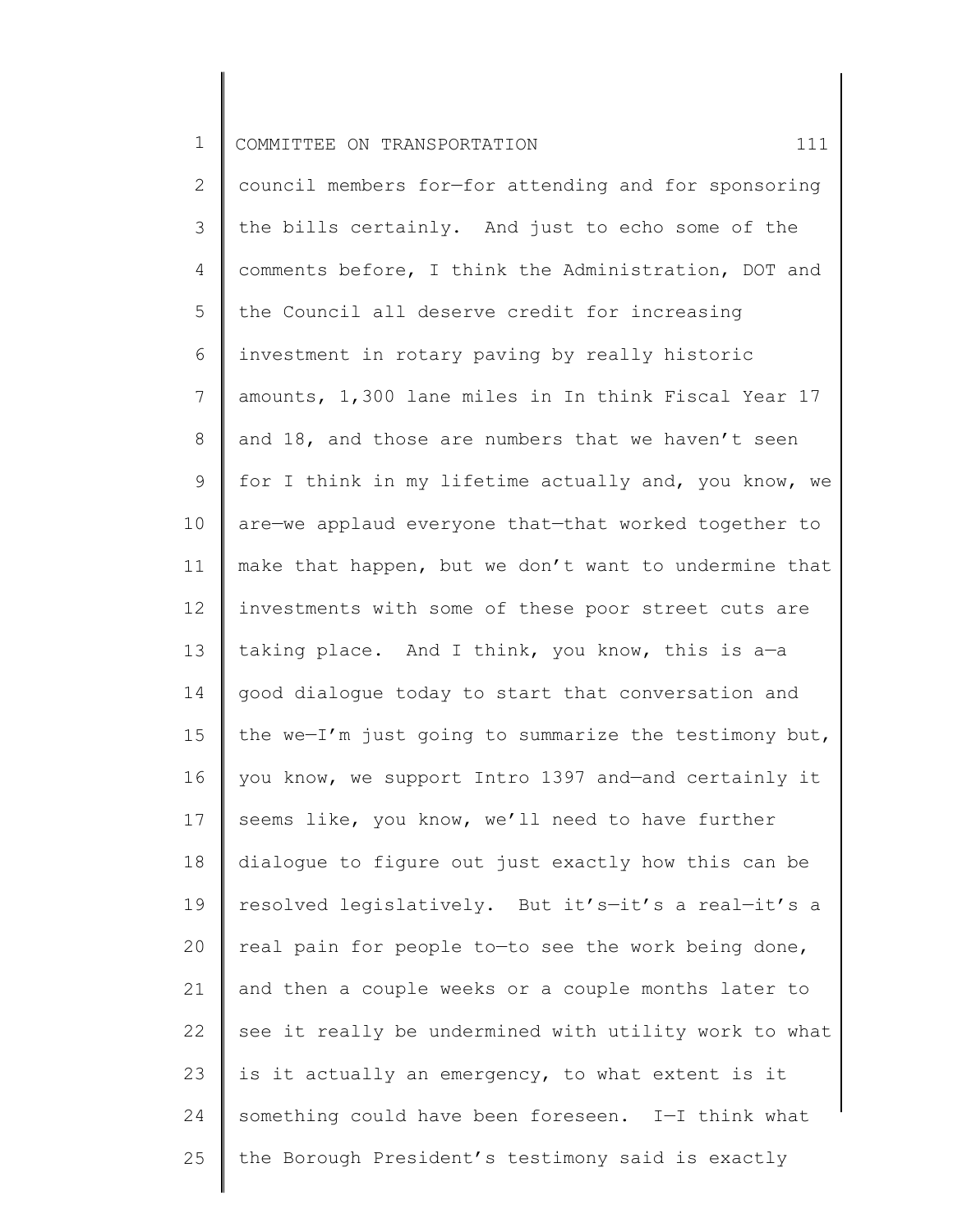| $\mathbf 1$     | 112<br>COMMITTEE ON TRANSPORTATION                    |
|-----------------|-------------------------------------------------------|
| $\mathbf{2}$    | right. The status quo is not working, and we have-    |
| 3               | we'll have to figure out a-a solution to make it      |
| 4               | better, and-and that's-that's pretty much it. I mean  |
| 5               | construction is good. It's good to get the work       |
| 6               | done. Obviously, if there's emergencies we got to     |
| $\overline{7}$  | take care of it, but let's figure out a way. Maybe    |
| 8               | the -the curb cuts curb-to-curb is not perfect, but   |
| 9               | I-we definitely support bill, we support the goals of |
| 10              | the bill, and-and we're happy to work to better       |
| 11              | resolve this situation anyway possible. [bell] Got    |
| 12 <sup>°</sup> | in under the time.                                    |
| 13              | CHAIRPERSON RODRIGUEZ: [off mic] Thank                |
| 14              | you [on mic] and thank you to my colleagues for stain |
| 15              | here Council Member Matteo and Margaret Chin, and     |
| 16              | with that this hearing is adjourned. [gavel]          |
| 17              |                                                       |
| 18              |                                                       |
| 19              |                                                       |
| 20              |                                                       |
| 21              |                                                       |
| 22              |                                                       |
| 23              |                                                       |
| 24              |                                                       |
| 25              |                                                       |

║